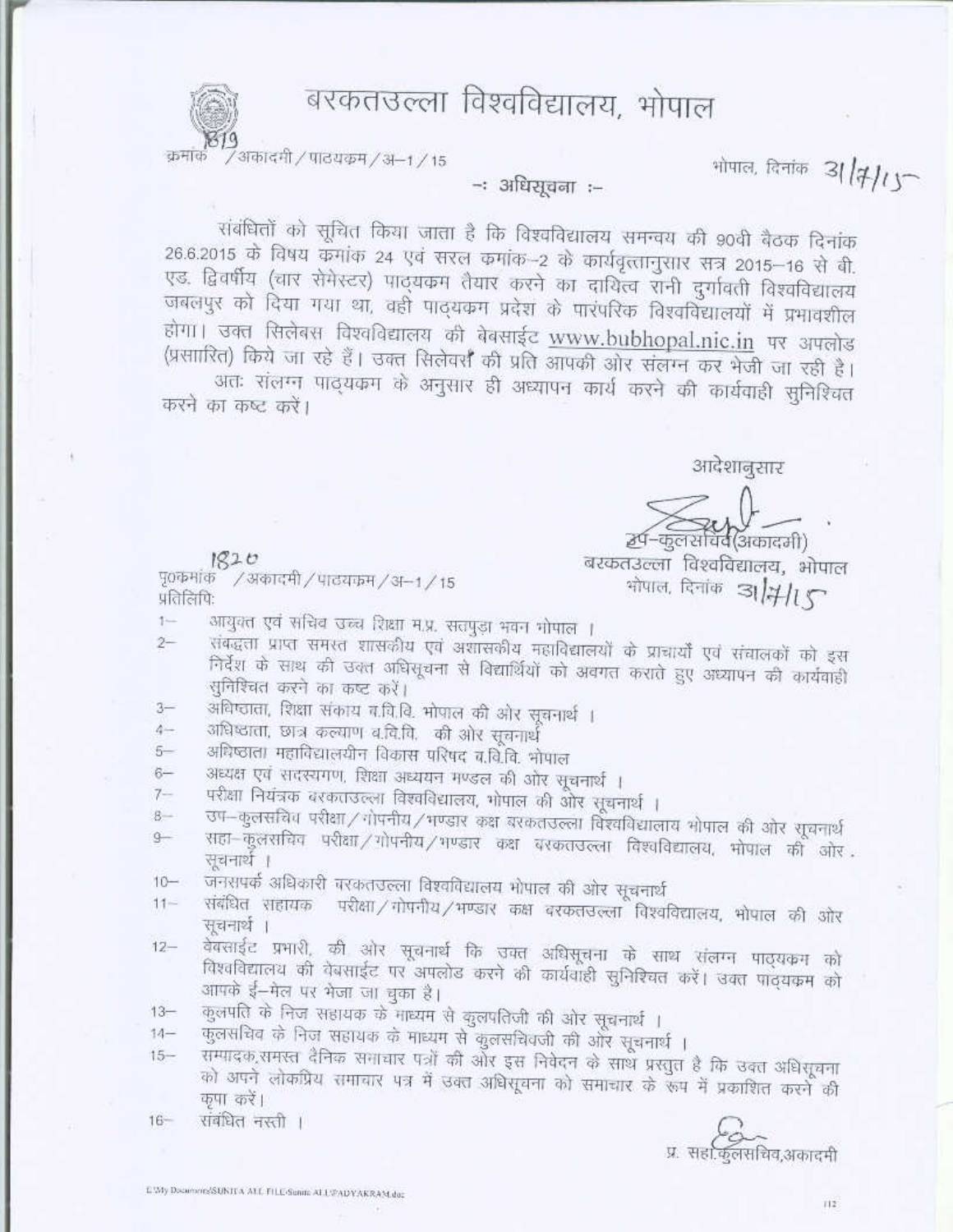# बरकतउल्ला विश्वविद्यालय,भोपाल **Barkatullah University, Bhopal**

**Two-year (Four Semester) Bachelor of Education (B.Ed.) Course of Studies & Prescribed Books Approved by Board of Studies in Education** 



शिक्षा संकाय पाठ्यक्रम एवं निर्धारित पुस्तकें बैचलर ऑफ एज्यूकेशन दो वर्षीय (चतुर्थ सेमेस्टर) पाठ्यकम

**Faculty of Education B.Ed. Examination 2015-16** I, II, III & IV SEM.

### प्रकाशक

कुलसचिव बरकतउल्ला विश्वविद्यालय,भोपाल

 $2015 - 16$ 

मूल्य: 50.00

Page 1 of 116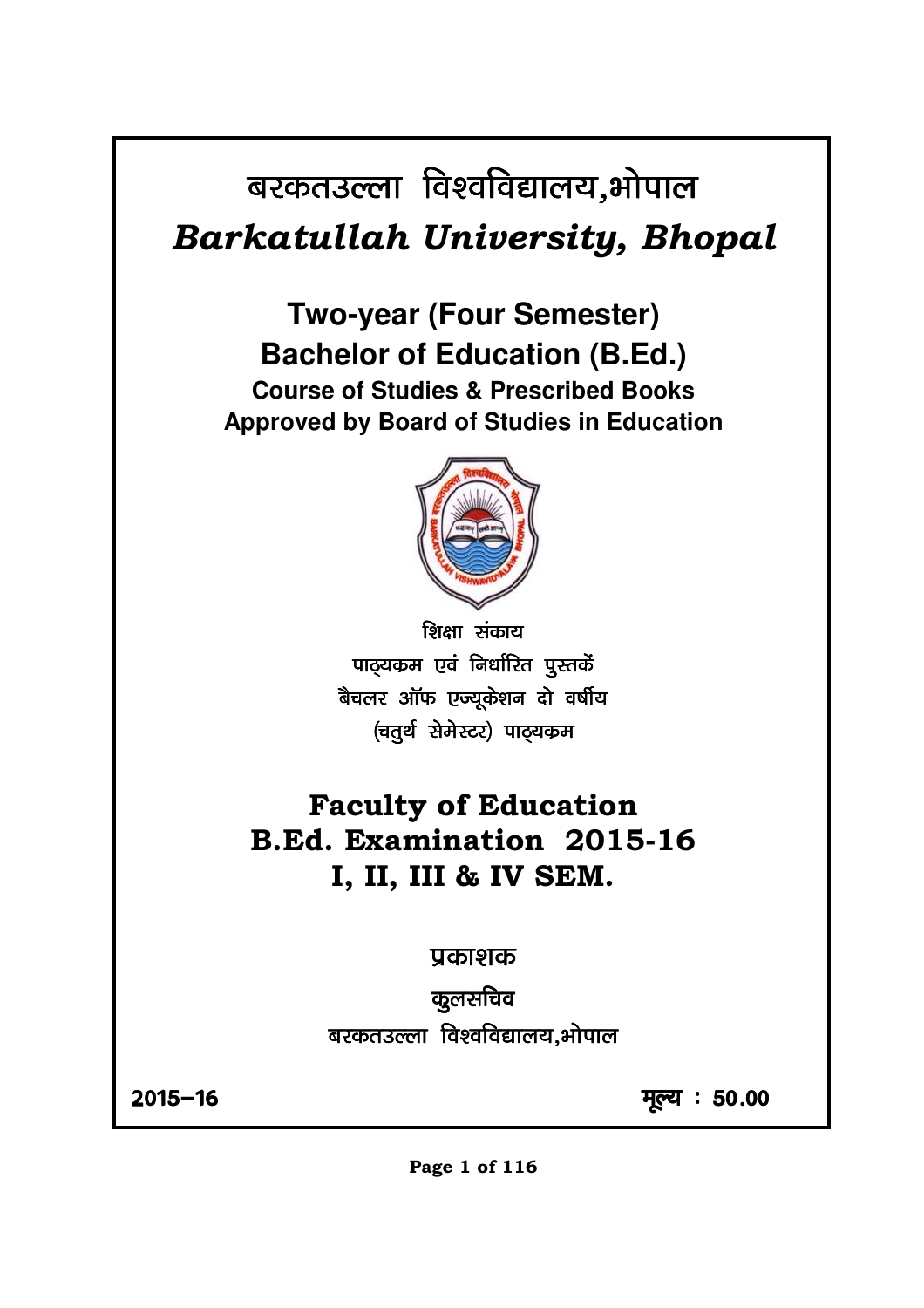## BARKATULLAH UNIVERSITY, BHOPAL

## **B.Ed.** (Two year- Four Semester)

|                        | Page No. |  |  |  |
|------------------------|----------|--|--|--|
| <b>First Semester</b>  | $01-22$  |  |  |  |
| <b>Second Semester</b> | 23-68    |  |  |  |
| <b>Third Semester</b>  | 69-72    |  |  |  |
| <b>Fourth Semester</b> | 73-115   |  |  |  |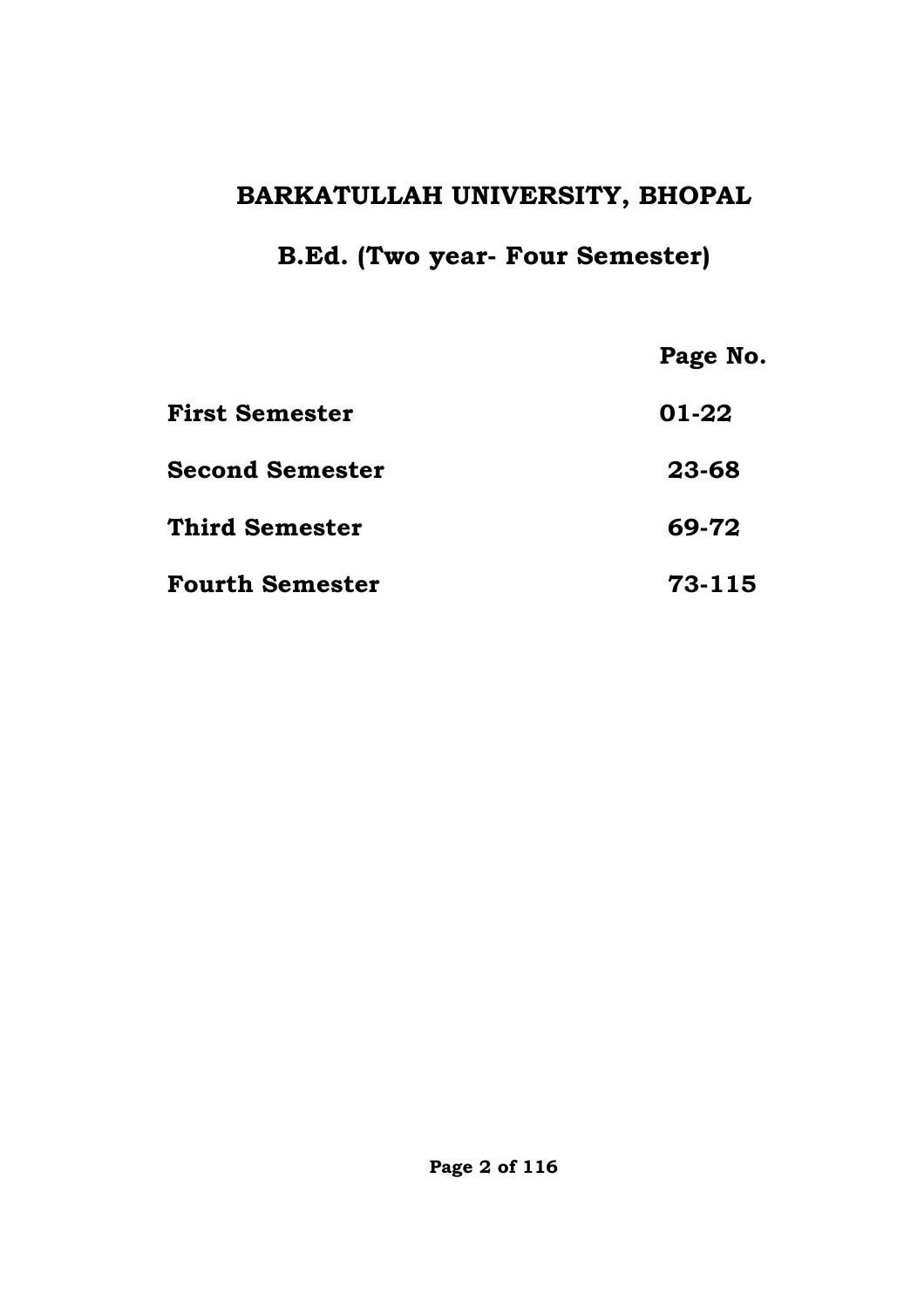# बरकतउल्ला विश्वविद्यालय,भोपाल **Barkatullah University, Bhopal**

**Two-year (Four Semester) Bachelor of Education (B.Ed.) Course of Studies & Prescribed Books Approved by Board of Studies in Education** 



शिक्षा संकाय पाठ्यक्रम एवं निर्धारित पुस्तकें बैचलर ऑफ एज्यूकेशन दो वर्षीय (चतुर्थ सेमेस्टर) पाठ्यक्रम

पथम सेमेस्टर

## **Faculty of Education B.Ed. Examination 2015-16 First Semester**

प्रकाशक

कलसचिव बरकतउल्ला विश्वविद्यालय,भोपाल

 $2015 - 16$ 

Page 3 of 116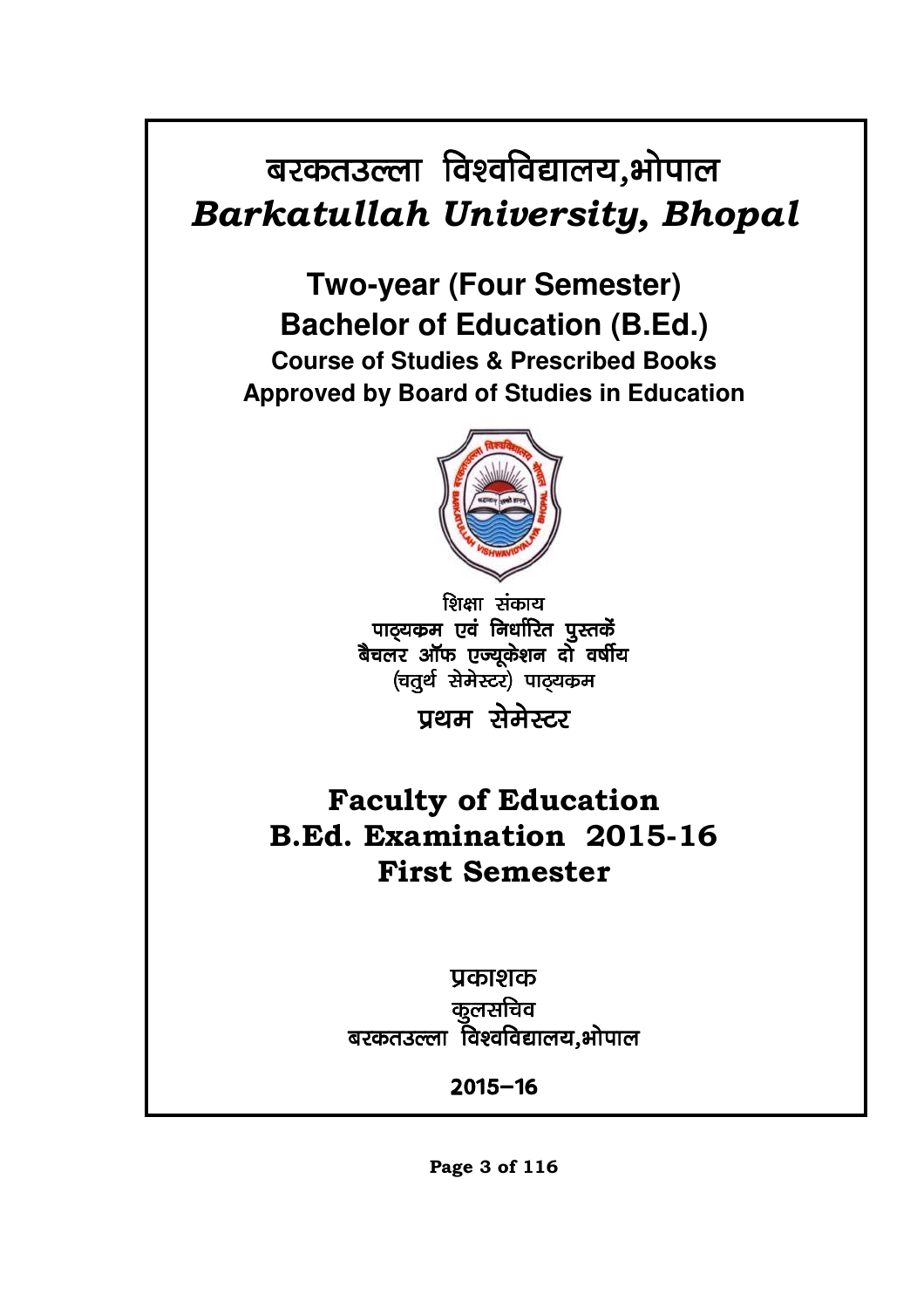## BARKATULLAH UNIVERSITY, BHOPAL

### **Syllabus & Course Structure**

### **BACHELOR OF EDUCATION (B.Ed.)**

### B.Ed. Course Scheme of Examination - Semester Scheme

| <b>Course/Paper</b>           | <b>Hours</b>   | <b>Total</b> | <b>Internal</b> |                | <b>External</b> |      |  |
|-------------------------------|----------------|--------------|-----------------|----------------|-----------------|------|--|
|                               | per            | marks        | (Formative)     |                | (Summative)     |      |  |
|                               | week           |              | Max.            | Min.           | Max.            | Min. |  |
| <b>Group A: Core Course</b>   |                |              |                 |                |                 |      |  |
| $CC 1:$ Childhood $\&$        | 6              | 100          | 25              | 9              | 75              | 27   |  |
| Growing Up                    |                |              |                 |                |                 |      |  |
| <b>CC 2</b> : Education in    | 6              | 100          | 25              | $\mathbf Q$    | 75              | 27   |  |
| India -Status, Problems       |                |              |                 |                |                 |      |  |
| and Issues                    |                |              |                 |                |                 |      |  |
| <b>CC 3</b> : Language across | 4              | 50           | 15              | 6              | 35              | 12   |  |
| the curriculum - Part 1       |                |              |                 |                |                 |      |  |
| CC 4 : Curriculum             | 6              | 100          | 25              | 9              | 75              | 27   |  |
| Development & School          |                |              |                 |                |                 |      |  |
| <b>EPC 1</b> : Reading and    | $\overline{2}$ | 50           | 20              | $\overline{7}$ | 30              | 11   |  |
| Reflecting on Texts           |                |              |                 |                |                 |      |  |
| <b>Total</b>                  |                | 400          | 110             | 40             | 290             | 104  |  |

### Semester-I

**Note:** Assignments & Tasks for Courses 1,2,3,4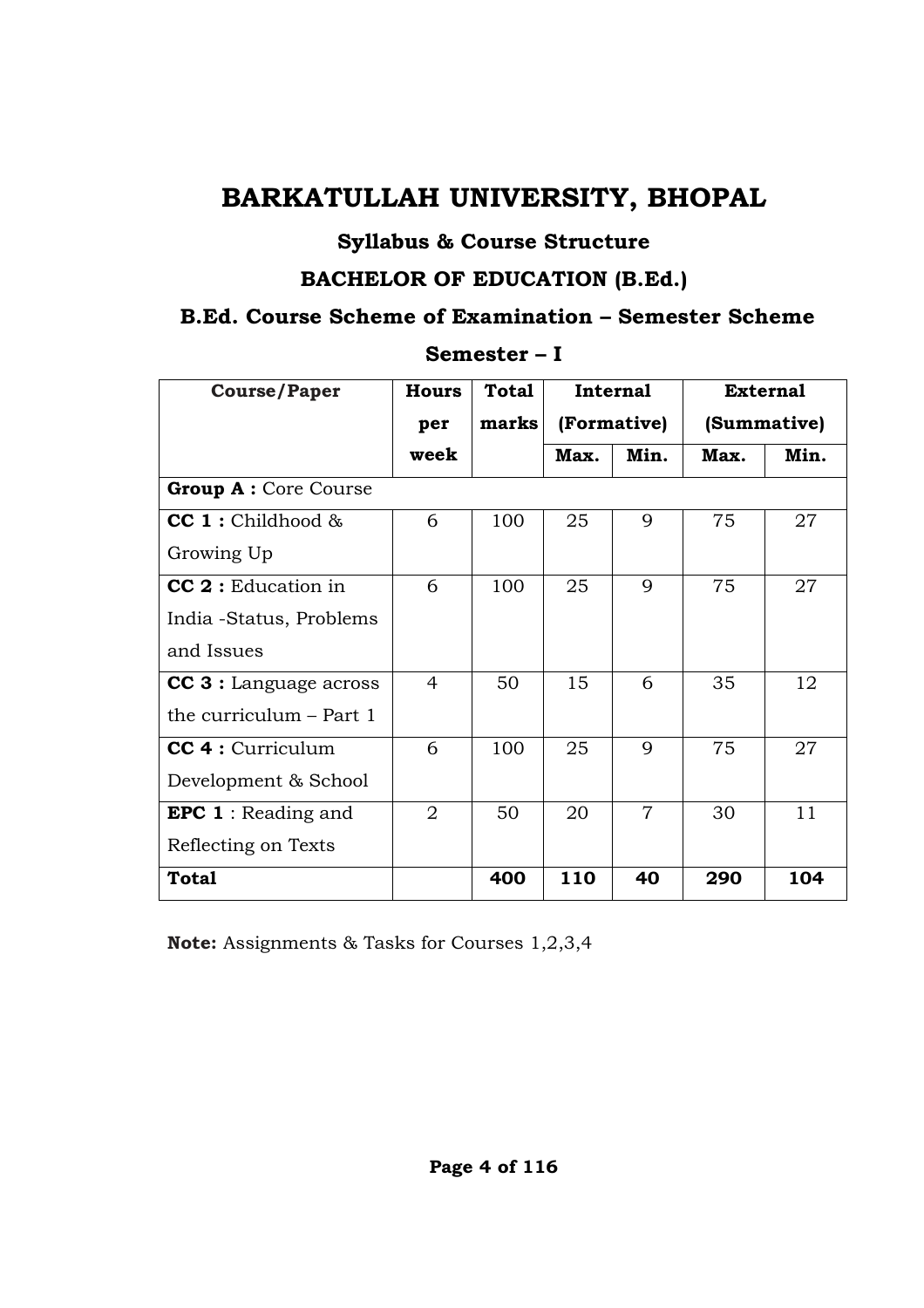#### Eligibility to take the Examination

**a.** A candidate shall appear at the final examination if he/she satisfactorily completes, besides fulfilling all other conditions under regulation of this syllabus.

#### **Guidelines for Internal Assessment:**

- $\mathbf{1}$ The college shall submit to the University all the internal assessment marks pertaining to theory and practicum as detailed in above to the University a week before the commencement of the theory examination along with CD in the format supplied by the University.
- $\overline{2}$ The Registrar (Evaluation) shall arrange for scrutiny of internal marks by constituting a committee of 2-3 members. The committee shall ascertain IA marks in the light of guidelines. The Registrar (Evaluation) shall call for all the IA related records of any Affiliated College without any prior intimation or the screening committee may visit any B.Ed college at any time during the office hours without any intimation; and during such surprise visit, the screening committee shall verify the IA records.
- 3 The individual colleges shall also submit the required descriptive statistics i.e., Frequency distribution, Mean, for (i)Total Internal Assessment (ii) Individual papers and (iii) Internship in Teaching as directed by the Registrar (Evaluation).
- $\overline{4}$ The Principal of the college shall submit a fair copy of the moderated consolidated marks lists incorporating the directions of the Registrar (Evaluation).
- $\overline{5}$ In the instance of any malpractice coming to the knowledge of the Registrar (Evaluation) the matter will be seriously viewed by the University for appropriate action.
- 6 The decision of the University shall be final.

#### Page 5 of 116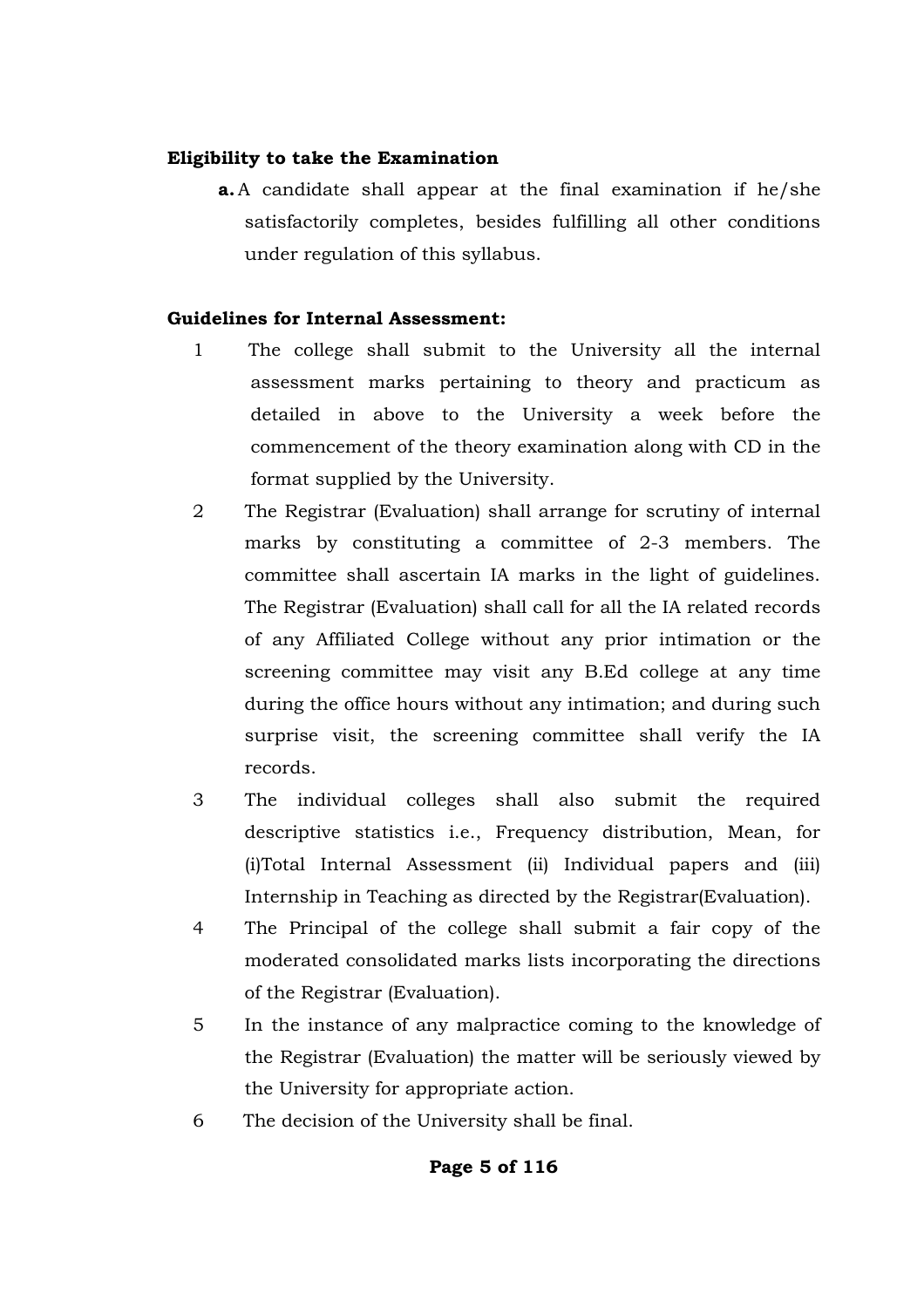#### **Scheme of Examination:**

- 1 There shall be a University Examination at the end of each semester.
- 2 Scheme of studies and examination of the B.Ed. Course (vide Annexure 1)
- 3 The External and internal assessment for each Theory and MOT paper shall be 75 and 25 marks respectively.

#### Theory Examination – Question Paper Pattern

Pattern of all Question Papers for B.Ed. papers (duration of examination-3 hrs)

| <b>Section</b> | No. of questions to be<br>answered | Marks per<br>question | <b>Total</b><br>marks | Nature of objectives to be covered               |
|----------------|------------------------------------|-----------------------|-----------------------|--------------------------------------------------|
| $\mathsf{A}$   | 11 Questions out of 14             |                       |                       | Knowledge/Understanding/Comprehension type       |
|                | Questions to be                    | 5                     | 55                    | questions. Each should answered in not more than |
|                | Answered                           |                       |                       | one Page (100-150) Words).                       |
| <sub>B</sub>   | 2 Questions out of 4               | 10                    | 20                    | Application, Analysis, Synthesis,                |
|                | question to be answered            |                       |                       | Evaluation type questions Each should            |
|                |                                    |                       |                       | be answered in about 2 to 3 pages $(400-500)$    |
|                |                                    |                       |                       | Words)                                           |
|                |                                    | Total                 | 75                    |                                                  |

- **Note** : 1. l units in a given subject/paper should be adequately represented in the question paper.
	- 2. Due weightage in terms of marks should be given to each unit.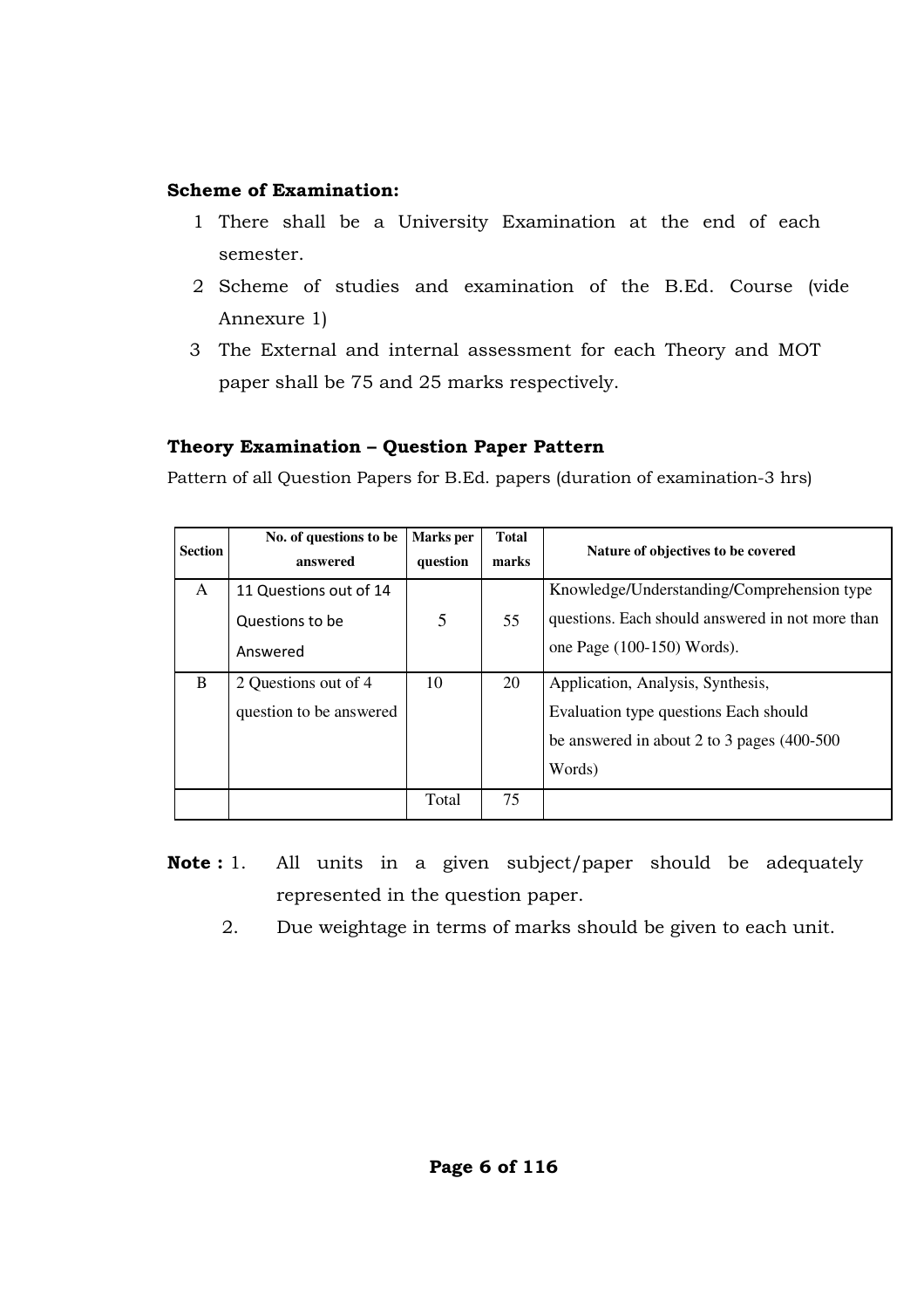#### Internal Assessment:

A. The Internal Assessment marks of the theory papers are as follows.

|                  | <b>Particulars</b> | <b>Marks</b> |
|------------------|--------------------|--------------|
| Attendance       |                    | 5 Marks      |
| st<br>Test<br>2. |                    | 5 Marks      |
| nd<br>Test<br>3. |                    | 5 Marks      |
| Assignment<br>4. |                    | 10 Marks     |
|                  | <b>Total</b>       | 25 Marks     |

**Attendance Marks Split-up**

| Attendance      | 90 and | <b>Above 80</b> | Above 75 | <b>70 and</b>   |
|-----------------|--------|-----------------|----------|-----------------|
| (in percentage) | above  | to 90           | to 80    | below           |
| Marks           |        |                 |          | <b>No Marks</b> |

| <b>Community Orientation</b>       | <b>Grades</b> |
|------------------------------------|---------------|
| a. SUPW                            |               |
| b. PE/Games                        |               |
| C. Citizenship Training Camp (CTC) |               |

 **Grades (A= Excellent, B=Good, C= Average)**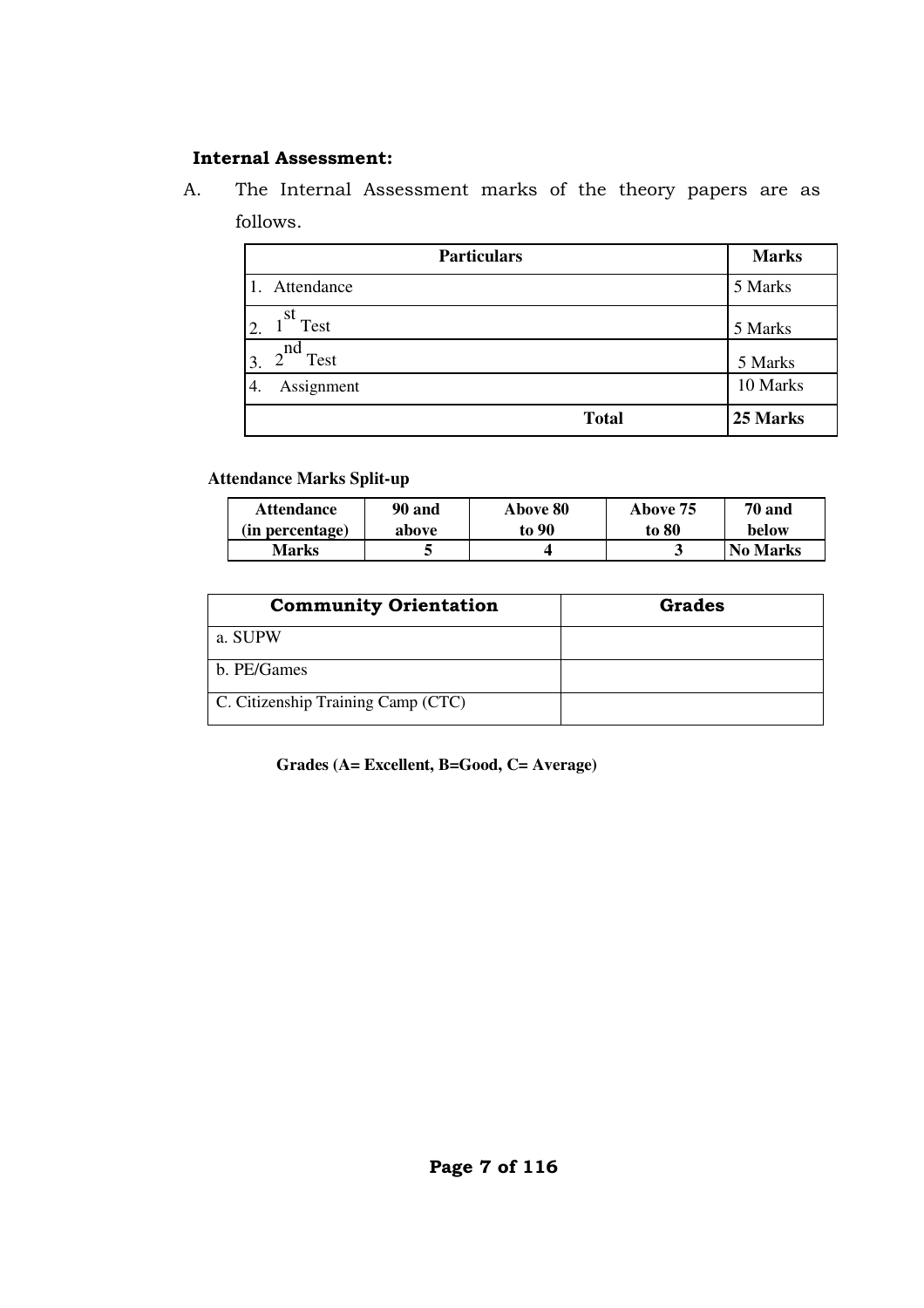### **BARKATULLAH UNIVERSITY, BHOPAL**

**Bachelor of Education (B.Ed.) Course**

**Compulsory Paper Semester – I**

## **88 CC 1: Childhood & Growing Up**

**Max. Marks : 75 Min. Marks : 27** 

#### **Objectives:** •

- To develop an understanding of different aspects of a child's physical, motor, social and emotional development.
- To understand the developmental process of children with diverse abilities in social, cultural and political context.
- To build sensitivity towards children's developmental needs and capabilities, within their socio-cultural context.
- To develop a sensitive and critical understanding of the different social/ educational /cultural/political realities at the core of the exploration into childhood.
- To build an interdisciplinary frame work to interpret, analyse observations and interactions from cross culture psychology.
- To develop critical deconstruction of significant events that media highlights and creates during childhood
- To provide hands-on experiences to interact with children, and training in methods to understand aspects of the development of children.
- To develop the power to interpret how gender caste and social class may impact the lived experience of children.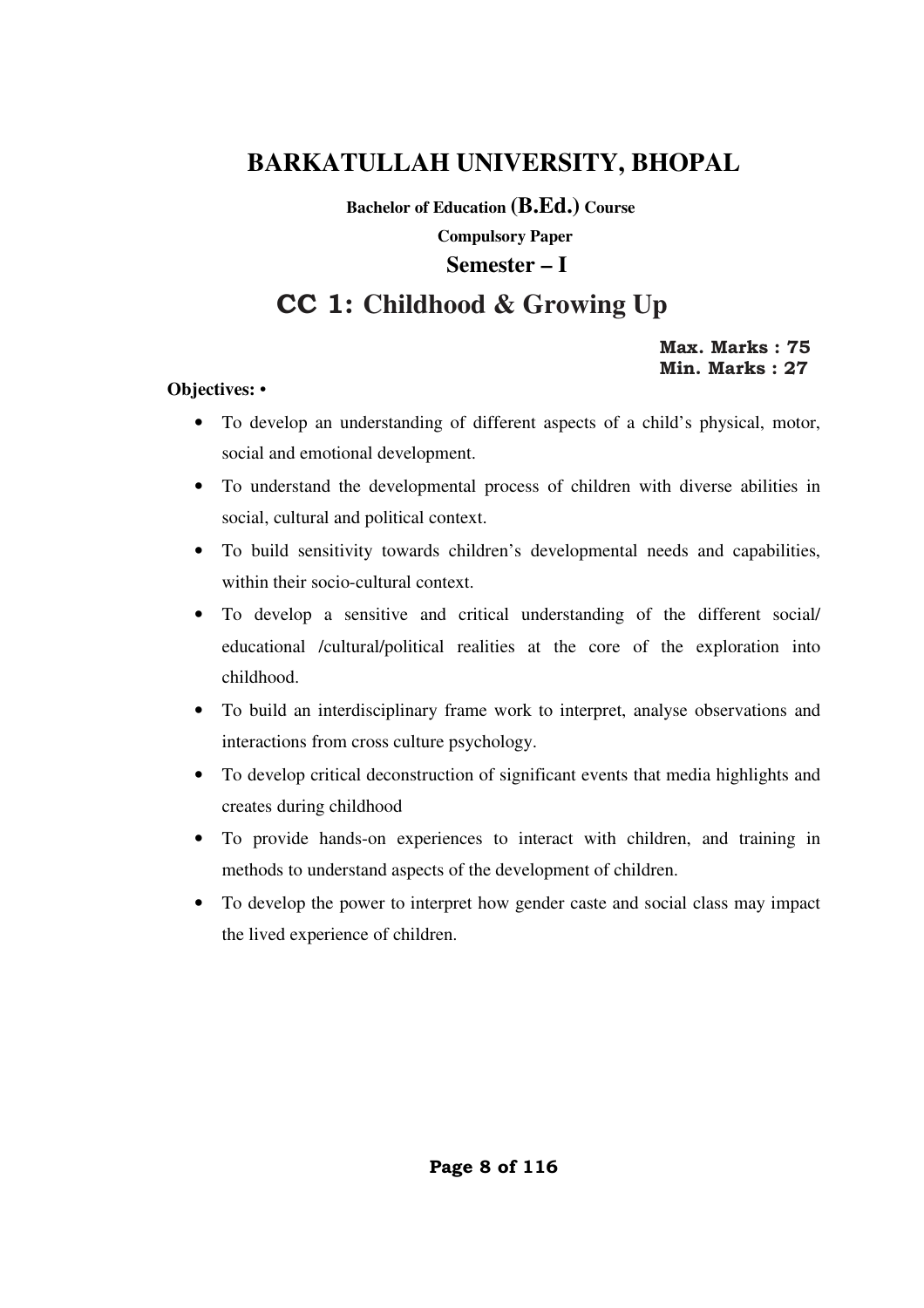#### **CONTENT**

#### **Unit 1: Perspectives in Development**

- Concept , Meaning ,Scope and Function and Educational Psychology
- Introduction to development: concept and introduction to perspectives in development, humanistic psychology and developmental theory
- Enduring themes in the study of development: development as multidimensional and plural; Development as continuing through the life span; ways in which development is continuous/discontinuous? ; Socio-cultural contexts influencing development
- Gathering data about children from different contexts: naturalistic observations; interviews; reflective journals about children; anecdotal records and narratives; clinical methods with reference to Piaget
- Method: Longitudinal, Cross Sectional, Sequential, Cohort methods: Biographical, Case study and Observational method.

#### **Unit 2: Stages of Human Development**

- Child as a developing individual; a psycho-social entity; stages of development
- Developmental characteristics of a child and an adolescent: physical, cognitive, social, emotional, moral and language; their interrelationships
- Developmental tasks of childhood and adolescence and their implications
- Factors influencing development such as heredity& environment, media, nutrition, child-rearing practices, siblings and peers
- Commonalities and diversities within the notion of childhood and how multiple childhoods are constructed with particular reference to the Indian context-Living in an urban Slum, Growing girl, and Growing up in dalit household

#### **Unit 3: Social and Emotional Development**

• Basic understanding of emotions, how differential gender socialization occurs • Personality development: Freud; psycho-social development-Erikson; influence of early childhood experiences on later personality.

#### **Page 9 of 116**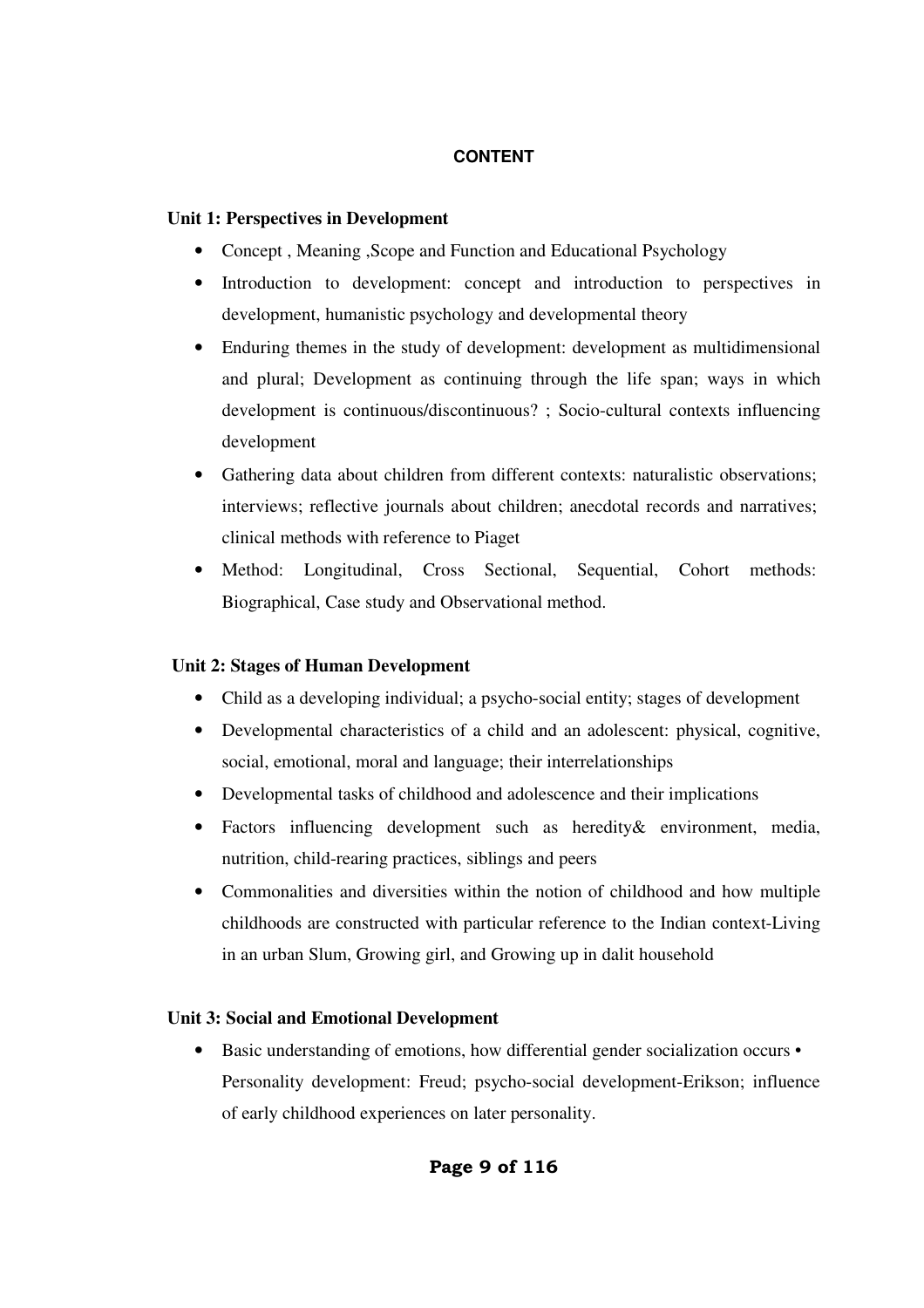- Social theories and gender development: meaning of gender roles; influences on gender roles, stereotypes, gender in the playground.
- Development of emotions: functions of emotions, attachment-Bowlby.

#### **Unit 4: Contexts of Socialization**

- Concept of socialization: family and child relationships; parenting, child rearing practices
- Schooling: peer influences, school culture, relationships with teachers, teacher expectations and school achievement; being out of school, overage learner
- Relationships with peers: friendships and gender; competition and cooperation, competition and conflict; aggression and bullying from early childhood to adolescence.
- Social, economic and cultural differences in socialization: implications for inclusion.

#### **Essential Readings**

- Cole, M., Cole, S. R. and Lightfoot, C. (2004). The Development of Children. New York: Worth Publishers. Chapter 1: The study of Human Development.
- Newman, B. M. and Newman, P.H. (2007). Theories of Human Development. London: Lawrence Erlbaum Associates, publishers. Chapter 1: Introduction.
- Papalia, D. E. and Olds, S. W. (2003). Human Development. New York: McGraw Hill Higher Education. Chapter 1: The Study of Human Development, Chapter 2: Theory and Research, Chapter 4: Physical Development During the First Three Years, Chapter 7: Physical Development in Early Childhood, Chapter 9: Physical Development in Middle Childhood.
- Saraswathi, T.S. (Ed.) (1999). Culture, Socialization and Human Development: Theory, Research and Applications in India. Sage publications. Chapter 4: Theoretical Frameworks in Cross-cultural Psychology, Chapter 6: Individualism in a Collective Culture: A Case of Co-existence of Opposites.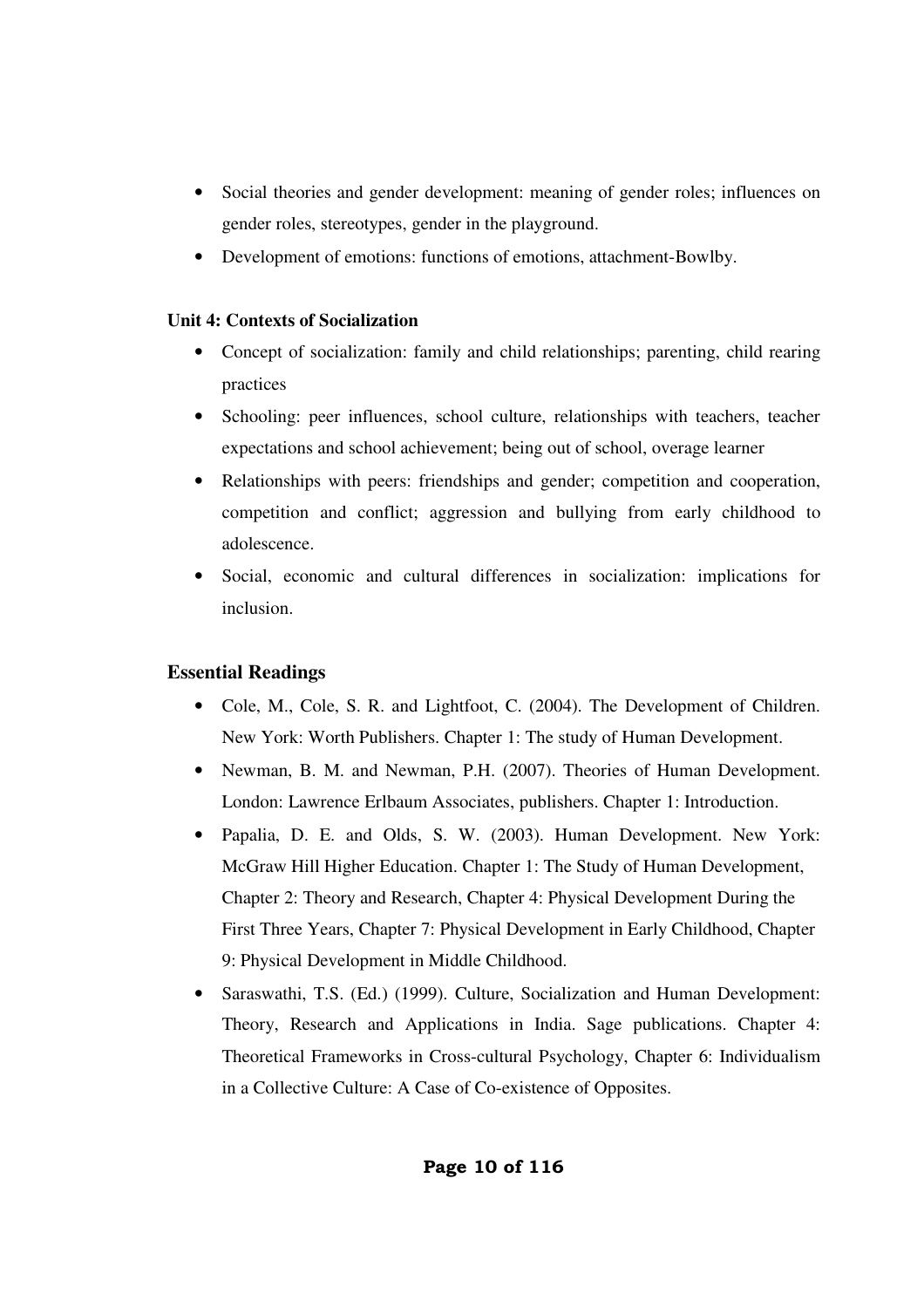- Vasanta, D. (2004). Childhood, Work and Schooling: Some Reflections. Contemporary Education Dialogue, Vol. 2(1), 5-29. 6. Mukunda, K. V. (2009). What Did You Ask in School Today? A Handbook on Child Learning. Noida: Harper Collins. Chapter 4: Child Development, 79-96.
- Readings for Discussion 1. Aries, P. (1965). Centuries of Childhood-A social history of the family life. Random House Inc. Chapter 1: The Ages of Life, Chapter 2: The Discovery of Childhood, and Conclusion - The two concepts of childhood. 2. Harris, M. and Butterworth, G. (2002). Developmental Psychology: a student's handbook. New York: Taylor & Francis. Chapter 1: A Brief History of Developmental Psychology.

#### **Advanced readings**

- Kakkar, S. (1978). Indian Childhood: Cultural Ideas, And Social Reality. New Delhi: Oxford.
- Nambissan, G. (2010). Exclusion and Discrimination in Schools: Experiences of Dalit Children; Working paper series Volume 01, Number 01, Indian Institute of Dalit Studies and UNICEF.
- Kakkar S. (1991). The Inner World: A Psycho-analytic study of childhood and society in India. Delhi: Oxford University Press.
- Sandra, L. Bem (1987). Gender Schema Theory and its Implications for Child Development: raising gender a schematic children in a gender schematic society, in M.R. Walsh, (ed). The Psychology of Women. Harvard University Press Cambridge, 206-226.
- Weiner, M. (1991). The State and the Child in India: Child Labour and Education Policy in Comparative Perspective. Princeton: Princeton University Press.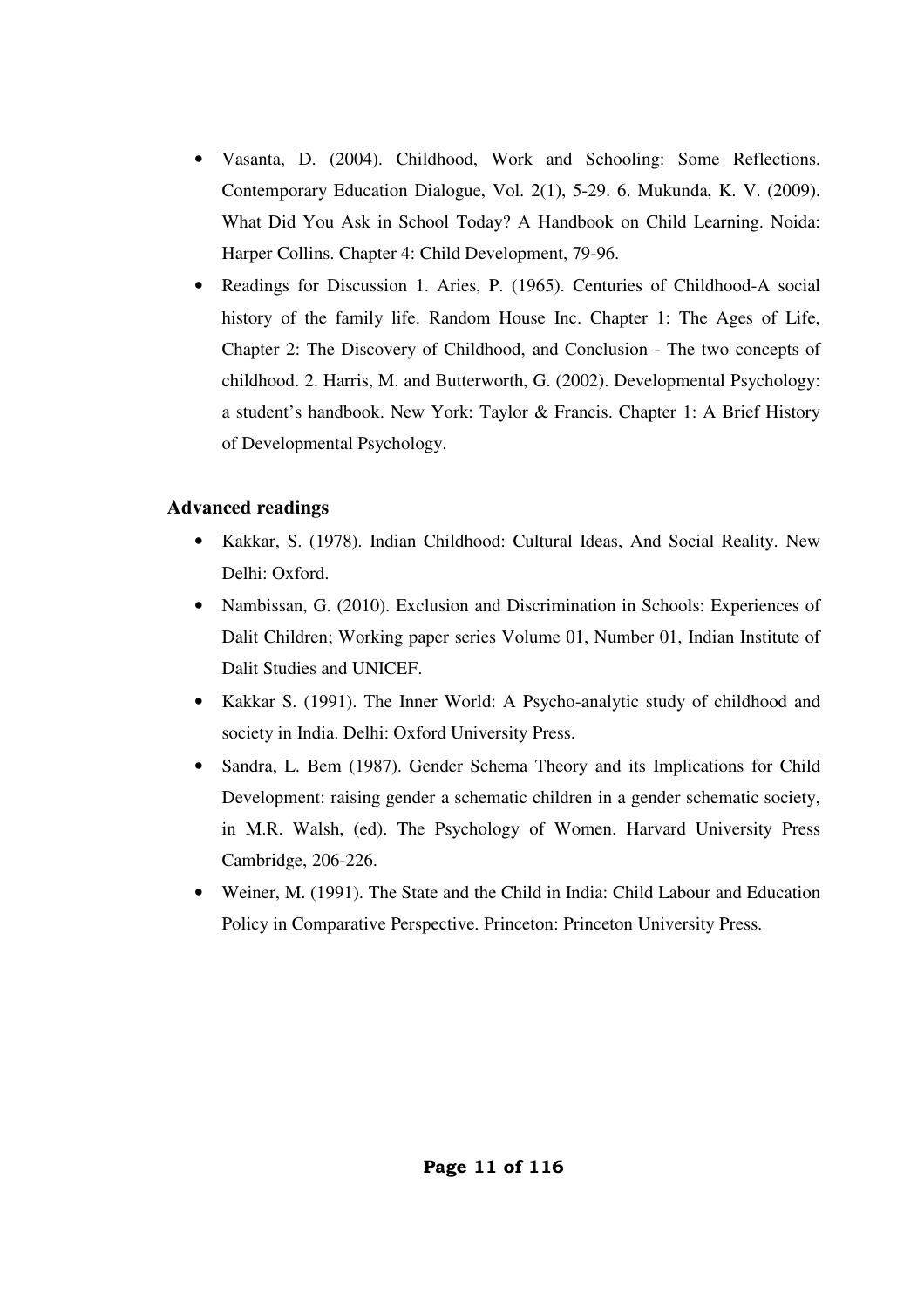## **BARKATULLAH UNIVERSITY, BHOPAL CC 2. Education in India- Status, Problems and Issues Max. Marks : 75 Min. Marks : 27**

#### **Objectives:**

- To develop perception of the role and functions of a teacher as envisaged in the NPE 1986 and to familiarize the Student Teacher with the different projects and schemes at Secondary level in M.P.
- To develop an understanding of the brief historical background of Indian Education with special reference to Secondary Education.
- To develop an understanding of the objectives and scope of Secondary Education.
- To develop an awareness of the professional ethics.

#### **CONTENT**

#### **UNIT 1: Concept of Education –**

- Indian and Western. Aims of Education: Functions of Education.
- Education as an instrument of Social Control, Social Change,
- Preservation of Cultural Heritage and Values.
- School and the society, Culture and Education, School as a Social System. Agencies of Education – Informal, Formal and Non-formal .

#### **UNIT 2: Salient Features of Ancient Indian Education –**

- Vedic, Buddhist, Islamic
- Tradition in Education.
- Major landmarks of British System of Education in Colonial India particularly From the viewpoint of Aims, Structure, Curricula and Methods of Education.
- Efforts towards evolving a national system of Education.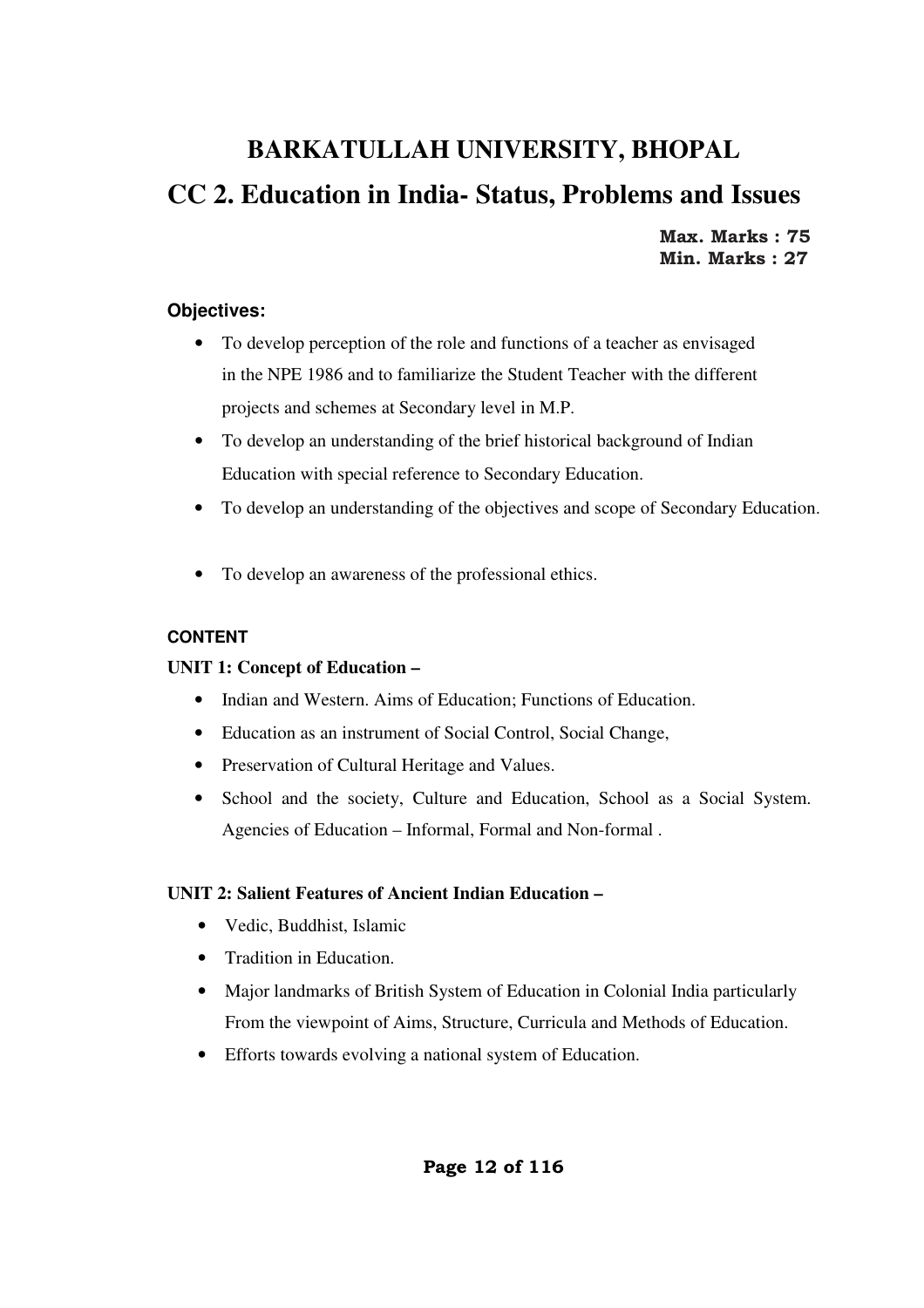#### **Unit -3: Secondary Education**

- General Aims and Objectives of Secondary Education and Structure., Education during Post Independence Period. Constitutional provisions for education, Secondary Education commission 1952-53, Education Commission 1964-66, New Education Policy 1986 with Programme of Action 1992,
- Different streams of Secondary Education 1) C.B.S.E. 2) I.C.S.E. and 3) KSEEB with respect to curriculum.4) Examination System etc.,
- Secondary School Teacher–Qualifications, Competences, Job Profile, Professional Code of Ethical conduct.
- Role of Secondary school teacher in Emerging India.

#### **Unit - 4: Teacher Education and Secondary School Curriculum**

- Status, Aims and Objectives of Teacher Education in India.
- Role and Responsibilities of NCTE NCERT, DSERT, CTE, IASE
- Professional organisation in the field of Teacher education
- Rastriya Madhyamika Shikshana Abiyana (RMSA), NCF-2005
- Programmes for enhancing efficiency and productivity of school teachers- Inservice training – orientation and content enrichment programmes.

**Assignments**: (Any two of the following.)

- Prepare and execute a plan for making at least two children and one adult literate from the community.
- Plan and organize a field trip/excursion to a nearby area of educational important and submit a report.
- Visit to block or district and divisional educational offices and study their educational management pattern and submit the report.
- Prepare one project for institutional planning.
- Critically Study the working of the one of the parent teacher association in any two secondary schools.
- A critical survey of co-curricular activities in secondary schools.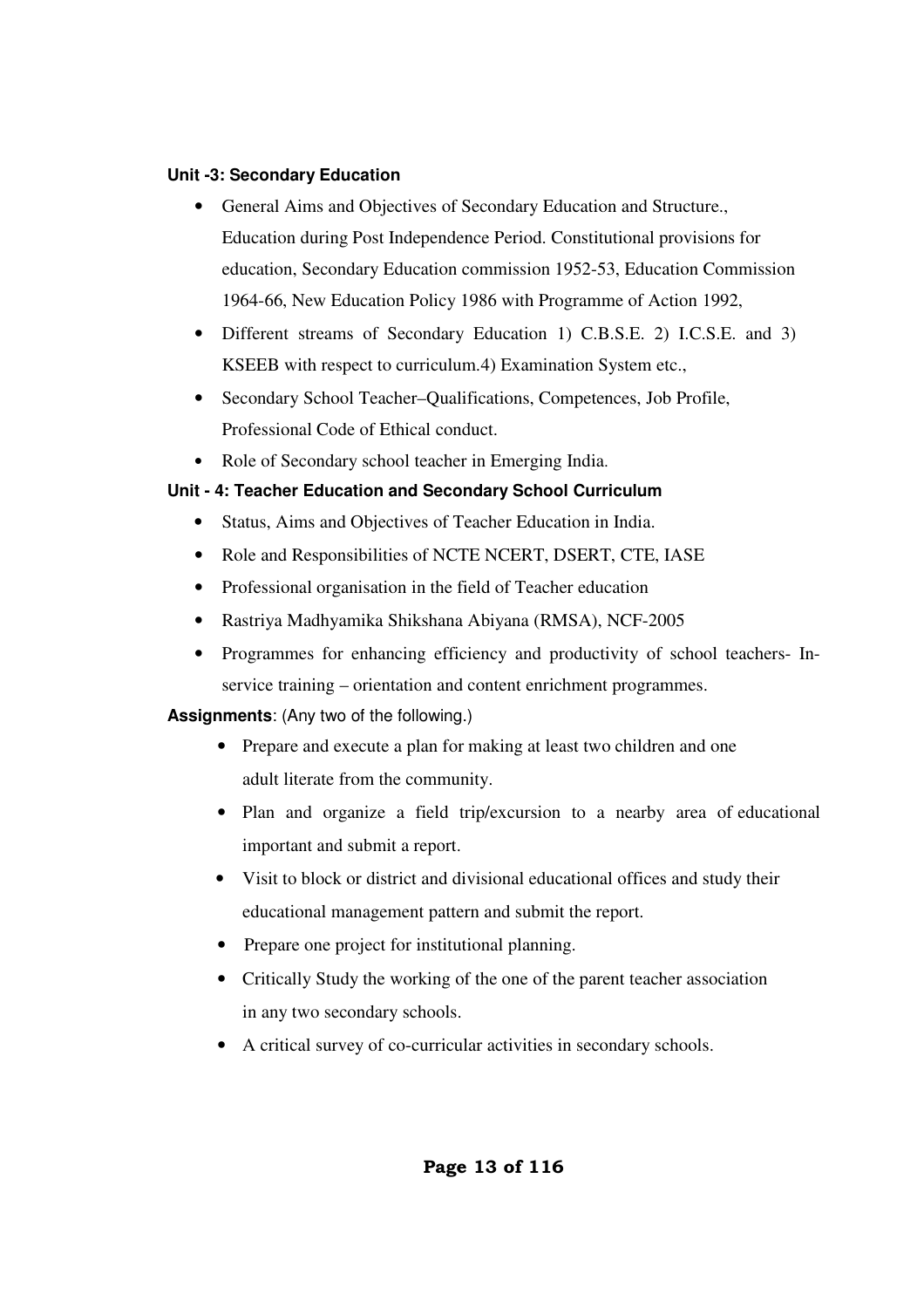#### **Reference:**

- Anand C. L. *et al*., (1993) *Teacher and Education in the emerging Indian society* NCERT New Delhi.
- Coombs Philips H (1985) *The World Crisis in Education*. New York. Oxford University Press, New York
- Delors, Jaeques (1996) *Learning the Treasure within Report to UNESCO of the Internal Commission on Education for Twenty First Century* UNESCO.
- Dewey I (1952) *Experience in Education*, Collier Macmillan.
- Dewey S (1956) *Democracy in Education* New York: Macmillan.
- Gandhi M. K. (1956) *Basic Education*, Ahmedabad Nalijiban.
- Government of India (1952) *Report of the Secondary Education Commission*, New Delhi:- Ministry of Education.
- Government of India (1966) *Report of Education Commission Ministry of Education*, New Delhi.
- Government of India MHRD (1986) (Revised 1992) *National Policy of Education*. New Delhi.
- Government of India (1992) *Report of Core Group on Value Orientation of Education Planning Commission*.
- Kneller G. F. (1978) *Foundation of Education*. New York: Johri Willy and Sons.
- Kneller George (1978) *Introduction to Philosophy of Education*, New York: John Willey and Sons INC.
- Mani R S. (1964) *Educational Ideas and Ideals of Gandhi and Tagore*, New Book Society, New Delhi.
- Mathur S.S. (1988) *A Sociological Approach to Indian Education*, Agra. Vindo Prakashan.
- Mookherjee K.K. (1972) *Some Great Educators of the World*. Fas Gupta & Ce Put Ltd. Calcutta.
- Mukherjee S. N. (1966) *History of Education in India*, Baroda. Acharya Book Depot.
- Naik J. P. and Syed N (1974) *A Student's History of Education in India*, New Delhi.Macmillan Co.
- Naik J. P. (1975) *Equality, Quality & Quantity: The Elusiue Tringle of Indian Education*  Bombay : Allied Publishers.
- NCTE (1988) *Gandhi on Education* , New Delhi
- Salamaliha(1979) *Education in Social Context*. New Delhi. NCERT.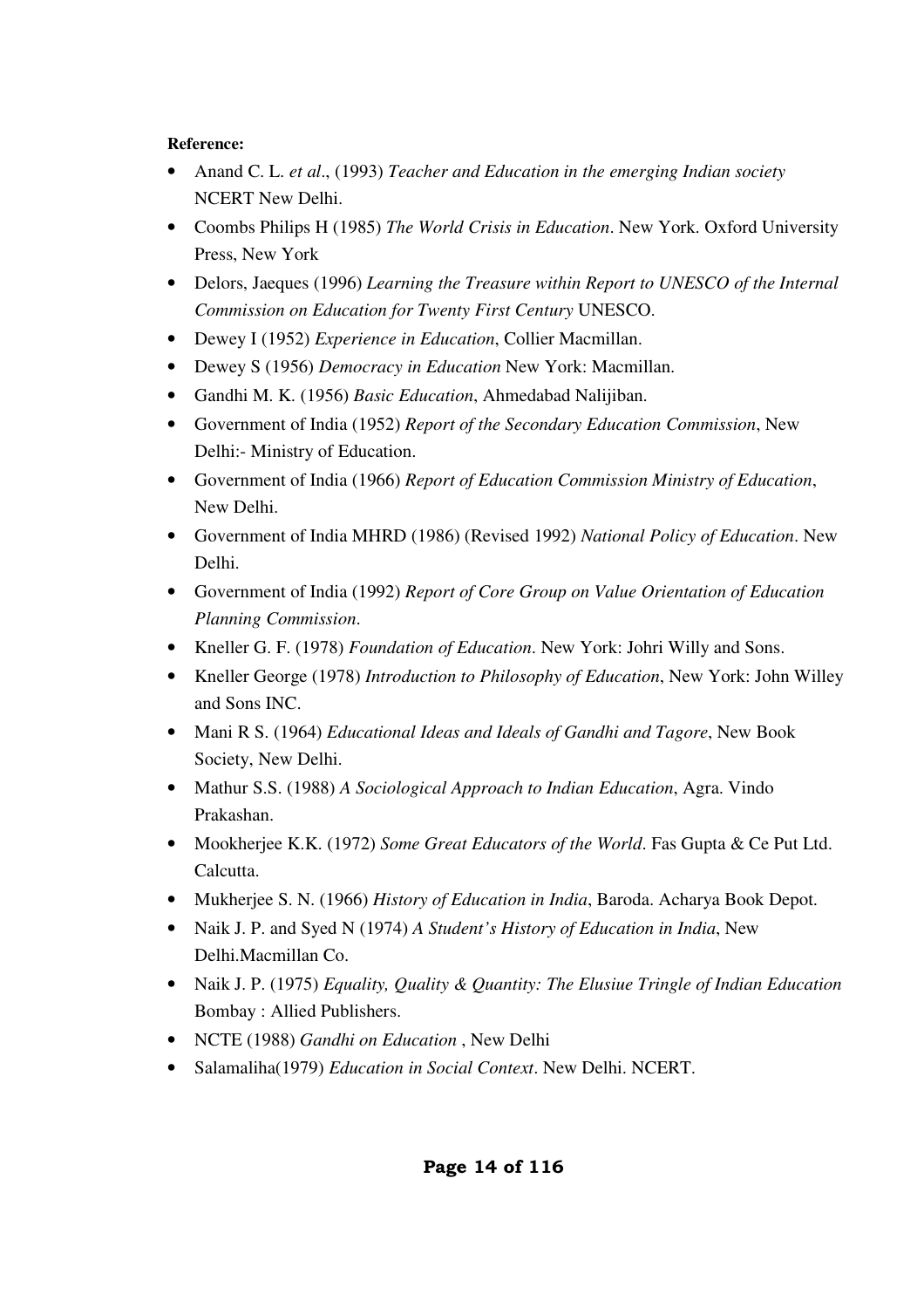### **BARKATULLAH UNIVERSITY, BHOPAL**

### CC 3. Language across the curriculum – Part 1 **Max. Marks : 35 Min. Marks : 12**

#### **Objectives**

- Aim of the Course Language is the medium for comprehending ideas, for reflection and thinking, as well as for expression and communication.
- Enhancing one's facility in the language of instruction is thus a vital need of student- teachers, irrespective of the subject areas that they are going to teach.
- This course is visualized as a range of primarily text-based language activities, which will aid in strengthening the ability to 'read', 'think', 'discuss and communicate' as well as to 'write' in the language of instruction.
- It is likely that student teachers will begin the programme with different levels of language ability; hence group work that supports different levels of learning is envisaged as a central feature of this course.

#### **Course outline**

#### **UNIT 1: ENGAGING WITH NARRATIVE AND DESCRIPTIVE ACCOUNTS**

- The selected texts could include stories or chapters from fiction, dramatic incidents, vivid descriptive accounts, or even well-produced comic strip stories. Suggested Activities
- Reading for comprehending and visualizing the account (individual plus group reading and discussion/explanation)
- Re-telling the account in one's own words/from different points of view (taking turns in a smaller group)
- Narrating/describing a related account from one's life experience (in front of a smaller group)
- Discussion of characters and situations sharing interpretations and points of view (in a smaller group)
- Writing based on the text, e.g. summary of a scene, extrapolation of story, converting a situation into a dialogue, etc. (individual task).

#### **Page 15 of 116**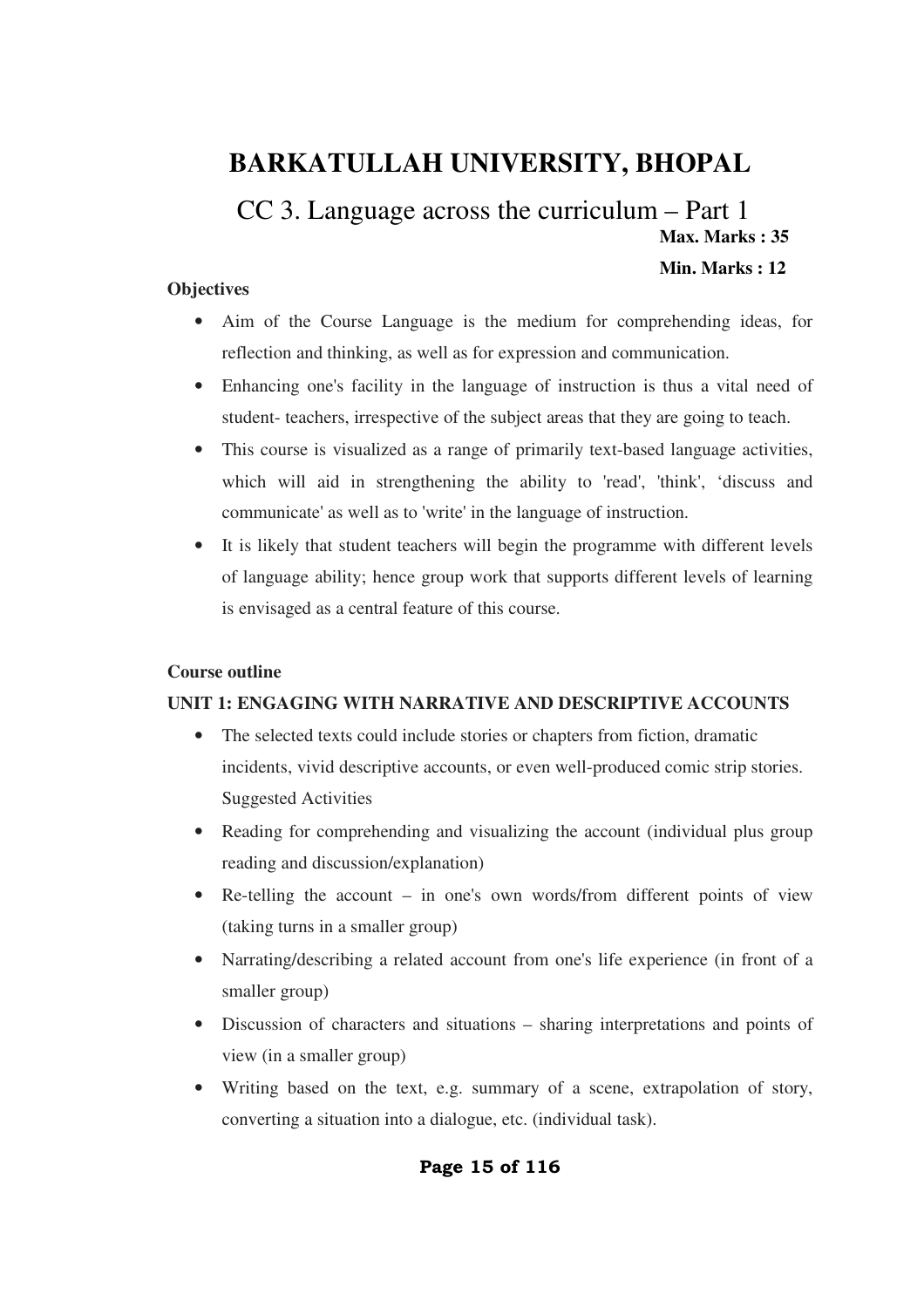#### **UNIT 2: ENGAGING WITH POPULAR SUBJECT-BASED EXPOSITORY WRITING**

• The selected texts could include articles, biographical writing, or extracts from popular non-fiction writing, with themes that are drawn from the subject areas of the student teachers (various sciences, mathematics, history, geography, literature/language pieces) For this Unit, the student-teachers should work in groups divided according to their subjects, within which different texts could be read by different pairs of student-teachers.

#### **Suggested Activities**

- Reading to extract overall meaning, information, subject knowledge (guided reading in pairs and simple note making)
- Identifying major concepts and ideas involved and making notes on these in some schematic form – flow diagram, tree diagram, mind map, etc. (guided working in pairs)
- Explaining the gist of the text/topic to others (in the larger subject group)
- Attending the writing style, subject-specific vocabulary and 'perspective' or 'reference frame' in which different topics are presented—this will vary across subjects and texts, and requires some interpretative skills for 'placing' the context of each text (group discussion and sharing)
- Writing a review or a summary of the text, with comments and opinions (individual task)

#### **UNIT 3: ENGAGING WITH JOURNALISTIC WRITING**

• The selected texts would include newspaper or magazine articles on topics of contemporary interest. Student-teachers can be grouped randomly for this Unit.

#### **Suggested Activities**

- Using reading strategies, such as scanning, skimming and reading for extracting information – as appropriate for initial reading of articles (guided individual task)
- Analysis of structure of the article, identifying sub-headings, key words,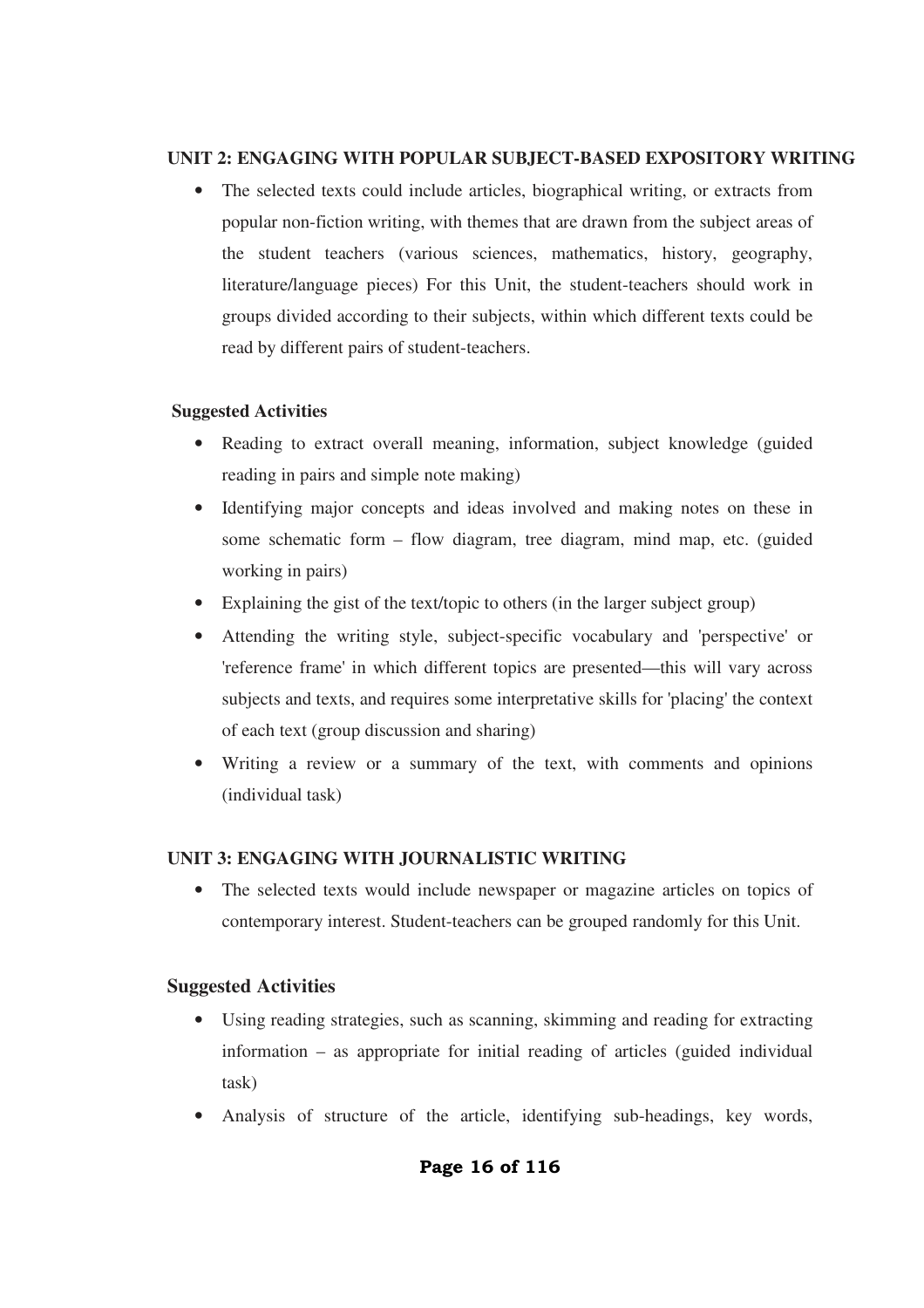sequencing of ideas, use of concrete details, illustrations and/or statistical representations, etc. (guided working in pairs)

- Critical reading for attending 'framing' of the article, point(s) of view presented, possible biases or slants (small group discussion)
- Researching and writing articles on topics of local interest (working to produce a local interest magazine).

#### **REFERENCES :**

- 1. Bose, R. B. N. & Sterling, T. S. : Elements of English Rhetoric and Prosody; Chakraborty, Chatterjee Co. Ltd. Calcutta, Latest Edition.
- 2. Bright, J. A. & McGregor, G. P.; Teaching English as a Second Language, ELBS & Longman, London, 1978.
- 3. Brumfit, C. J. & Johnson, K.; The Communicative Approach to Language Teaching, OUP, Oxford, 1979.
- 4. Heaton, J. B. : Language Testing, Modern English Publication Ltd., Great Britain, 1982.
- 5. Hornby, A. S. : Oxford Advanced Learner's Dictionary of Current English, OUP, Oxford, Latest Edition.
- 6. Johnson, J.; The Communicative Approach to Language Teaching, OUP, Oxford, 1979.
- 7. Johnson, K. : Communicative Syllabus Design and Methodology, Pergamum Press, Oxford, 1982.
- 8. Jones, D. : English Pronouncing Dictionary, ELBS, London, Latest Edition.
- 9. Kemp, et al.; Designing Effective Instruction, Macmillan College Publishing Company, 1994.
- 10. Krashen, S.; Second Language, Acquisition and Second Langu., Learning, Pergamum Press, New York, 1979.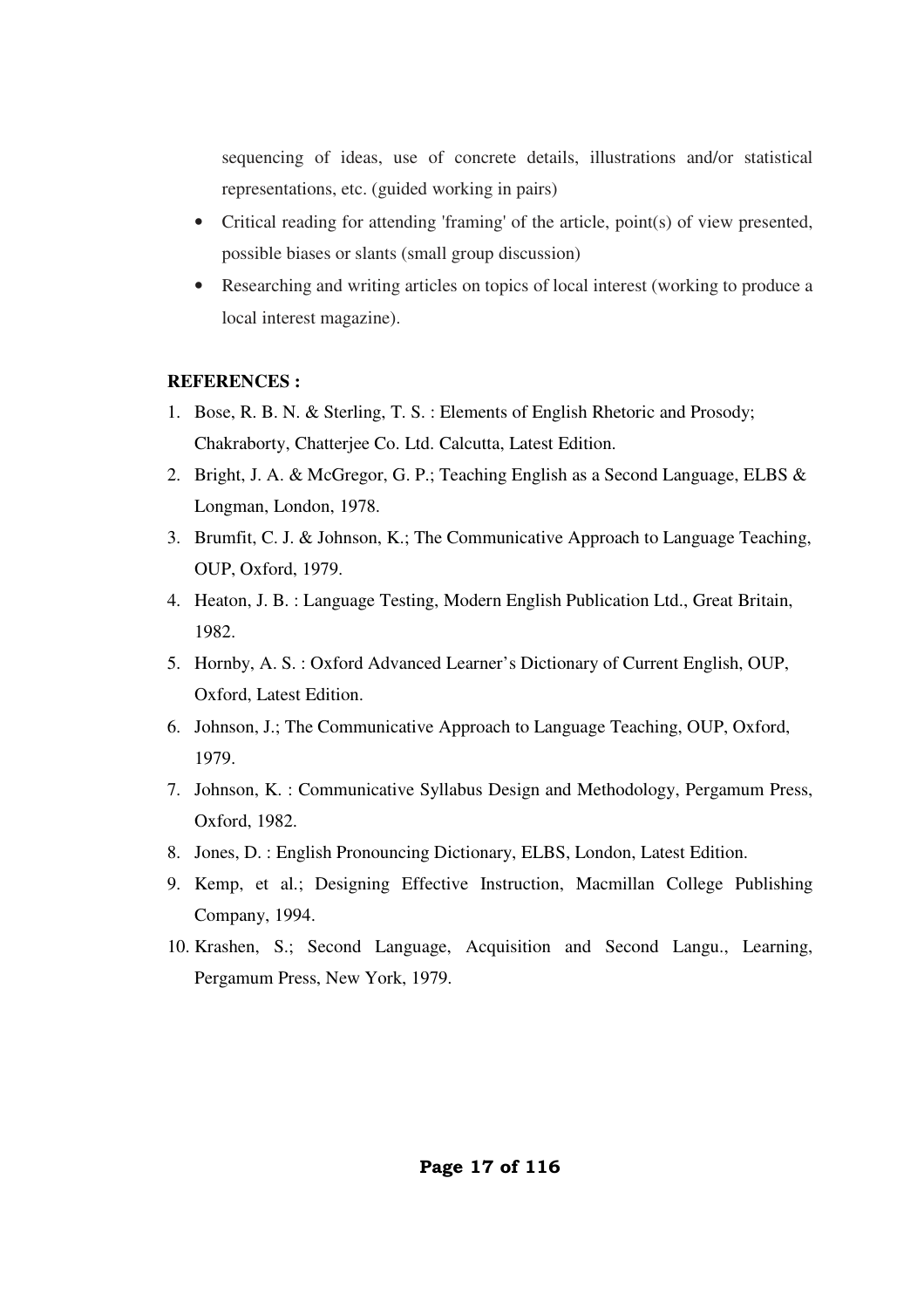#### **Suggested Reading**:

Agnihotri, R.K., Khanna, AL, 1994(Eds). Second Language Acquisition: Socio-Cultural andLinguistic Aspects of English in India(RALI), New Delhi, Sage Publication

Baruah, T.C. 1984, The English Teachers Handbook, New Delhi, Sterling Publishers.

Bansal, R.K. and Harrison, J.B., 1972: Spoken English in India, Madras, Orient Longman

Brown, J.D. 1996: Testing in Language Programmes, Upper Saddle River, NJ, Prentice Hall Regents Chomsky, N. 1986. Knowledge of Language, New York ,Praeger

Crystal David, 1997. Globalization of English, Cambridge; Cambridge University Press Ellis, R. 1992, The Study of Second Acquisition, Oxford, Oxford University Press

Khulchandani, L.M. 1988: Language in a plural society, Delhi, Motiram Banarasidas and Shimla

Lewis.M. 1993, The Lexical Approach: The State of ELT and a way Forward, Hove: Language Teaching Publications.

Lock, G. 1996. Functional English Grammar, Cambridge: Cambridge University Press

Mohanty, Bilingualism in a Multilingual Society: Psycho Social and Pedagogical Implication, Mysore: CIIL

Nagaraj, Geeta:2001 : English Language Teaching, Orient Longman Limited, Kolkata NCERT, 2000, Continuous and Comprehensive Evaluation, New Delhi

NCERT, 2005. National Curriculum Framework, 2005, New Delhi Nuna, D. 1991, Language Teaching Methodology, London Prentice Hall

Richards, J.C, and Rodgers, T.S. 1986, Approaches and Methods in Language Teaching, Universityof Hawaii, Maroo: Cambridge University Press

Vygotsky, L.S. (1978), Mind in Society, Harvard University Press: Cambridge.

Widdowson, H.G. 1992, Aspects of Language Teaching, Oxford University Press

#### **Page 18 of 116**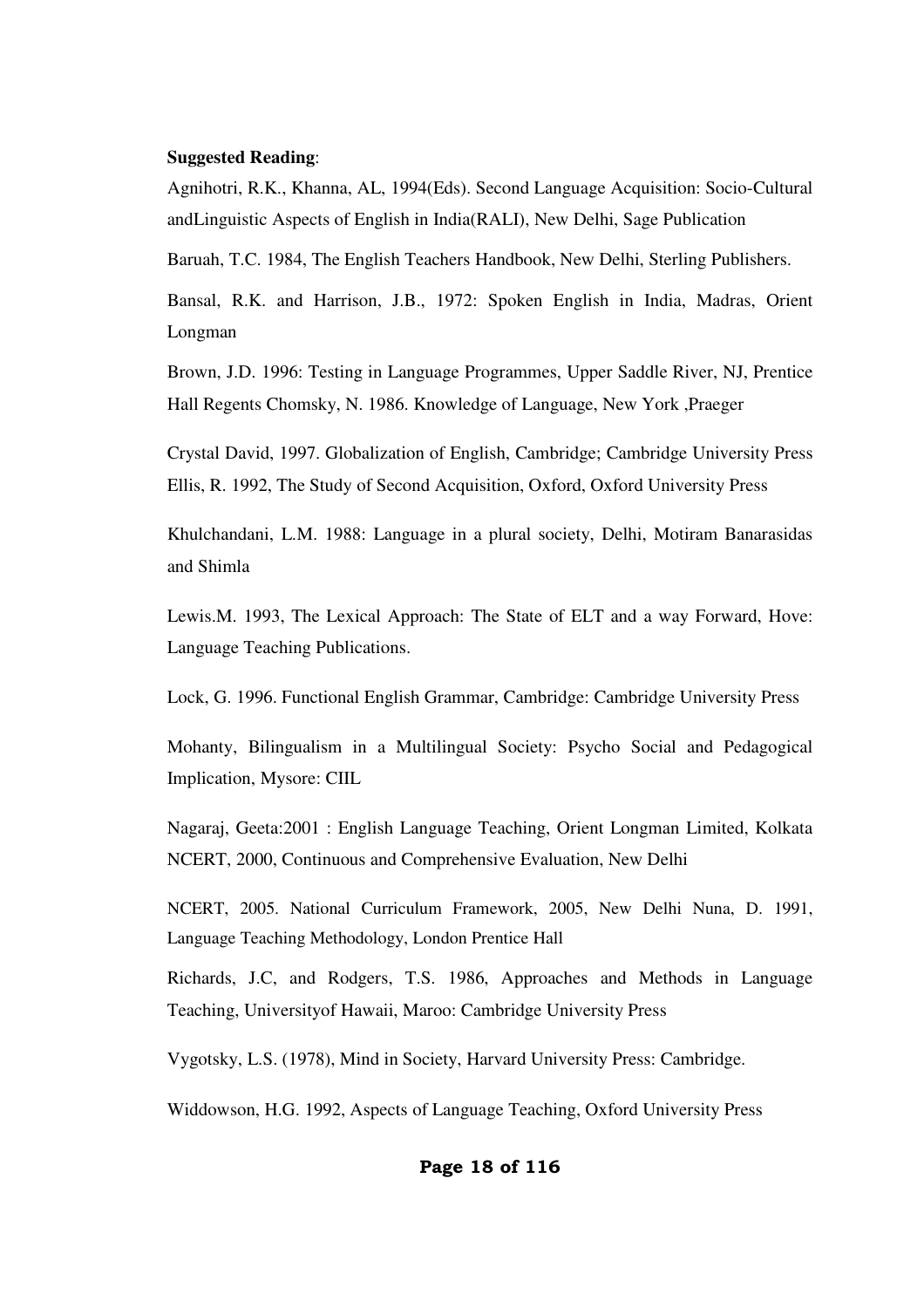# **BARKATULLAH UNIVERSITY, BHOPAL CC 4. Curriculum Development & School**

**Max. Marks : 75** 

**Min. Makrs : 27** 

#### **OBJECTIVES:**

#### **CREDITS: 3**

- To acquaint students with the nature and types of curriculum.
- To acquaint students with the context of curriculum development and some Innovative Curriculum Models.
- To familiarize students with Designing of Curriculum.
- To give practical experience in Evaluating, Designing and Reviewing Curriculum.

#### **CONTENT:**

#### **UNIT I:**

• Curriculum – Meaning and Nature, types of Curriculum, Syllabus and Text books –their interrelationship. Issues and problems of existing curriculum.

#### **UNIT II:**

• Curriculum Construction, Curriculum Development and Curriculum Designing: Concepts and differences. Determinants and motives of Curriculum Development. Different Curriculum Models-open university, Open School, etc.

#### **UNIT III:**

• Steps of Designing different Curriculum. Selection, Gradation and Organisation of Curriculum. Development and Implementation of Curriculum. Enrichment of Curriculum.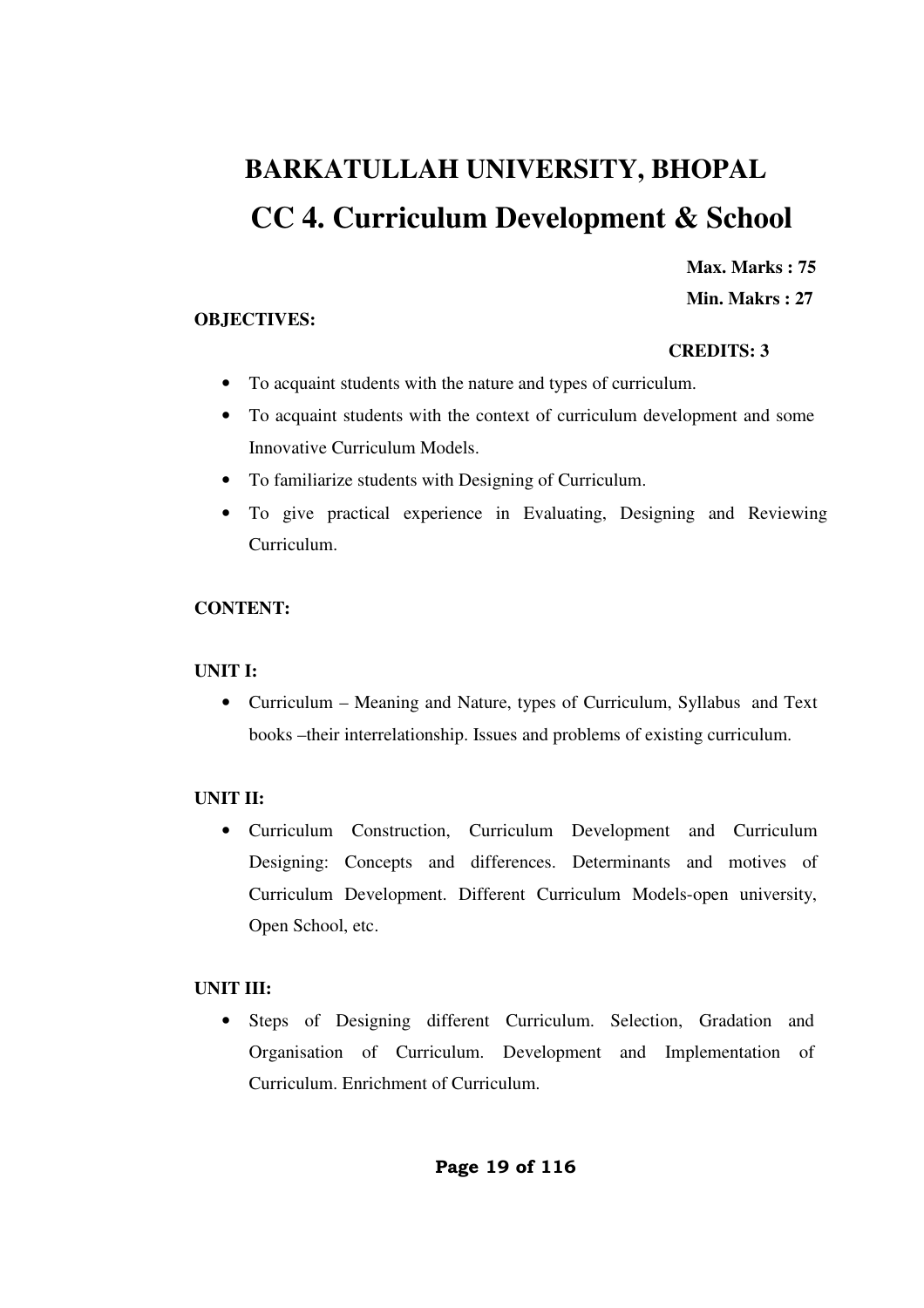#### **UNIT IV: PRACTICALS**

- Evaluation of B.Ed. Curriculum
- Designing a Curriculum in a given condition Reviewing of Syllabus/Books

#### **REFERENCES**

- Ashcroft, Kate and Palacio, David: The Primary Teacher's Guide to the New National Curriculum. London: Flamer Press, 1995.
- Doll, Ronald C.: Curriculum Improvement Decision Making and Process. London; Allyn and Bacon, 1996.
- Eccles tone, Kathryn: How to Assess the Vocational Curriculum. London: Kogan Page Ltd. 1996.
- Hendricks, Joanne: Total Learning Developmental Curriculum for the Young Child. New York: Maxwell McMillan International, 1994.
- Hooper, R.: The Curriculum Context, Design and Development. The Chaucer Press Ltd., Great Britain, 1977.
- Kaushik, S.L.: Shikshakram Vikas. Rajasthan Granth Academy. Jaipur, 1977.
- Kelly, A.V.: The Curriculum Theory and Practices. Harper and Row Publishers, London, 1982.
- Kerr, J.E. (Ed.): Changing the Curriculum. University of London Press Ltd., London, 1970.
- Lawton, D.: Class, Culture and the Curriculum. Rouletdge and Kegan Paul Ltd., London, 1975.
- Lowy, A. (Ed.): Handbook of Curriculum Evaluation. International Institute for Educational Planning, New York, 1977.
- Lowy, A.: The International Encyclopaedia of Curriculum. New York: Pergamum Press, 1991.
- Mamidi, M.R. and Ravishankar: Curriculum Development and Educational Technology, Sterling Publishers Pvt. Ltd., New Delhi, 1983.
- Nichols, S.H. and Nichols, A.: Developing Curriculum. George Allen and Unwin, Boston, London, 1976.

#### **Page 20 of 116**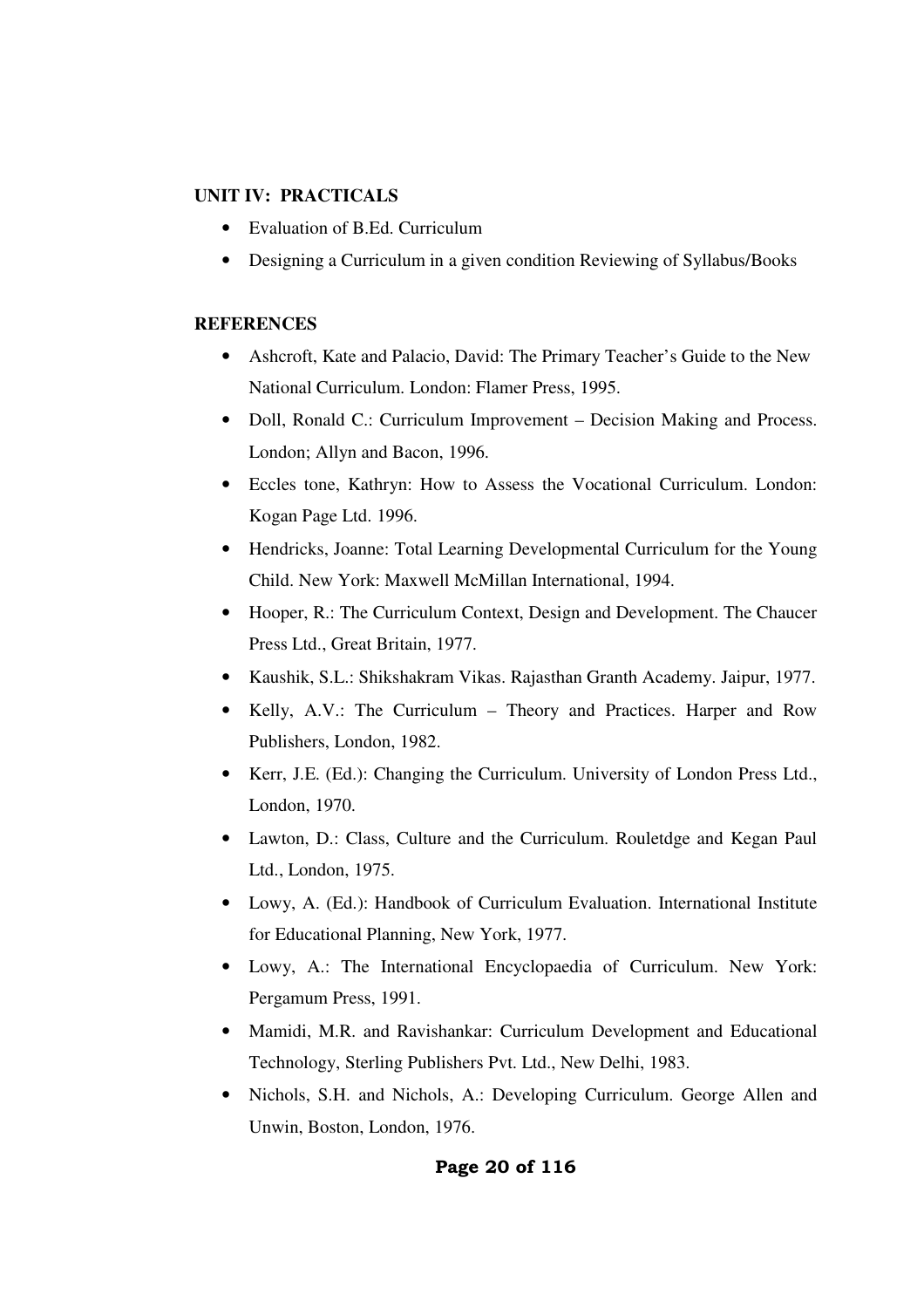- Oriosky, D.E. and Smith, B.D.: Curriculum Development Issues and Insights. Rand McNally College Publishing Company, USA, 1976.
- Prasad, Janardan & Kaushik, V.K. Advanced Curriculum Construction. New Delhi: Kanishka Publishers, 1997.
- Richmond, K.W.: The School Curriculum. Methuen and Co. Ltd., London. 1973.
- Saylor, J.G. and Alexander, W.H.: Curriculum, Planning for Modern Schools. London: Holt, Rinehart and Winston, Inc., 1966.
- Wiles, Jon. & Bondi, Joseph C.: Curriculum Development –A Guide to Practice. London: Charles E. Merrill Publishing Co., 1984.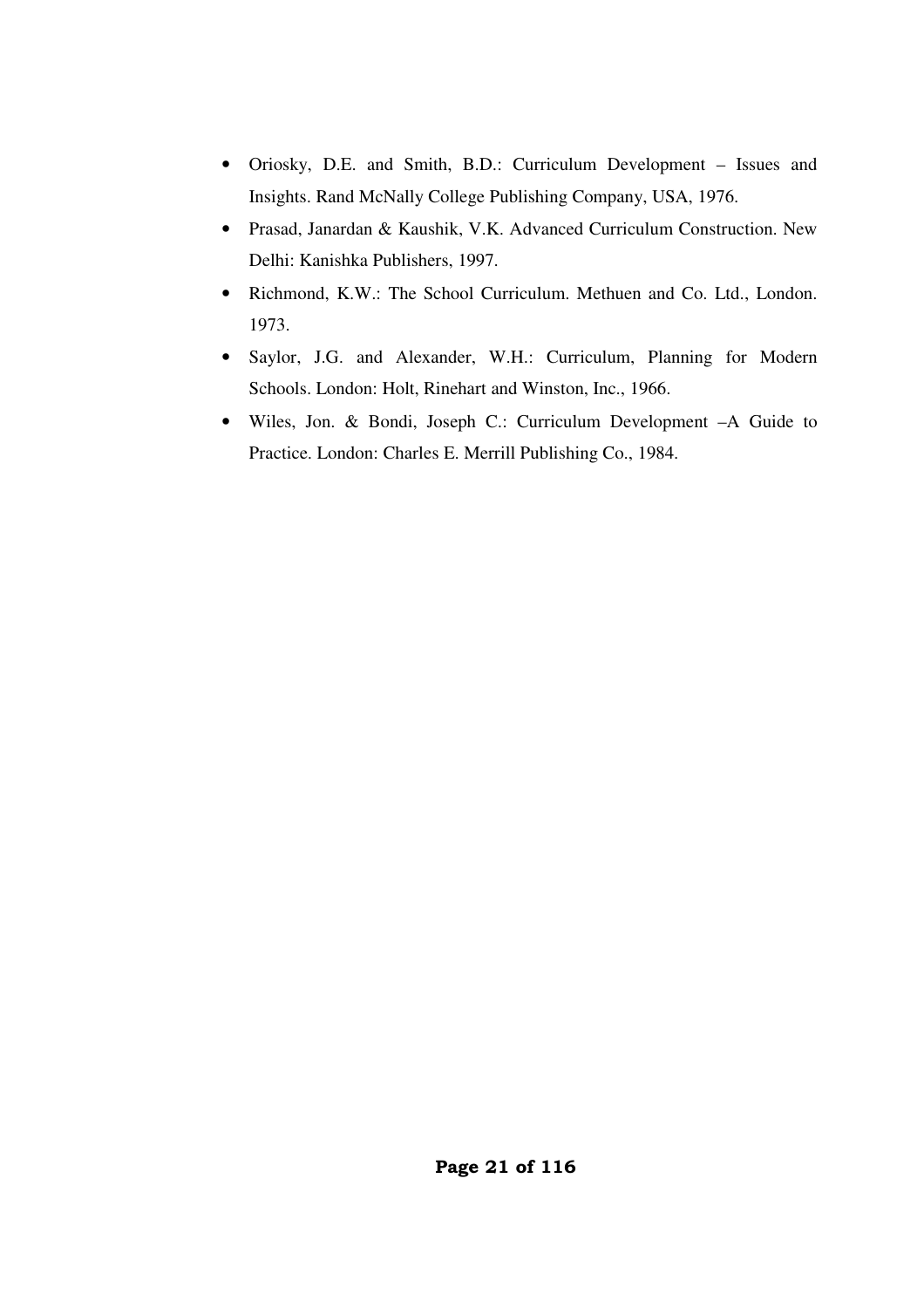# **BARKATULLAH UNIVERSITY, BHOPAL EPC 1 READING AND REFLECTING ON TEXTS**

**Max. Marks : 30** 

**Min. Marks : 11** 

#### **OBJECTIVES**

- To enable the students to read and response to a Varity of text in different ways
- To develop Meta cognitive awareness
- To enhance the capacities as readers and writers by becoming participants in the process of reading
- To enable the student teachers to work on the field and make predictions and check their predictions and then to summarize.

#### **UNIT I Reading Skills**

- Creating environment for reading reading clubs, class libraries
- Reading aloud and silent reading
- Scaffolding: concept and activities
- Reading different texts types like stories, poems, riddles, jokes, and instructions for games

#### **UNIT II Reading with comprehension**

- Reading for global and local comprehension
- Inferences, analysis and extrapolation
- Reading strategies including word-attack strategies
- Discourse analysis
- Using reading as a tool for reference skills i.e. use of dictionary, encyclopaedia and internet
- Using ideas of critical literacy to analyse chapters from textbooks .
- Acquisition of Reading Skills

#### **UNIT III Types of text**

#### **Page 22 of 116**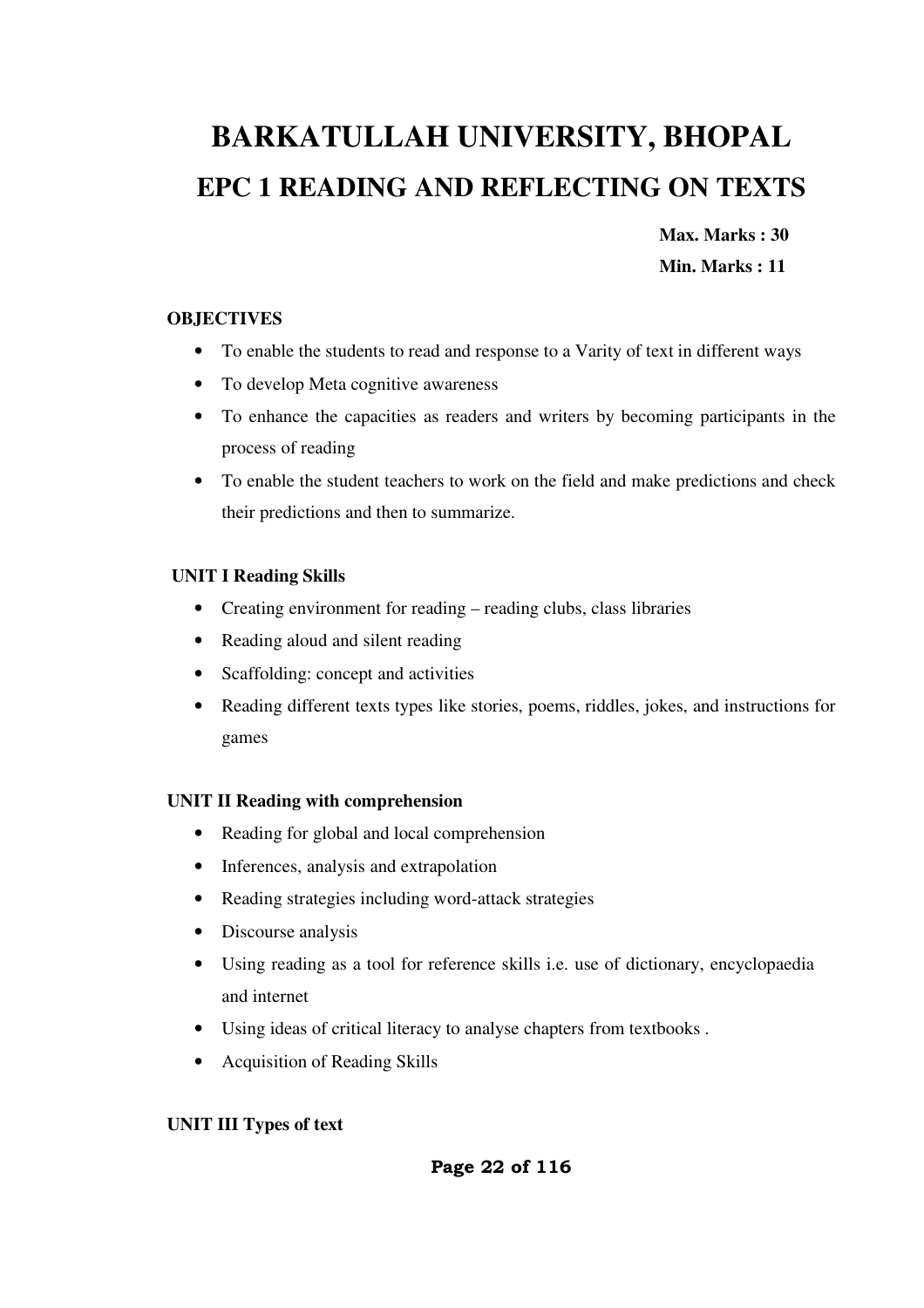- Narrative text
- Expository
- Autobiographical Narratives
- Field Notes
- **Ethnographies**
- Addressing different types of skills and strategies

#### **Mode of Transaction**

- Participating in tasks and activities to improve proficiency in the receptive and productive skills of English.
- Text analysis of school textbooks to improve skills in critical literacy.
- Reflecting on one" s own learning to make connections with pedagogy.

#### **Essential Readings**

- 1. Lightbown, P. M & Spada, N. (1999). How Languages are Learned Oxford: Oxford University Press
- 2. Maley, A. & Duff, A. (1991). Drama techniques in language learning: A resource book of communication activities for language teachers (2nd ed.). Cambridge: Cambridge University Press.
- 3. Morgan, J. & Rinvolucri, M. (1983). Once upon a time: Using stories in the language classroom. Cambridge:. Cambridge University Press.
- 4. Wright, A. (1989). Pictures for Language Learning. Cambridge: Cambridge University Press.

#### **Advanced Readings**

- 1. Parrot M. (1993). Tasks for language teachers Cambridge: Cambridge University Press
- 2. Richards, J. & Lockhart, C. (1994). Reflective Teaching in Second Language Classrooms. Cambridge: Cambridge University Press
- 3. Slatterly, M. & Willis, J. (2001). English for primary teachers: A handbook of activities & classroom language. Oxford: Oxford University Press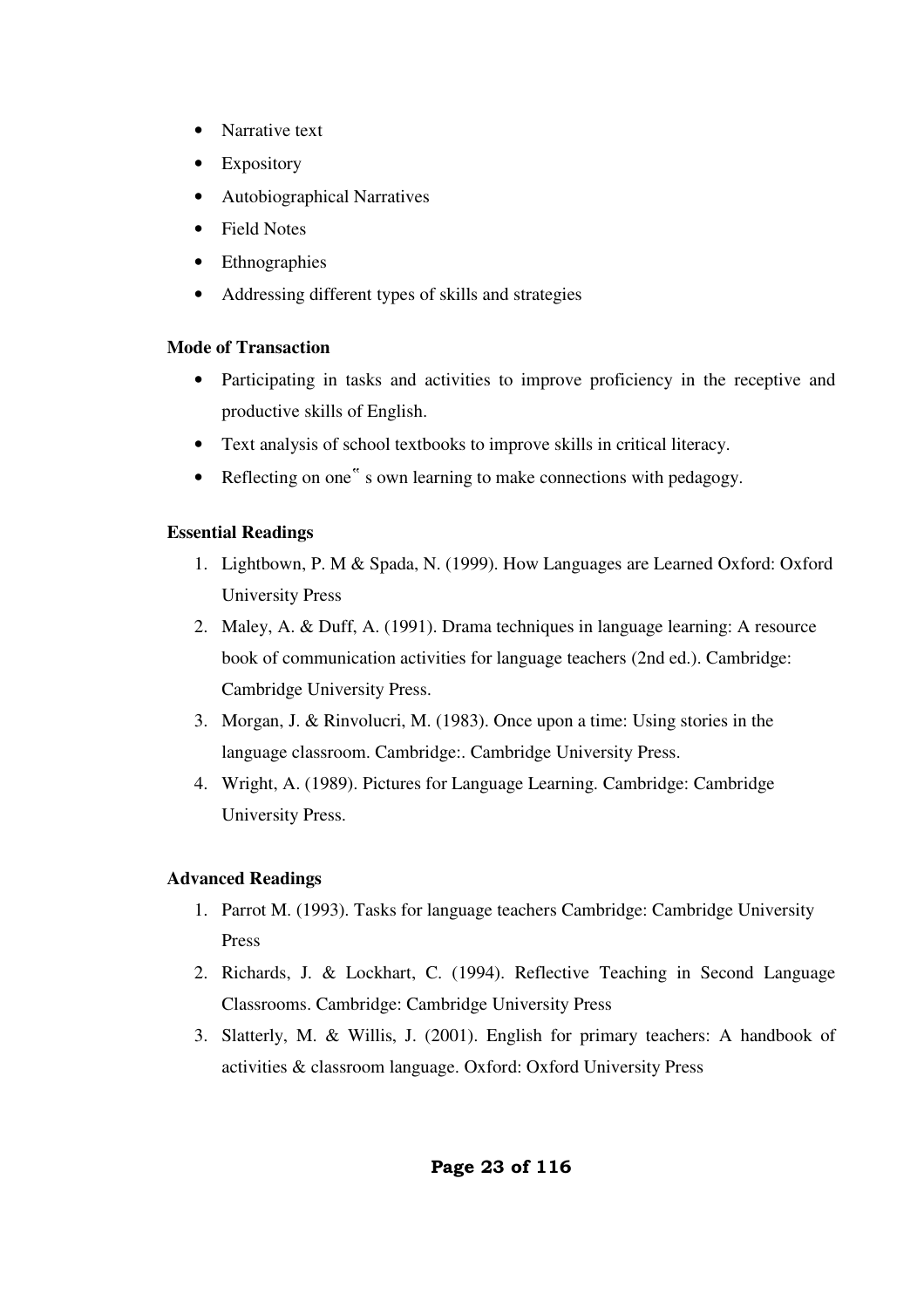# बरकतउल्ला विश्वविद्यालय,भोपाल **Barkatullah University, Bhopal**

## **Two-year (Four Semester) Bachelor of Education (B.Ed.) Course of Studies & Prescribed Books Approved by Board of Studies in Education**



शिक्षा संकाय पाढ़्यक्रम एवं निर्धारित पुस्तकें बैचलर ऑफ एज्यूकेशन दो वर्षीय (चतुर्थ सेमेस्टर) पाठ्यकम द्वितीय सेमेस्टर

# **Faculty of Education B.Ed. Examination 2015-16 Second Semester**

### प्रकाशक

कूलसचिव बरकतउल्ला विश्वविद्यालय,भोपाल

 $2015 - 16$ 

Page 24 of 116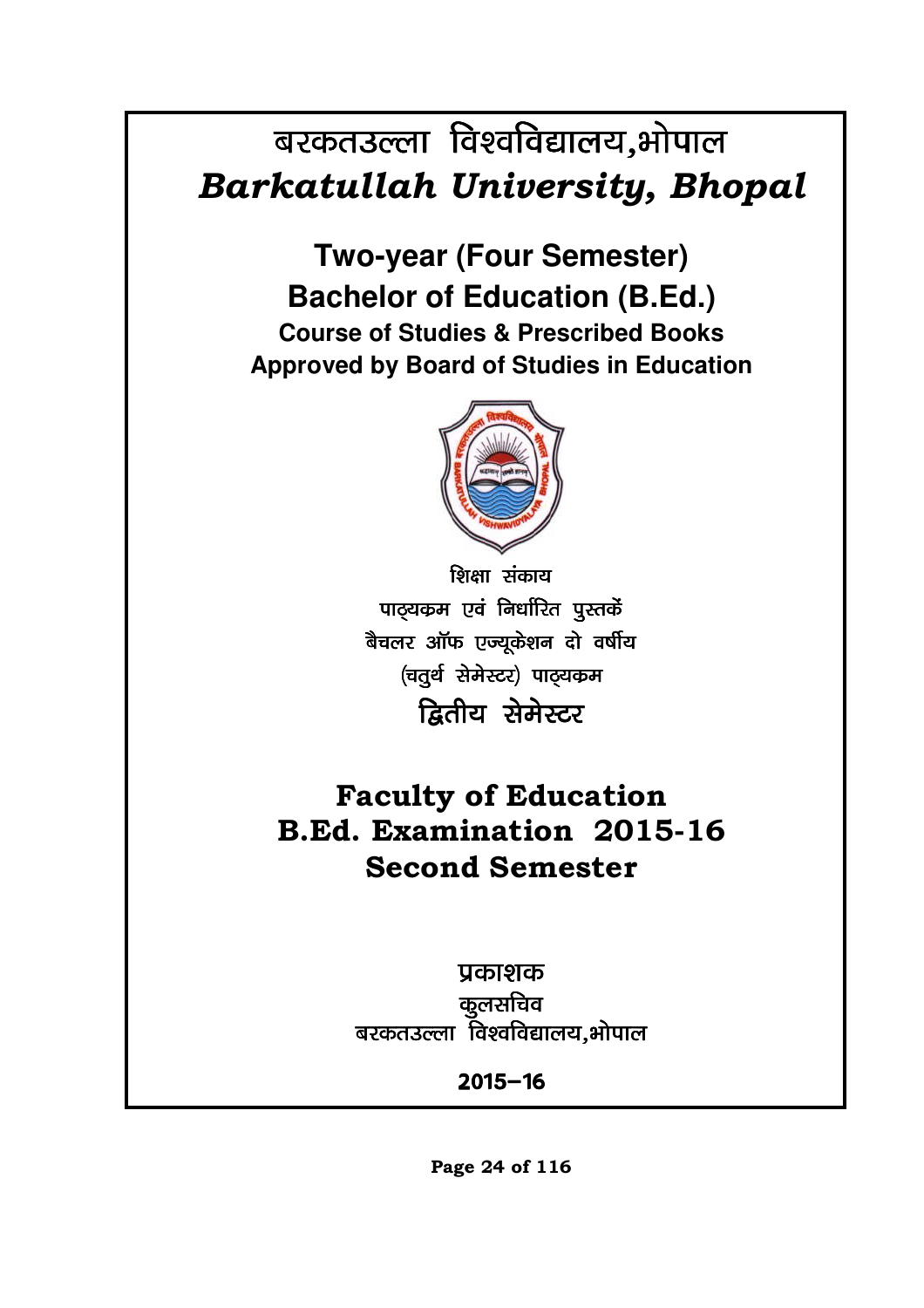## BARKATULLAH UNIVERSITY, BHOPAL

**Syllabus & Course Structure** 

### **BACHELOR OF EDUCATION (B.Ed.)**

### B.Ed. Course Scheme of Examination - Semester Scheme

| <b>Course/Paper</b>                        | <b>Hours</b><br>per | <b>Total</b><br>marks | <b>Internal</b><br>(Formative) |                | <b>External</b><br>(Summative) |      |
|--------------------------------------------|---------------------|-----------------------|--------------------------------|----------------|--------------------------------|------|
|                                            | week                |                       | Max.                           | Min.           | Max.                           | Min. |
| <b>Group B: Core Course</b>                |                     |                       |                                |                |                                |      |
| <b>CC 1</b> : Learning $\&$ Teaching       | 6                   | 100                   | 25                             | 9              | 75                             | 27   |
| <b>2. PC</b> (1) Pedagogy of a school      | 6                   | 100                   | 25                             | 9              | 75                             | 27   |
| subject-Part-I (Subject: 1 Physical        |                     |                       |                                |                |                                |      |
| Science (Physics/Chemistry)                |                     |                       |                                |                |                                |      |
| Biology/Maths/Social Sciences              |                     |                       |                                |                |                                |      |
| (SS)/Language - Hindi/English/             |                     |                       |                                |                |                                |      |
| Urdu/ Sanskrit/Other Region-               |                     |                       |                                |                |                                |      |
| Specific lang.)                            |                     |                       |                                |                |                                |      |
| 3. PC (II) Pedagogy of a School            | $\overline{4}$      | 100                   | 25                             | 9              | 75                             | 27   |
| (Part-II) : Subject Knowledge and          |                     |                       |                                |                |                                |      |
| the Related Pedagogic Dimensions           |                     |                       |                                |                |                                |      |
| $(Subject : 1 Science-Chemistry/$          |                     |                       |                                |                |                                |      |
| Physics/History/Civics/Geography           |                     |                       |                                |                |                                |      |
| / Economics/ Commerce)                     |                     |                       |                                |                |                                |      |
| 4 Language across the                      | 6                   | 50                    | 15                             | 6              | 35                             | 12   |
| curriculum-Part-2                          |                     |                       |                                |                |                                |      |
| <b>EPC 2</b> : Drama $\&$ Art in Education | 2                   | 50                    | 20                             | $\overline{7}$ | 30                             | 11   |
| <b>Total</b>                               |                     | 400                   | 110                            | 40             | 290                            | 104  |

#### Semester - II

Note: Assignments & Tasks for Courses 1,2,3,4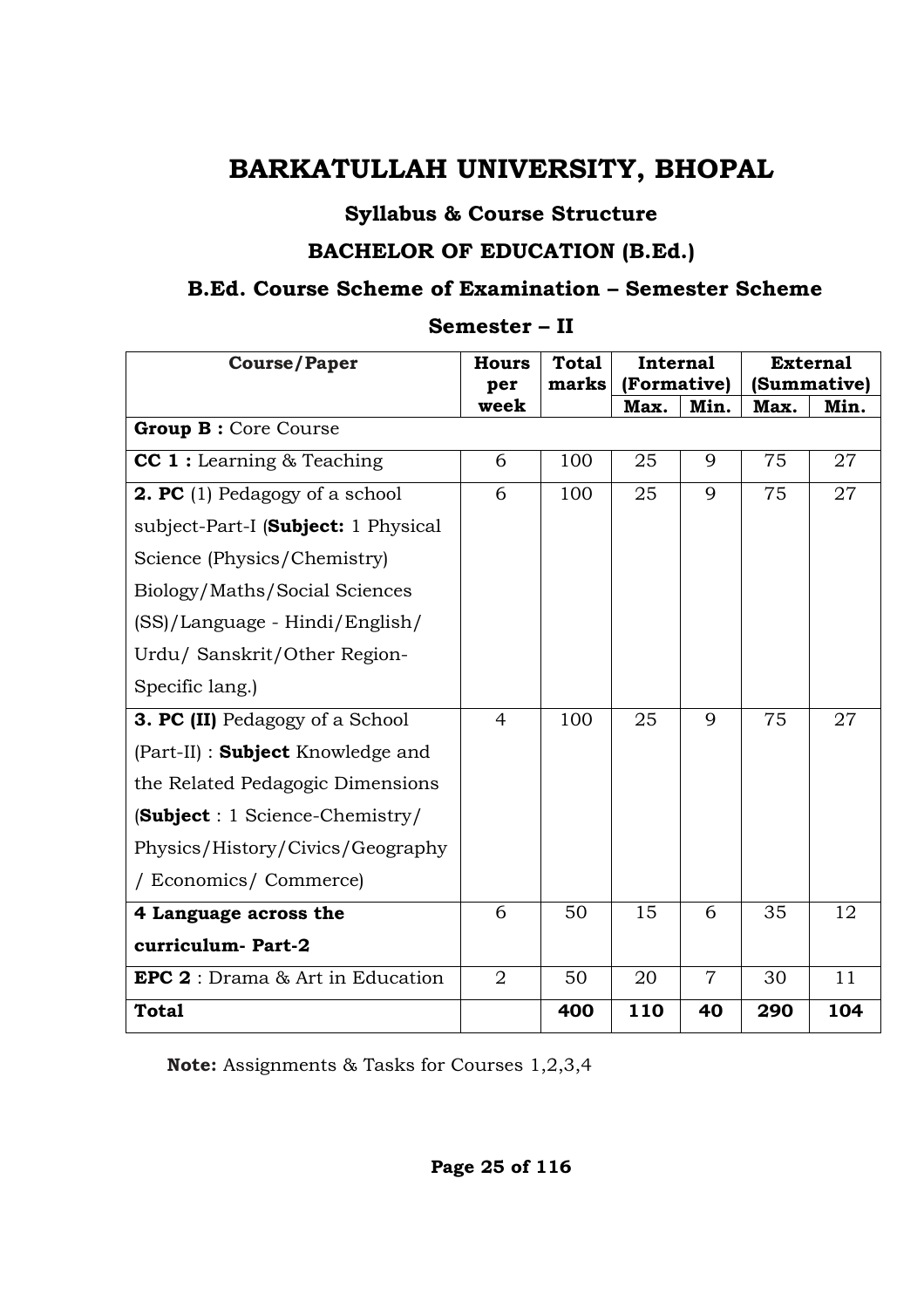# **BARKATULLAH UNIVERSITY, BHOPAL CC 1: Learning & Teaching**

**Max. Marks : 75 Min. Marks : 25** 

#### **Aims of the Course**

- To become aware of different contexts of learning and situate schools as a special environment for learning;
- To reflect on their own implicit understanding of the nature and kinds of learning;
- Gain an understanding of different theoretical perspectives on learning with a focus on cognitive views of learning as well as social– constructivist theories;
- Explore the possibilities of an understanding of processes in human cognition and meaning–making them as basis for designing learning environments and experiences at school; and
- Appreciate the critical role of learner's based on differences and contexts in making meanings, and hence draw out implications for schools and teachers.

#### **UNIT 1: THEORETICAL PERSPECTIVES ON LEARNING**

- Implicit knowledge and beliefs about learning (demystifying misconceptions).
- Perspectives on human learning: Behaviourist (conditioning paradigm in brief), cognitivist, information-processing view, humanist, social-constructivist (drawing selectively on the ideas of Skinner, Piaget, Rogers, Vygotsky).
- Concepts and principles of each perspective and their applicability in different learning situations.

#### **UNIT 2: ROLE OF LEARNER IN LEARNING**

- Role of learner in various learning situations, as seen in different theoretical perspectives
- Role of teacher in teaching-learning situations: a) transmitter of knowledge, b) model, c) facilitator, d) negotiator, e) co-learner. (The focus is on building understanding of different psychological perspectives of learning and helping student teachers to learn to apply them in different learning situations).
- Distinctions between learning as 'construction of knowledge' and learning as 'transmission and reception of knowledge'.

#### **Page 26 of 116**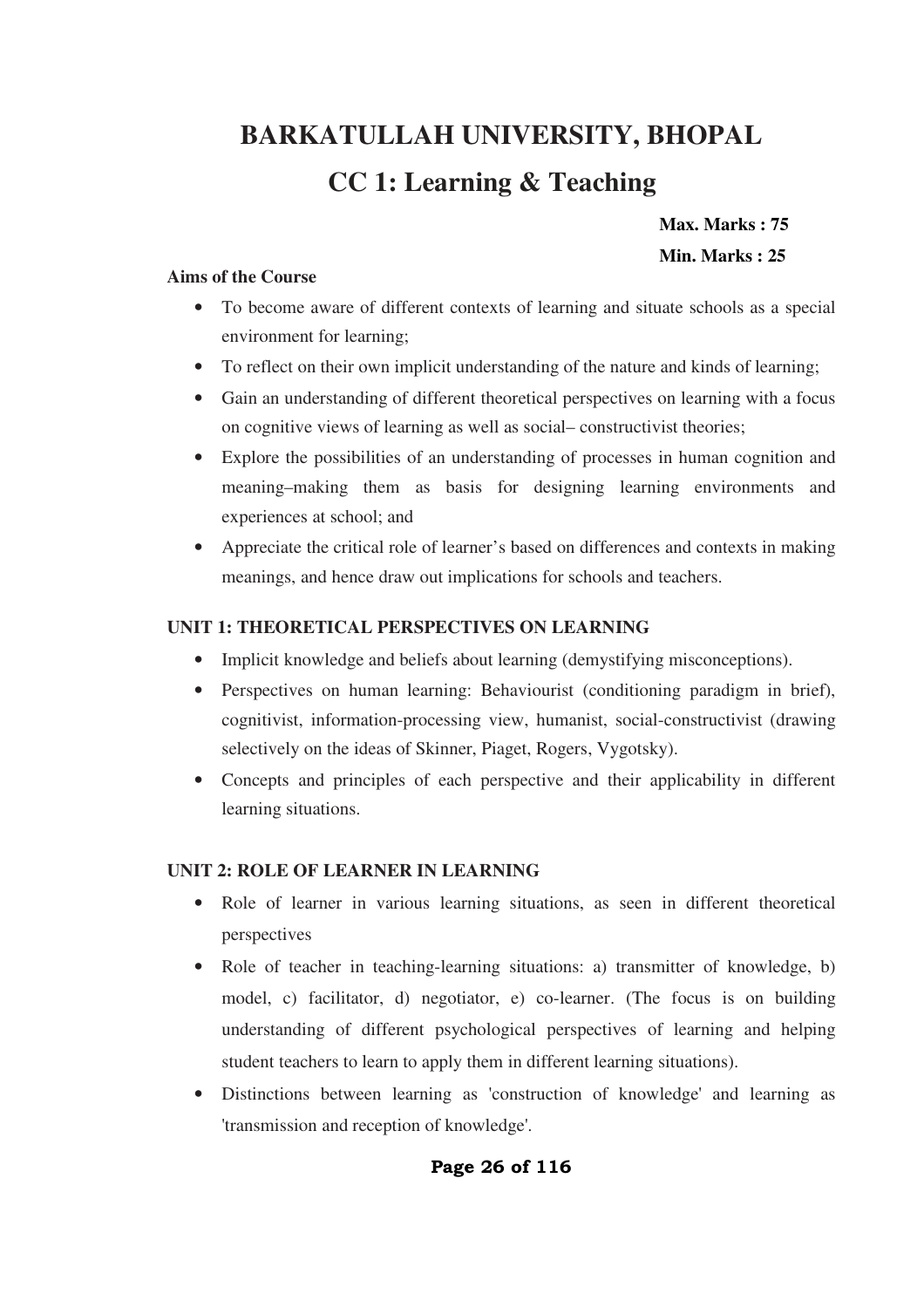#### **UNIT 3: LEARNING IN 'CONSTRUCTIVIST' PERSPECTIVE**

- Social-constructivist perspective (also Bruner and Ausubel's perspective) and applications of Vygotky's ideas in teaching.
- Understanding processes that facilitate 'construction of knowledge' :
	- (i) Experiential learning and reflection
	- (ii) Social mediation
	- (iii) Cognitive negotiability
	- (iv) Situated learning and cognitive apprenticeship
	- (v) Meta-cognition.
- Creating facilitative learning environments, teachers' attitudes, expectations enhancing motivation, positive emotions, self-efficacy, collaborative and self regulated learning. (The focus is on learning as a constructive rather than a reproductive process. The learner- centered orientation has implications for understanding learning as contextual and self-regulated process and following suitable classroom practices).

#### **UNIT 4: INDIVIDUAL DIFFERENCES AMONG LEARNERS**

- Dimensions of differences in psychological attributes—cognitive abilities, interest, aptitude, creativity, personality, values.
- Understanding learners from multiple intelligences perspective with a focus on Gardner's theory of multiple intelligences. Implications for teaching-learning in the light of changing concept of intelligence, including emotional intelligence.
- Differences in learners based on predominant 'learning styles'.
- Differences in learners based on socio-cultural contexts: Impact of home languages of learners' and language of instruction, impact of differential 'cultural capital' of learners.
- Understanding differences based on a range of cognitive abilities— learning difficulties, slow learners and dyslexics, intellectual deficiency, intellectual giftedness. Implications for catering to individual variations in view of 'difference' rather than 'deficit' perspective.(The focus is on understanding the differential learning needs of the learners with regard to abilities, learning styles, language, socio-cultural differences/disadvantage, learning difficulties, and their implications for classroom practices and teaching)

#### **Page 27 of 116**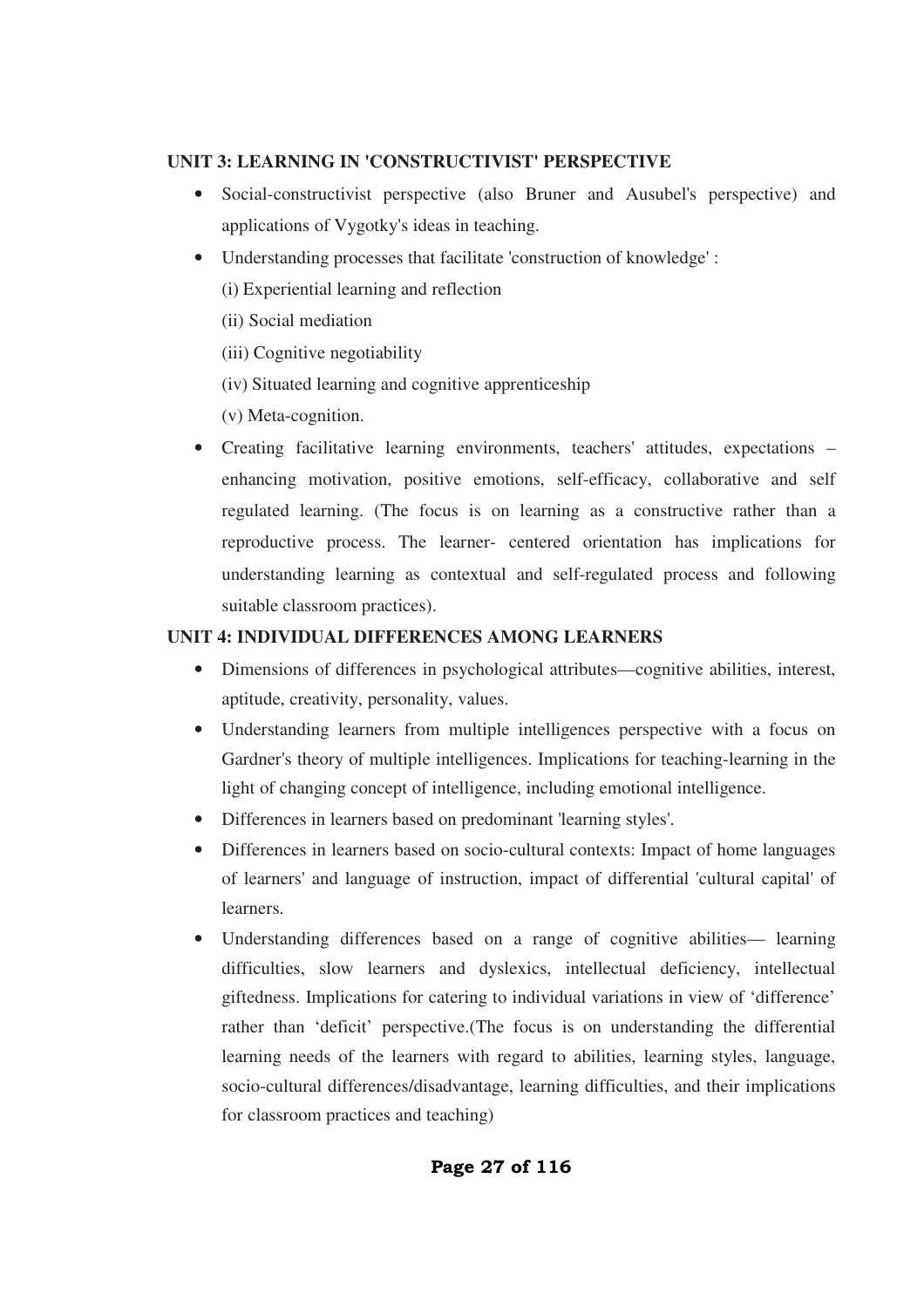#### **References**

- Aggarwal, J.C. *Essential of Educational Psychology*, Vikas Publishers, Delhi, 1998 Aggarwal, J.C. *Essential of Educational Psychology*, Vikas Publishing House, New Delhi, 1994.
- Bhargava, Mahesh, *Introduction of Exceptional Children*, Sterling Publishers, New Delhi, 1994.
- Bhatia, H.R., *A Text Book of Educational Psychology*, Delhi: McMillan Co., New Delhi, 1977
- Bhatia, K.K. *Educational Psychology and Techniques for Teaching*, Kalyani Publishers, Ludhiana, 1994.
- Chauhan, S.S. *Advanced Educational Psychology*, Vikas Publishing New Delhi, 1996
- Dandapani, S., *Advanced Educational Psychology*. New Delhi. Anmol Publications Pvt. Ltd., 2000
- DeCecco, John P., *Psychology of Learning and Instruction*, Prentice Hall, New Delhi, 1987.
- Drescoll, Mercy P.M *Psychology of Learning for Instruction*, Allyn and Bacons, USA, 1993
- Eshwar, H.S. and Nataraj P., *Shaikshanika Manovijnana, Parichaya: Bhaga I and II,Institute of Kannada Studies*, Union of Mysore, Mysore, 1985
- Gagne, R.M. *Conditions of Learning and Theory of Instruction*, 4<sup>th</sup> Edition. Holt Rinehart and Winston, New York, 1977
- Ghangadharappa, N.R. *Shaikshanika Manovijnana*, Rekha Pradhsna, Davengere, 1996
- Goleman, Daniel, *Emotional Intelligence*. New York: Bantam, 1995
- Govinda Rao., A.V. *Shikshandalli Manovijnana*, Vidyanidhi Pradshana, Gadaga, 1996
- Kar, Chintamani, *Exceptional Children*, Sterling Publishers, New Delhi, 1992
- Kundu, C.L. and Tutoo, D.N., *Educational Psychology*, Sterling Publishers, New Delhi, 1980.
- Kundu, V.L and Totoo, D.N., *Educational Psychology*, Sterling Publishers, New Delhi.

#### **Page 28 of 116**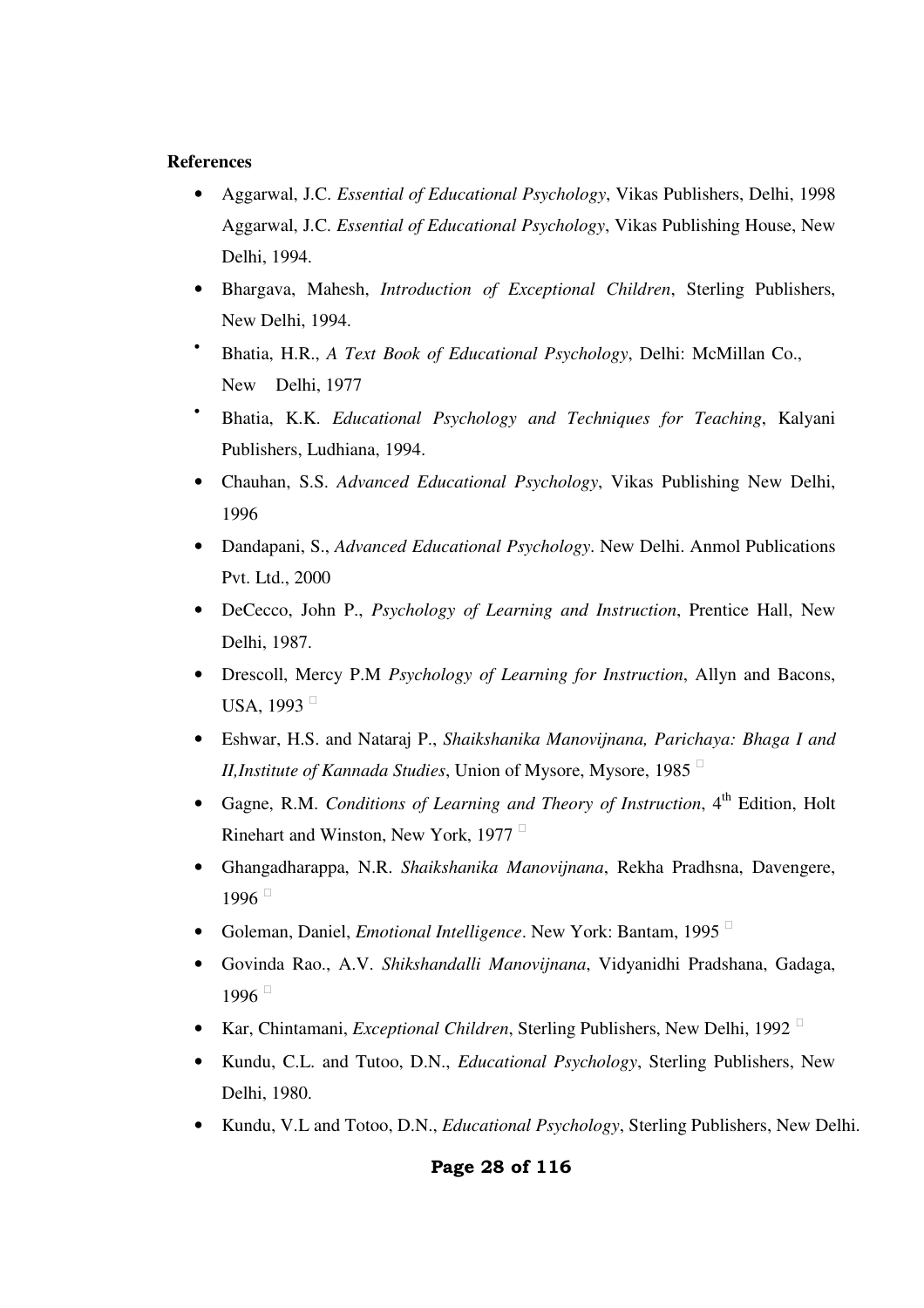- Lingren, H.C., *Educational Psychology in the Classroom*, 6<sup>th</sup> Ed., Oxford University Press, New Delhi, 1980
- Mangal, S.K. *Advanced Educational Psychology*, Prentice Hall of India. Pvt. Ltd., 1999
- Mathur, S.S., *Educational Psychology*, 9<sup>th</sup> Ed., Vinod Pustak Mandir, Agra, 1981
- Raul, Lizy T., (1998) *Educational Psychology*, CMC Mary Matha, Kerala.
- Sharma, R.N. *Educational Psychology and Guidance*, Vikas Publishers, New Delhi, 1998
- Shivashankara H.V. and Basakumar P., *Shaikshanika Manovijnana*, Hanji Prakashana Davangere, 1977
- Skinner, C.E. (Ed) *Educational Psychology*, 4<sup>th</sup> Ed., Prentice Hall of India Pvt., Ltd., New Delhi, 1996
- Walia, J.S. *Foundation of Educational Psychology*, Paul Publishers, Jalandhar, 2001.
- Walia, J.S. *Foundations of Educational Psychology*, Paul Publishers Jalandhar, Punjab, 1999
- Yelon, S.L. and Weinstein, G.W., A *Teacher's World: Psychology in the Classroom*, McGraw Hill Co., Tokyo, 1977**.**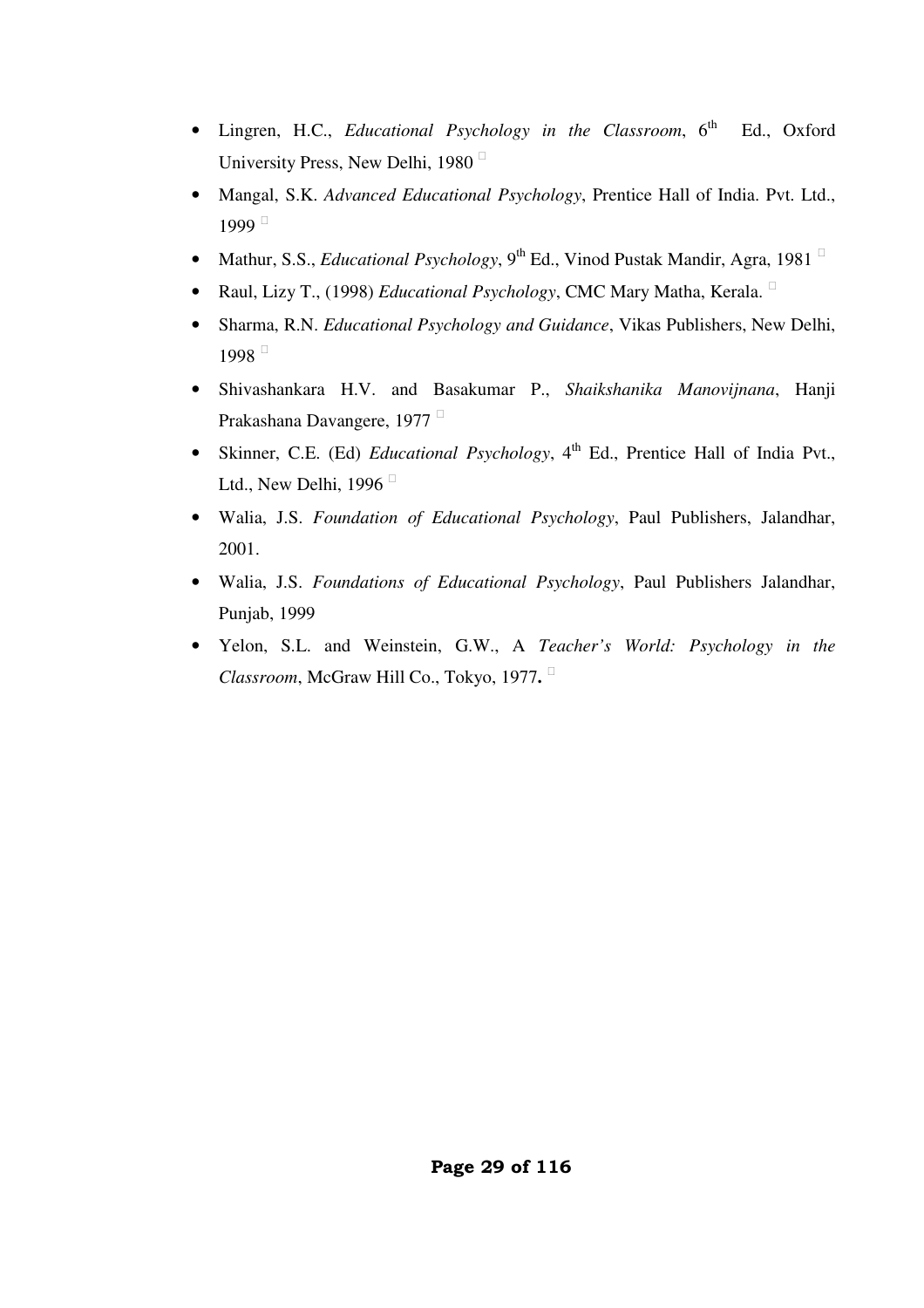## **BARKATULLAH UNIVERSITY, BHOPAL**

# **CC 2. Pedagogy of a School Subject – Part 1**

### **Hindi (A)**

**Max. Marks : 75 Min. Marks : 17** 

**Objectives :** Upon completion of the course, the student-teachers will be able to:

- 1. Appreciate the importance of teaching Hindi as a second / third Language.
- 2. Help the Students to understand the aims and objectives of teaching Hindi.
- 3. Help pupils to acquire basic skills of language teaching, Aims/Objectives.
- 4. Know the different methods of teaching .
- 5. Prepare a lesson notes and teach accordingly.
- 6. Appreciate and use of modern educational media.

#### **Unit 1: Perspectives of Hindi Language, Aims and Objectives of Teaching Hindi**

- Meaning and concept of language.
- Nature and importance of language
- Three language formula and Hindi
- Place of Hindi in the Secondary School Curriculum of M.P.
- Present position of Hindi in India
	- a. In the constitution
	- b. In the life of Indian people
- Aims of teaching Hindi as a second / third language.
- Functional aims of Hindi Teaching.
- Cultural Aims of Hindi Teaching. National and International Aims of Hindi Teaching.
- Instructional objectives with practical -- Theoretical background Writing of instructional objectives of Hindi Teaching
- Modification of Objectives in terms of behavioural changes.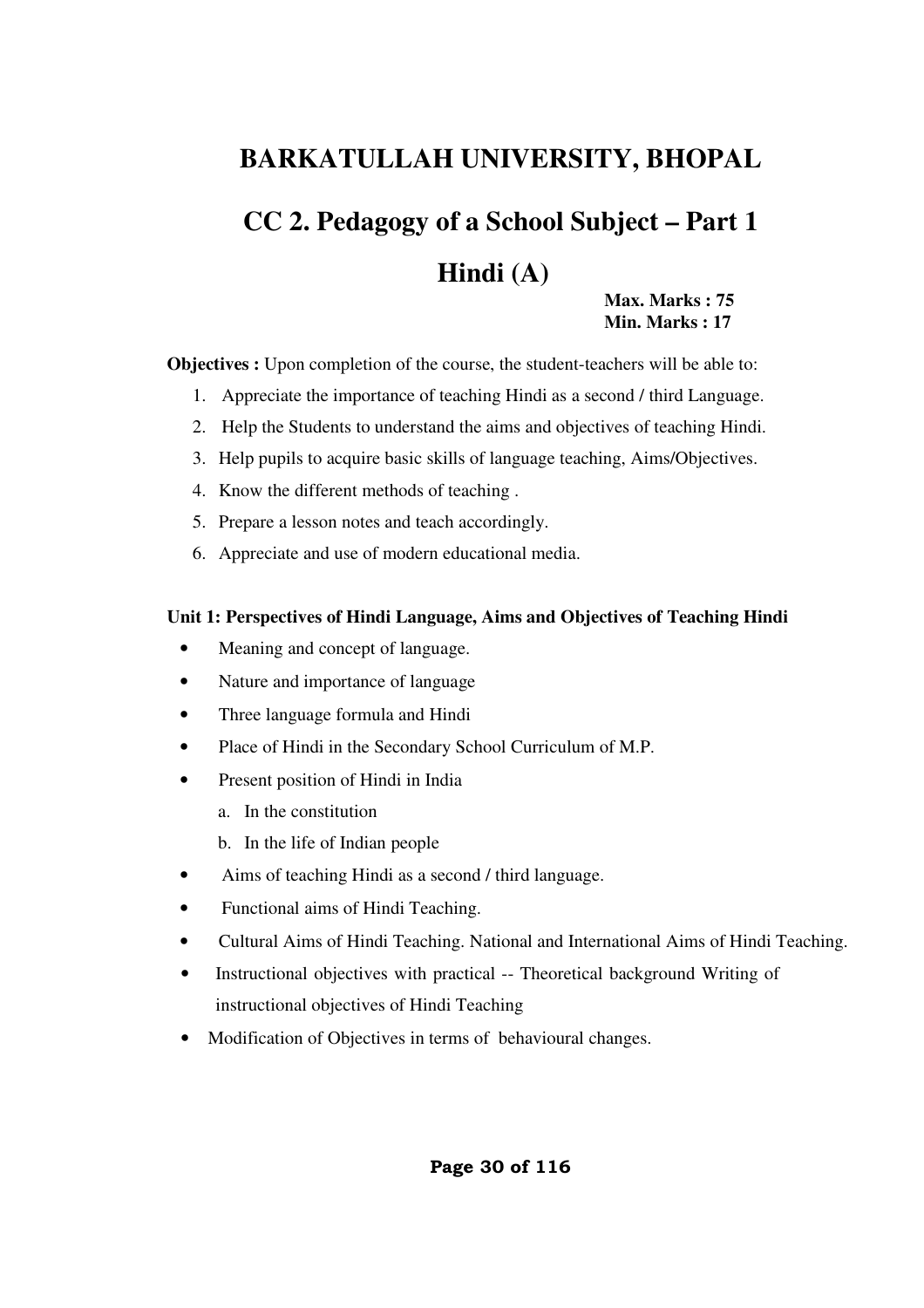#### **Unit 2 : Planning Lessons, Resource Units, Unit Plan, Drill Lessons**

- Planning of prose, poetry and Grammar lessons.
- Processing of lesson notes and micro lesson plans.
- Meaning and importance of a Unit plan and administration.
- Resource Units Use and implications.
- Plan and process of lessons in Practice teaching.

#### **Unit 3: Language Skills**

- Development of language skills- listening objectives and importance activities for its development
- Speaking Objectives activities for its development role of learning by heart, role-play, extempore and prepared speeches, debates, languages games, substitution table need for correct pronunciation – Remedial Measures
- Reading–Objectives Types of reading silent and loud, intensive methods of teaching reading
- Writing Objectives Characteristics of handwriting dictation
- Composition Objectives Types Oral, written and picture composition Free and guided composition, Translation – Objectives- Importance's – Characteristics of good translation

#### **Unit 4 :Curriculum Design**

- Principles of Curriculum construction of Hindi
- Curriculum Design in Hindi-Subject centered–Learner Centered– Problem centered.
- Transaction of curriculum / Co-curricular, Extracurricular activities pertaining to teaching and learning.
- Curriculum of prose poetry and composition. Prose Ancient / Medieval /

Modern prose versions. Poetry – Bhakti period – Ritti period – Modern period. Composition – Exercises , Assignments and remedial teaching activities and

Grammar – Translations

• Curriculum development and evaluation.

#### **Page 31 of 116**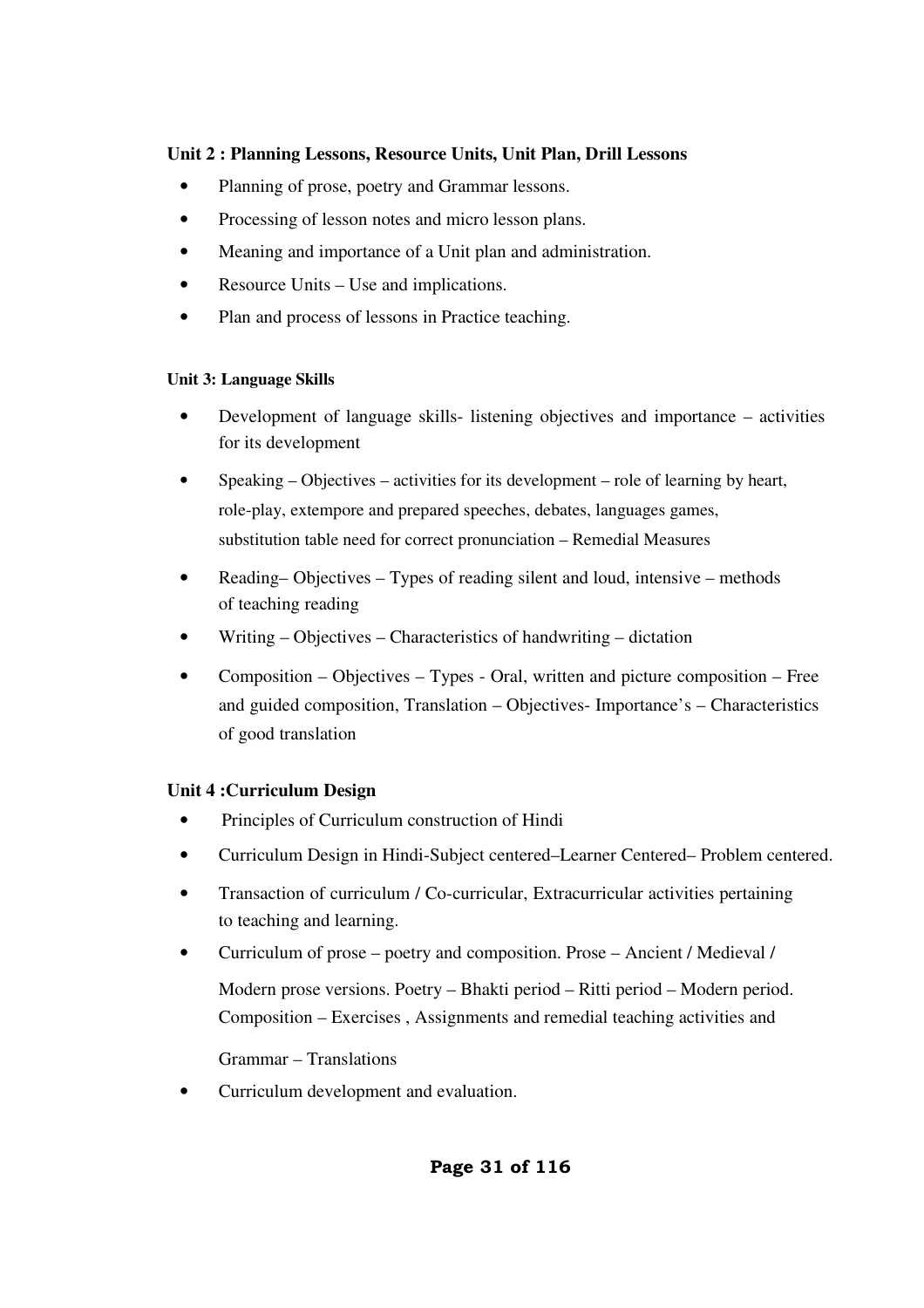#### **Seminar Topics** (any one)

- a) Preparing scheme of assessment
- b) A study of an author / poet.
- c) Developing Linguistics Skills.
- d) System our examination.
- e) Importance of teaching materials for effective teaching.

#### **Practicum**

- a) Review of Books 8, 9 standard school text books.
- b) Resource Unit Uses.
- c) Unit plan processing.
- d) A study of an Author / Poet.
- e) Developing Linguistics Skills.

#### **Assignments** (any one)

- 1. Solving grammar exercise of  $8<sup>th</sup>$  and  $9<sup>th</sup>$  Standard Text books of second language Hindi/Third Language. Hindi
- 2. Preparing crossword puzzles on technical terms, difficult terms of prescribed Hindi Text Books.
- 3. Construction of substitution tables on the concerned texts
- 4. Report on constitutional provisions provided to Hindi and the implication. (Note: Records should be maintained).

#### **References**

- Bhai.Y (1978) *Hindi Bhasashikshan*. Vinod Pustak Mandir Agra.
- *Bhasa Vishesshank Patrick* (1980) Department of Education, Rajasthan , Bikaner
- Chaturvedi, V.S. (1999) *Adhapan Kala*. Varanasi: Ggopinath Bhargav Nand Kishor and Sons.
- Jha, L. (1940) *Bhasha Shikshan Paddhbati*. Allahabad: N.G. Saigal. U.P Press.
- John, D. (1953) *The Study of Language*. Harward University Press.
- Keshav Prasad (1984) *Hindi Shikshan.* Delhi; Dhanapatrai and Sons
- *Kothari Commission Report* (1968) Govt. of India, New Delhi

#### **Page 32 of 116**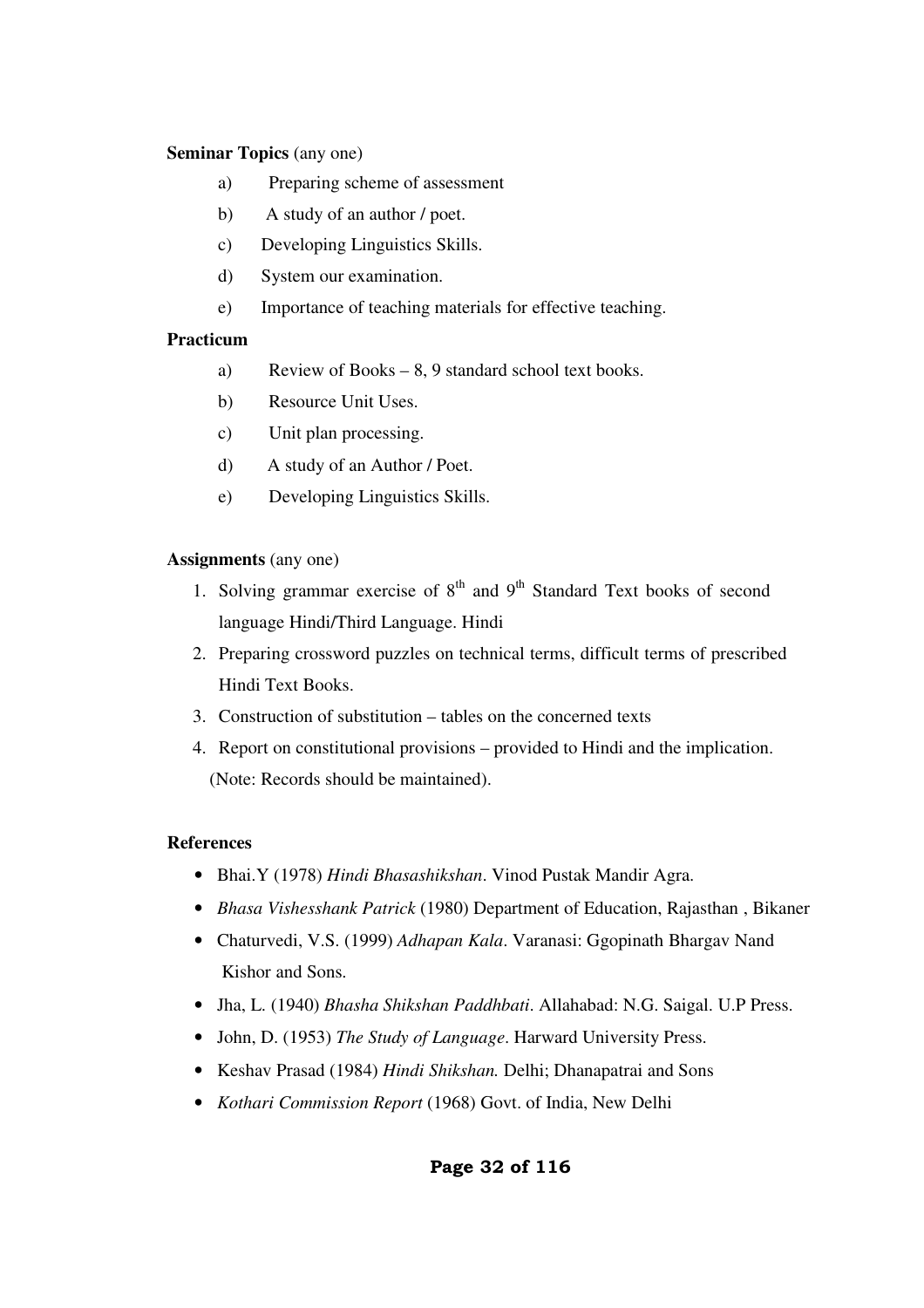- Narang and Bhatia (1987) *Hindi – Shikshan Vidhi.*. Ludhiana : Prakash Brothers.
- Nirajkumar Sinha (1990) *Madhyamik – Vidyalayome Hindi Shiksha.* Jaipur: Hindi Grantha Academy.
- Robert. L. (1964) *Language Teaching: A Teacher's Book*. New York: Megrewttill.
- Ryburu, W.M. (1950) *The Teaching of the Mother Tongue.* Madras: Oxford University Press
- Sattigeri, K.I (1997) *Nutan Hindi Shikshan*. Belgaum: Vijaya Sattigeri.
- Srivastava, B.D. (1968) *The Structural Approach to the Teaching of English*. Agsa: Ram Prasad and Sons
- Sugandhi, Deepak (2004) *Hindi Shikha Pranali*. Ilkal : Neha Prakshan. Karnataka
- Sugandhi, V. (2003) *Hindi Adhayapan*. Kolhapur, Creative Publishers.
- Syandhya Mukarji (1989) *Hindi Bhasha Shikshan.* Lucknow: Prakshan Kendra. Uttar Pradesh.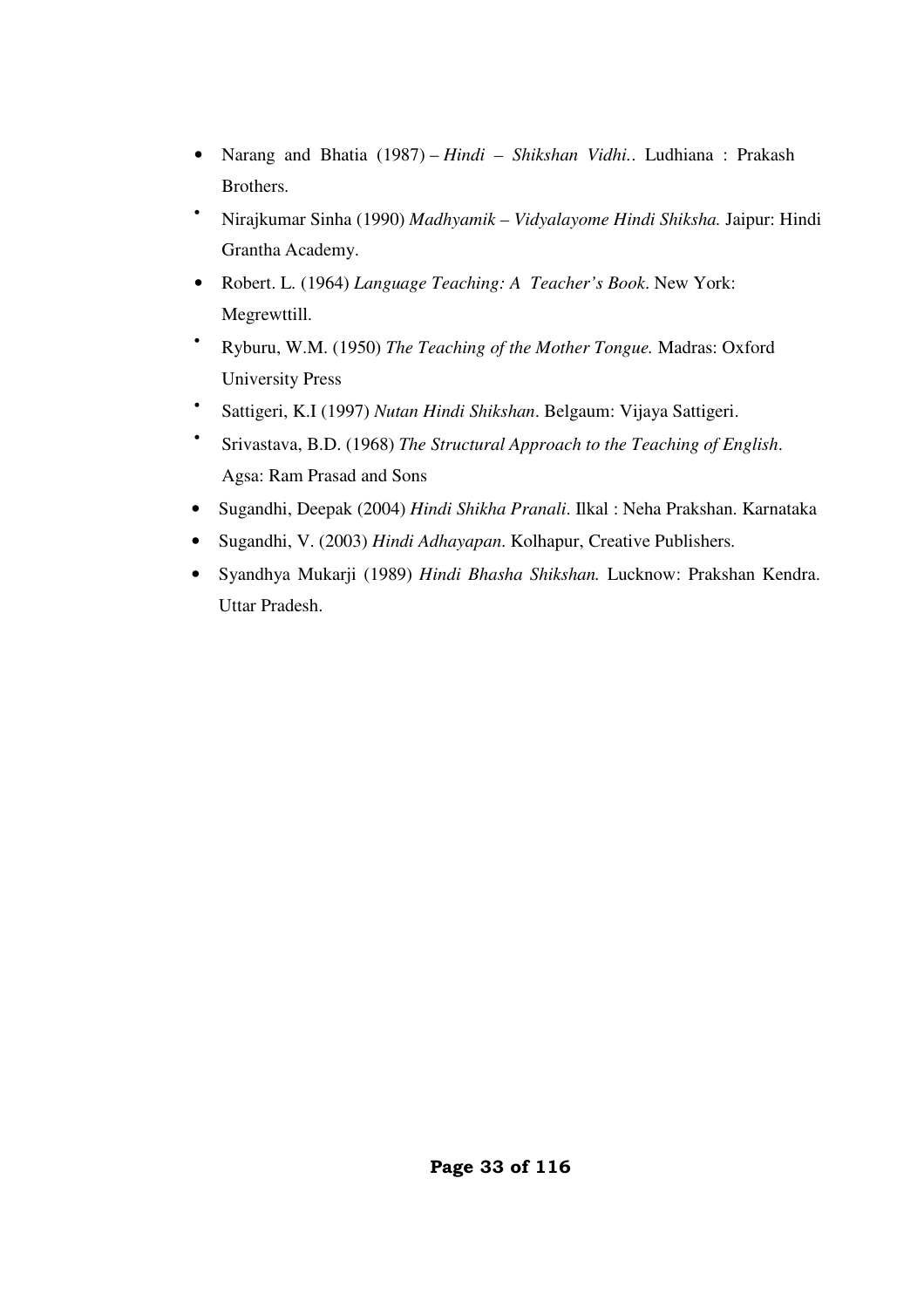# **BARKATULLAH UNIVERSITY, BHOPAL CC 2. Pedagogy of a School Subject – Part 1**

### **Sanskrit(B)**

**Max. Marks : 75 Min. Marks : 27** 

**Objectives** - Upon completion of the course the student-teacher will be able to:

- 1. Understand the importance of Sanskrit language and its contribution to Indian culture and emotional integration.
- 2. Understand the aims and objectives of teaching Sanskrit and state them in the form of specific behavioural changes.
- 3. Prepare objective based lesson plans and implement them.
- 4. Understand the basic skills of language learning.
- 5. Understand the principles of curriculum construction in Sanskrit.
- 6. Understand the different methods of teaching Sanskrit and use them in his practice teaching lessons.
- 7. Understand the importance of appropriate instructional material and use them in his practice teaching lessons.
- 8. Understand the importance of Language Laboratory.
- 9. Understand the importance of Evaluation, prepare and use different tools of Evaluation in language learning.
- 10. Understand the importance of co-curricular activities in language learning.
- 11. Imbibe the special qualities of Sanskrit teacher.

#### **Unit 1 : Sanskrit Language – Nature and Importance**

- Importance of Sanskrit language
- Contributions of Sanskrit to other Indian Languages to Indian culture and tradition and to emotional integration

#### **Unit 2 : Place of Sanskrit in the Secondary School Curriculum**

- Aims & Objectives of teaching Sanskrit with reference to three language formula.
- Instructional Objectives- Specifications of each objective in the form of specific behavioural changes.

#### **Page 34 of 116**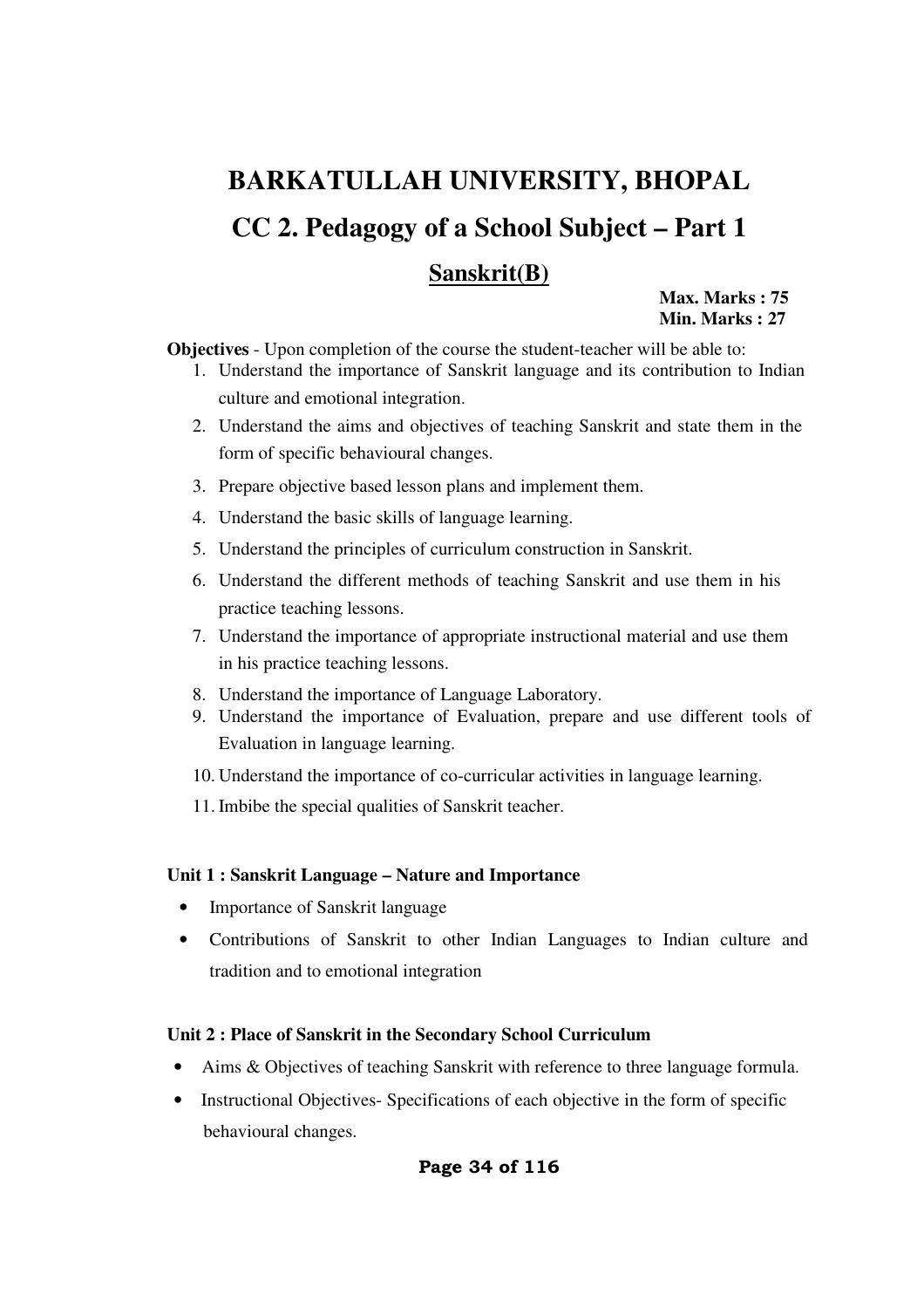#### **Unit 3 : Lesson Plan in Sanskrit Language**

- Planning lesson plans in prose, poetry, grammar and composition.
- Unit plan : importance, characteristics, format
- Resource unit: importance, characteristics, format
- Micro lesson plan: importance, format, practice

#### **Unit 4 : Development of Language Skills, Curriculum Design**

- Listening: importance, activities for its development.
- Speaking: importance, characteristics of good speaking, activities for its development.
- Reading: mechanics of reading, objectives, different kinds of reading silent reading and loud reading.
- Writing: importance of good handwriting specialties of the Devanagari script, causes of spelling mistakes, remedial measures.
- Principles of curriculum construction of Sanskrit.
- Curriculum design in Sanskrit: subject centered, learner centered, problem centered.
- Transaction of curricular/ co-curricular activities.
- Curriculum development and evaluation.

**\*\*\*\*\*\*\*\*\*\*\*\***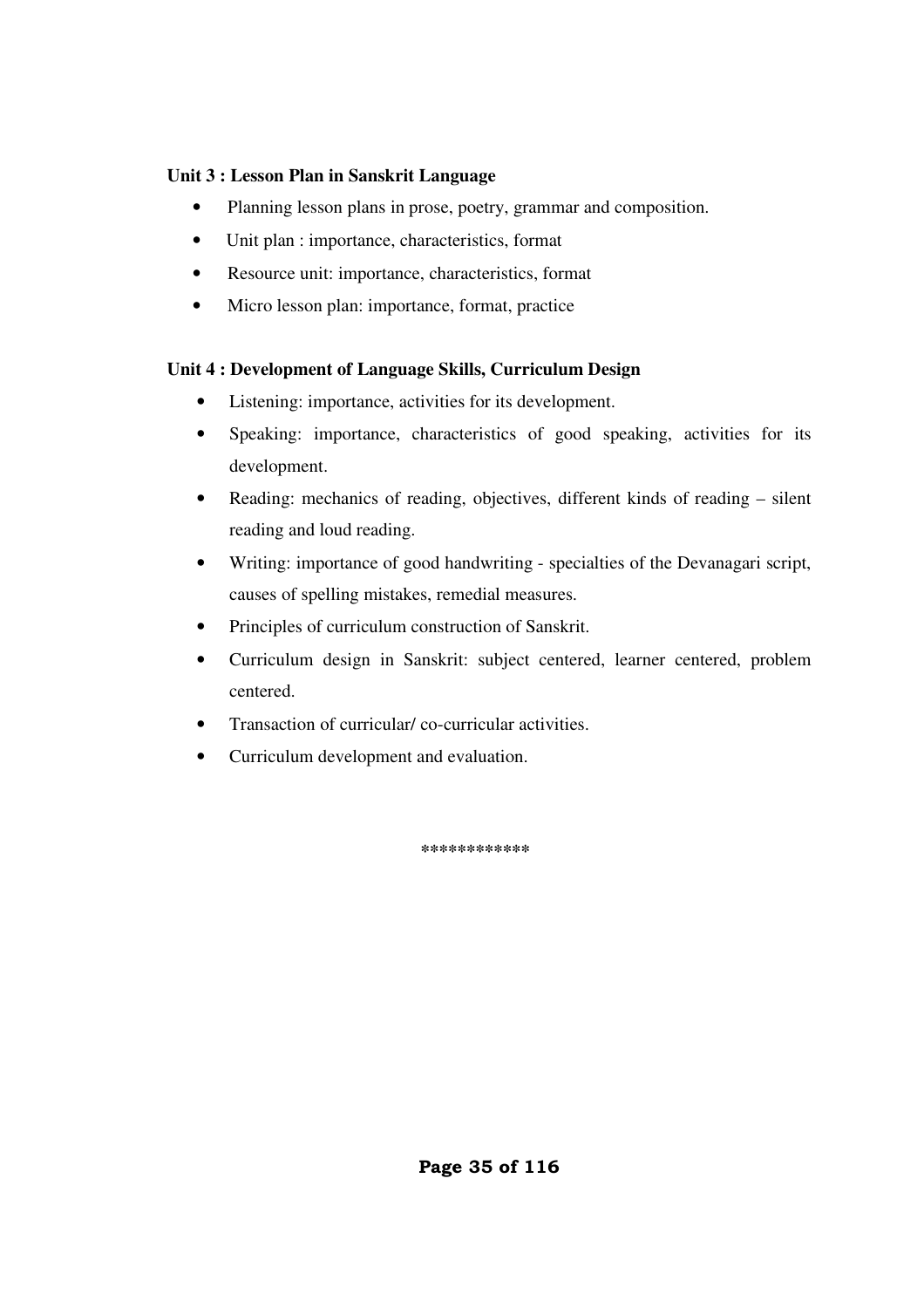# **Reference**

- Apte.D.G. (2000) *Teaching of Sanskrit.* Bombay : Padma Publications.
- Shanbhag D.N. (2002) *Subhoda Sanskrit Vyakarana.* Dharwad:Bharat Book Depot & Publications.
- Hulkerikar. G.S. (1998) *The Problems of Sanskrit Teaching.* Kolhapur : Bharat Book Depot.
- Narasimharao. K.V.V.L. (1997) *Evaluation in Language Education.* Mysore: CIIL Publications.
- Patnayak. P. (1997) *Language Curriculum.* Mysore: CIIL Publications.
- Ramashakal Pandeya. (2000) *Sanskrit Shikshan.* Agra: Pustaka Mandir.
- Ramavarmaraja . K. (2000) *The Teaching of Sanskrit.* Madras : Sanskrit Education Society.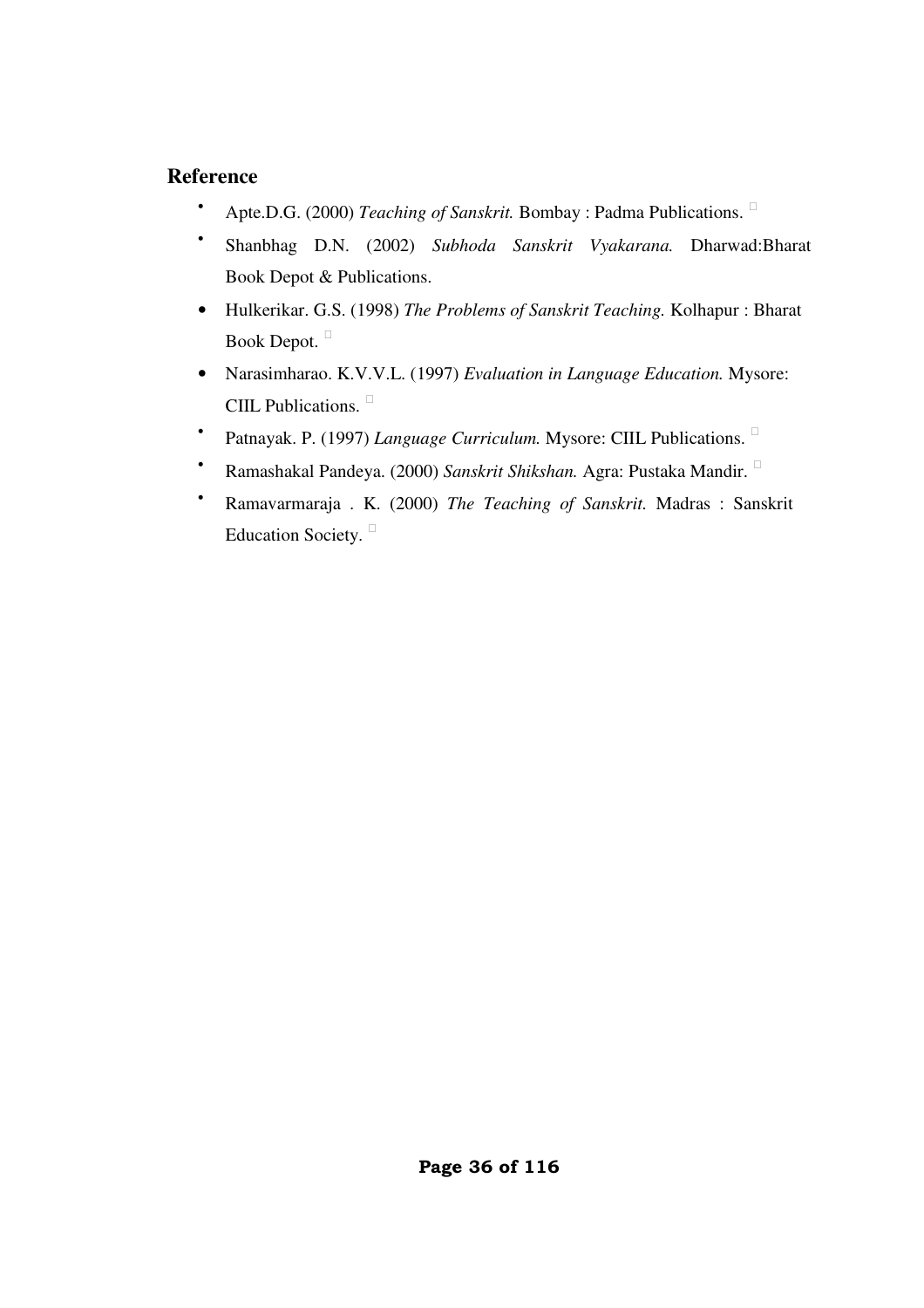# **BARKATULLAH UNIVERSITY, BHOPAL CC 2. Pedagogy of a School Subject – Part 1 English(C)**

**Max. Marks : 75 Min. Marks : 27** 

**Objectives:** upon completion of the course the student teacher will be able to:

- 1. To master the different techniques, devices of the Second language structure, sounds and vocabulary.
- 2. To understand the status of English language.
- 3. To distinguish between different approaches and methods of teaching English and their use in the classroom.
- 4. Acquire the basic skills of language learning.
- 5. Plan and execute of different types of lessons in prose, poetry according to classroom situations.
- 6. To appreciate the importance and use of suitable audio -visual aids in class room situations.
- 7. To know the principles of curriculum construction.
- 8. To prepare and use appropriate tools of evaluation to measure the linguistic abilities of the pupils.
- 9. To realize his/her responsibilities as language teacher and pursue towards the aims of professional growth.
- 10. To guide the students to use the language correctly.

## **Unit 1 : Nature of English Language**

- 1.1 Language its nature and structure Meaning of language, Functions of language Informative, expressive and Directive Linguistic Principles.
- 1.2 Structure of English Language- phonological, morphological, Syntactic, Semantic and graphic ( a brief explanation of the concepts )

## **Unit 2 : Aims and Objectives of Teaching English**

2.1 Aims and objectives of teaching English at the Secondary School level as first and second language.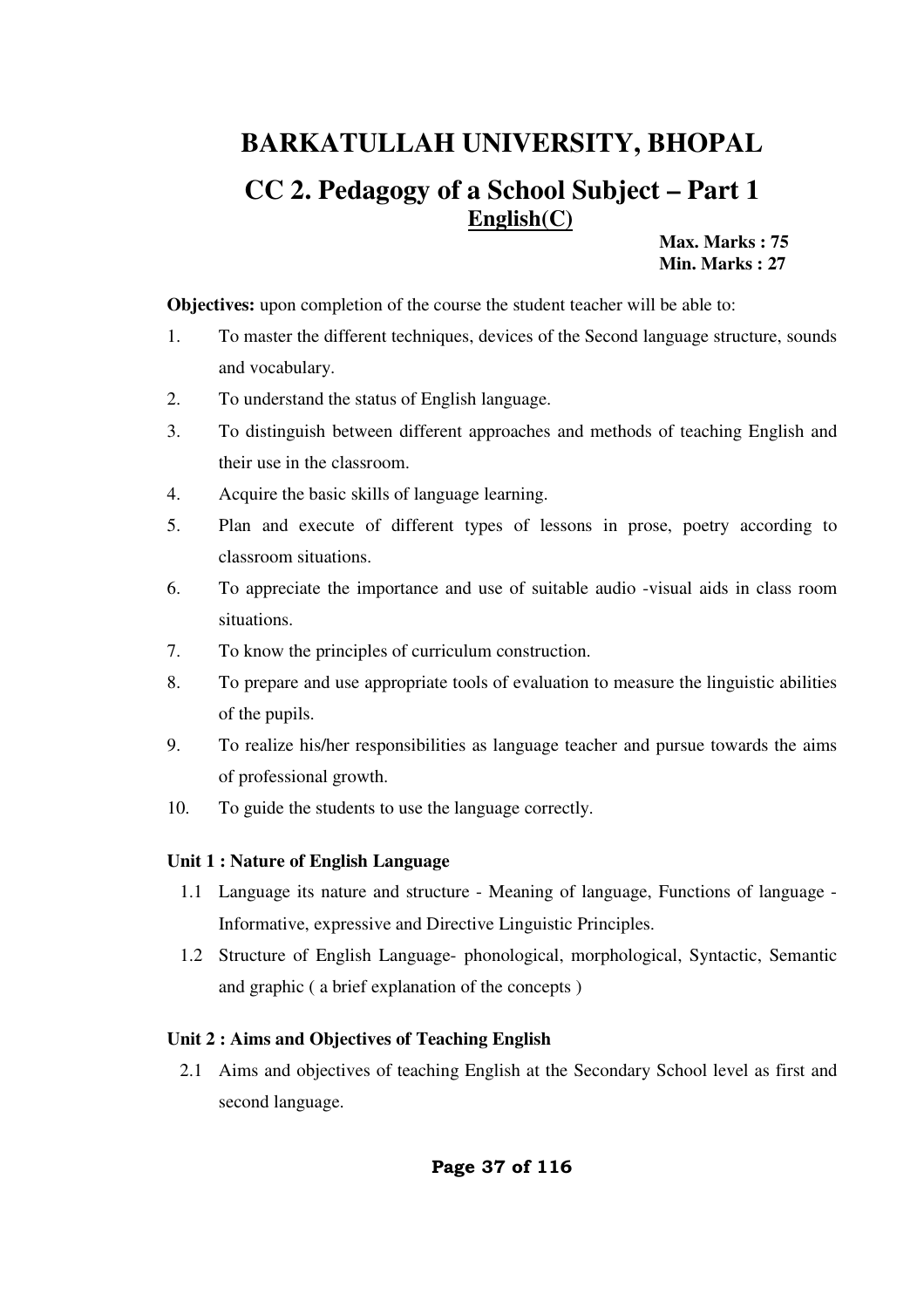- 2.2 English as a library language, link language and international language.
- 2.3 Position of English in India before and after Independence The three language formula its meaning and scope.

### **Unit 3 : Instructional design of Teaching English Language**

- 3.1 Teaching of Prose detailed and non-detailed Objectives Methods and Approaches steps in lesson planning.
- 3.2 Teaching of poetry Objectives-Methods and Approaches Steps in lesson planning.
- 3.3 Teaching of Grammar Objectives Formal and Functional -Methods of teaching grammar.
- 3.4 Use of mother tongue in teaching of English, different occasions for its effective use
- 3.5 Preparation of Unit plan, Resource Unit.

### **Units 4 : Methods, Approaches to Develop English Language Skills**

Psychological principles of learning English as a foreign language. Methods and approaches of Teaching English

- a. Grammar Translation Method.
- b. Direct Method
- c. Bilingual method.
- d. Structural approach- Dr. WEST method
- e. Communicative approach.
- 4.1 Development of language skills listening objectives and importance activities for its development.
- 4.2 Speaking Objectives Activities for its development , role of learning by heart, roleplay, extempore and prepared speeches, debates, language games, substitution table need for correct pronunciation, defects in pronunciation - Remedial Measures.
- 4.3 Reading Objectives Types of reading silent and a loud, intensive methods of teaching reading.
- 4.4 Writing Objectives Characteristics of handwriting dictation.

Composition - Objectives - Types (oral, written and picture composition) Free and guided composition Translation - Objectives– Importance - Characteristics of good translation.

## **Page 38 of 116**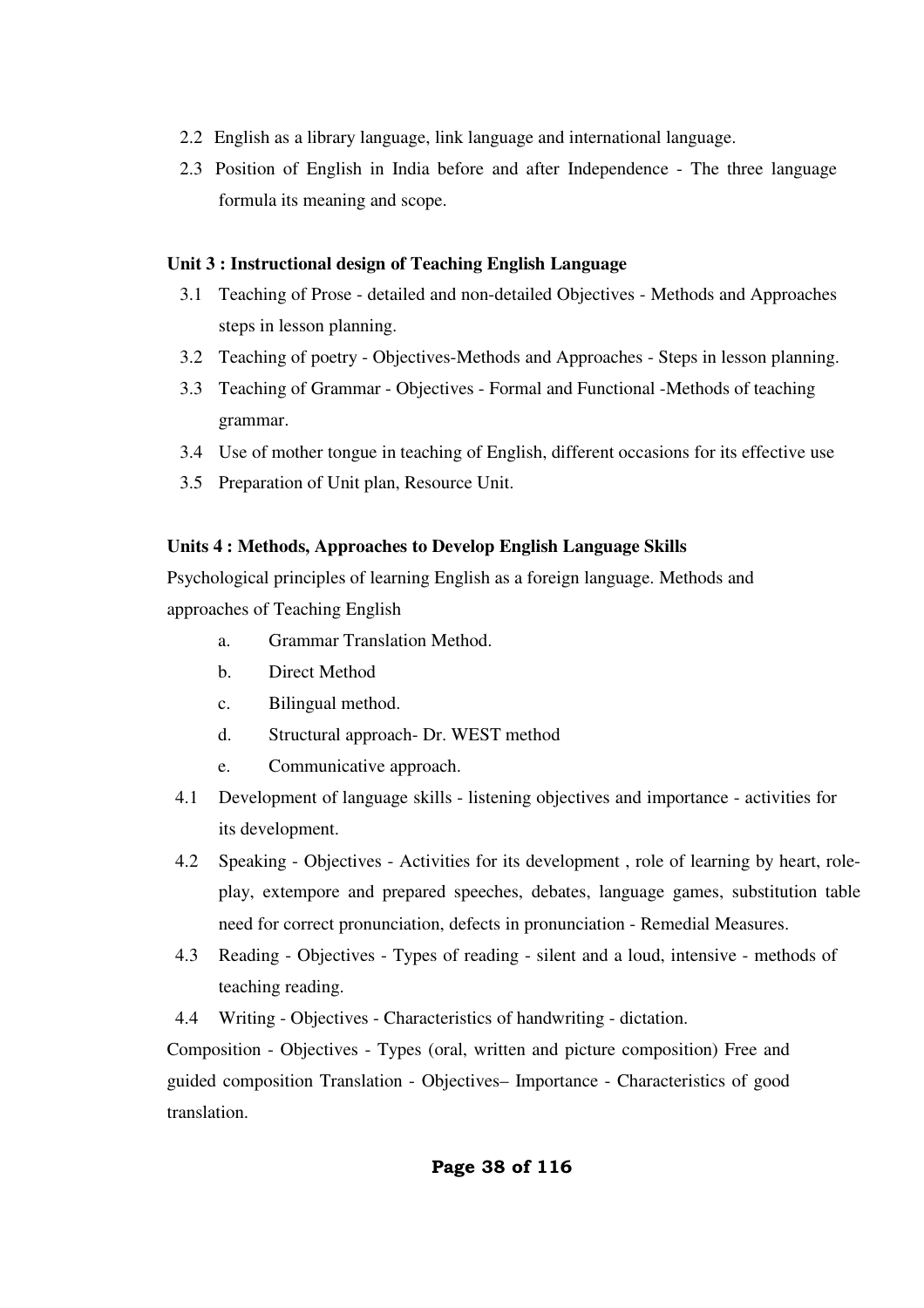# **Reference**

- Ahuja R.L. (2000) *Teaching of English as a Foreign Language* Indian Press
- Publications Allahabad.
- Allan C, R (1971) *Teaching English as a Second Language*. New-Delhi. McGrawhill.
- Allen H.B. and Compell P.N.(1979) *Readings in Teaching English as a Second Language*
- Baruah T.C. (1984) *The English Teachers Handbook.* Sterling Publishers.
- Billows: F.L. (1961) *The Techniques of Language Teaching* : London, Longman. Bright J. A. and McGregor C.P. (1970) *Teaching English as Second Language*. London, Eases,.
- Gordon B.S. (1960): *The Teaching of English in Free India*, Madras: Christian Literature Society.
- Hornby A.S. *The Advance Learner's Dictionary of Current English Language*.
- Hudeson, N. and McAdem, B. (2000) *English without Errors*, London.
- Kohli A. L. (1984) *Techniques of Teaching English*, 9th Edition: Delhi, Dhanpal Rai and Sons, Pvt. Ltd.
- Menon and Patel (1957) *Teaching English as a Foreign Language*, Baroda Acharya Book Depot.
- Sachdeva M.S. (1976): *A New Approach to Teaching English in Free India*. Ludiana Publications.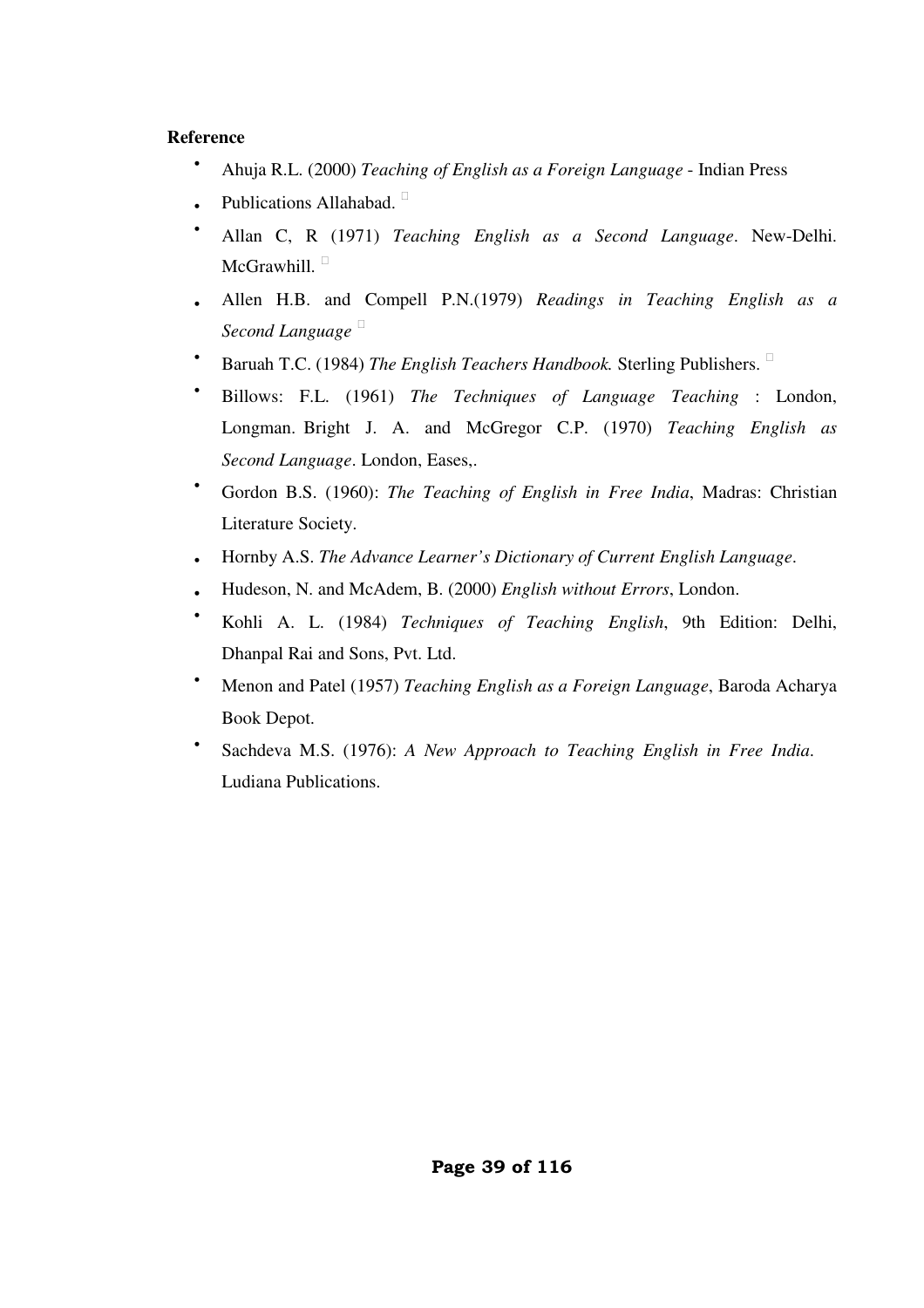# **BARKATULLAH UNIVERSITY, BHOPAL CC 2. Pedagogy of a School Subject – Part 1**

# **Physical Science (Physics and Chemistry)**

**Max. Marks : 75 Min. Marks : 27** 

**Objectives:** Upon completion of the course, the student teacher will be able to:

- 1) Understand the nature, scope and importance of Physical science with special reference to secondary school content.
- 2) Understand the aims and objectives of teaching Physical science.
- 3) State the specific behavioral changes under each objective.
- 4) Understand and make use of different approaches & methods of teaching Physical science.
- 5) Prepare objective based lesson plans and use them in their internship.
- 6) Understand and employ several teaching techniques helpful to develop scientific attitude and scientific method.
- 7) Plan, use and maintain the physical science laboratory systematically.
- 8) Understand the principles of text-book construction.
- 9) Understand the importance of appropriate instructional materials (hardwares and softwares) in teaching Physical science and use them by preparing/selecting them in their practice teaching.
- 10) Understand the importance of principles of curriculum construction in the organisation of Physical science contact.
- 11) Get mastery in Physical science content and imbibe the special qualities of Physical Science teacher.
- 12) Prepare and use different tools of evaluation to assess the achievements of students in Physical Science.
- 13) Develop professionally by attending lectures of professional interest, reading journals, and magazines and enroll as members of professional organisation.
- 14) Organise co-curricular activities in science i.e. seminars, field trips, exhibitions discussions etc through the science club.

# **Page 40 of 116**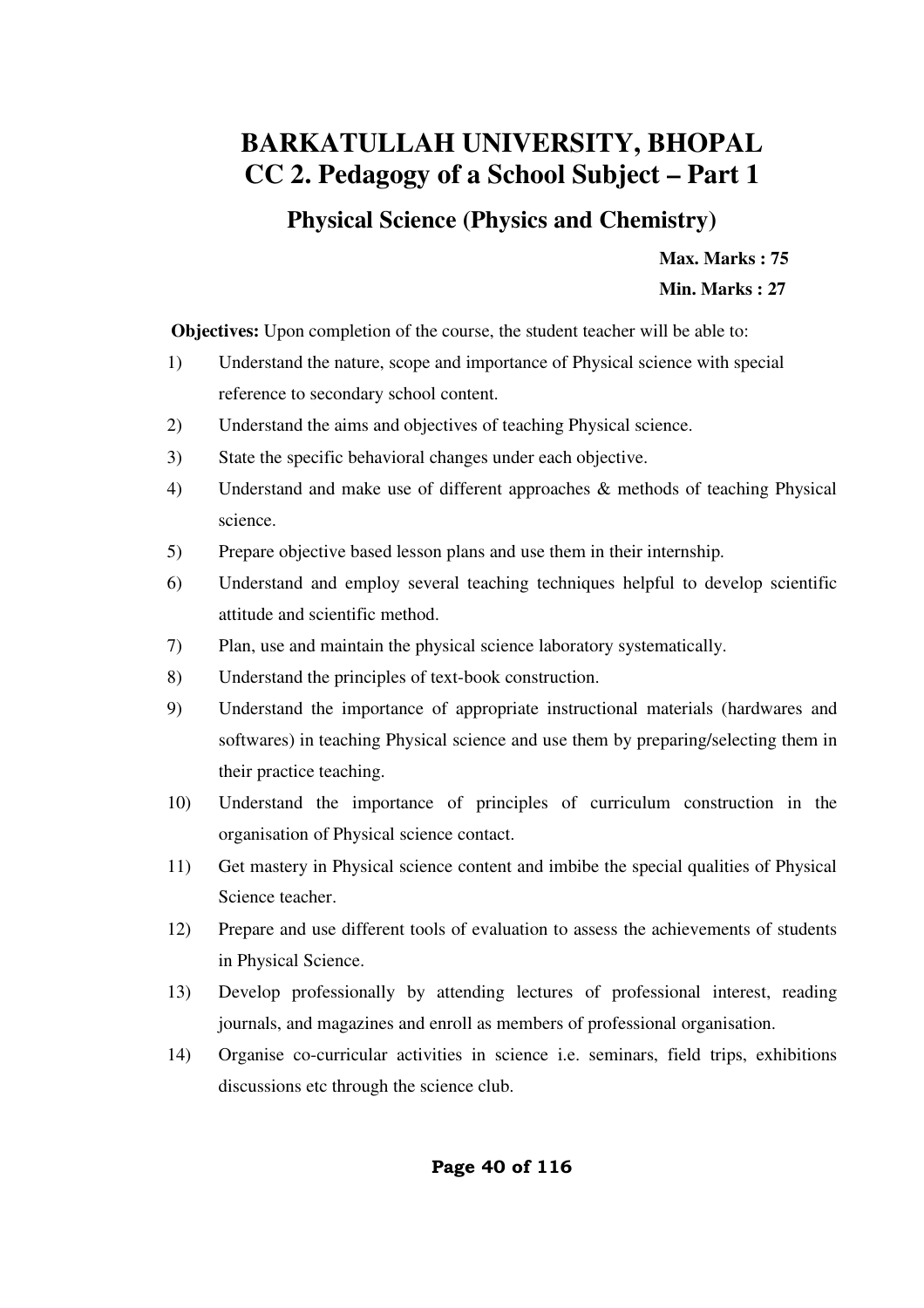- 15) Apply the knowledge of physical science to develop scientific thinking and scientific outlook.
- 16) Develop skills in analyzing the content in terms of concepts and in learning experiences.
- 17) Construct and administer unit test, conduct experiments improves teaching aids.

### **CONTENT**

#### **Unit 1: Meaning, Nature and Impact of Physical Science**

- Concept of science Science as process and science as a product;
- Nature and Scope of Physical Science
- Impact of Science and Technology on modern living.
- Scientific Attitude Meaning definition and importance.
- Qualities of a person who possesses scientific attitude.
- Scientific Method-Meaning, importance and steps involved (with an illustration).

#### **8 hours**

## **Unit 2: Aims and Objectives of Teaching Physical Science**

- Aims of teaching Physical science in Secondary school:
	- 1 Personal development aim,
	- 2 Learner's academic and process skills development aim,
	- 3 Disciplinary aim and
	- 4 Cultural aim.
- Objectives of teaching physical science:
	- 1 Bases for formulation of objectives
	- 2. Objectives of teaching Physical science at Secondary level; (To be Discussed keeping in view of the objectives of teaching Physical science enunciated in the physical science syllabi of secondary school of M.P.); Instructional objectives of teaching physical science and stating them in observable behavioral changes ; i) Knowledge ii) Understanding, iii) Application, iv) Skill, v) Attitude, vi) Interest, vii) Appreciation.

#### **10 hours**

## **Unit 3: Approaches and Methods of Teaching Physical Science**

• Enquiry Approach**-**Meaning, Uses with Illustrations, Advantages and disadvantages.

# **Page 41 of 116**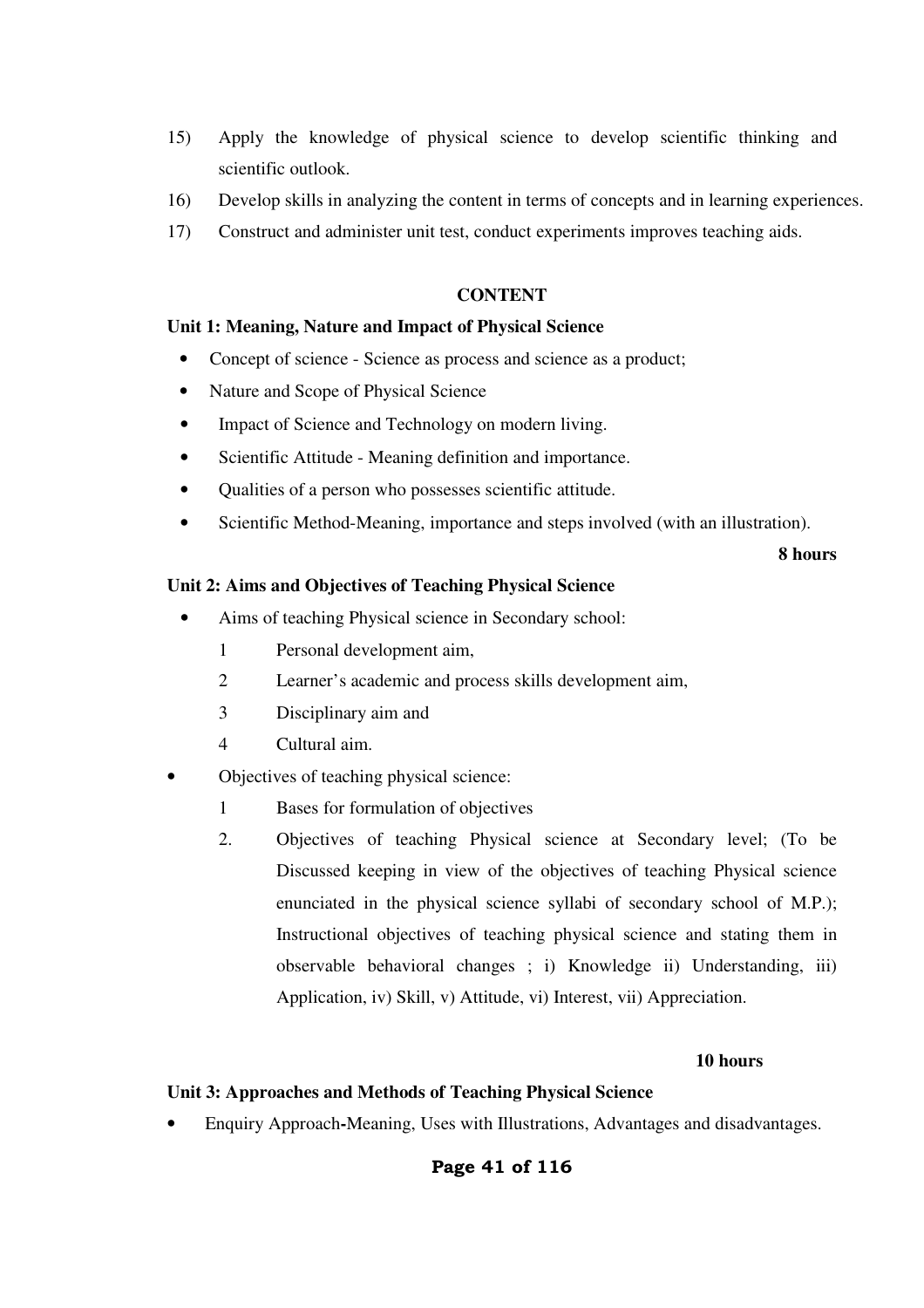- Inductive Approach-Meaning, Uses with Illustrations, Advantages and disadvantages.
- Deductive Approach-Meaning, Uses with Illustrations, Advantages and disadvantages.
- Problem Solving Approach- Meaning, Uses with Illustrations, Steps, Advantages and disadvantages.
- Demonstration Method- Meaning, uses, Advantages and disadvantages.
- Lectures-Cum-Demonstration Method- Meaning, uses with Illustration, Advantages and disadvantages.
- Laboratory Method- Meaning, uses with Illustration, Advantages and disadvantages.
- Guided Discovery Method Meaning, uses with Illustration, Advantages and disadvantages.
- Biographical Method**-**Meaning, uses with Illustration, Advantages and disadvantages.
- Individual Instruction Techniques and Active Learning Strategies.
- Concept Mapping: Its use for summarizing a unit and evaluating students understanding

# **Unit 4: Instructional Design, Resources and Teaching Aid for teaching Physical Science:**

- Lesson Planning-Meaning, Steps, Importance and Format of Lesson Plan according to active learning strategies.
- Unit Plan-Meaning, Steps, Importance and Format of Lesson Plan
- Resource Unit-Meaning, Steps, Importance and Format of Lesson Plan
- Audio-Visual Aids (Preparation and Use)
	- I Charts;
	- ii Models;
	- iii OHP transparencies;
	- iv Filmstrips;
	- v slides;
	- vi Video tapes;
	- vii Films;
	- viii Educational C.D.'s
- Mass Media
	- i Television (T.V.);

## Page 42 of 116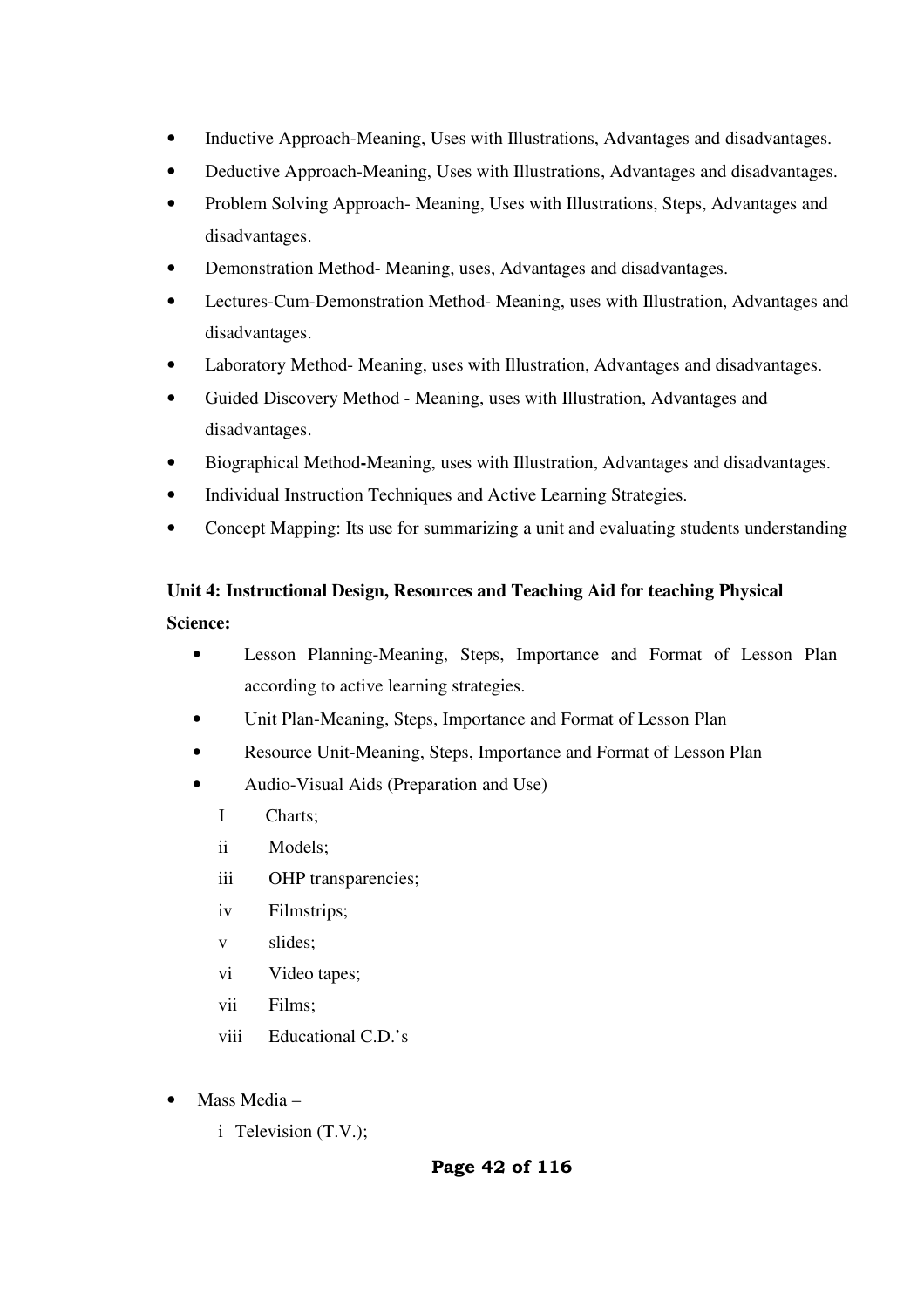ii Radio - Meaning and importance.

• Community Resources and Self learning materials –

iii Meaning and importance.

- Physical Science Library;
- Importance  $\&$  organizing of physical science library;
- Sections of science library;
- Choice of book for science library.

# **References**

- Ahmed, Shaikti R. (1983) *Management of Laboratory Science Programme***:** *Report of Orientation Programme in Educational Planning and Administration*, New Delhi; NIEPA Mimeo.
- Bhandula & Chand (1986) *Teaching of Science*, Prakash Brothers, Ludhina
- Bose, A. H. Sood, J.K. and Vaidya, N. (1970), *Strategies in Science Education*. Regional Institute of Education, Ajmer.
- Carin/Sund *Teaching Science Through Discovery*; C.E. Merrill Publishing Co. Londan.
- Cleavel and J. M. (1964) *Physical Science* C.E. Merrill Publishing Co., Ohio.
- Craig (1958) *Science for the Elementary School Teacher*; Ginn & Co., New York
- Das R. C. (1985) *Science Teaching in Schools*, Sterling Publishers, Pvt. Ltd., New Delhi.
- Fensham P. J. *et. al*.,(1994) *The Content of Science : A Constructive Approach to its Teaching & Learning*. The Falmer Press, Washington D.C.
- Gupta S. K. (1983) *Technology of Science Education*, Vikas Publishing House, Pvt. Ltd., New Delhi.
- Gupta S. K. (1985) *Physical Science Teaching in Secondary Schools*, Sterling Publishers, Pvt. Ltd., New Delhi.
- Jacobson, David *et al*., (1985) *Methods for Teaching: A Skills Approach*. Charles, E Merrill Publishing Co., Columbus.
- Jennings Terry (1987) *The Young Scientist Investigator* : The Teacher Manual of Oxford University Press.

# Page 43 of 116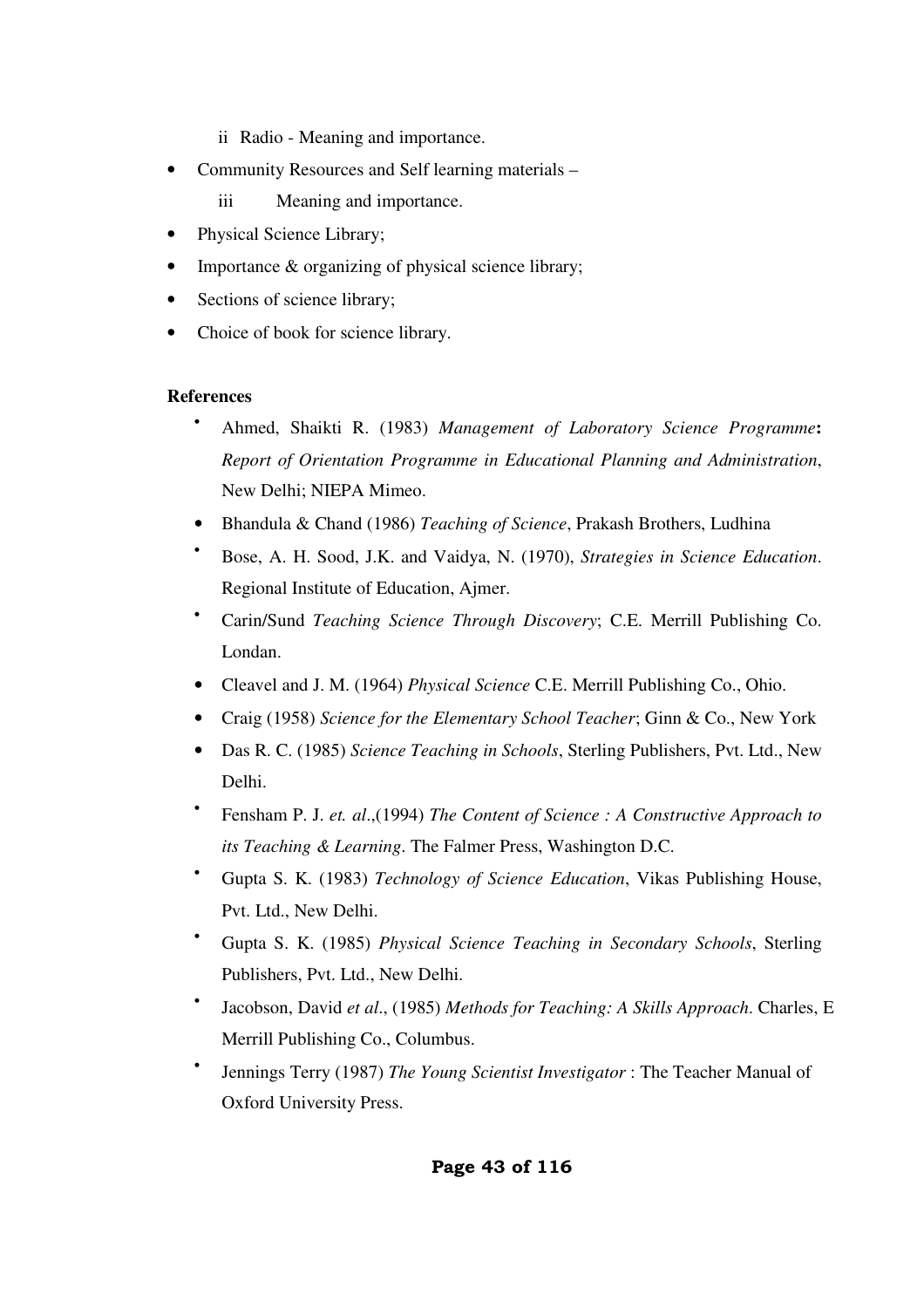- Joseph-Bradwin, *et al*. (1998) , *Sourcebook for Physical Science*. Brandwain-Watson-Blackwood
- Kalara R. M. (1981), *Innovation in Science Teaching;* Prakashan Kendra, Lucknow.
- Kohli V. K. (2003) *How to Teach Science* (A Treatise on Methodology of Teaching Physics and Chemistry) Viveka Publishers, Ambala.
- Mangal, S.K. (1995); *Teaching of Physical and Life Science***,** Avg. Book Depot. : Delhi.
- Nagel E. (1961) *The Structure of Science*, Harcourt Brace and World Inc., New York
- Nair C. P.S., (1971) *Teaching Science in Our Schools*. S. Chand & Co., New Delhi
- Schwab J. J. and Bradwein P.F. (1962) *The Teaching of Science*, Marks, Harvard University Press, Cambridge.
- Sharma, R.C. (1995); *Modern Science Teaching*, Dhanpat Rai & Sons, Delhi .
- Siddiqi M.N. and Yadav R.A. (1995) *Teaching of Science at Elementary Level, Part I & Part - II*, Arya Book Depot : New Delhi.
- Siddiqi N. N. & Siddiqi M.N. (1994) *Teaching of Science Today and Tomorrow,*  Doaba House, Delhi - 110 006.
- Sood S. K. (1988) *New Direction in Science Teaching*, Indian Publishers, Delhi.
- *The Importance of Art Activities for Science Teaching : A Hand Book for Teacher (1984*) Published by Centre for Cultural Resources and Training, Bahawalpur House, New Delhi.
- UNESCO (1985) *Teaching School Chemistry*, Sterling Publishers Pvt. Ltd., New Delhi.
- UNESCO,(1978) *New UNESCO Source Book's for Science Teaching*, New Delhi; Oxford and IBH Publishing Co.,
- Waiter A Thurkar and Alferd T. Collette (1964) *Teaching Science in Todays Secondary Schools,* New Delhi, Prentice Hall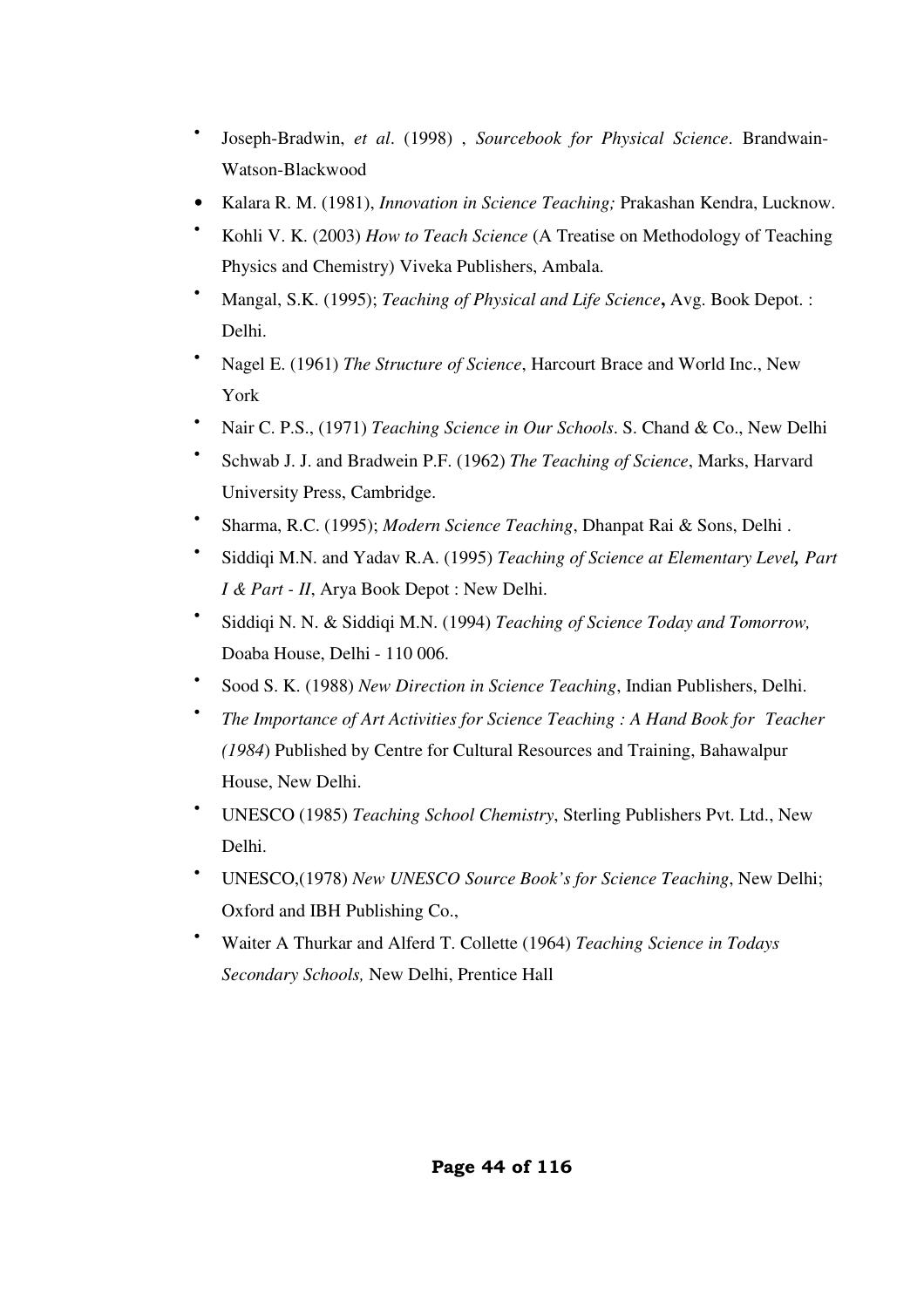# **BARKATULLAH UNIVERSITY, BHOPAL CC 2. Pedagogy of a School Subject – Part 2 History/Civics**

**Max. Marks : 75 Min. Marks : 27** 

**Objectives:** Upon completion of the course the student-teacher will be able to:

- 1. Understand meaning, scope and importance of History and civics in the school curriculum.
- 2. Acquire content knowledge of methods of history and civics.
- 3. Acquire knowledge of aims and instructional objectives of teaching history and civics
- 4. Acquire skills in planning lessons in History and civics
- 5. Understand and apply the principles of organizing content in the teaching history and civics.
- 6. Acquire knowledge about Local, Regional National, and World History.
- 7. Acquire the knowledge of Instructional Material and resources in teaching History and Civics
- 8. Preparing suitable teaching devices & using them & organizing field trips.
- 9. Proficiency in correlating History and civics with other school subjects.
- 10. Cultivate the qualities of a good History and civics teacher
- 11. Acquire the knowledge of content of History and civics for viii to xth standard in Karnataka
- 12. Evaluate History and civics text books and prescribed courses
- 13. Develop necessary skills in the application of methods and techniques in the classroom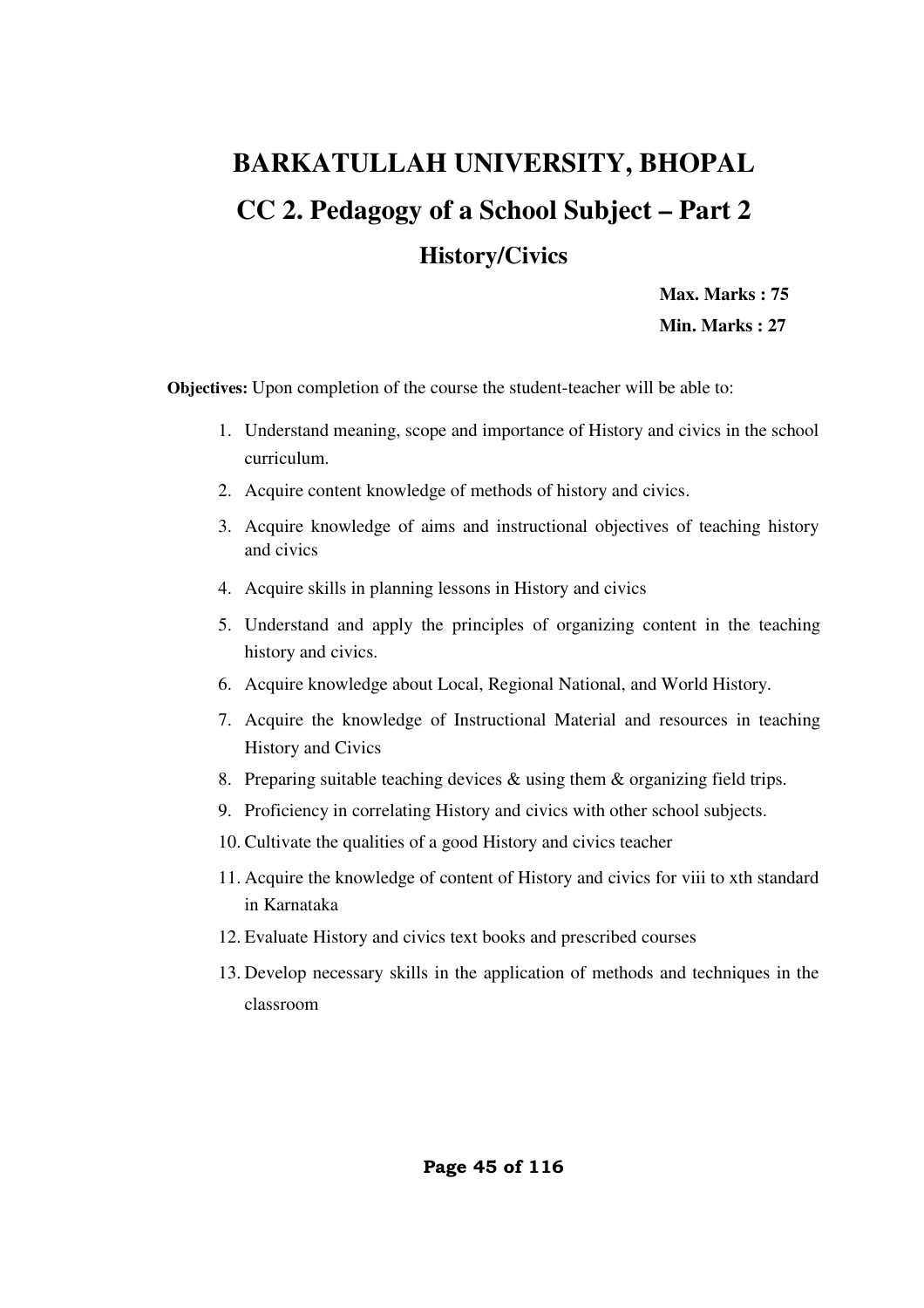#### **CONTENT**

#### **Unit 1: Nature and Scope of History and Civics**

- 1.1 Meaning, Nature, and scope of history
	- 1.1.1. History an art or Science
	- 1.1.2 Modern Concept of History, exploration, criticism synthesis and exposition.
	- 1.1.3 Different levels of History World History, National, Regional and Local History
- 1.2. Meaning and scope of civics
	- 2.1.1 Man as a social animal and as a citizen

#### **Unit 2: Aims and Objectives of Teaching History and Civics**

- 2.1 Meaning and Importance of teaching History and civics in Secondary Schools
- 2.2 Aims of teaching History and Civics
	- 2.2.1 Political conciseness, understanding of current events, democratic citizenship, understanding of Union and the State Govt.
	- 2.2.2 Functional awareness of Rights and Duties of citizens.
- 2.3 Instructional objectives and values of Teaching History and civics
	- 2.3.1 Knowledge, understanding, critical thinking, skills, Attitude, Interests, Application - Analysis of these objectives in terms of specific behaviours of learners.
	- 2.3.2 Spelling out Instructional objectives and learning outcomes
	- 2.3.3 History and civics based hobby clubs, societies
- 2.4 Correlation of History and Civics with other School Subject
- 2.4.1 Meaning and Importance of correlation
- 2.4.2 Types of correlation.
- 2.4.3 Correlation of History with Geography, Economics, Literature
- 2.4.3 Co curricular /Activities in History and Civics
- 2.4.5 Importance of organization of field trips, visits.

#### **Page 46 of 116**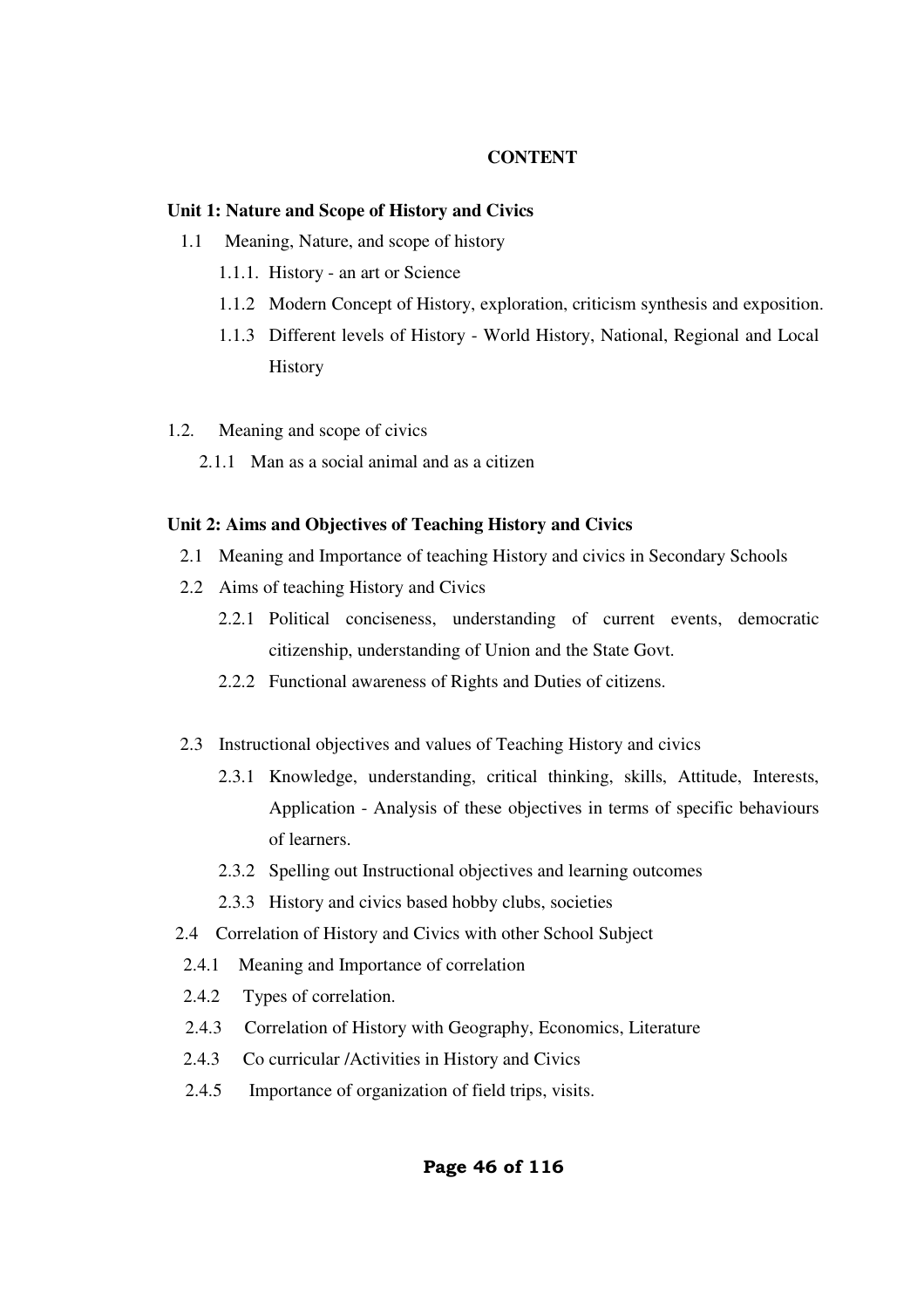## **Unit 3: Instructional design in Teaching History and Civics**

- 3.1 Format of lesson plan: Its stages, Selection of relevant content, selection of appropriate teaching devices and assignments, and plan according to active learning strategies.
- 3.2 Resource Unit
- 3.3 Unit Plan

# **Unit 4: Methods, Techniques, and Instructional Materials of teaching History and civics**

- 4.1 Meaning and need of methods
- 4.2 Methods and techniques of teaching History –discussion, project, problem solving, source, dramatization and biographical, Active Learning Strategies.
- 4.3 Methods of teaching Civics Survey observation, comparative and demonstration, Active Learning Strategies.
- 4.4 Instructional Materials in History and civics :
	- 4.4.1 Collateral Reading Importance, Reading materials, Historical Novels
	- 4.4.2 Auto biographic, Magazines, News papers Drams, Journals Audio-Aids-Radio, Tape recorder, Visual-Aids-Maps- Importance,
	- 4.4.3 Types, procedure of using maps, pictures, charts, models, film strips, diagrams ,
	- 4.4.4 Audio-Visual Aids-Films, TV
		- a. History Room-Meaning and Importance, planning equipping
		- b. Computers, multimedia packages and Internet as an Instructional aid.

## **Practical**

- 1. Critical evaluate History civics content of  $8^{th}$  9<sup>th</sup> 10<sup>th</sup> Standard.
- 2. Conducting quiz Competition in History/civics.
- 3. Survey of the locality and collection of information about places or institutions of historical interests.
- 4. Organizing short field trip to a place of historical / political interests
- 5. Preparing resource unit on a topic of your choice in History and Civics.
- 6. Preparation of materials for a History room or museum
- 7. Student is also allowed to do his own interested practical work pertaining to the syllabus.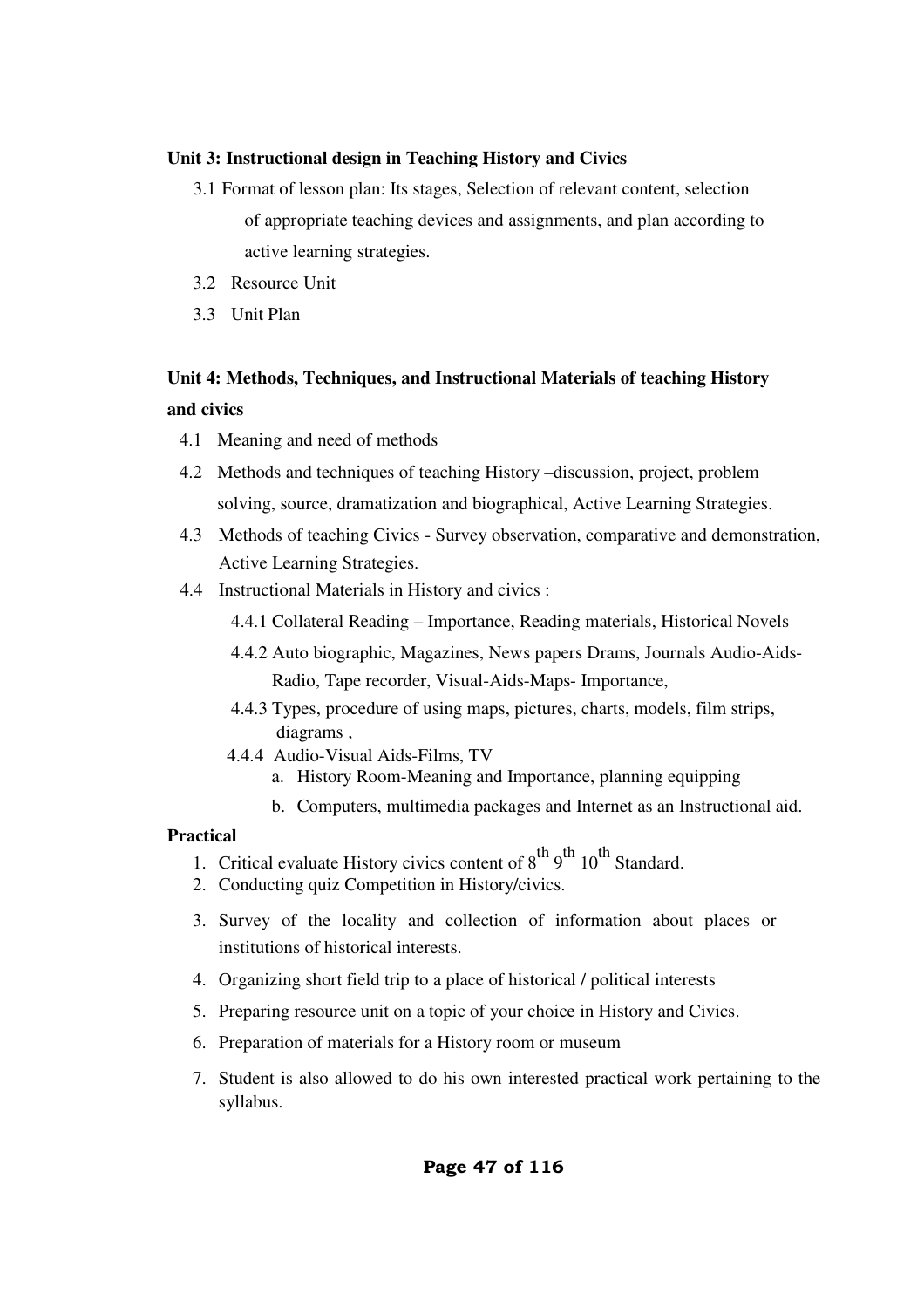## **References**

- Agarwal J.C. (2002) *Essential of Educational technology: Teaching, Learning, Innovations in Education*, Prakash Publishing house Pvt. Ltd. New Delhi.
- Arora R.L. (1990) *Teaching of History* , Prakash Brother Ltd.
- Bhattacharya S. (1966) *Teaching of Social Studies in Indian Schools*. Acharya Books Depot, Baroda.
- Bruce Joyce and Marshal Weill (1990) *Models of Teaching*. Third Edison Prentice – Hall of India Pvt. Ltd. New Delhi.
- Kochhar S.K. (1989) *Teaching of Social Studies*. Sterling Publisher New Delhi
- N.C.E.R.T. (1970) *Effective Teaching of History in India* .A Handbook for History Teachers.
- Taneja U.R. (1910) *Fundamentals of Teaching Social Sciences*. Mahendra Capital Publishers. Chandigadh.
- Vajreswari R (1973) *A Hand Book for History Teachers*. Allied Publisher's New Delhi.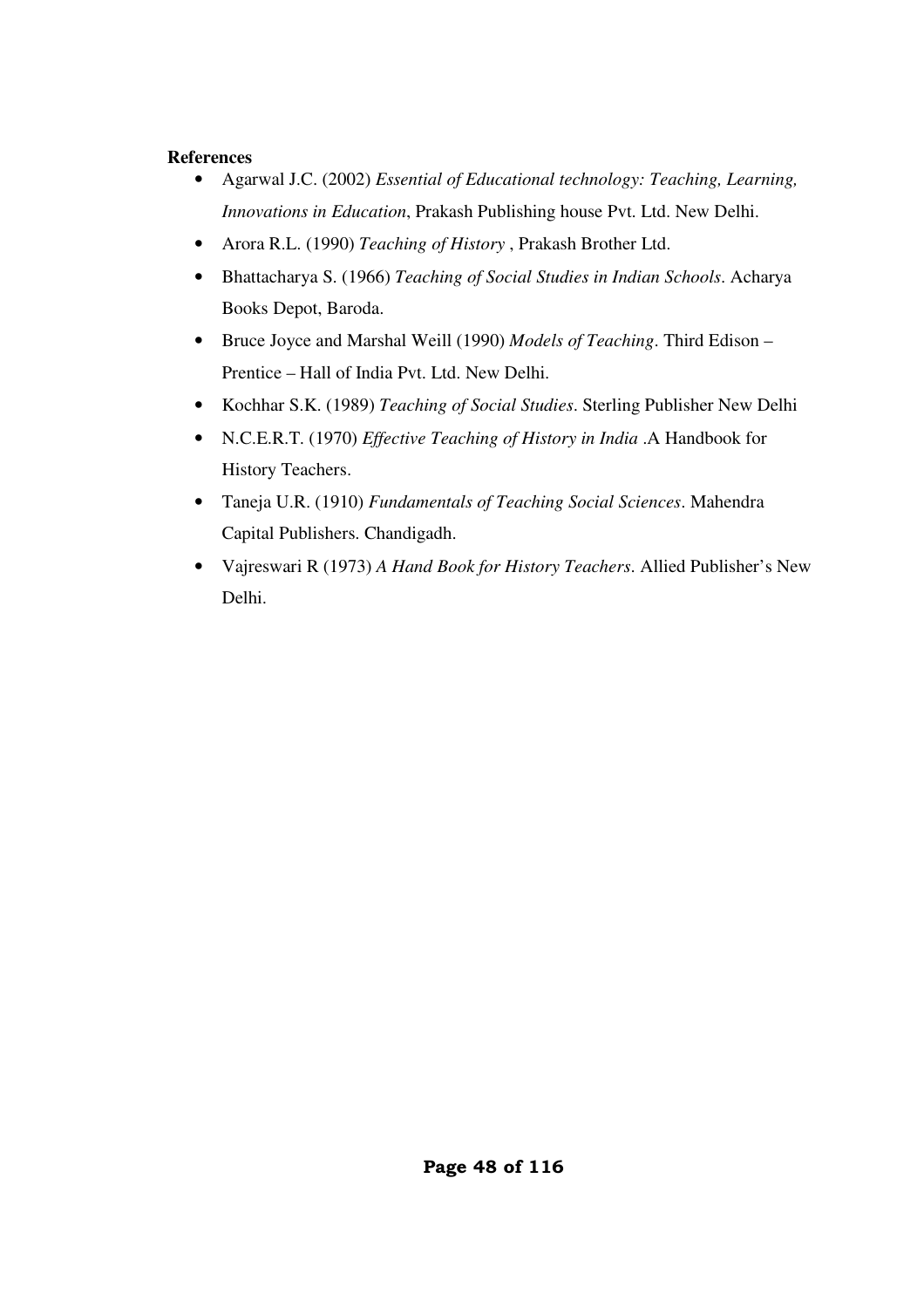# **BARKATULLAH UNIVERSITY, BHOPAL CC 2. Pedagogy of a School Subject – Part 2 Geography/Economics**

# **Max. Marks : 75**

## **Min. Marks : 27**

**Objectives:** Upon completion of the course the student-teacher will be able to:

- 1. Acquire knowledge about basic facts, concepts, laws principles and trends in Geography and Economics
- 2. Acquire knowledge and understanding of the aims and objectives of Geography
- 3. Realize the values of learning geography
- 4. Make use of Audio-visual aids about Geography and Economics
- 5. Develop skills in equipping the Geography (i) Museum (ii) Room (iii) Library
- 6. Develop skills in organizing planning- learning experiments and in writing and organizing the lesson plan.
- 7. Acquire the knowledge of Geography Curriculum

# **CONTENT**

## **Unit 1: Meaning, Nature and Scope of Geography and Economics**

- 1.1 Meaning, Nature, Scope and importance of Geography
- 1.2 Branches of Geography and their importance- physical, economic, human and political.
- 1.3 Meaning, Nature, Scope and importance of Economics.
- 1.4 International relations and study of Geography and Economics

## **Unit 2: Aims and Objectives of teaching Geography and Economics**

- 2.1 Aims/Values of teaching Geography and Economics
	- 2.1.1 Intellectual aims
	- 2.1.2 Cultural aims
	- 2.1.3 Environmental aims
	- 2.1.4 Utilitarian aims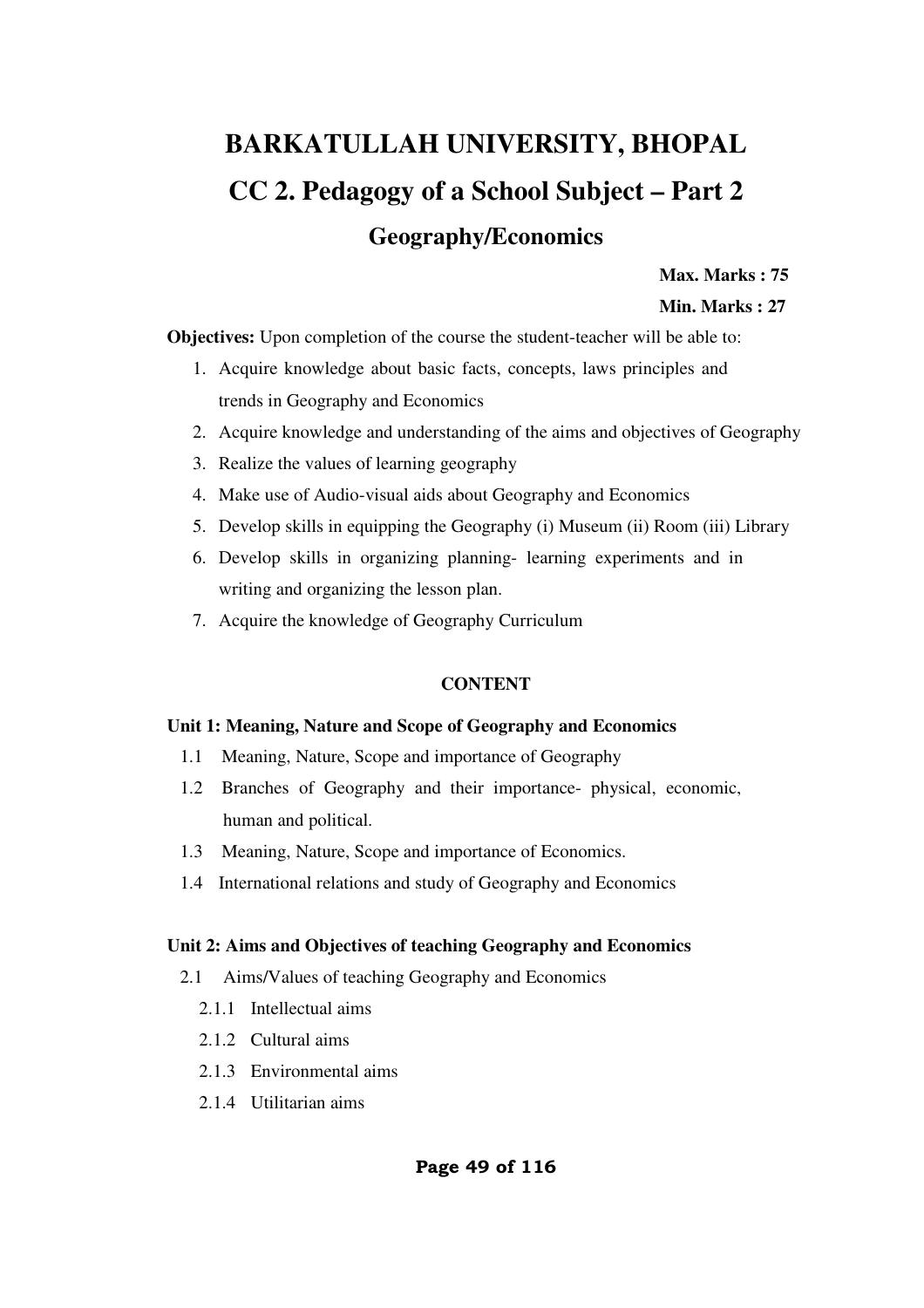### 2.1.5 Aesthetic aims

- 2.2 Taxonomy and objectives of teaching Geography and Economics
	- 2.2.1 Knowledge
	- 2.2.2 Understanding
	- 2.2.3 Application
	- 2.2.4 Attitude and interest
	- 2.2.5 National Integration. International Understanding.
	- 2.3 Co-relation of Geography and Economics with History, Science, Mathematics and languages
	- 2.4 Trends in Geography Education
	- 2.5 Importance and Organization of Field trips, Visits
	- 2.6 Geography based hobby clubs / societies (National geography specials)

#### **Unit 3: Instructional Design in Geography and Economics :**

- 3.1 Meaning, importance and format of lesson plan
- 3.2 Principles of lesson planning
- 3.3 Characteristics of a lesson plan
- 3.4 Prepare Lesson Plan according to Active Learning Strategies
- 3.4 Unit plan
- 3.5 Resource Unit

#### **Unit 4 : Methods of Teaching Geography and Economics**

- 4.1 Meaning and importance of methods of teaching Geography and Economics
- 4.2 Different Methods of teaching Geography and Economics
	- 4.1.1 Lecture Method
	- 4.1.2 Laboratory Method
	- 4.1.3 Observation Method
	- 4.1.4 Excursion Method
	- 4.1.5 Project Method
	- 4.1.6 Discussion Method
	- 4.1.7 Active Learning Strategies

## **Page 50 of 116**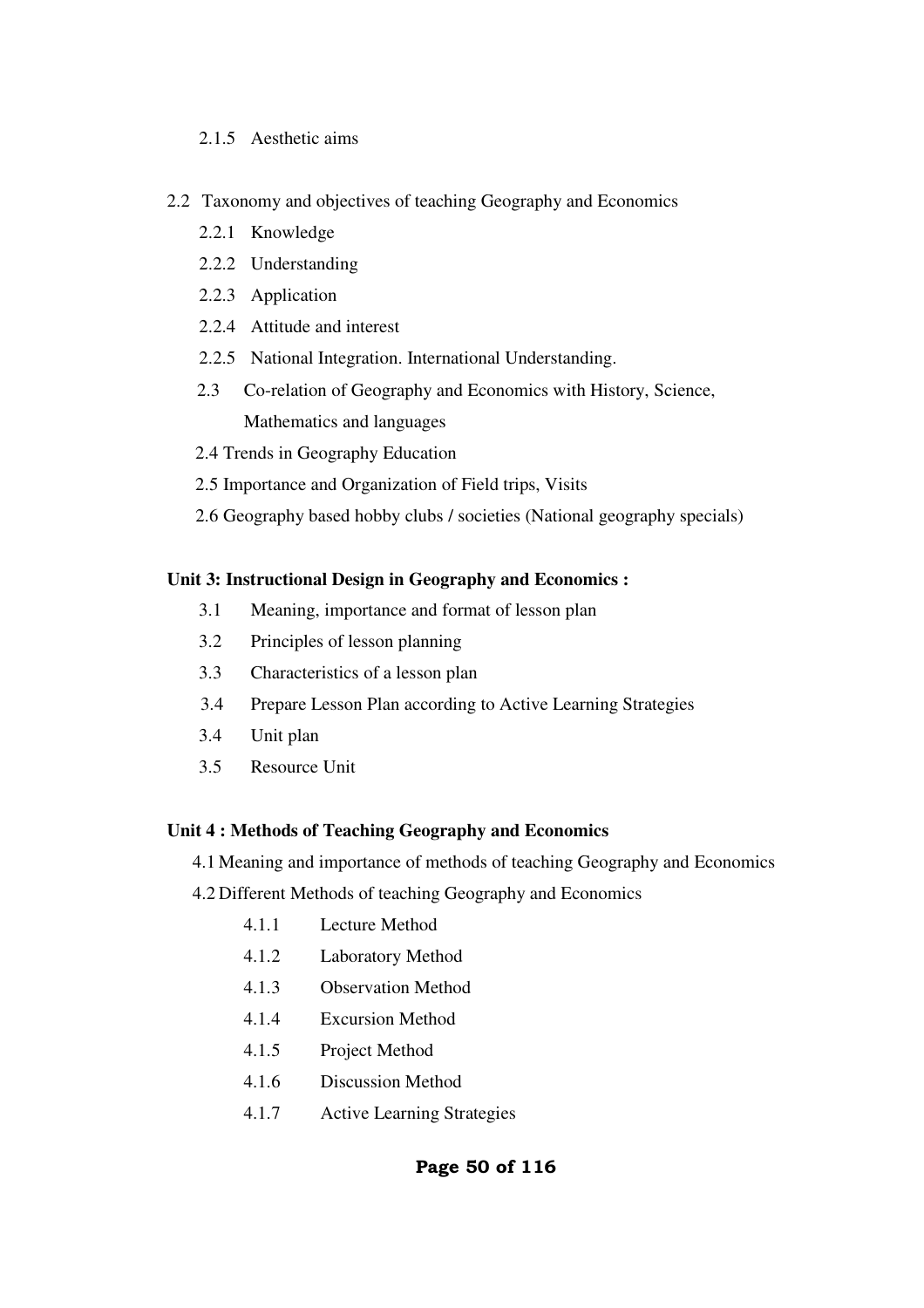## **Practicum**

- 1. Preparation of charts, globe and models of Geography.
- 2. Preparation of transparencies about- section of volcanoes, seabed, plains etc.
- 3. Interpretation of weather maps
- 4. Drawing of geographical maps
- 5. Preparation of resource unit in Geography

# **Assignments**

- 1. Visit to an observatory, planetarium or Geography museum
- 2. Collection of specimens
- 3. Preparation of a project report based on local geographical survey.

# **Note**

1. Submission of report after doing any one of the above practical work

# **References**

- Bliar, Thomas A., (1951), *Climatology*: General and Regional, New York, Prentice-Hall Inc.
- Brianlt, E.W. and D.W. Shave, (1965), *Geography in and out of School*, London, Harrap and Co.
- Brock, Jan O.M., (1965), Geography, *Its Scope and Spirit,* Ohio, Charles E. Merrill
- Charley, R.J. and P. Haggett (Eds) (1967), *Frontier in Geographical Teaching*, Methuen Educational Ltd.
- Cons, G.J. (1957) *Handbook for Geography Teacher*, London, Methuen Educational Ltd.
- Gabler, Robert, et al, (1945), *Introduction to Physical Geography*. San Francisco, Holt, Rinehart and Winston
- Garnett Ohio, (1965), *Fundamental in School Geography*, London, Harrap and Co.
- Gospil, G.H. (1965), *The Teaching of Geography*, London, Macmillan and Co.
- Graves, N.J. (1971), *Geography in Secondary Education*, London, Geography Association

# **Page 51 of 116**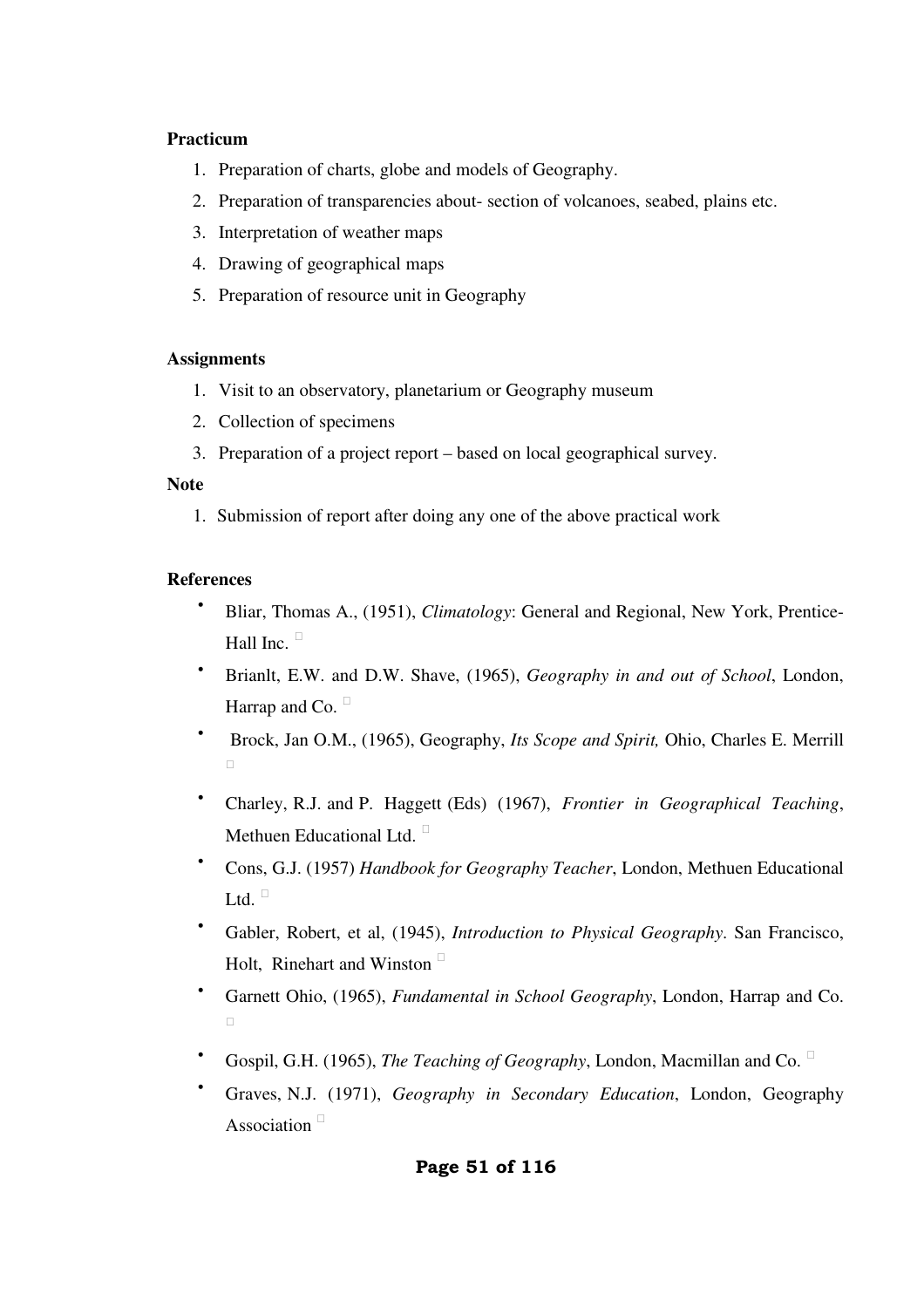- Graves, N.J. (1972), *New Movement in the Study and Teaching of Geography*, Australia, F.W. Cheshire Publishing Printing Ltd.
- Haggett, P., (1972) *Geography: A Modern Synthesis*, New York, Harper and Row
- Indian National Committee for Geography, (1968) *Developing Countries of the World* Calcutta, 21<sup>st</sup> IGU Publication
- Indian National Committee for Geography, (1968), *Indian Regional Studies*, Calcutta,  $21<sup>st</sup>$  IGU Publication
- Indian National Committee for Geography, (1968), *Mountains and Rivers of India*, Calcutta,  $21<sup>st</sup>$  IGU Publication
- Kendeaw, W.G. (1938), *Climatology*, London, Oxford University Press.
- Lake, Philip, (1974), *Physical Geography*, Madras, Macmillan Co. of India Ltd.
- Leong, Goh, Cheug, (197)1, *Certification Physical and Human Geography*, Singapore, Oxford University Press.
- Long and Robertson, (1968), *Teaching of Geography*, London, Heinemann Educational Books Ltd.
- Long,M.L (Ed) (1974), *Handbook for Geography Teachers*, London Methuen Educational Ltd.
- Macnee E.A., (1953) *Teaching of Geography*, London, Oxford University Press.
- Robinson, Arthur H. (1960), *Elements of Cartography* , New York, John Wiley and Sons, Inc.
- Seninthirajah, N. and J. Weira, (1971), *Evaluation in Geography*, Ontario, Ontario Institute of Education
- Standing Sub-committee in Geography, (1954,) *Handbook for Geography Teacher*, London, Methuen Educational Ltd.
- Treqartha, Gelnn T., (1954), *An Introduction to climate*, New York, McGraw Hill Book Company Inc.
- UNESCO (1965) *Source Book for Geography Teaching*, London, Longman, Longman Co.
- Wheeler, Jr. J. Renton Kostabade and Richard S. Thoman (1969), *Regional Geography of the World,* New York: Holt, Rinehart and Winston, Inc.
- Woolridge, S.W. and W.G. East, (1951)*, The Spirit and Purpose of Geography*,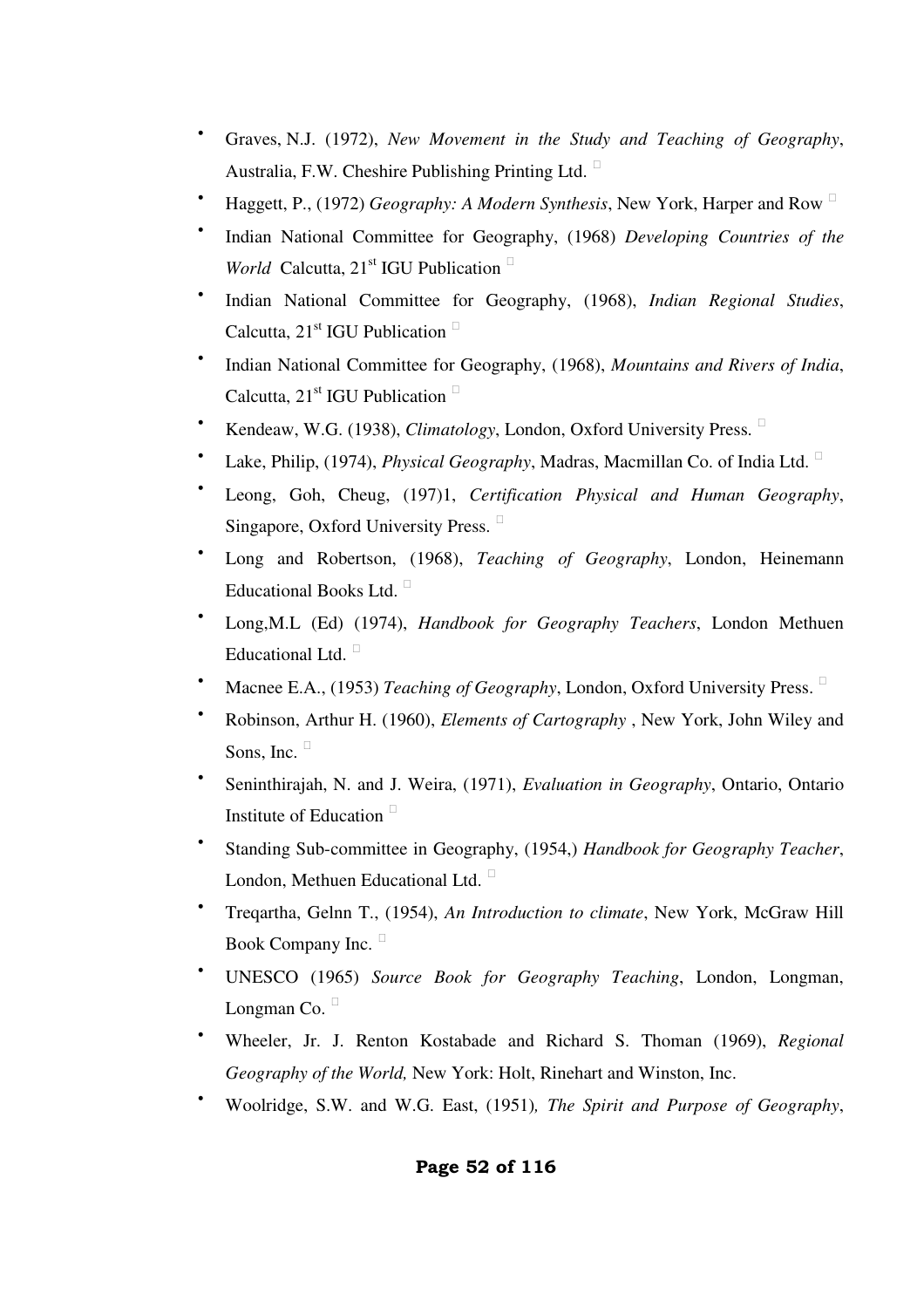New York, Hutchinson.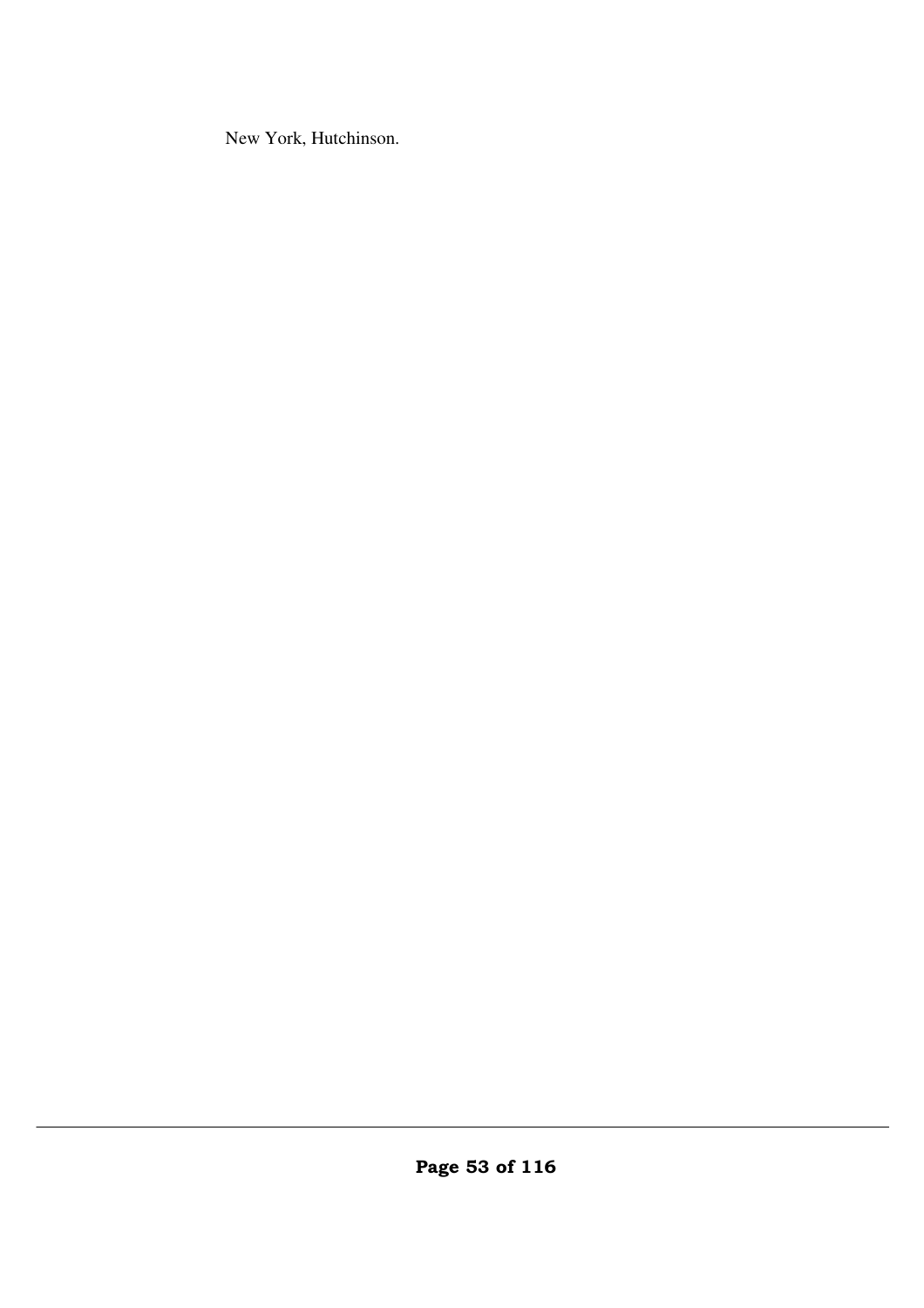# **BARKATULLAH UNIVERSITY, BHOPAL CC 2. Pedagogy of a School Subject – Part 2 Commerce**

**Max. Marks : 75 Min. Marks : 27** 

## **Objectives:**

- 1. To introduce student teachers with the methodology of teaching used in teaching of Commerce in schools.
- 2. To make student teachers aware of the values of Commerce and the relationship of Commerce with other subjects.
- 3. To encourage student teachers to use a wider range of teaching techniques in order to enable them to plan their lessons in teaching of commerce.
- 4. To acquaint student teachers with the role of teaching aids, textbook, homework, libraries in commerce.
- 5. To equip student teachers with the curriculum.

# **COURSE CONTENT:**

## **UNIT-1**

- 1. Meaning, nature, scope and concept of Commerce.
- 2. Place of commerce in secondary school curriculum and its critical appraisal.
- 3. Commerce and its relationship with other Social Sciences.

# **UNIT – II**

- 1. Different methods of teaching commerce, uses and critical analysis.
	- a. Lecture Method
	- b. Discussion Method
	- c. Problem-Solving Method
	- d. Project Method
	- e. Survey Method
	- f. Demonstration Method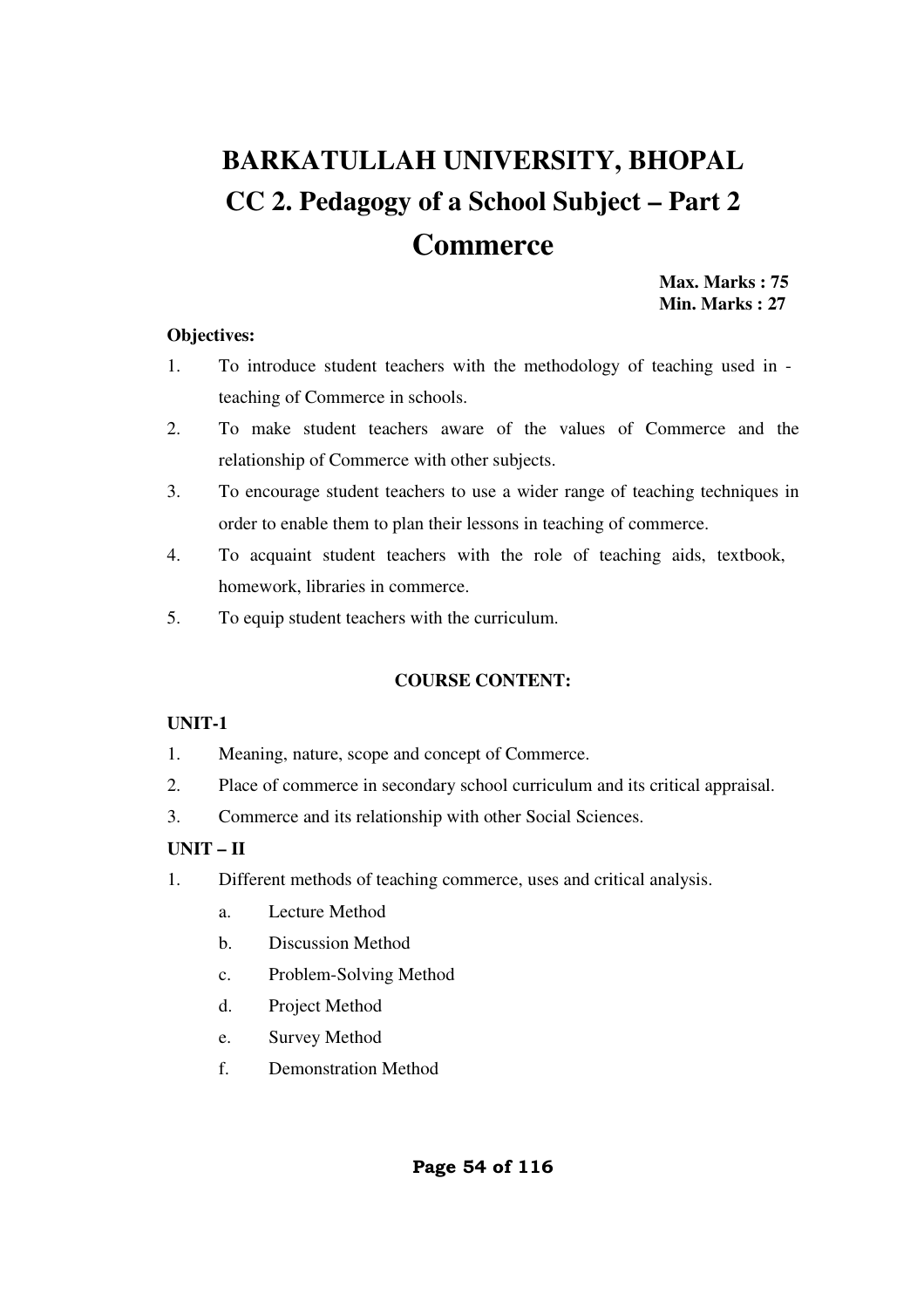2. Commerce Text-books and Supplementary Materials.

Techniques of teaching commerce subject: Questioning – Answering, Assignment, Observation, Explanation and Illustration.

# **UNIT – III**

- 1. Analysis and Discussion on skills of teaching Commerce (practice for developing atleast 5 micro skills).
	- a. Skill of introducing the lesson
	- b. Skill of questioning
	- c. Skill of explanation
	- d. Skill of stimulus variation
	- e. Skill of black board writing
	- 2. Lesson planning in commerce, Meaning, need and importance, construction of composite lesson plan. Lesson Plan according to Active Learning Strategies.
	- 3. Development and utilization of teaching aids(projects, Non-projected and performing arts) required for commerce programme.

# **UNIT – IV**

- 1. Qualification, Qualities and Professional growth of Commerce Teacher.
- 2. Role of Co-curricular activities in commerce.
- 3. Types and Techniques of evaluation.

# **PRACTICALS:**

- 1. Evaluation of a commerce text-book at Secondary level.
- 2. Writing objectives and specifications on any one topic from commerce and discussions amongst the group regarding decision making while selecting objectives and difficulties faced.

# **Reference**

- Agarwal J.C (2004) Teaching of Commerce; A Practical approach New-Delhi, Vikas Public House.
- Nataraj S. (2006) Learning to teach, V.V. Nagar CVM
- Tewari S.A (2005) Commerce Education in the Global era Delhi, Delhi
- Adhyan Publication.
- Tomar S. ( 200) Teaching of Commerce Agra, Vinod Pustak Mandir.
- Venkat E.T. (2004) method of Teaching of Commerce, New-Delhi, Discovery Public House.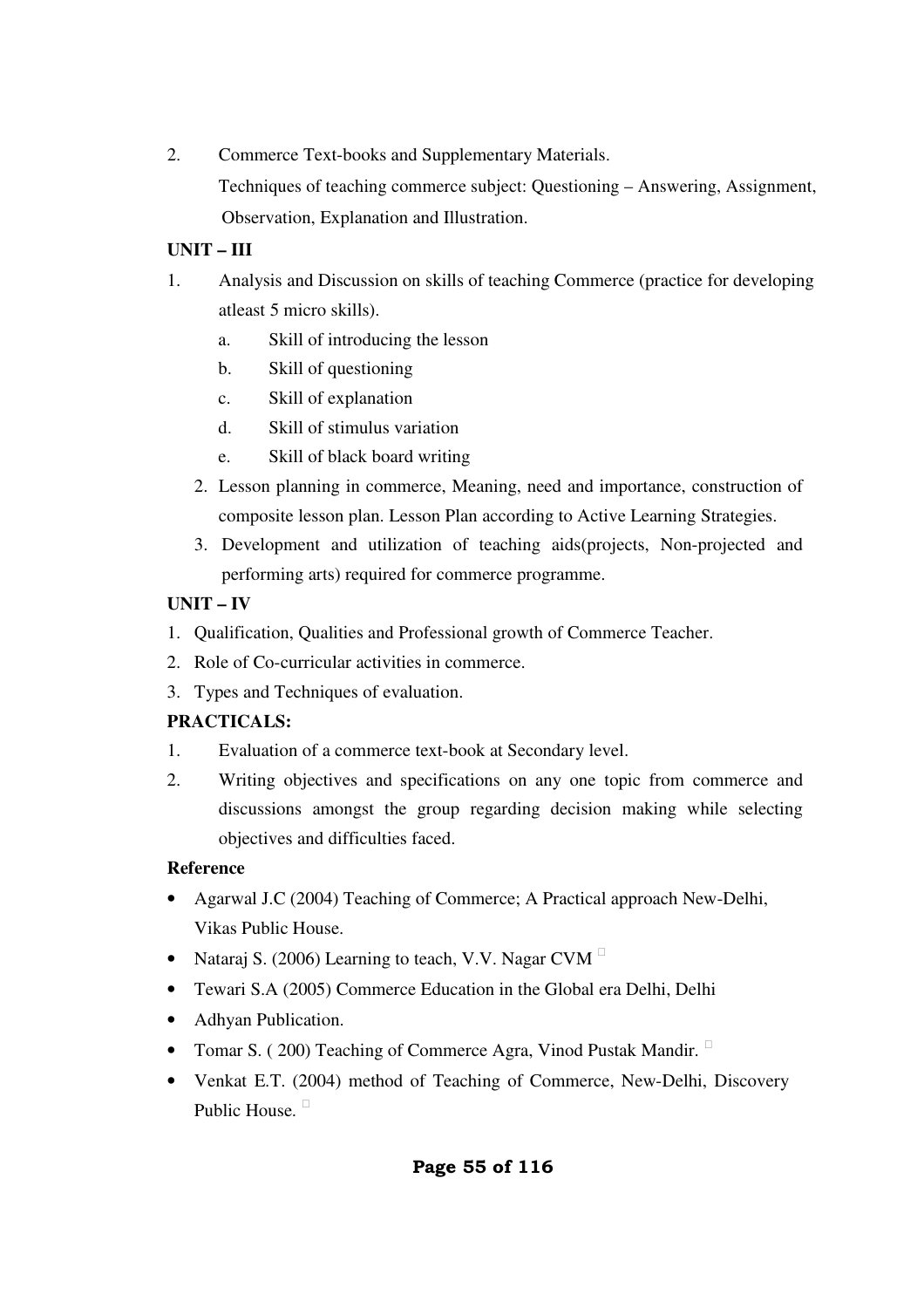# **BARKATULLAH UNIVERSITY, BHOPAL CC 2. Pedagogy of a School Subject – Part 1 Mathematics**

**Max. Marks : 75 Min. Marks : 27** 

**Objectives**: Upon completion of this course student teachers will be able to-

- 1. Recall the meaning, nature and scope of mathematics.
- 2. Acquaint aims and objectives of teaching mathematics in Secondary school level.
- 3. Plan teaching in mathematics at micro and macro level.
- 4. Prepare unit plans, resource unit and organize lesson to meet at different class room situations.
- 5. Analyse and evaluate the curriculum of mathematics at Secondary school level.
- 6. Apply different approaches and methods of teaching mathematics in classroom situations.
- 7. Prepare and use instructional materials in teaching mathematics.
- 8. Prepare different kinds of test and understand the comprehensive evaluation.
- 9. Participate and organize the different co-curricular activities in mathematics.
- 10. Understand the professional competencies, commitments and expectations of mathematics teacher.

#### **CONTENT**

#### **Unit 1: Meaning, Nature and Scope of Mathematics**

- 1.1 Meaning of Mathematics
	- 1.1.1. As a Science of Number
	- 1.1.2. As a Science of Quantity
	- 1.1.3. As a Science of Measurement
	- 1.1.4. As a Science of Logical reasoning
- 1.2 Nature of Mathematics

#### **Page 56 of 116**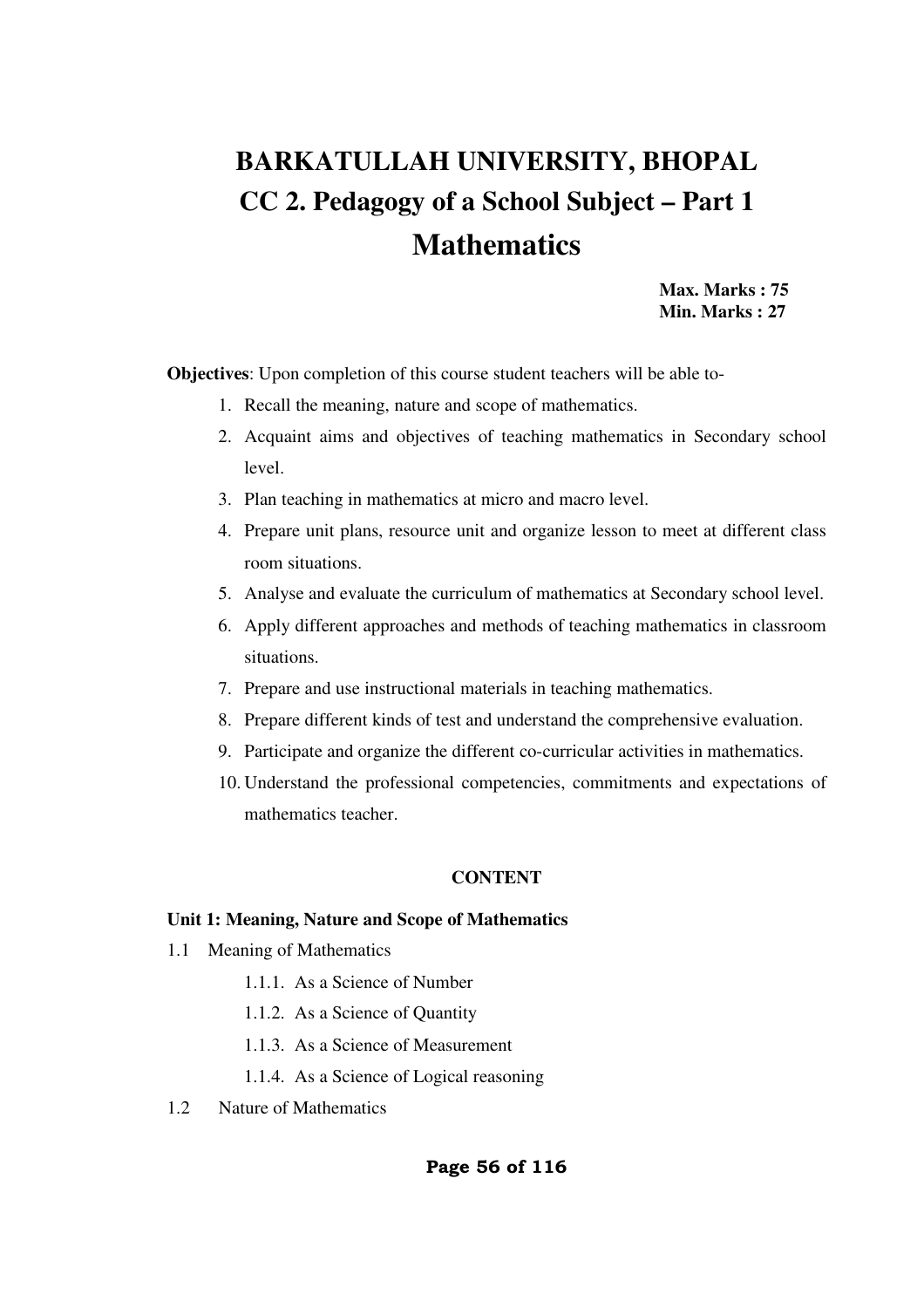- 1.3 Scope of Mathematics
	- 1.2.1 Place of Mathematics in day today life activities
	- 1.2.2 Mathematics use in day to day life activities
	- 1.2.3 Relation with School subjects
	- 1.2.4 Relation with other Disciplines Engineering, Agriculture, Medicine

#### **Unit 2: Aims and Objectives of Teaching Mathematics**

- 2.1 Aims/Values of Teaching Mathematics
	- 2.1.1 Meaning of Aim/Values
	- 2.1.2 Utilitarian Aim/Values
	- 2.1.3 Disciplinary Aim/Values
	- 2.1.4 Cultural Aim/Values
	- 2.1.5 Intellectual Aim/Values
	- 2.1.6 Aesthetic and Recreational Aim/Values
- 2.2 Instructional objectives of Teaching Mathematics
	- 2.2.1 Meaning of Instructional Objectives
	- 2.2.2 Instructional Objectives and there specifications of teaching mathematics
	- 2.2.3 Knowledge
	- 2.2.4 Understanding
	- 2.2.5 Application
	- 2.2.6 Skill
	- 2.2.7 Attitude
	- 2.2.8 Appreciation
	- 2.2.9 Interest
	- 2.2.10 Formulation and Statement of objectives in behavioural terms

# **Unit 3: Instructional Design in Mathematics and C0-curricular Activities in Mathematics :**

- 3.1 Lesson Planning: Meaning ,Steps , Importance and Format of Lesson Plan
- 3.2 Unit Plan-Meaning ,Steps , Importance and Format of Lesson Plan
- 3.3 Resource Unit-Meaning, Steps, Importance and Format of Lesson Plan
- 3.4 Yearly Planning-Meaning, Principles and Format

#### **Page 57 of 116**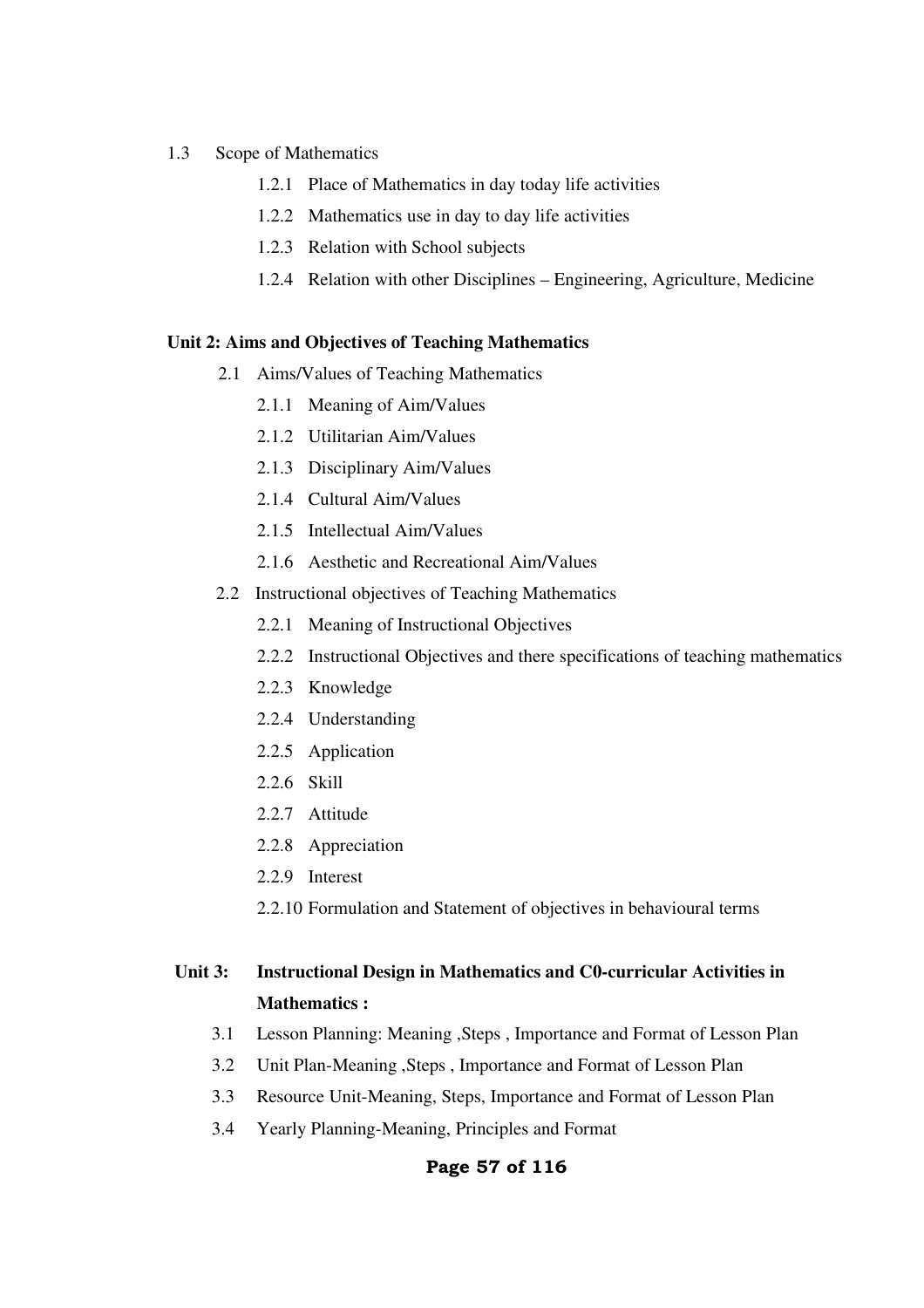- 3.5 Mathematics Club : Objectives of Maths club, organisation and activities
- 3.6 Mathematics Olympiads : objectives and importance
- 3.7 Mathematics Quiz : Organisation and importance
- 3.8 Mathematics Museum : Organisation and importance
- 3.9 Mathematics Fair : Organisation and importance
- 3.10 Mathematics Laboratory : Objective, importance and uses
- 3.11 Recreational activities in mathematics : Games, Puzzles, Riddles, etc.,
- 3.12 Ethno Mathematics

### **Unit 4: Approaches, Methods and Techniques of Teaching Mathematics**

### **4.1Learner Centered Approach**

- 4.1.1Inductive method and Deductive method
- 4.1.2Analytical method and Synthetic method

### **4.2 Activity Centered Approach**

- 4.2.1Guided discovery method and Problem Solving Method
- 4.2.2Project Method and Discovery Learning Method
- 4.2.3Active Learning Strategies
- 4.2.4CAI in Teaching Mathematics
- 4.1Concept Mapping-Meaning, Advantages and Disadvantages
- 4.4 Techniques of teaching Mathematics
	- 4.4.1 Supervised study
	- 4.4.2 Oral work and written work
	- 4.4.3 Drill and Review
	- 4.4.4 Assignment in Maths
	- 4.4.5 Home work

#### **References**

- Butler and Wren (1960) *The Teaching of Secondary Mathematics*, Tokyo; McGraw Hill Book Company.
- Henderson, K. et at (1975) *Dynamics of Teaching Secondary Mathematics*, London Houghton Miffin.

## **Page 58 of 116**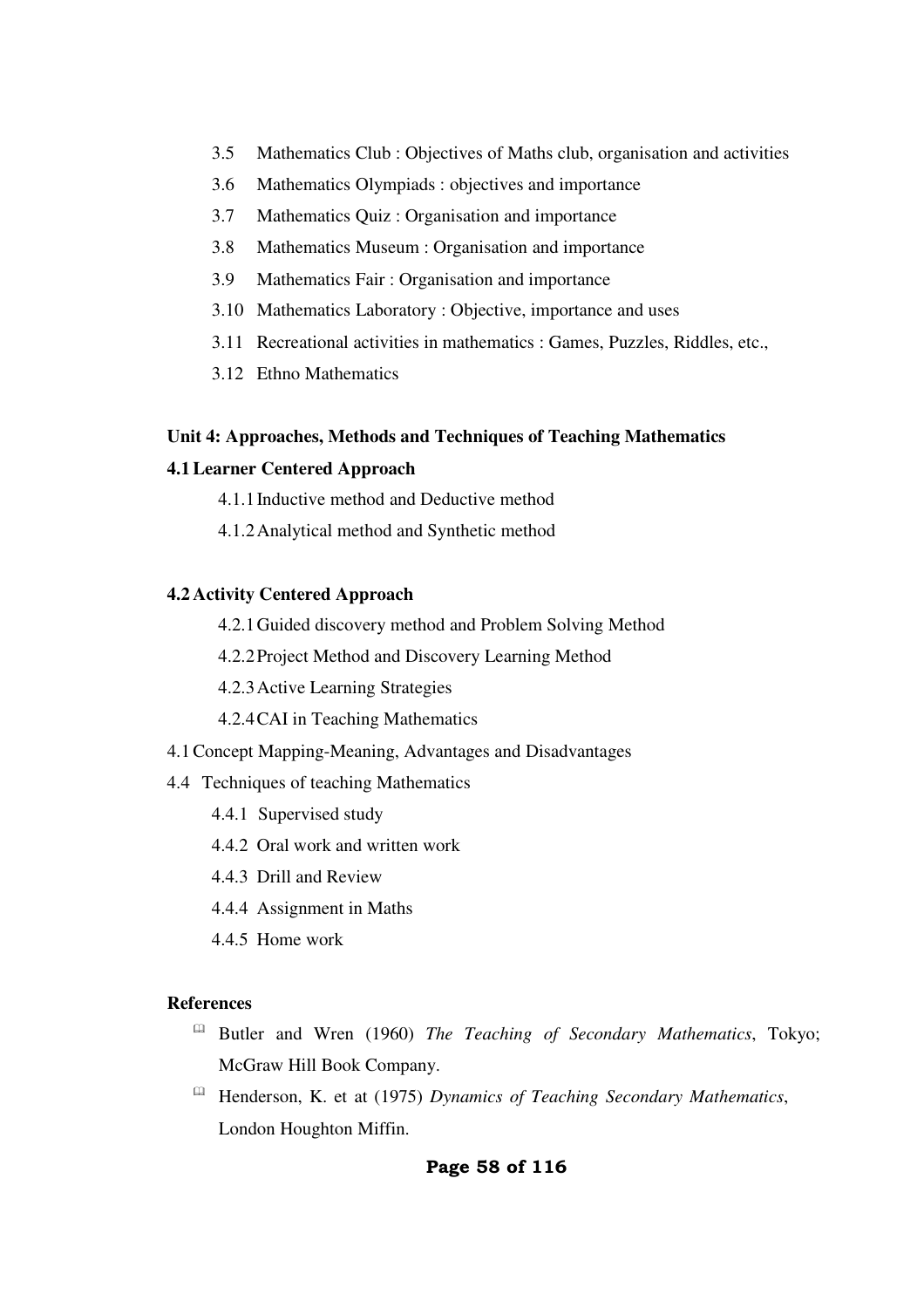- $\hfill \square$ Howard Eves, *An Introduction to the History of Mathematics*.
- $\hfill\ensuremath{\mathsf{m}}$ Jantli, R. T. (2000) *Subodha Ganitha Bodhane*, Vidhyanidhi Prakashan, Gadag.
- Krulik and Weise (1975). *Teaching Secondary School Mathematics*. London W.B. Saunders.
- Kuppuswamy Ayyangar, N. (1988) *The Teaching of Mathematics in New Education,* Bangalore.
- Mangal, S. K. (1989) *Teaching of mathematics*. Ludhiana: Prakash Brothers Publishers.
- Sidhu, K. S. *Teaching of Mathematics*, B'lore Sterling Publishers.
- Wren (1973). *Basic Mathematical concepts*, New York, McGraw Hill.
- Yadawad S.B. and Rabanal R.T.,(2000) *Vishayadharit Ganit Bodhane*, Vidyanidhi Prakashan, Gadag.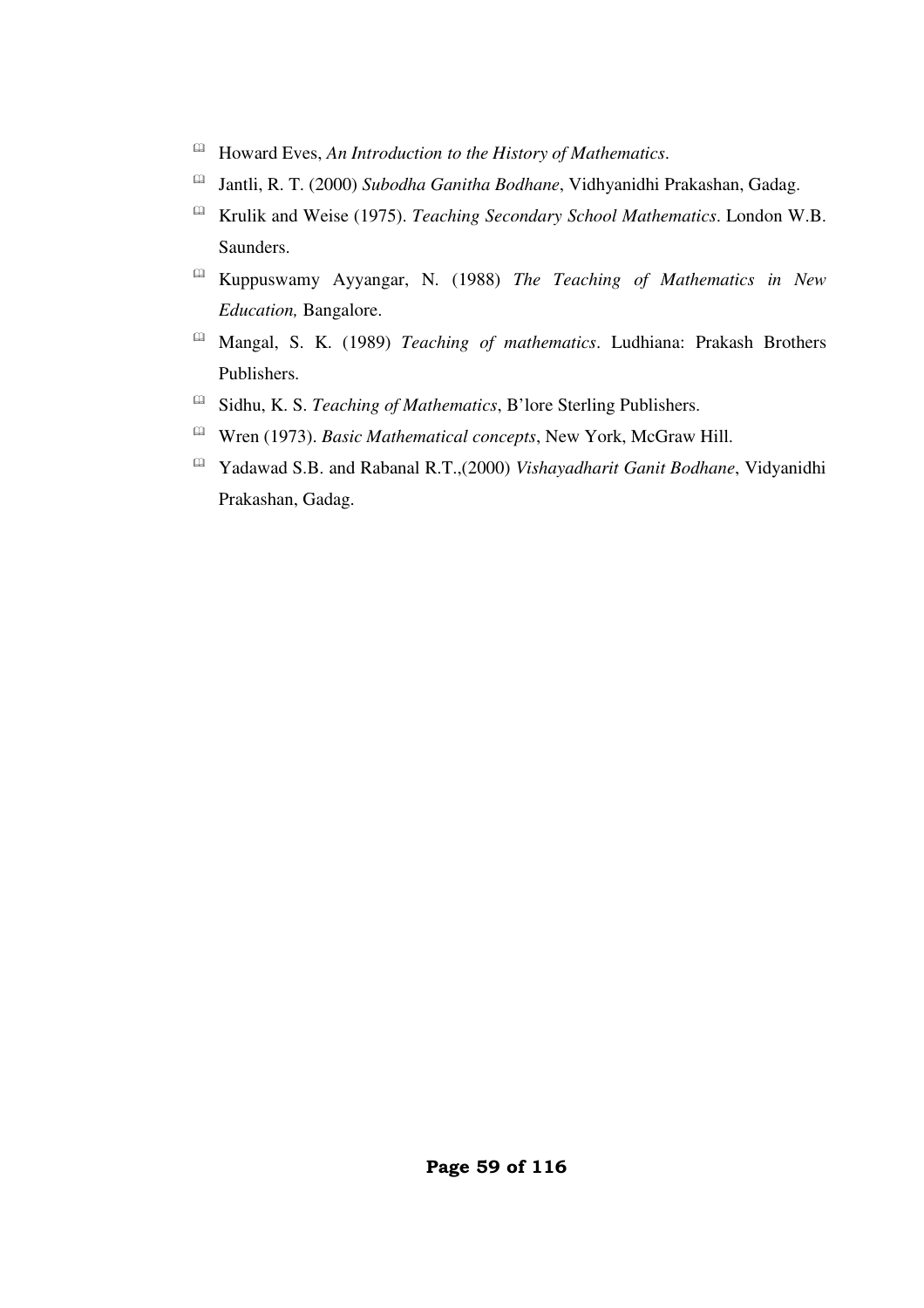# **BARKATULLAH UNIVERSITY, BHOPAL CC 2. Pedagogy of a School Subject – Part 1 Biological Science**

**Max. Marks : 75 Min. Marks : 27** 

**Objectives**: - On completion of the course the student teacher will be able to :

- 1. Understand the nature, scope & importance of Biological Sciences and get acquainted with ancient as well as modern developments in the field of Bio-Sciences.
- 2. Understand the Aims, Objectives of teaching Bio-Science and will be able to state the objectives in behavioral terms
- 3. Acquaint with the Resources for teaching Biology & their effective Utilization.
- 4. Get exposed to Micro teaching and preparing Resource Unit, Unit Plan & Lesson Plans.
- 5. Understand the concept of curriculum, principles of curriculum construction and trends curriculum revision
- 6. Be introduced to various methods, approaches & models of teaching Biological Science and implement them in their teaching practice.
- 7. Understand and prepare the different types of test items for the Evaluation of students performance in Biology.
- 8. Appreciate and inculcate the Competencies and commitments needed for a biological Science Teacher.
- 9. Plan & execute various curricular & co-curricular activities related to teaching of Bio-Science

#### **CONTENT**

#### **Unit 1:1.1 Introduction to Teaching Biological Science**

- 1.1.1 Biological Science: Meaning, Nature and Scope
- 1.1.2 Relationship between Biology & human welfare

#### **Page 60 of 116**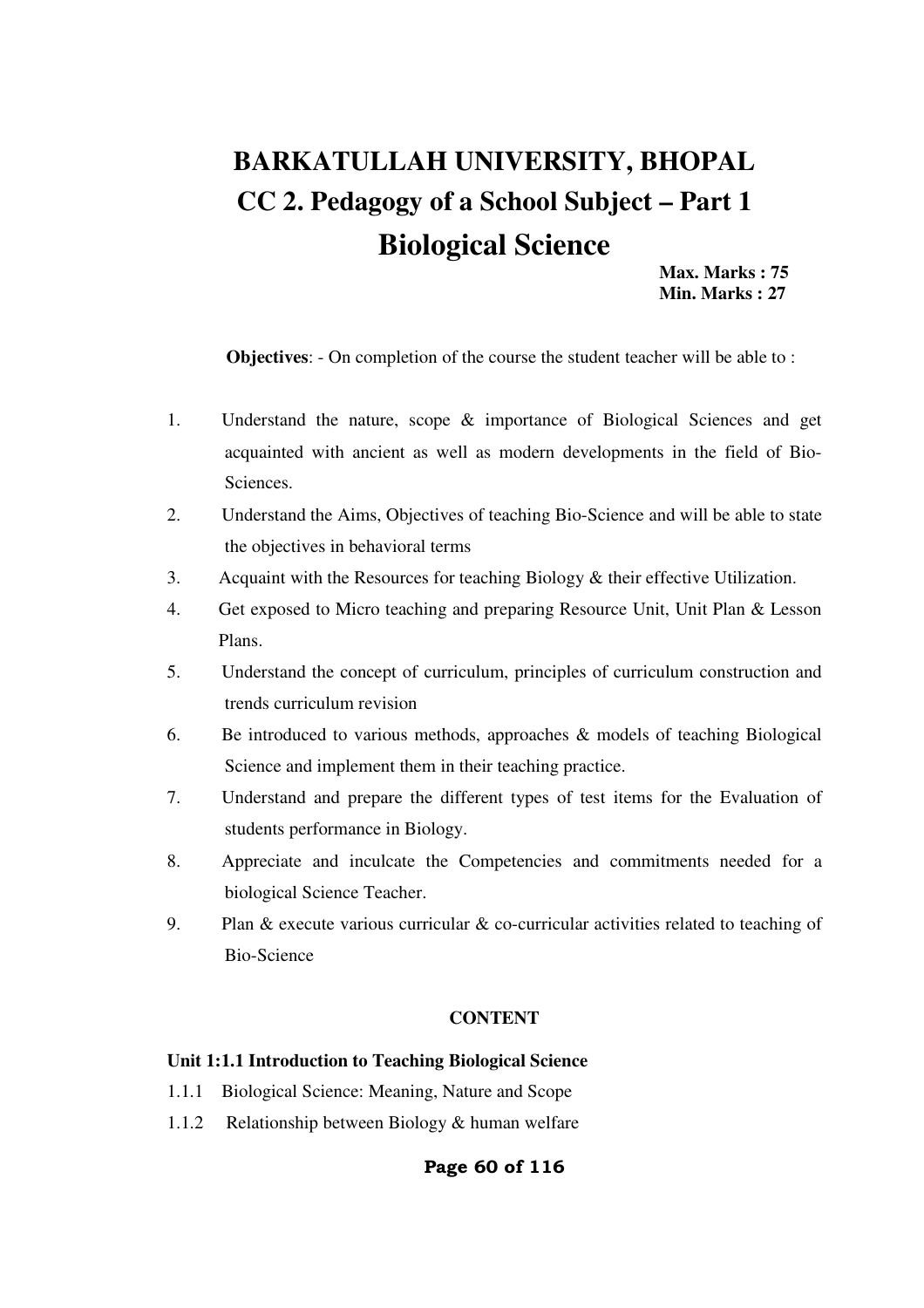- 1.1.3 Latest developments in the field of Biology
- **1.2 Co-curricular Activities and Resources in Teaching Biological Science**
- 1.2.1 Bio Science laboratory Need and importance, equipping, Bio-lab, Organizing the practical Work
- 1.2.2 Project Activities: Aquarium, Viverium, Terrariums, Museum, School garden,
- 1.2.3 Preservation of specimen through plastination-Meaning, Importance and Steps.
- 1.2.4 Meaning, importance and Organization of Co-Curricular Activities
- 1.2.5 Bio-Science Club organisation & its activities
- 1.2.6 Bio Science Exhibition
- 1.2.7 Field trips
- 1.2.8 Bio-Science Quiz
- 1.2.9 Nature Study
- 1.2.10 Bird watching
- 1.2.11 Collection & Preservation of Specimens-Plants and Animals

# **Unit 2: Aims and Objectives**

- 2.1 2.1.1 Utilitarian, Cultural and Disciplinary Aims Scientific Attitude and Training in Scientific Method
- 2.2 Instructional Objectives:
	- Bio Science in Secondary schools:
	- 2.2.1 As per NCERT Curriculum Framework-2000
	- 2.2.2 As per NCTE Curriculum Framework
	- 2.2.3 As per National Curriculum Framework-2009
- 2.3 Behavior Specifications of Instructional Objectives:
	- 2.3.1 Knowledge
	- 2.3.2 Understanding
	- 2.3.3 Application
	- 2.3.4 Skill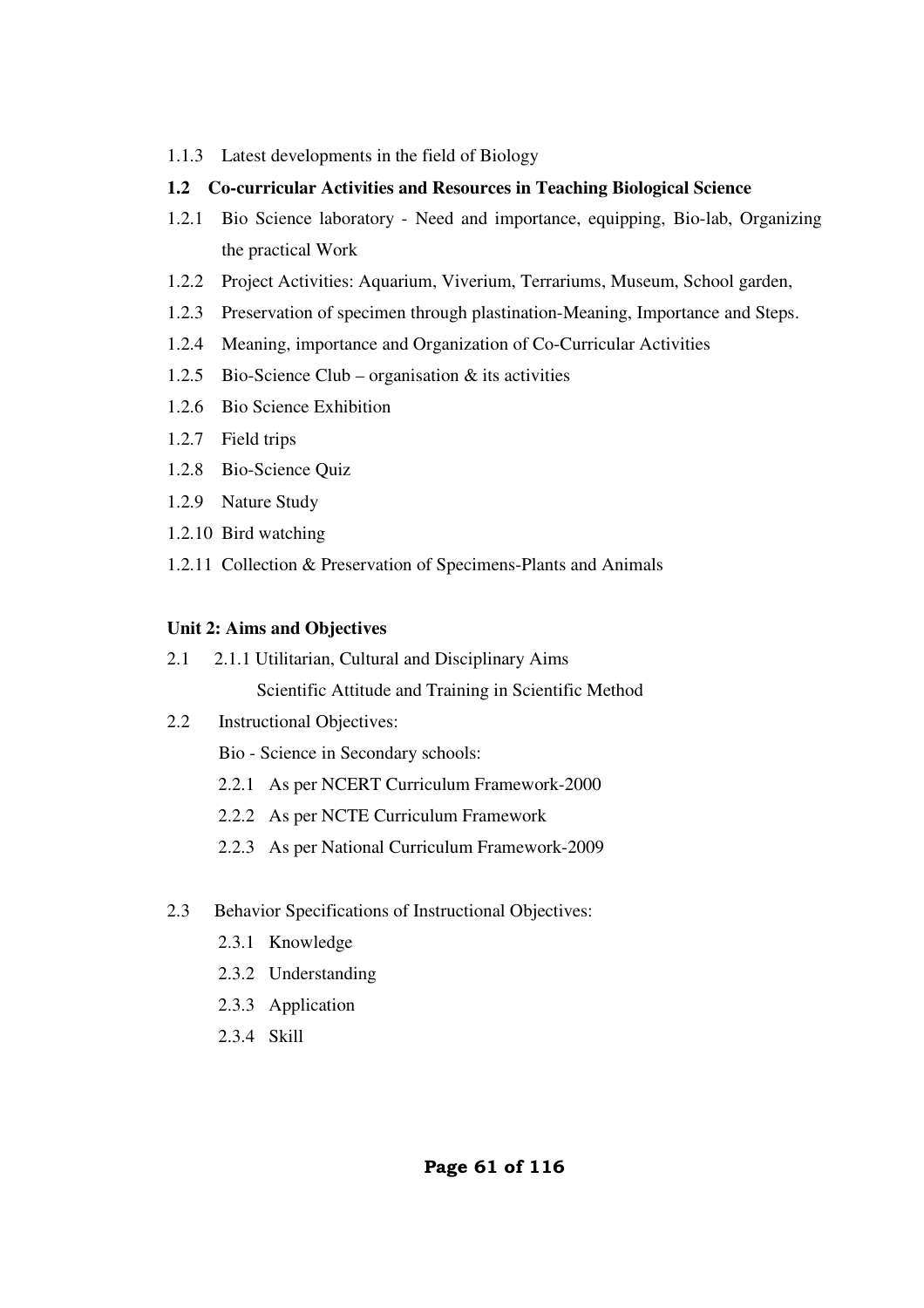# **Unit 3: Approaches, Methods and Models of Teaching Biology**

- 3.1 Approaches:
	- 3.1.1 Structure and function Approach
	- 3.1.2 Types specimen Approach
	- 3.1.3 Inductive and Deductive Approach
- 3.2 Methods of Teaching
	- 3.2.1 Guided Discovery Method
- 3.3 Models of Teaching:
	- 3.3.1 Biological Science Enquiry Model (Joseph Schwab)
	- 3.3.2 Memory Model (J. Lucas)

## **Unit 4: Instruction Design in Teaching Biological Science.**

- 4.1 Pedagogical Analysis: Analysis of 8th, 9th and 10th Standard Biology Text book of Karnataka State
- 4.2 Lesson Planning- Meaning, Importance and format according to active learning strategies.
- 4.3 Unit Plan Meaning, importance and steps
- 4.4 Resource Unit Meaning, importance and components.

## **Assignments** (any one)

- 1. Preparing power point slides for any selected unit in VIII or IX class Biology.
- 2. Preparing a set of (OHP) transparencies
- 3. Slides for a selected Unit in 10th Std. Biology.

## **Practicum:**

- 1. Writing of Instructional objectives & behavioral specifications on a selected Unit.
- 2. Preparing improvised apparatus in Biology
- 3. Preparing a lesson Plan on any topic in Biology using any innovative Method / Model of Teaching
- 4. Developing an Achievement test / Diagnostic test

# **Page 62 of 116**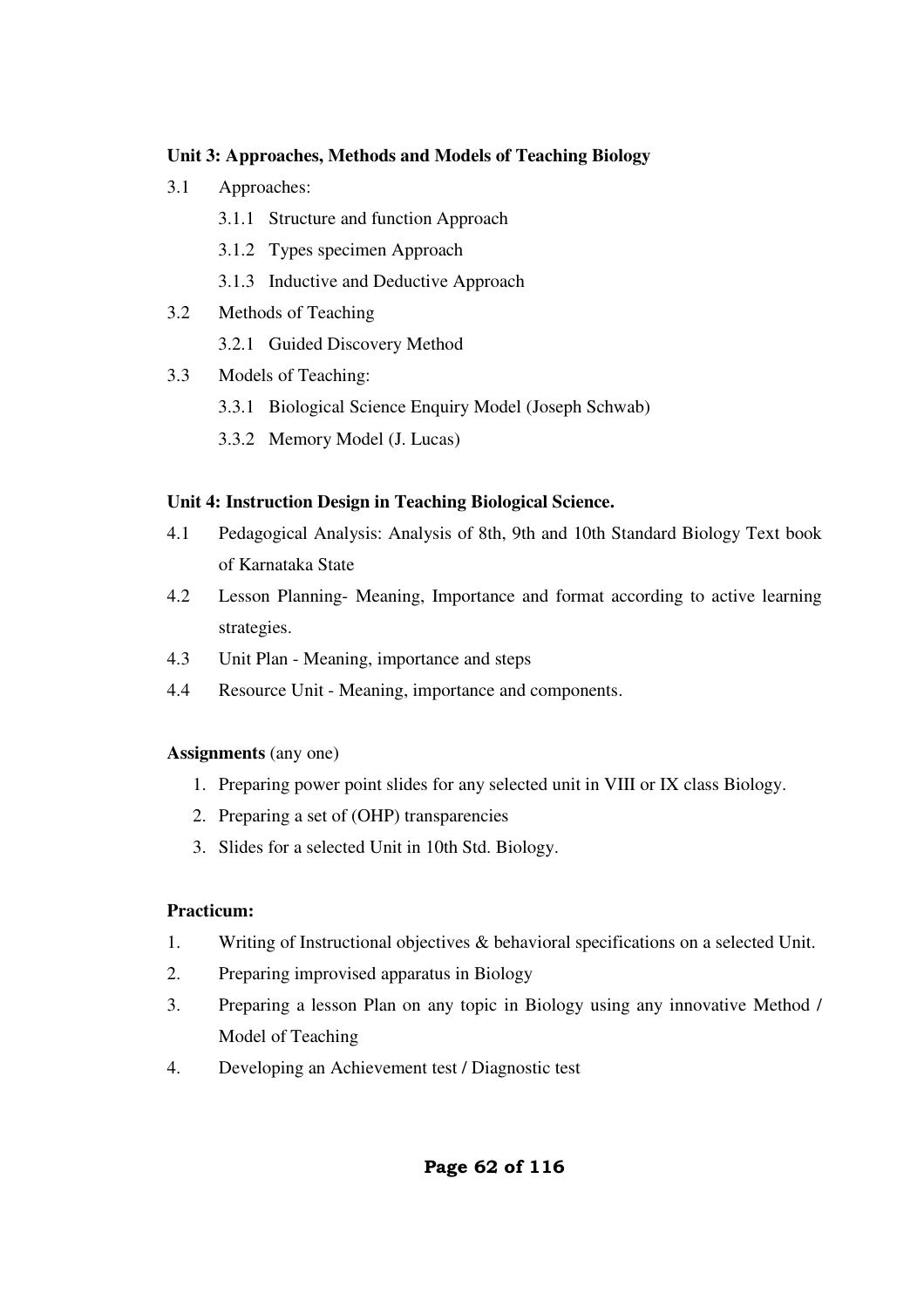## **References**

- Buffaloe, N.D. Throneberry (1969) *Principles of Biology*, Prentice Hall of India, New Delhi.
- Chikkara & Sharma (1989) *Teaching of Biology*, Prakash Bros. Ludhiyana.
- Green T.L. (1965) *Teaching of Biology in Tropical Secondary Schools*, Oxford University Press, London.
- Guddalli NM (1993) *Vignana Bhoodane*, Bharat Book Dept. Dharwad.
- Mangal S.K., (1997*) Teaching of Physical & Life Sciences* Avg. Book Depot. New Delhi.
- Miller & Blaydes (1962)- *Methods & Materials for teaching of Biological Science*, Tata Mc.Grahill Pub. Co - New Delhi.
- Narendra Vaidya (1971) *The Impact of Science Teaching*, Oxford and IBH Pub.Co. New Delhi.
- NCERT (1982) *Teaching of Science in Secondary Schools*, New Delhi.
- Patil S. S & Rakkasagi (1998) *Jeeva Vignana Bhoodane*, Vidyanidhi Prakashan, Gadag.
- Sharma L.N. (1977) *Teaching of Life Science*, Dhanpat Rai & Sons, New Delhi.
- Sivashankar H.V., and Basavakumaiah, P. (1987) *Vignana Bhoodane,*Hanji Prakashan, Davangere.
- Sood J.K. (1987) *Teaching of Life Sciences*, Kohli Pub. Chandighar.
- Thurber & Colletta (1964) *Teaching of Science in Today's Secondary School, P*rentice Hall Pvt. Ltd, New Delhi
- UNESCO (1978) *New Source book of Science Teaching,* Oxford & BH Pub. Co. Ltd., New Delhi.
- Yadav K. (1995)- *Teaching of Life Sciences*, Anmol Pub. New Delhi.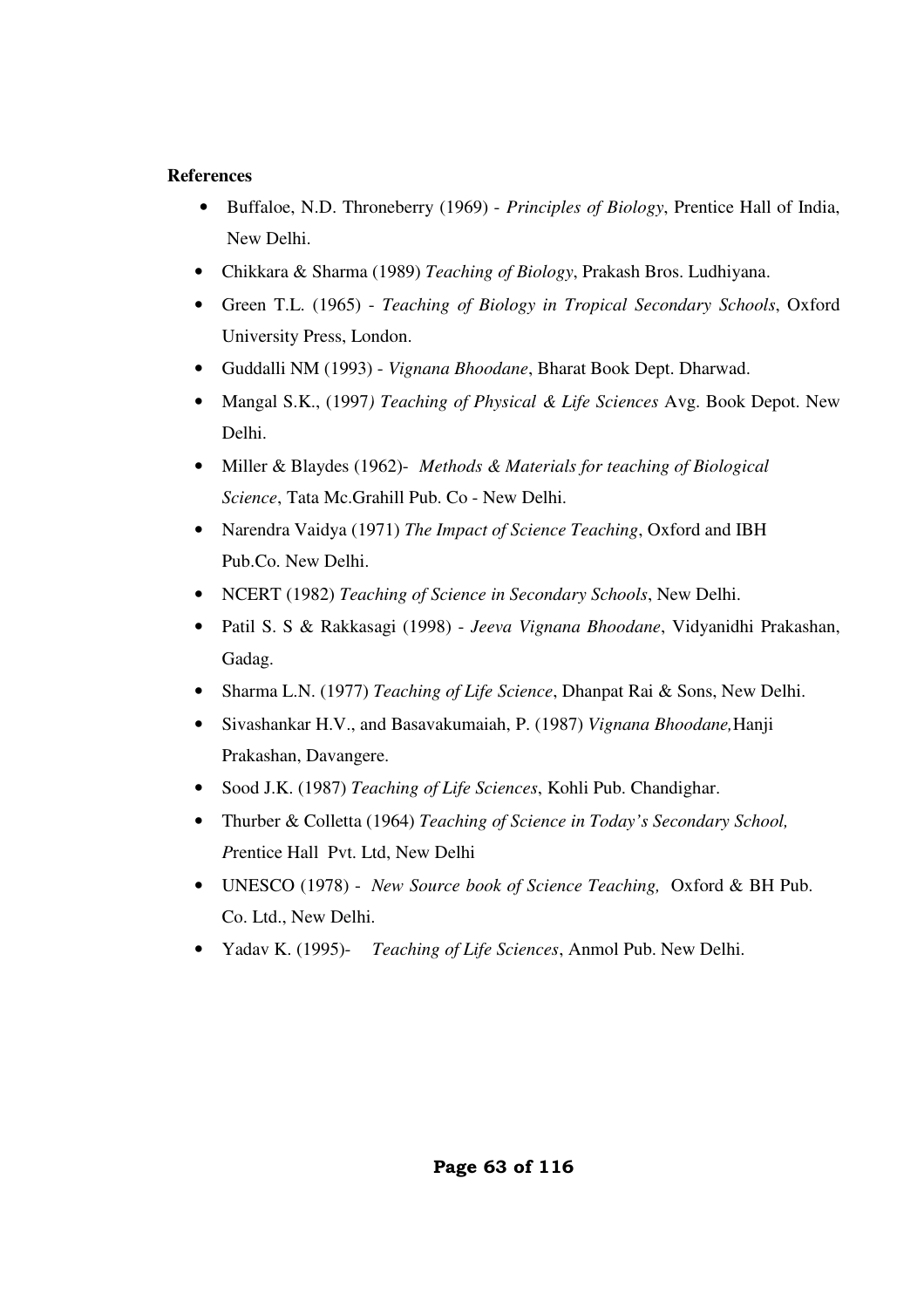# **BARKATULLAH UNIVERSITY, BHOPAL CC 4. Language across the curriculum – Part 2**

**Max. Marks : 35 Min. Marks : 12** 

# **Objectives**

- It is also intended that the student teachers will develop a taste for and abilities in reading and making meaning of different kinds of texts.
- They will also learn to engage with ideas and appreciate that different kinds of writing are used to communicate these ideas in different contexts.
- Overall, areas of language proficiency which are emphasised are those that will lay a foundation for their becoming self-learners, reflective and expressive teachers, and collaborative professionals.

# UNIT 1: ENGAGING WITH SUBJECT-RELATED REFERENCE BOOKS

For this Unit, the student-teachers should work in groups divided according to their subjects. Within these groups, pairs of studentteachers would make a choice of a specific topic in their subject area which they could research from a set of available reference books. The focus of this Unit is, as much the learning of effective processes of reference research and its presentation, as the actual reading of the reference books themselves.

Sequence of Activities

- Selecting the topic for research and articulating some guiding questions
- Searching and locating relevant reference books (could be from a school library or the institute library)
- Scanning, skimming and extracting relevant information from the books by making notes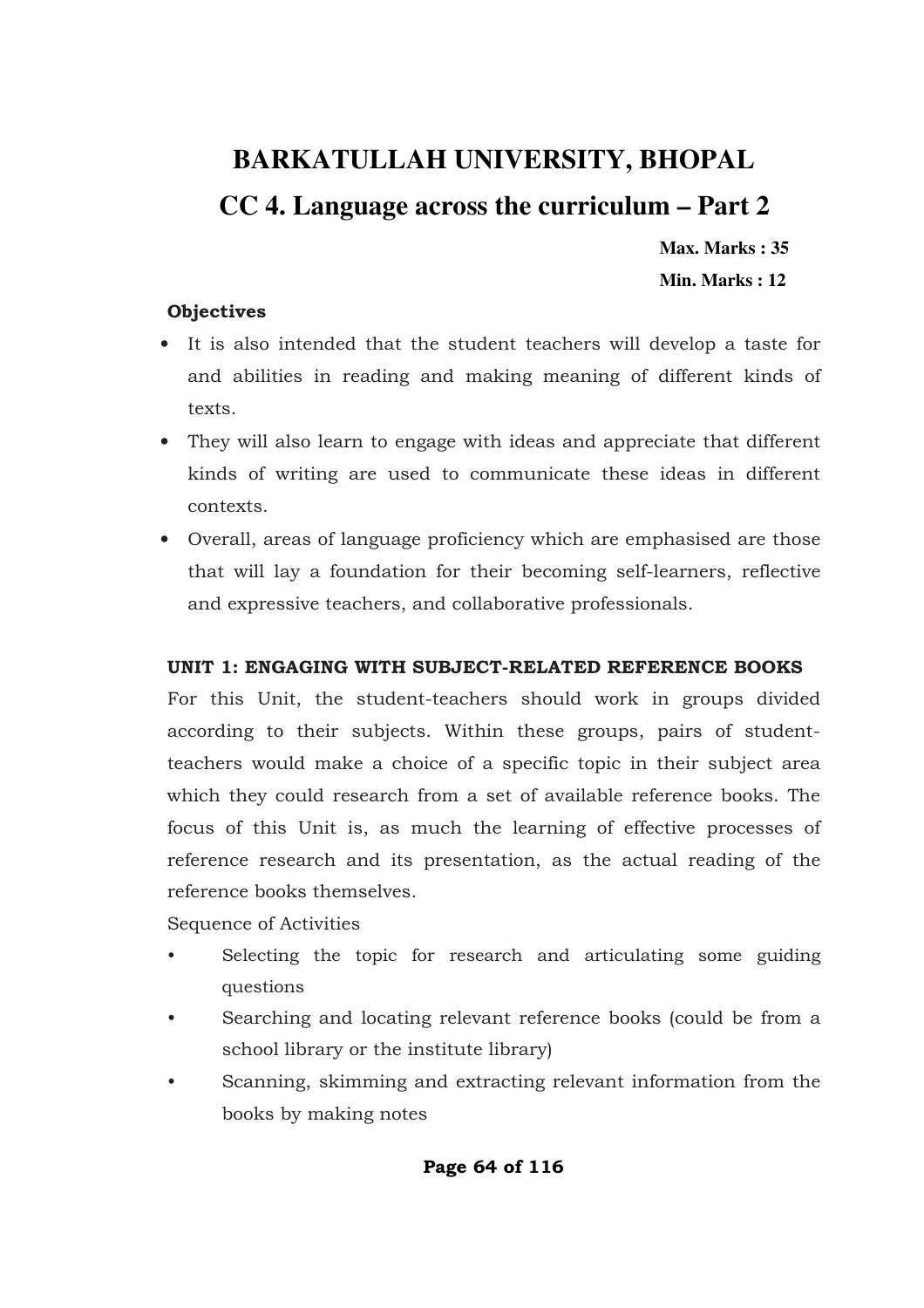- Collating notes and organising information under various sub- $\bullet$ headings
- Planning a presentation with display and oral components
- Making presentations to whole subject group, fielding questions.

# UNIT 2: ENGAGING WITH EDUCATIONAL WRITING

Selected texts could be drawn from the wide range of popular educational writing in the form of well-written essays, extracts or chapters from authors who deal with themes from education, schooling, teaching or learning. The writings selected should present a definite point of view or argument about some aspects of the above themes. Student-teachers can be grouped randomly for this Unit.

# **Suggested Activities**

- Reading for discerning the theme(s) and argument of the essay (guided reading-individually or in pairs)
- Analysing the structure of the argument—identifying main ideas, understanding topic sentences of paragraphs, supporting ideas and examples, terms used as connectors and transitions (guided small group discussion)
- Discussion of the theme, sharing responses and points of view (small group discussion)
- Writing a response paper (individually or in pairs)
- Presentations of selected papers, questions and answers (large group)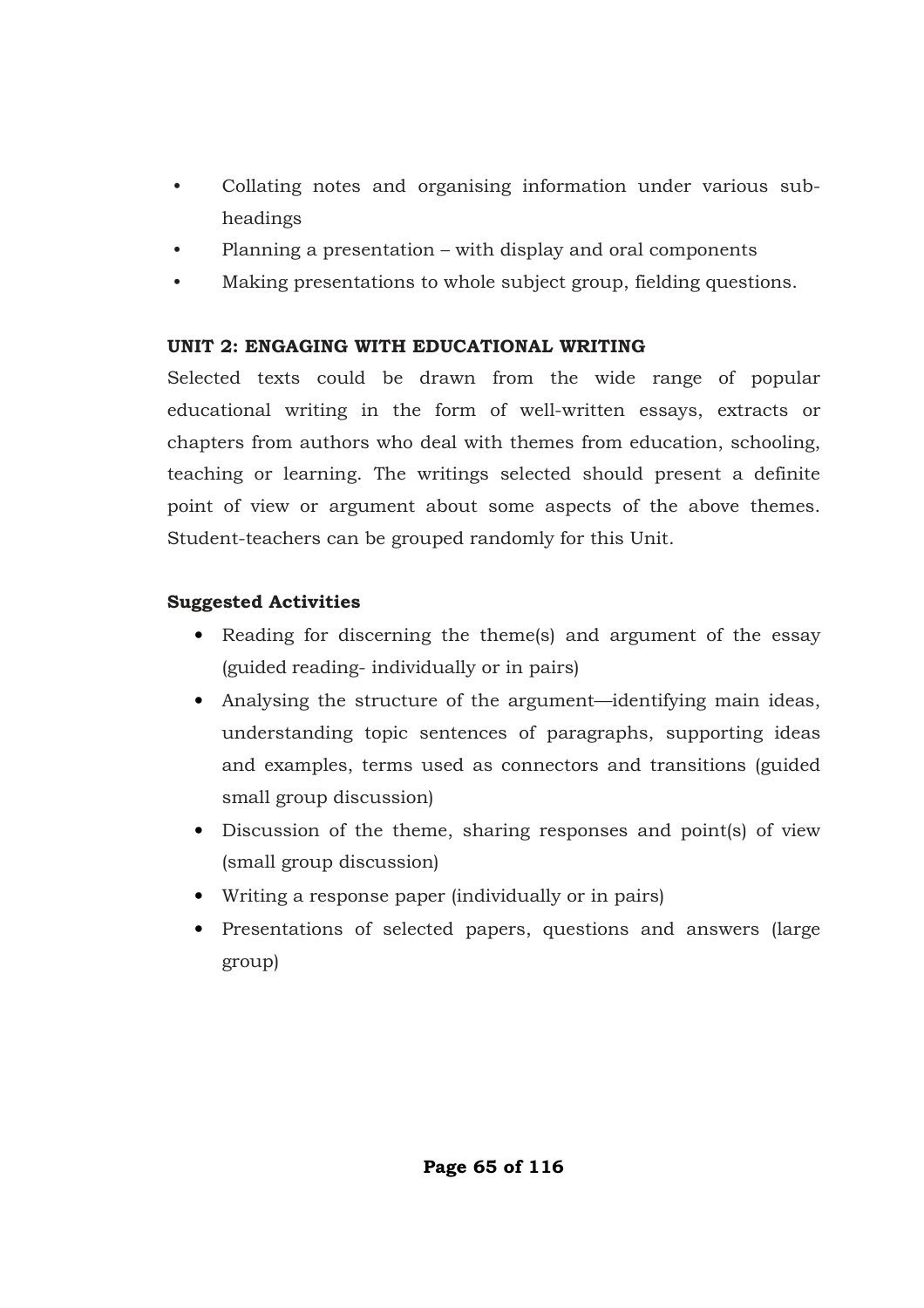# **BARKATULLAH UNIVERSITY, BHOPAL EPC 2: DRAMA AND ART IN EDUCATION**

**Max. Marks : 30 Min. Marks : 11** 

#### **Introduction**

The need to integrate arts education in the formal schooling of our students is to retain our unique cultural identity in all its diversity and richness and encourage young students and creative minds to do the arts. An understanding of the arts will give our youth the ability to appreciate the richness and variety of artistic traditions as well as make them liberal, creative thinkers and good citizens of the Nation. Keeping in view some of these ideas, the National Curriculum Framework-2005, introduced arts education as a mainstream curricular area, which must be taught in every school as a compulsory subject (up to Class X) and facilities for the same may be provided in every school. Keeping this in view, it is all the more important that arts education is integrated in the school curriculum to provide an aesthetically viable atmosphere in schools encouraging creativity. For this, not only Art teachers but every teacher in the school system should be sensitized to understand and experience the use of Arts for holistic development of the learner, as a teacher as well as an individual.

#### **OBJECTIVES**

- Understanding basics of different Art forms impact of Art forms on the human mind
- Enhance artistic and aesthetic sensibility among learners to enable them to respond to the beauty in different Art forms, through genuine exploration, experience and free expression
- Enhance skills for integrating different Art forms across school curriculum at secondary level
- Enhance awareness of the rich cultural heritage, artists and artisans.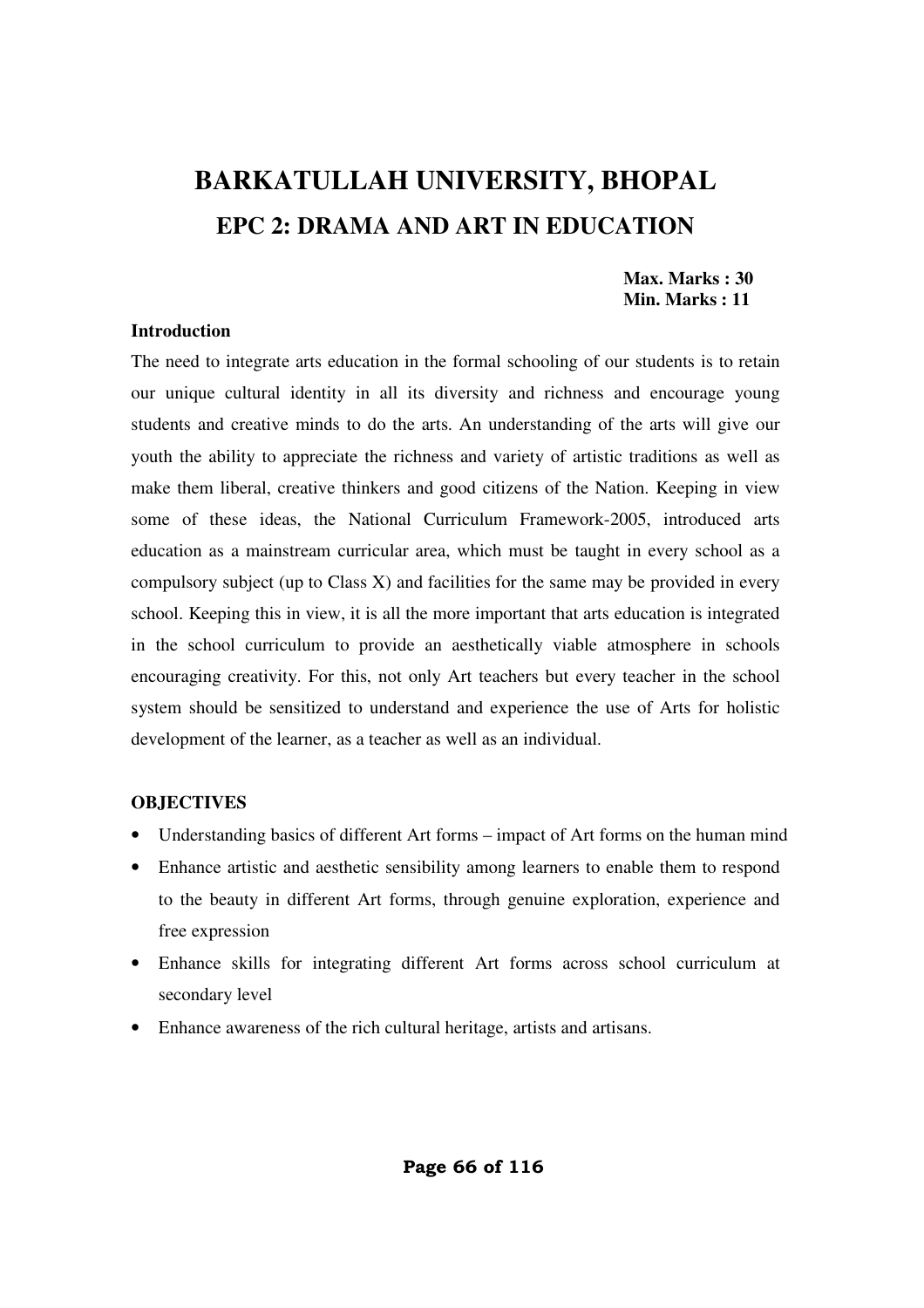## **COURSE CONTENT**

# **UNIT 1: VISUAL ARTS AND CRAFTS (PRACTICAL)**

- Experimentation with different materials of Visual Art, such as pastel, poster, pen and ink, rangoli materials, clay, etc.
- Exploration and experimentation with different methods of Visual Arts like Painting, block printing, collage, clay modelling, paper cutting and folding, etc.
- Paper framing and display of Art works.

# **UNIT 2: PERFORMING ARTS: DANCE, MUSIC, THEATRE AND PUPPETRY (PRACTICAL)**

- Listening/viewing and exploring Regional Art forms of music, dance, theatre and puppetry.
- Viewing/listening to live and recorded performances of Classical and Regional Art forms
- Participation and performance in any one of the Regional Arts forms keeping in mind the integrated approach
- Planning a stage-setting for a performance/presentation by the student-teacher.

# **UNIT 3: APPRECIATION OF ARTS**

- Meaning and concepts of Arts and aesthetics and its significance at secondary level of school education
- What is the difference between Education in Arts and Arts in Education
- Identification of different performing Art forms and artists ; dance, music and musical instrument, theatre, puppetry, etc. (based on a set of slides, selected for the purpose)
- Knowledge of Indian Craft Traditions and its relevance in education (based on a set of slides, selected for the purpose)
- Knowledge of Indian Contemporary Arts and Artists; Visual Arts (based on a set of slides, selected for the purpose)
- Indian festivals and its artistic significance.

# **Page 67 of 116**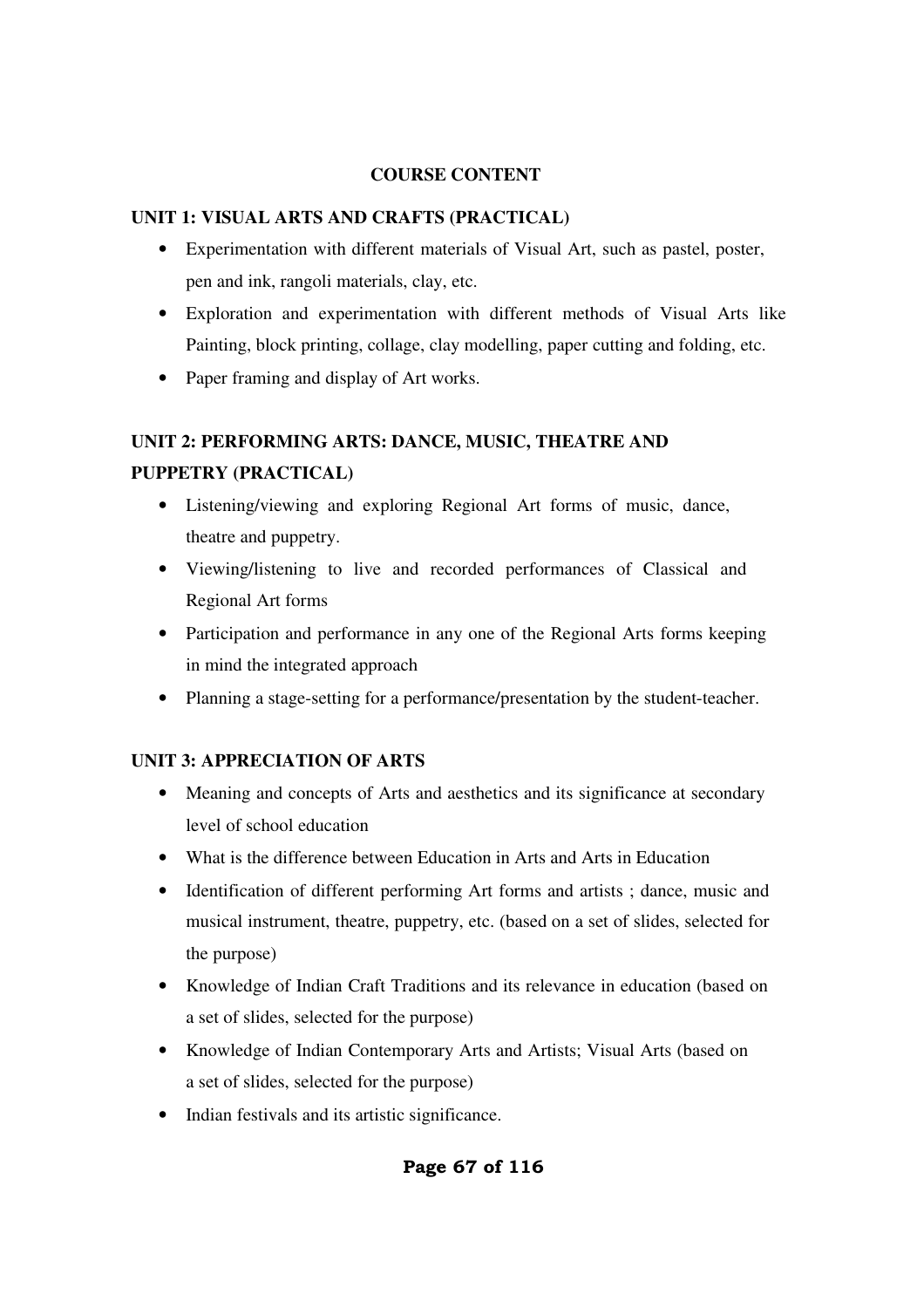#### **Project Work (Units 1 and 2)**

Theme-based projects from any one of the curricular areas covering its social, economic, cultural and scientific aspects integrating various Arts and Craft forms; Textbook analysis to find scope to integrate Art forms either in the text or activities or exercises; Documentation of the processes of any one Art or Craft form with the pedagogical basis such as weaving or printing of textiles, making of musical instruments, folk performances in the community, etc.–how the artist design their products, manage their resources, including raw materials, its marketing, problems they face, to make them aware of these aspects of historical, social, economic, scientific and environmental concerns. Student-teacher should prepare at least ten lesson plans in their respective streams of subjects (Science/Maths/Social Sciences/ Languages etc.) while integrating different art forms.

#### **Workshop**

Two workshops of half a day each, of one week duration for working with artists/artisans to learn basics of Arts and Crafts and understand its pedagogical significance. The Arts forms learnt during the course should be relevant to the student-teachers in their profession. Activities, such as drawing, and painting, rangoli, clay modelling, pottery, mixed collage, woodcraft, toy making, theatre, puppetry, dance, music, etc. region specific should be given more importance for making arts learner-centred. The focus of the workshops should be on how art forms can be used as tool/ method of teaching-learning of Languages, Social Sciences, Mathematics and Sciences.

### **PRACTICAL PART**

- 1. **BODY MOVEMENT-**Different theatre games, Exercises, Martial Arts, Folk Dances.
- 2. **MEDITATION-** Focus, Concentration.
- 3. **SCRIPT WRITING-**characterization, dialogue, time and space, beginning, middle, end
- 4. **POETRY RECITATION** Rigved Mantras, Vaachik Abhinay.
- 5. **SELECTION OF PLAY FOR CHILDREN.**
- 6. **CASTING.**
- 7. **BUILDING OF A CHARACTER.**
- 8. **PARTS OF SPEECH-** Volume, Pitch, Speed, clarity, Audibility, Diction, Intonation, Feel and Toner Quality, Projection.

#### **Page 68 of 116**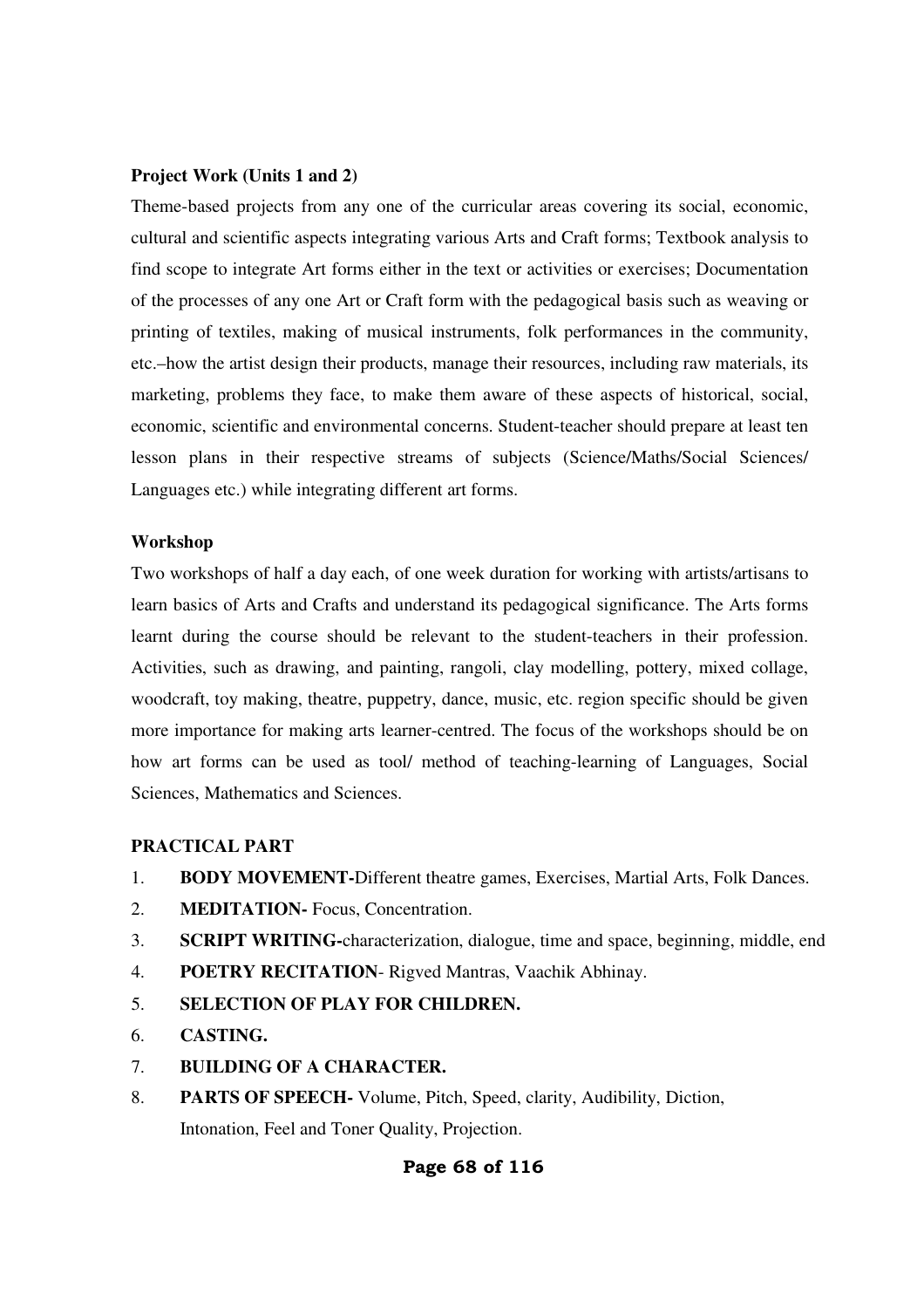#### 9. **DESIGN OF A PRODUCTION.**

10. **PRODUCTION-** Poster Making, Audience, Execution of Different Aspects of Production, Analysis of Increase in Understanding of Children through Drama.

### **Suggested Approach for Teaching–learning Process**

Every student-teacher must participate and practice different Art forms. They need to be encouraged to visit places of arts/see performances/ exhibitions/art and craft fairs/local craft bazaars, etc. Artists and artisans may be invited for demonstrations and interactions from the community. Student-teachers should be encouraged to maintain their diary on art interactions to enhance their knowledge and awareness in this area. Student-teachers can also be motivated to interpret art works/ commercials/events etc. to enhance their aesthetics sensibility.

A Resource Centre for Arts and Crafts should be a part of all the RIEs, where materials, including books, CDs, audio and video cassettes, films, software, props, art works of Regional and National level, books and journals must be displayed for the purpose of reference and continuous motivation.

Applications of Arts and Aesthetics in day-to-day life, in the institute and in the community are some of the practical aspects, which needs to be taken care too. Student-teachers must organise and participate in the celebrations of festivals, functions, special days, etc.

## **Modes of Assessment**

The complete course is of 50 marks. It is recommended that evaluation of this course should be done at both the levels; (i) Internal as well as (ii) External. Practical Activities (Units 1 and 2 of 30 marks) in nature are more on the process than the product, hence need continuous and comprehensive evaluation (CCE). Therefore, recommended to be evaluated by the internals. The theory and project part ( Unit 3 and Project work of 20 marks) can be in viva-voce and in presentation mode therefore recommended to be evaluated by the externals. The engagement of student-teacher in the above set of experiences should be evaluated on continuous and comprehensive manner, based on (a) submission of work/project; (b) participation in the activities; (c) creative potential displayed; (d) application of aesthetic sensibility in campus events and in other course activities.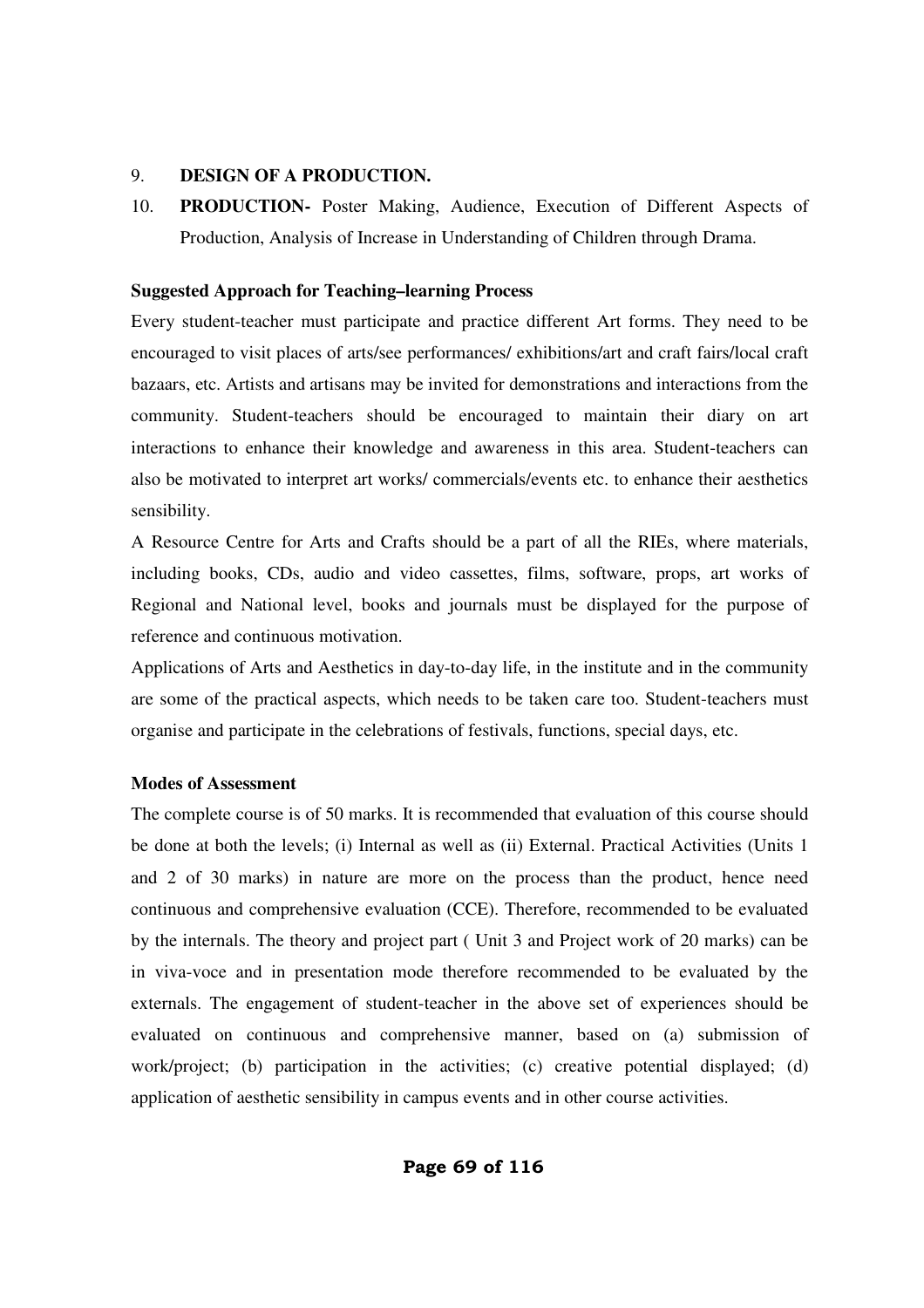# बरकतउल्ला विश्वविद्यालय,भोपाल Barkatullah University, Bhopal

**Two-year (Four Semester) Bachelor of Education (B.Ed.) Course of Studies & Prescribed Books Approved by Board of Studies in Education** 



शिक्षा संकाय पाठ्यक्रम एवं निर्धारित पुस्तकें बैचलर ऑफ एज्यूकेशन दो वर्षीय (चतुर्थ सेमेस्टर) पाठ्यकम

तृतीय सेमेस्टर

Faculty of Education **B.Ed. Examination 2016-17 Third Semester** 

प्रकाशक

कुलसचिव बरकतउल्ला विश्वविद्यालय,भोपाल

 $2015 - 16$ 

l<br>L

**Page 70 of 116**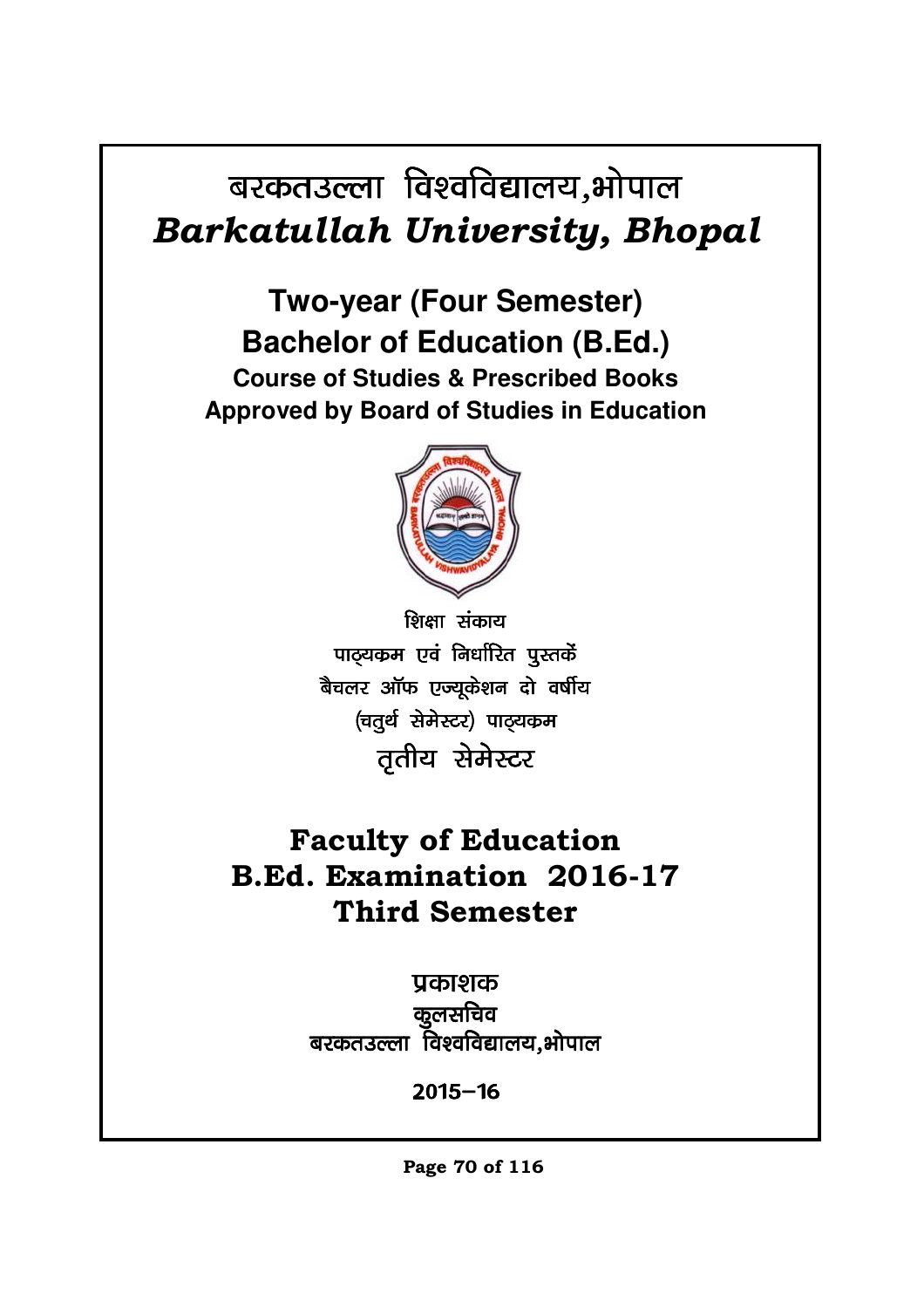# BARKATULLAH UNIVERSITY, BHOPAL **Syllabus & Course Structure**

# **BACHELOR OF EDUCATION (B.Ed.)**

# B.Ed. Course Scheme of Examination - Semester Scheme

| <b>Course/Paper</b>                                       | <b>Hours</b><br>per | Total<br>marks | Internal<br>(Formative) |      | <b>External</b><br>(Summative) |      |  |
|-----------------------------------------------------------|---------------------|----------------|-------------------------|------|--------------------------------|------|--|
|                                                           | week                |                | Max.                    | Min. | Max.                           | Min. |  |
| <b>Group A: Core Course</b>                               |                     |                |                         |      |                                |      |  |
| <b>CC 1</b> : Pedagogy of a School Subject<br>$(Part-II)$ |                     | 50             | 15                      | 06   | 35                             | 12   |  |
| 2. School Internship                                      |                     | 350            | 150                     | 54   | 200                            | 72   |  |
| 3. EPC 1- Educational Psychology<br>Practical             |                     | 50             | 10                      | 04   | 40                             | 14   |  |
| <b>Total</b>                                              |                     | 450            | 175                     | 64   | 275                            | 98   |  |

# Semester - III

Note: Twenty weeks (four weeks) practice Teaching & (Sixteen weeks) internship school.

# **INTERNSHIP IN TEACHING**

The activities and the allotment of marks for internship in teaching in each method of teaching school subjects are as following

| S.No. | <b>Particulars</b>                                                          | <b>Sem.-III Marks</b> |      |  |  |
|-------|-----------------------------------------------------------------------------|-----------------------|------|--|--|
|       |                                                                             | Max.                  | Min. |  |  |
| 1.    | Micro Teaching under simulated<br>conditions (Eight Skills)                 | $16 \times 3 = 48$    | 17   |  |  |
| 2.    | Lesson planning (Practice Teaching)                                         | 100                   | 36   |  |  |
| 3.    | Execution of the lesson in the actual class<br>room situation & school work | 100                   | 36   |  |  |
| 4.    | Unit Plan                                                                   | 40                    | 14   |  |  |
| 5.    | Unit Test Administration Evaluation and<br>interpretation                   | 40                    | 14   |  |  |
| 6.    | Resource unit/instructional kit/workbook<br>/working models                 | 12                    | 04   |  |  |
| 7.    | <b>Observation Records</b>                                                  | 10                    | 04   |  |  |
|       | <b>Total</b>                                                                | 350                   | 125  |  |  |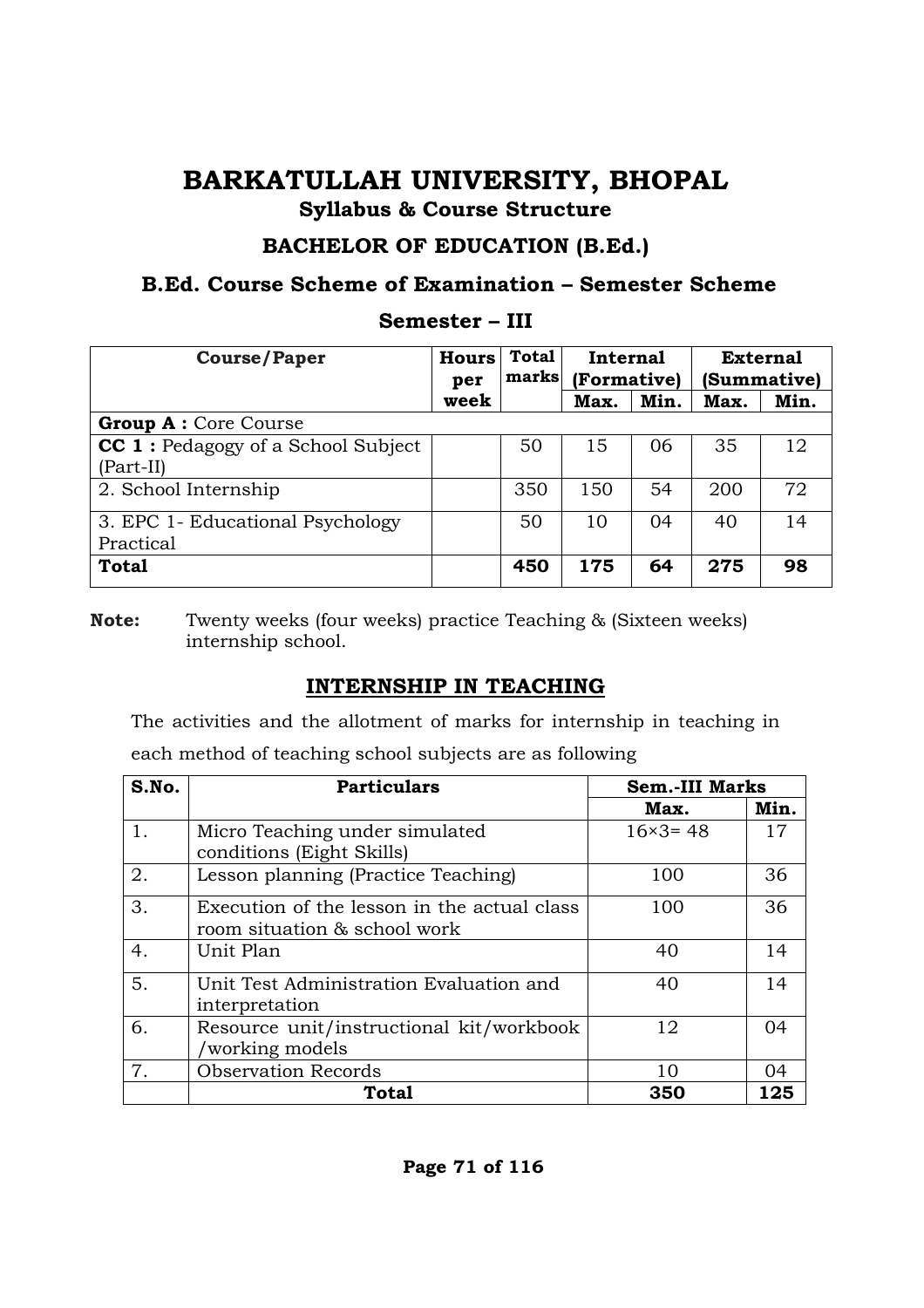# **BARKATULLAH UNIVERSITY, BHOPAL Third Semester CC1 Pedagogy of a School Subject part 2**

**Max. Marks : 75 Min. Marks : 27** 

## **Objectives:**

- 1. To enable Students to responds to a variety of Maxims of Teaching.
- 2. To develop the teaching skills of Students.

## **COURSE CONTENT**

#### **Unit I- Maxims of Teaching and Micro Teaching**

Meaning , Nature and Types of Maxims of Teaching Meaning , Definition, Principles of Micro Teaching Micro Teaching Cycle, Process of Micro Teaching Advantages , limitations and uses of Micro Teaching

## **Unit II- TEACHING SKILLS**

- 1) Introduction Skill
- 2) Fluency in Questioning
- 3) Probing Question
- 4) Explaining
- 5) Illustrating and use of Examples
- 6) Teacher's silences and Non Verbal Cues
- 7) Lecturing
- 8) Reinforcement
- 9) Stimulus variation
- 10) Black board
- 11) Effective Communication
- 12) Recognizing and Attending Behaviours

## Page 72 of 116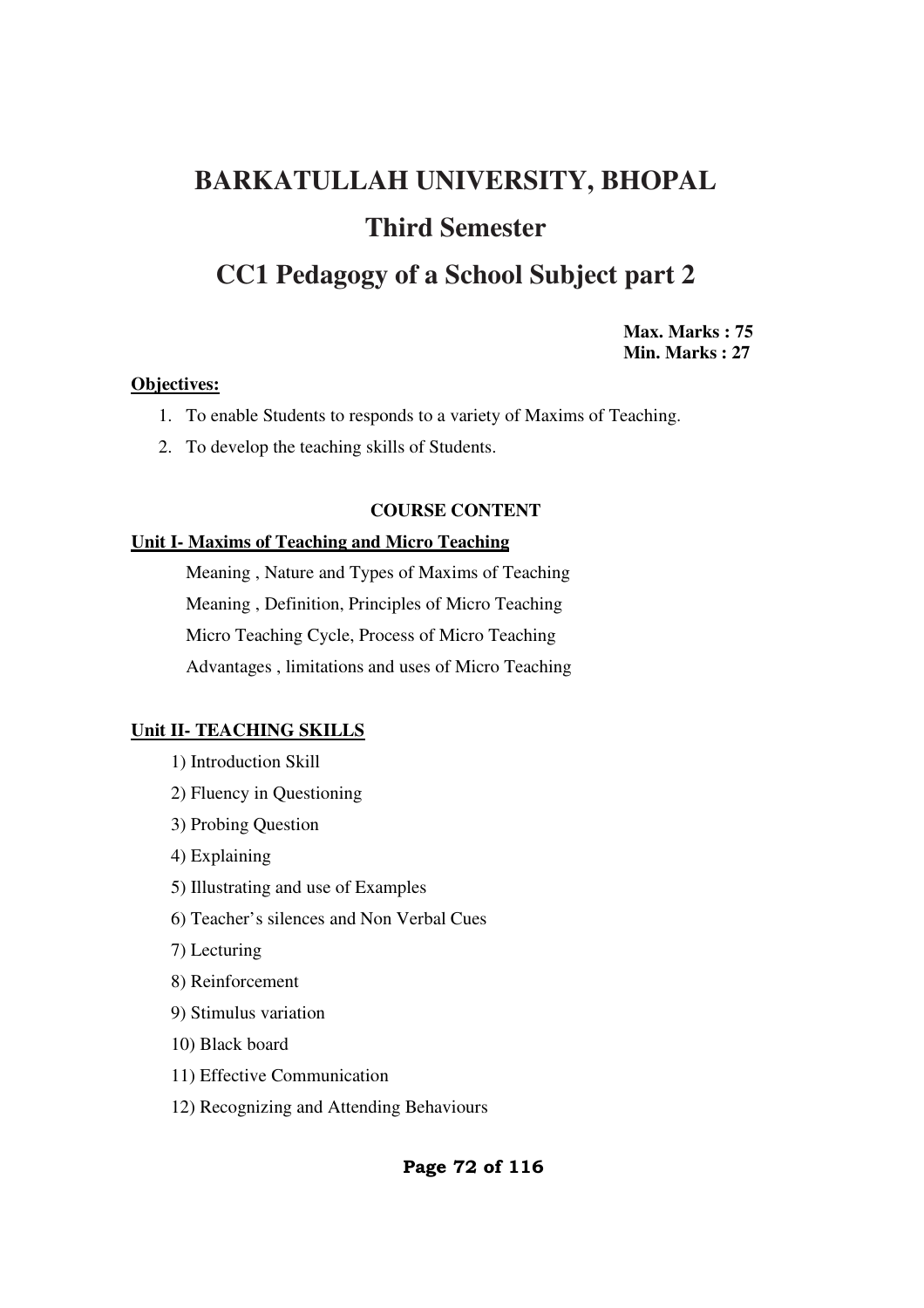- 13) Self Induction
- 14) Classroom Management
- 15) Planned repetition
- 16) Achieving Closure

## **EPC 1 Educational Psychology Practical**

## **PSYCHOLOGY TEST (ANY FIVE)**

- 1. Intelligence Test- Verbal
- 2. Intelligence Test- Non Verbal
- 3. Interest Test
- 4. Attitude Test
- 5. Learning by Whole and Part Metho
- 6. Personality test -Introvert and Extrover
- 7. Value Test
- 8. Adjustment Test 9.Anxiety Test
- 9. Achievement Test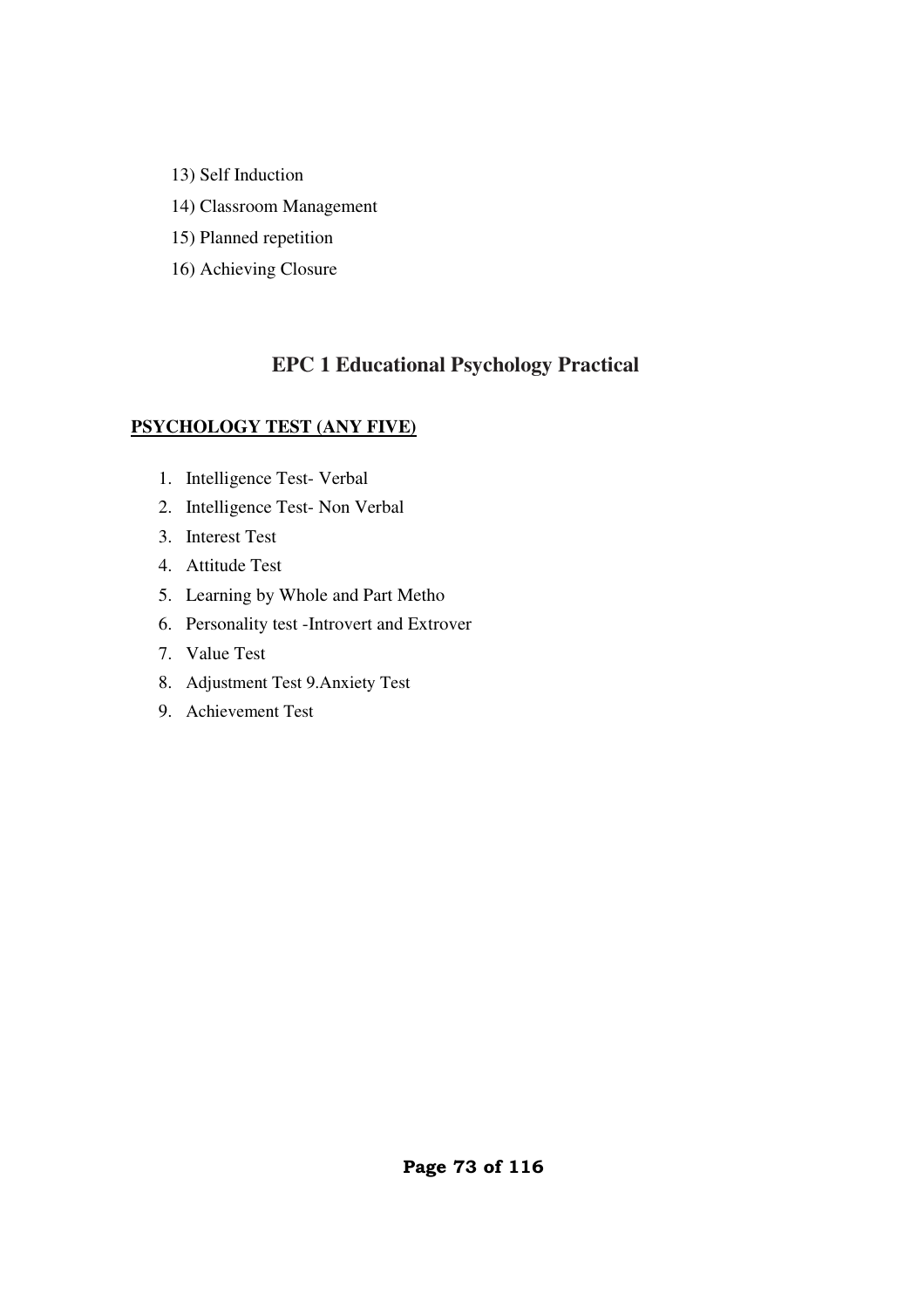# बरकतउल्ला विश्वविद्यालय,भोपाल Barkatullah University, Bhopal

**Two-year (Four Semester) Bachelor of Education (B.Ed.) Course of Studies & Prescribed Books Approved by Board of Studies in Education** 



शिक्षा संकाय पाठ्यक्रम एवं निर्धारित पुस्तकें बैचलर ऑफ एज्यूकेशन दो वर्षीय (चतुर्थ सेमेस्टर) पाठ्यकम चतुर्थ सेमेस्टर

## **Faculty of Education B.Ed. Examination 2016-17**  $\bf{Fourth}$  Semester

प्रकाशक कुलसचिव बरकतउल्ला विश्वविद्यालय,भोपाल

 $2015 - 16$ 

**Page 74 of 116**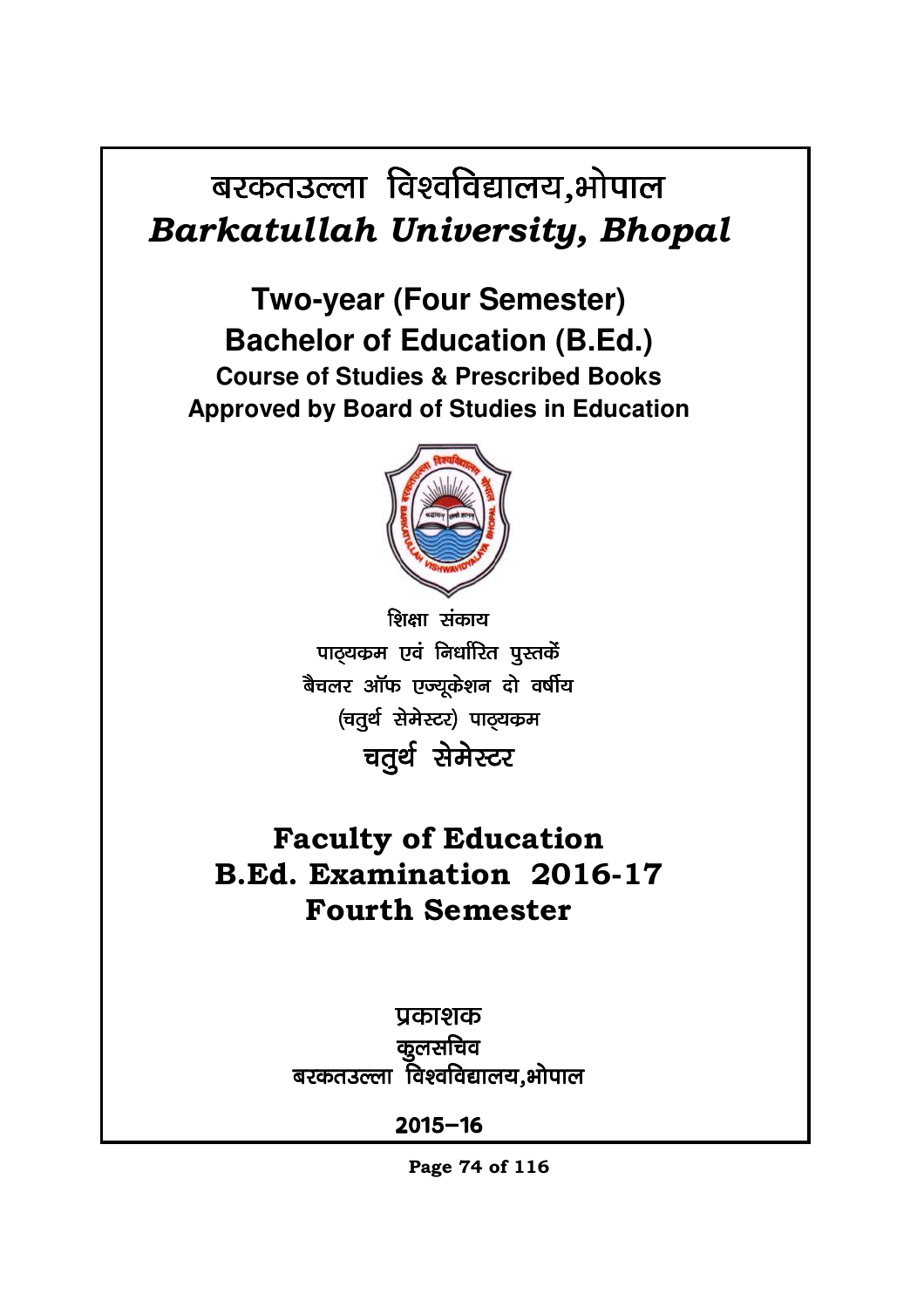## BARKATULLAH UNIVERSITY, BHOPAL **Syllabus & Course Structure**

## **BACHELOR OF EDUCATION (B.Ed.)**

## B.Ed. Course Scheme of Examination - Semester

## **Scheme**

## Semester – IV

| <b>Course/Paper</b>                   | <b>Hours</b>   | <b>Total</b> | <b>Internal</b> |      | <b>External</b> |      |
|---------------------------------------|----------------|--------------|-----------------|------|-----------------|------|
|                                       | per            | marks        | (Formative)     |      | (Summative)     |      |
|                                       | week           |              | Max.            | Min. | Max.            | Min. |
| <b>Group B: Core Course</b>           |                |              |                 |      |                 |      |
| <b>CC 1:</b> Gender, School & Society | 6              | 100          | 25              | 09   | 75              | 27   |
| 2. Educational Technology & ICT       | 6              | 100          | 25              | 09   | 75              | 27   |
| 3. Creating an inclusive school       | 6              | 100          | 25              | 09   | 75              | 27   |
| 4. Optional course : (Any one of      | 6              | 100          | 25              | 09   | 75              | 27   |
| the subject mentioned below)          |                |              |                 |      |                 |      |
| a. Value Education                    | ---            |              | ---             | ---  | ---             |      |
| b. Futurology in Education            | ---            |              | ---             | ---  | ---             |      |
| c. Health and Physical                | ---            | ---          | ---             |      | ---             |      |
| d. Guidance and Counseling in         |                |              |                 |      |                 |      |
| School                                |                |              |                 |      |                 |      |
| e. Environmental Education            |                |              |                 |      |                 |      |
| f. Action Research                    | ---            |              |                 |      |                 |      |
| <b>EPC 3</b> : Understanding the self | $\overline{2}$ | 50           | 20              | 07   | 30              | 11   |
| <b>EPC 4</b> : Understanding of ICT   | $\overline{2}$ | 50           | 20              | 07   | 30              | 11   |
| <b>Total</b>                          |                | 500          | 140             | 50   | 360             | 130  |

**Note:** Assignments & Tasks for Courses 1,2,3,4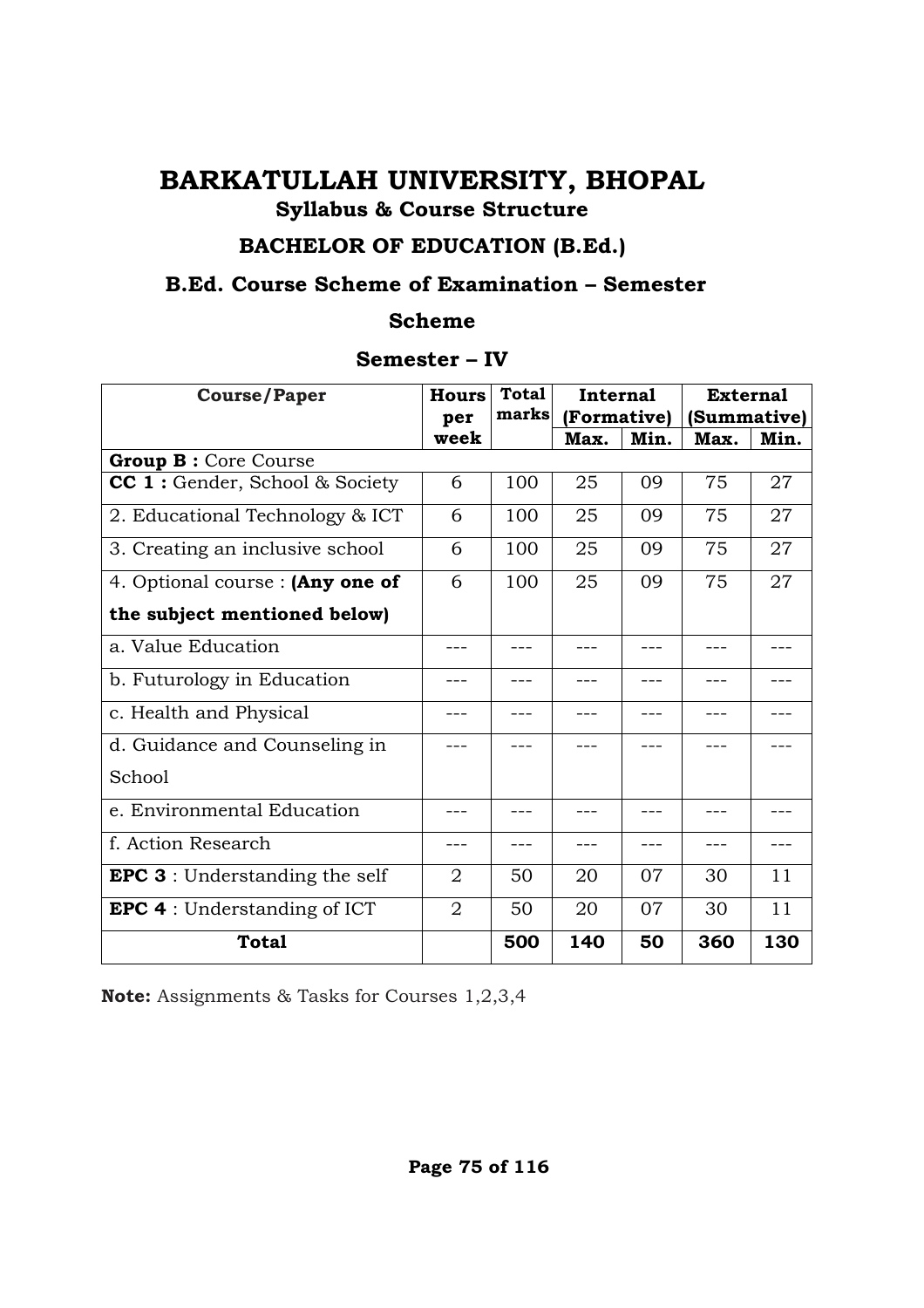## **BARKATULLAH UNIVERSITY, BHOPAL**

## **Fourth Semester CC 1 Gender, School and Society**

**Max. Marks : 75 Min. Marks : 27** 

## **Course Objectives:**

To enable the Student Teacher to:

- 1. To acquaint the student teachers with the concept of gendered roles in society and their challenges.
- 2. To develop an understanding of the inequality and disparities in equal opportunities in education in societal context.
- 3. To enable the student teachers to critically examine the stereotypes and rethink their beliefs.
- 4. To help student teachers to develop abilities to handle notion of gender and sexuality.

## **COURSE CONTENTS:**

## **UNIT I Gender Issues: Key Concepts**

- 1. The meaning and concept of gender and experience of gender in across different social groups, regions and time-periods. Challenges in gendered roles in society: Family, caste, religion, culture, the media and popular culture (films, advertisements, songs etc.), law and the state.
- 2. Unequal access of education to girls; access to schools; gender identity construction at home and in society.
- 3. Indian societal context: Power and authority in Indian Social System (patriarchy). Socialization of child into a specific gender influences, and opportunities for education.

## **UNIT II Gender Challenges and Education**

1. Challenging gender inequalities or reinforcing gender parity: The role of schools, peers, teachers, curriculum and textbooks, etc.

## Page 76 of 116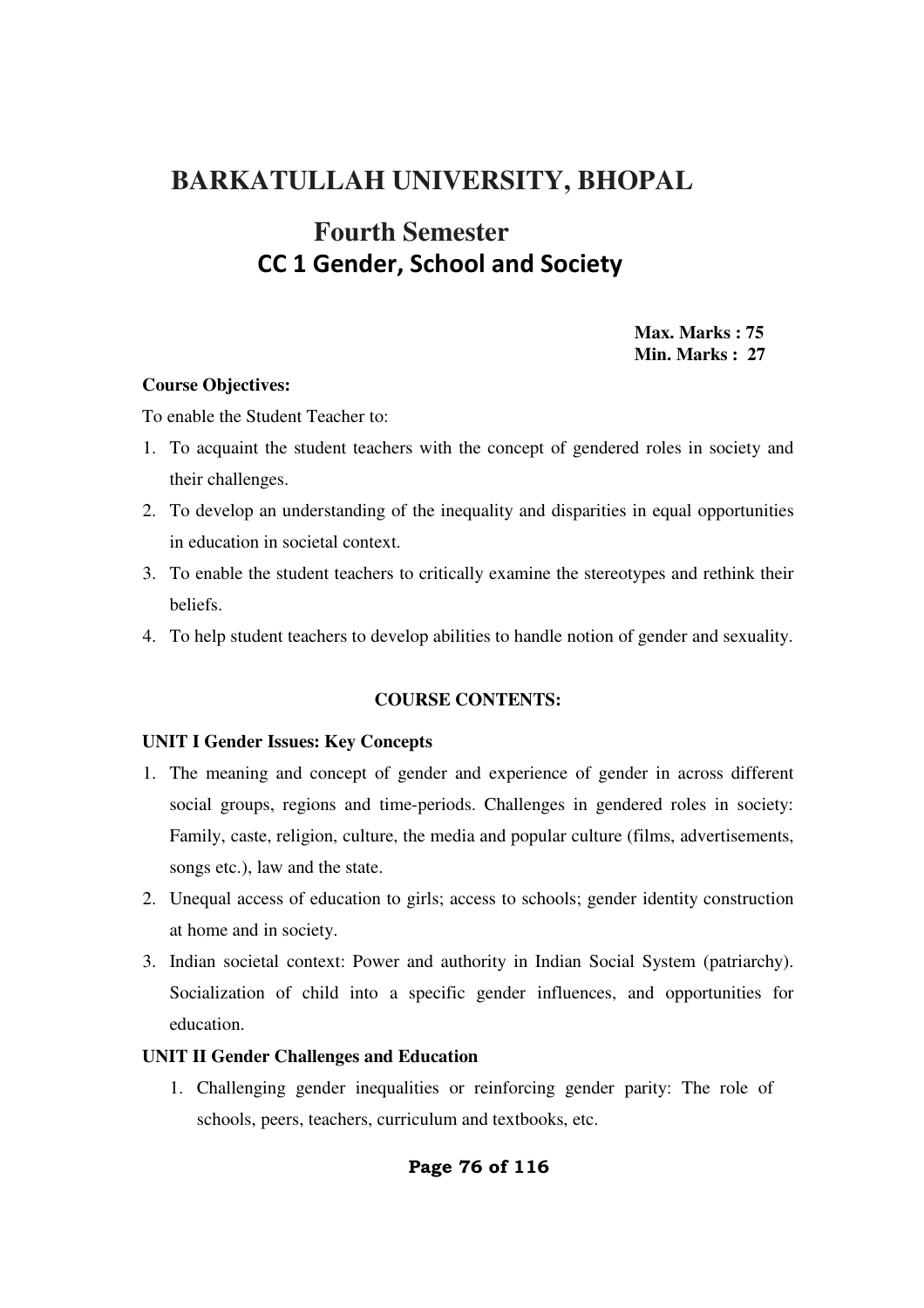- 2. Representation of gendered roles, relationships and ideas in textbooks and curricula.
- 3. Schools nurture or challenge creation of young people as masculine and feminine selves.

## **UNIT III Gender Issues and Role of Teacher**

- 1. Counseling and Guidance: Teachers' need help to develop abilities to handle notions of gender and sexuality, (often addressing the issues under diverse cultural constraints, their own and their students', instead of shying away from the same.)
- 2. Sex Education: Perceptions of safety at school, home and beyond (The formulation of positive notions of sexuality among young people impact larger issues).
- 3. Identification of sexual abuse/violence and its verbalisation, (combating the dominant societal outlook of objectification of the female body, and so on.)

#### **UNIT IV** Role of the Media and Life Skills Education

- 1. Role of the media in propagation of popular beliefs, reinforcing gender roles in the popular culture and by implication, at school.
- 2. Life Skills courses in school: provisions to deal with some issues of gender identity roles and performativity for the development of positive notions of body and self.
- 3. Gender equality Education: of regions and exploring the roles of the institutions (family, caste, religion, culture, media and popular culture, law and the state).

#### **Assignment:**

#### **1. Group Discussion:**

B.Ed. students will observe and study the distribution of roles and responsibilities in schools and classrooms, rituals and school routines, processes of disciplining distinctly as for girls and boys, and in classroom interaction. Studying the everyday activities where the majority of girls constitute the assembly choir group and the boys form the inter-school cricket

## Page 77 of 116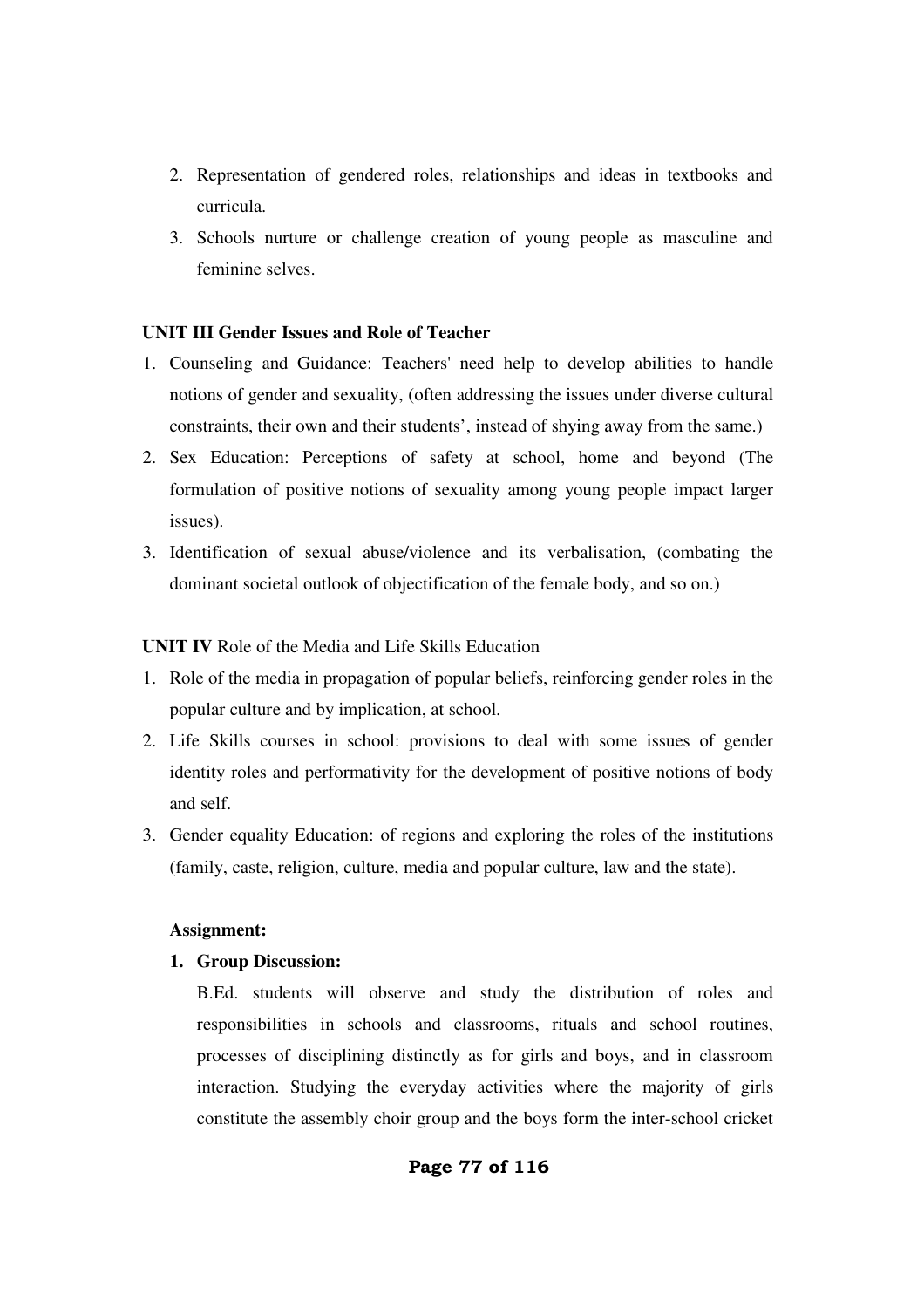team; girls partnered to be seated with other girl students and boys with boys; sciences associated with boys and humanities with girls; art and craft considered to be the domain of the girls and physical education that of the boys; etc. Teachers need to question such stereotypes and help students rethink their beliefs. Why these issues are delineated only for supplementary extracurricular periods in school and not integrated into subjects of study need to be discussed.

- 2. **Group work& activities, brainstorming, audio-visual presentations:**  prospective teachers to attend and themselves undertake sessions of open verbalization with school students, voluntary cum friendly involvement in discussions, , together with the co-participation of school (teachers, counselors and other resources), home (parents and siblings) and society (NGOs, other expert groups, etc.).
- 3. **Assignments and Projects:** Student-teachers will be exposed and trained to prepare pedagogic material and practice a pedagogy which can develop abilities and confidence in their students to critically evaluate and challenge gender inequalities, while being sensitive to social groups.

## **References:**

- 1. Aeker,S. (1994) Feminist theory and the study of gender and education; In S.
- 2. Acker, Gendered Education: Sociological Reflections on women, Teaching and
- 3. Feminism, Buckigham: Open University Press.
- 4. Barks, O. (1971) Sociology of Education Ed. 2 Landon: Batsf*ord.*
- 5. *Kumar, K. (1991) Political agenda of Education, New Delhi: Sage.*
- 6. *Lips, Hilary M. (1989*) Sex and Gender an Introduction, California
- 7. Mountainview, Mayfield Publishing Company.
- 8. hokeshaft, Charol (1989). Women in education administration, New Bury Park: Sage Publication.
- 9. Crapo, H. (ed.) (1970) Family, Class and education, London: Longman

## **Page 78 of 116**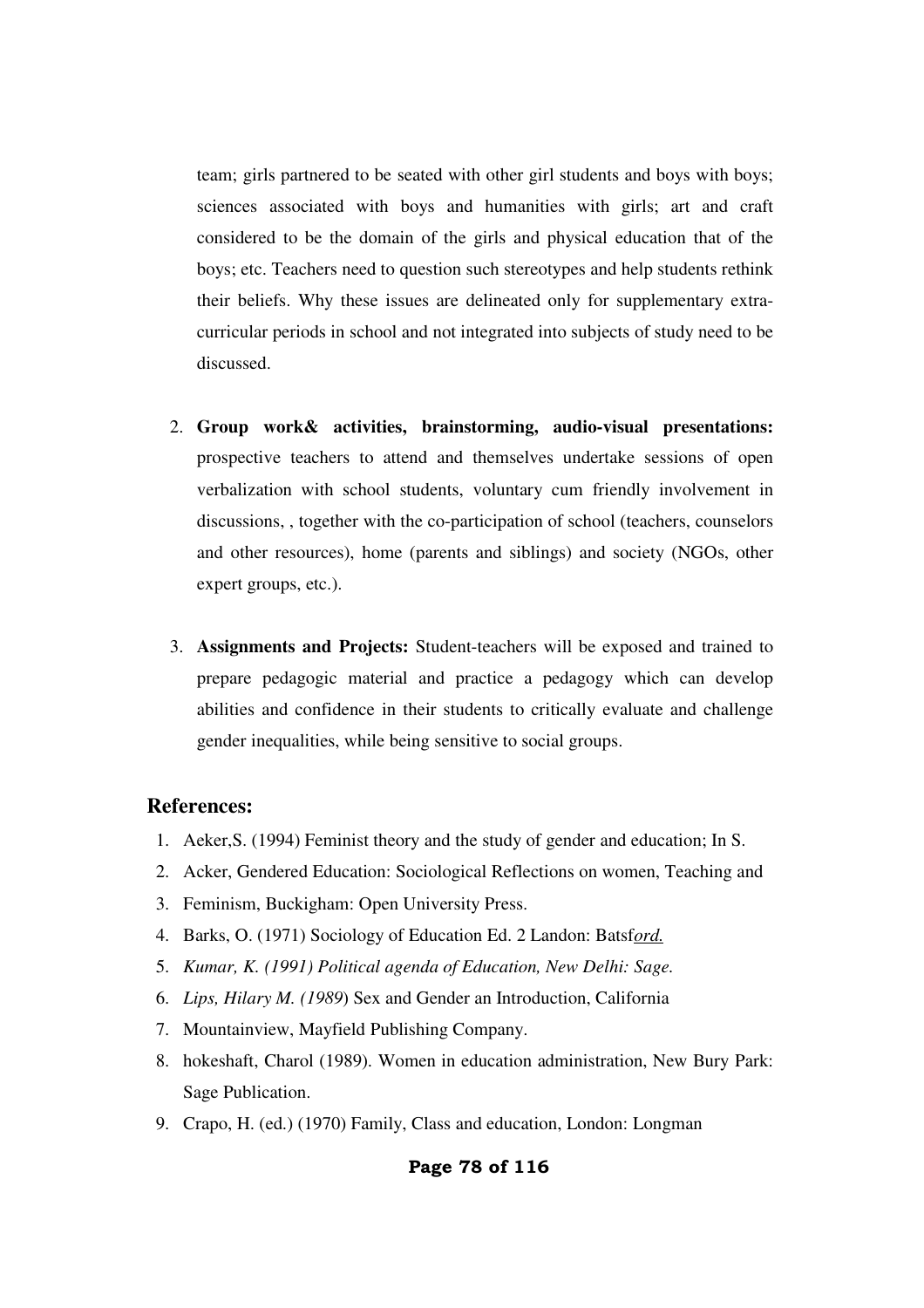- 10. David, Mirrian, E. (1980) State the Family and education, London: Routledge and kegan Paul Desai,
- 11. Tyler, W. (1977) The sociology of educational inequality, London: Methuen. Chandra, Karuna (1984) Structures and ideologies: Socialization and Education of girl child in South Asia', Indian. Journal of Social Sciences.Vol 3 No. 1.
- 12. Ahmad, Karuna (1984) 'Social context of Women's Education 1921-81', New frontiers in higher education, Vol.- XV No. 3.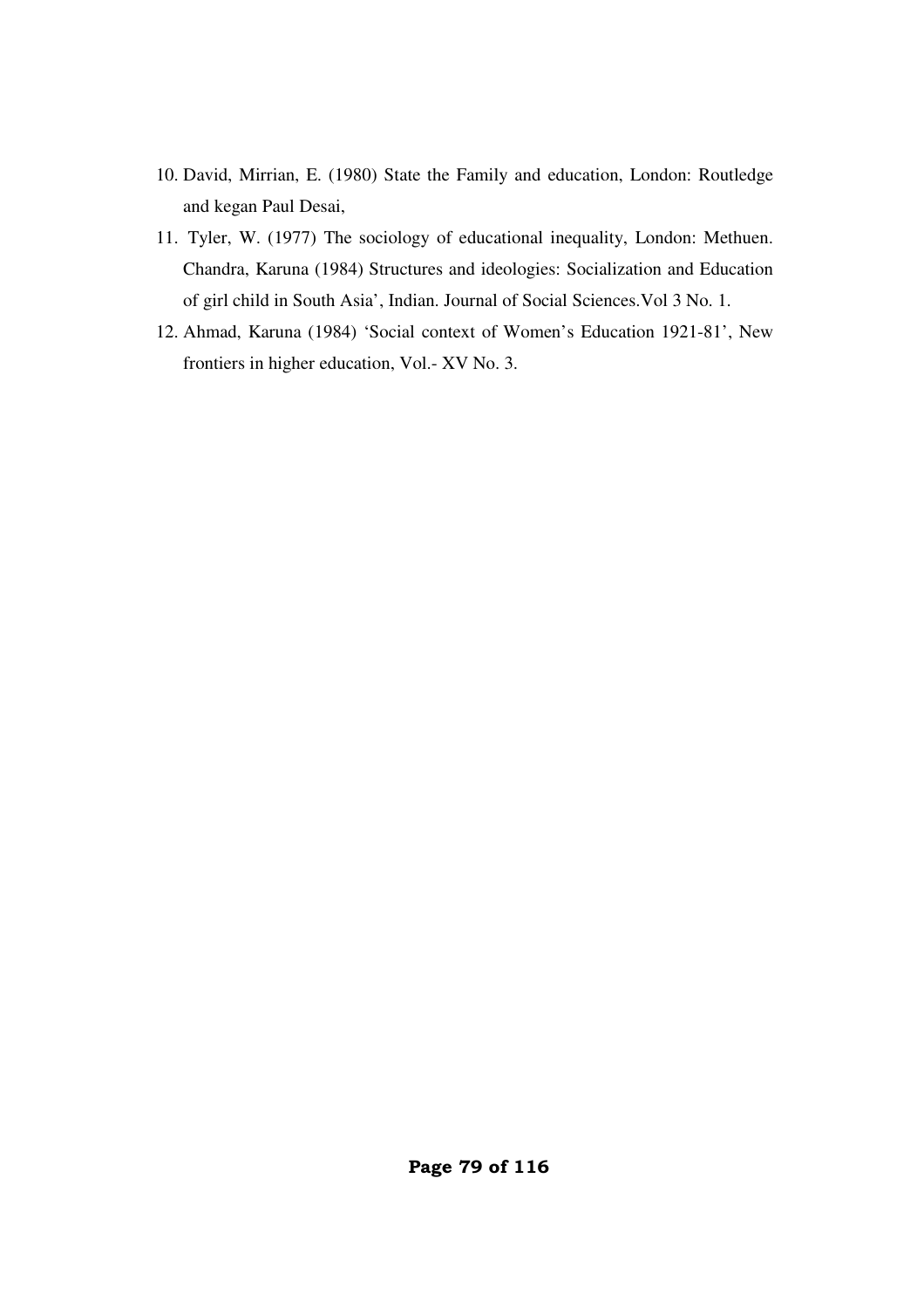# **BARKATULLAH UNIVERSITY BHOPAL CC 2. Educational Technology & ICT**

## **Max. Marks : 75 Min. Marks : 27**

**Objectives**: Upon the completion of the course the student-teachers will able to: Explain meaning, components, functions of computer and its historical backgrounds.

- Understand the computer peripherals and its Organization in computer system.
- Develop skill in handling computer and using word documents.
- Develop skill in computation, analysis and interpretation of data by using Excel Spread sheets.
- Understand the Educational implications of Power Point Presentation and its use in classroom context.
- Understand the applications of Information Technology in the field of teacher education programme and training.

## **CONTENT**

## **Unit 1 : Fundamentals of Computer**

1.1 History and Generations of Computer

- 1.2 Meaning, Definition and Characteristics of Computer
- 1.3 Basic Functions of Computer Input-Process-Output Concepts
- 1.4 Anatomy of Computer
- 1.5 Classification of Computers:
	- 1.5.1 Based on size and capacity (Micro, Mini, Mainframe and Super Computers.)
	- 1.5.2 Based on working principle (Analog, Digital and Hybrid Computers.)

#### **Unit 2: Computer Organization: Hardware and Software**

2.1 Input Devices:

2.1.1 Key Board, Mouse, Scanner, Digital Camera, Mike, Digital Board

2.2 Central Processing Unit:

Arithmetic and Logic Unit, Control Unit and Memory Units.

2.3 Memory Devices (Storage devices):

2.3.1 Primary memory Devices: RAM, ROM, PROM, EPROM and EEPROM.

## **Page 80 of 116**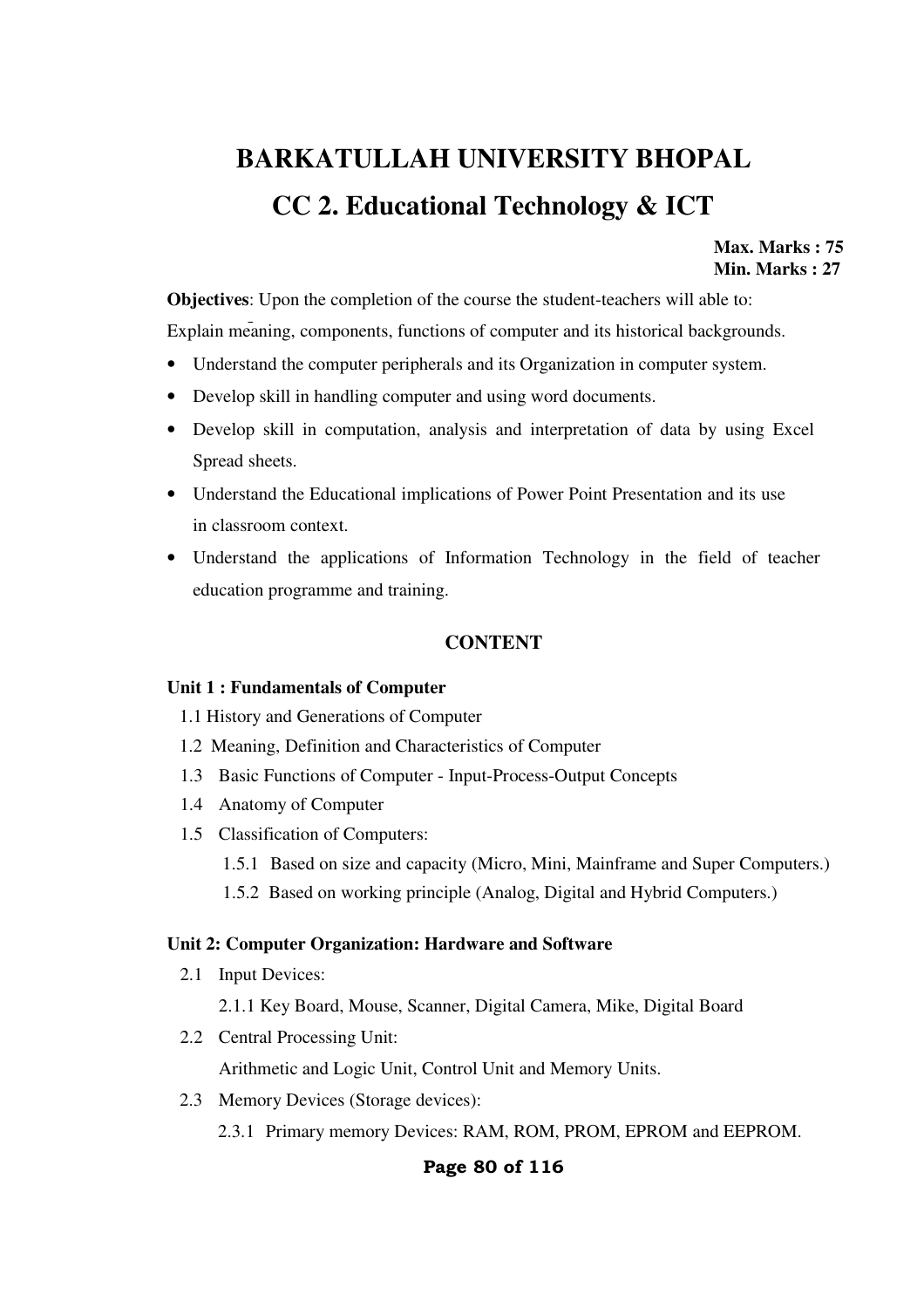2.3.2 Secondary memory Devices: Hard Disk, CD-Rom, DVD, Optical Disk, Pen drive.

- 2.4 Output Devices: Monitor, Printer, Plotter, Speaker
- 2.5 Operating System:
	- 2.1.1 Needs and Functions of Operating System
	- 2.1.2 Types of Operating System single user and multi user
- 2.6 Programming Languages: Types of Languages LLL and HLL
- 2.7 Computer Software:

System Software, Application Software and Operating System

2.8 Computer Virus and its prevention.

## **Unit 3: Microsoft Windows (System Software)**

3.1 Introduction to MS-Windows

Elements of MS-Windows, Start Menu, Desktop, Window Accessories, Control panel, Windows Explorer

3.2 Application Programme: MS-OFFICE (**Application Software**) MS-WORD, MS-EXCEL AND MS-POWERPOINT.

## **3.3 Microsoft Word :**

- 3.3.1Parts of Ms-Word windows, MS-Word Standard, Formatting, Drawing Toolbars.
- 3.3.2Starting Ms-Word, Opening a new document. Opening old document, naming the new document, saving the document using save and save as commands.
- 3.3.3Formatting the Document

Fonts: Font style, Size, Bold, Italics, Underline, Normal, Spacing. Paragraph: Line spacing, Paragraph spacing, Paragraph borders, bullets, Numbered list, Shadings. Page Setup: Paper orientation, Margins and Paper size. Alignment: Centre, Left, Right, Justified

3.3.4 Editing the Document

Cut, copy, paste, paste special, undo, redo, select all, find, replace, go to, page number, clear

3.3.5Inserting: Frame, objects, pictures, headers, footers, page number, date and time

## **Page 81 of 116**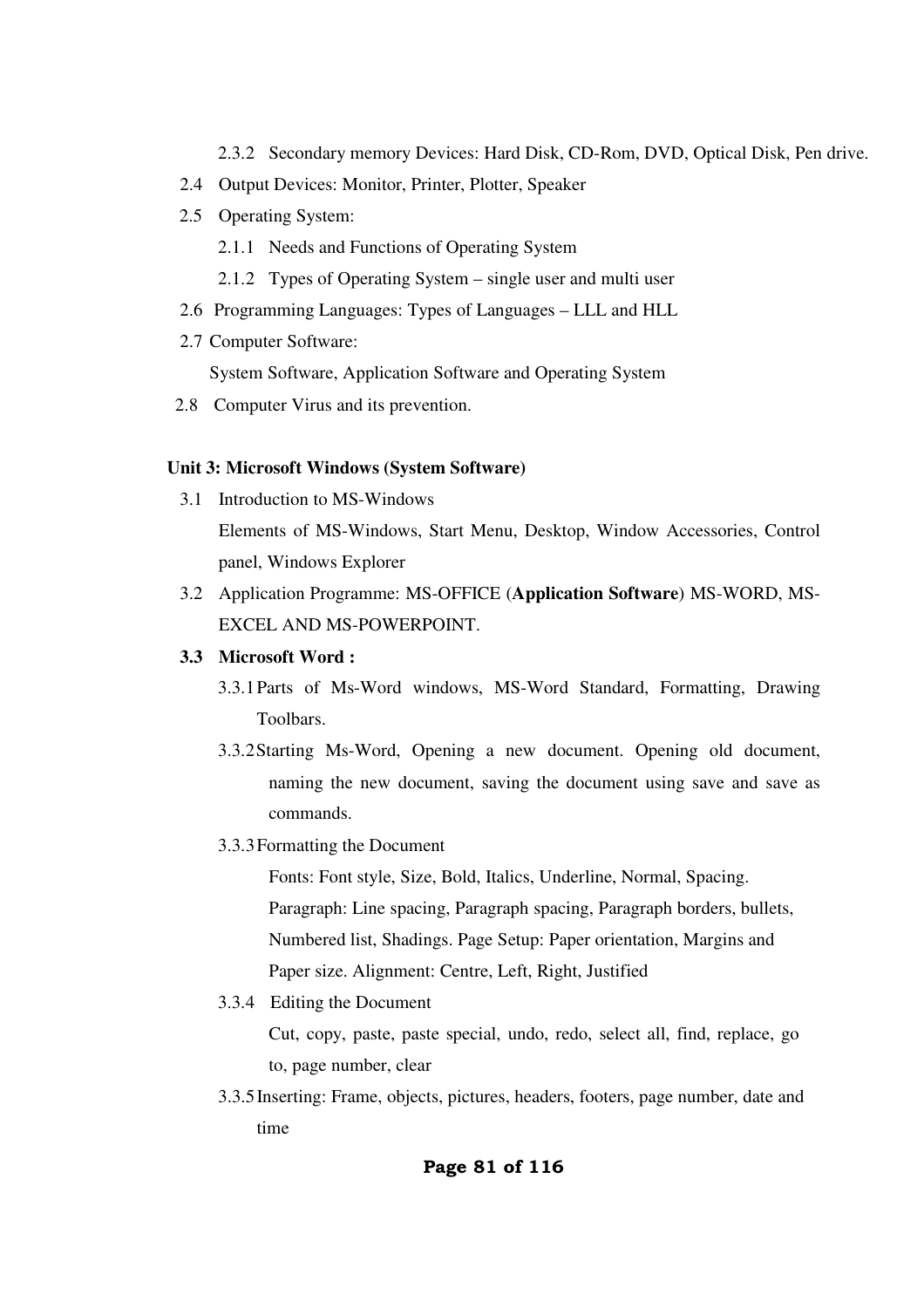- 3.3.6 Tabs, Tables, Columns : Insert table, delete cells, merge cells, split cells, select row, select column, select table, table auto format, cell height and width headings, sort text and formula
- 3.3.7 Working with the Drawing Tools : Line, rectangle, ellipse, arc, style, freeform, text box, callout, format callout, fill colour, line colour, line bring to front, send to back, bring to front of text send behind text, flip vertical, flip vertical, rotate right, reshape
- 3.3.8 Page setting and printing the document and Mail merge
- 3.3.9 Educational based applications : Preparation of lesson plans using Ms Word

## **3.4 Microsoft Excel** :

- 3.4.1 Parts of Excel windows, Excel Standard, Formatting, Drawing Toolbars.
- 3.4.2 Creating a new worksheet, Opening as existing worksheet, saving the worksheet.
- 3.4.2 Working with worksheet, Inserting and deleting rows & columns merge cells, formulae, sorting, inserting charts.
- 3.4.3 Preparation of School Time Table, Marks list, Salary Bill etc.

## **3.5 Microsoft Power Point :**

- 3.5.1 Parts of PowerPoint windows, PowerPoint Standard, Formatting, Drawing Toolbars.
- 3.5.2. Working with Text–Changing Fonts, Changing Font Size and Bold, Alignments, Moving text etc
- 3.5.3. Working with Graphics Moving the Frames and Inserting Clip Arts, Inserting pictures, Inserting New Slide, Organisation of Charts, Tables, Designing Templates, Master Slide, Colour box etc
- 3.5.4. Presentation of Slides Saving Slides, Auto Content Wizard Slide Show, Animation, etc.
- 3.5.5. Educational based application, use of the Power Point.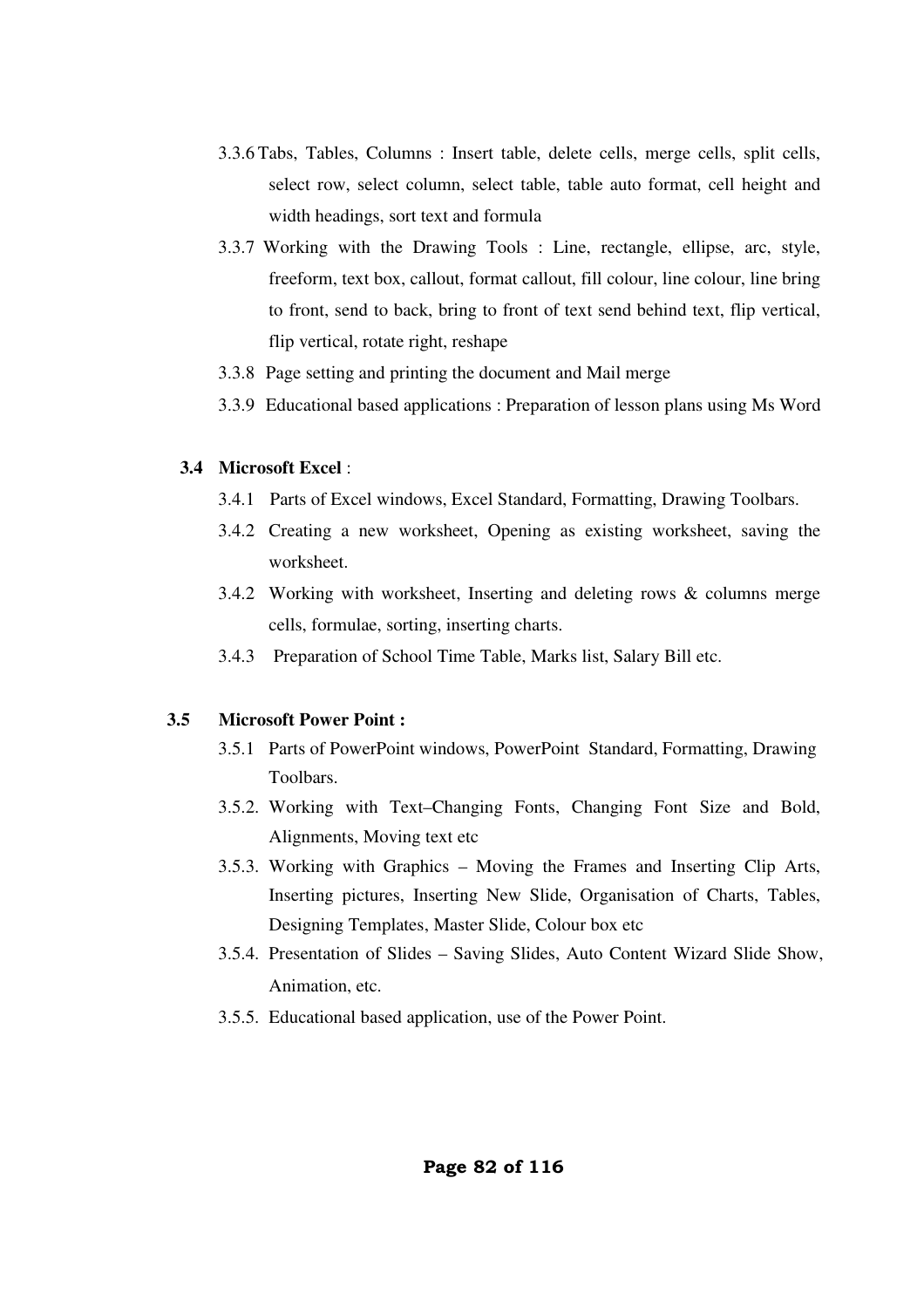## **Unit 4: Applications Information and Communication Technology in Education**

- 4.1 Introduction to ICT: Meaning, Need and importance of ICT.
- 4.2 Introduction to Multi Media :
	- 4.2.1 Meaning of Multi media
	- 4.2.2 Scope of Multi media
	- 4.2.3 Components of Multi media
	- 4.2.4 Pre-requisites of Multimedia PC
	- 4.2.5 Graphic Effects and Techniques
	- 4.2.6 Sound and Music
	- 4.2.7 Uses of Multimedia for teaching
	- 4.2.8 Developing a lesson plan using a multimedia package
- 4.3 Introduction to Internet
	- 4.3.1 Meaning of Internet
	- 4.3.2 Characteristics of Internet
	- 4.3.3 Uses of Internet
	- 4.3.4 Educational based applications of Internet
- 4.4 Computer Application in Education
	- 4.4.1 Computer Assisted Instruction: Concept, Characteristics, Modes, Merits and demerits.
	- 4.4.2 Computer Assisted Testing : concept, characteristics, modes, merit and demerits
	- 4.4.3 Computer Managed Instruction : concept, characteristics, modes, merits and demerits
- 6. Introduction to/ website –meaning and importance
- 4.5.1 Social websites (Blog/Twitter/face book)

## **Requirements:**

- 1. Infrastructure requirements: In order to implement ICT literacy in in-service teacher education and ICT laboratory/Multimedia centre may have to be setup No. of PCs /Systems will be required.
- 2. It is recommended that for each student teacher get hands on experience at least one hour per week. College is free to design the practical time table.

## **Page 83 of 116**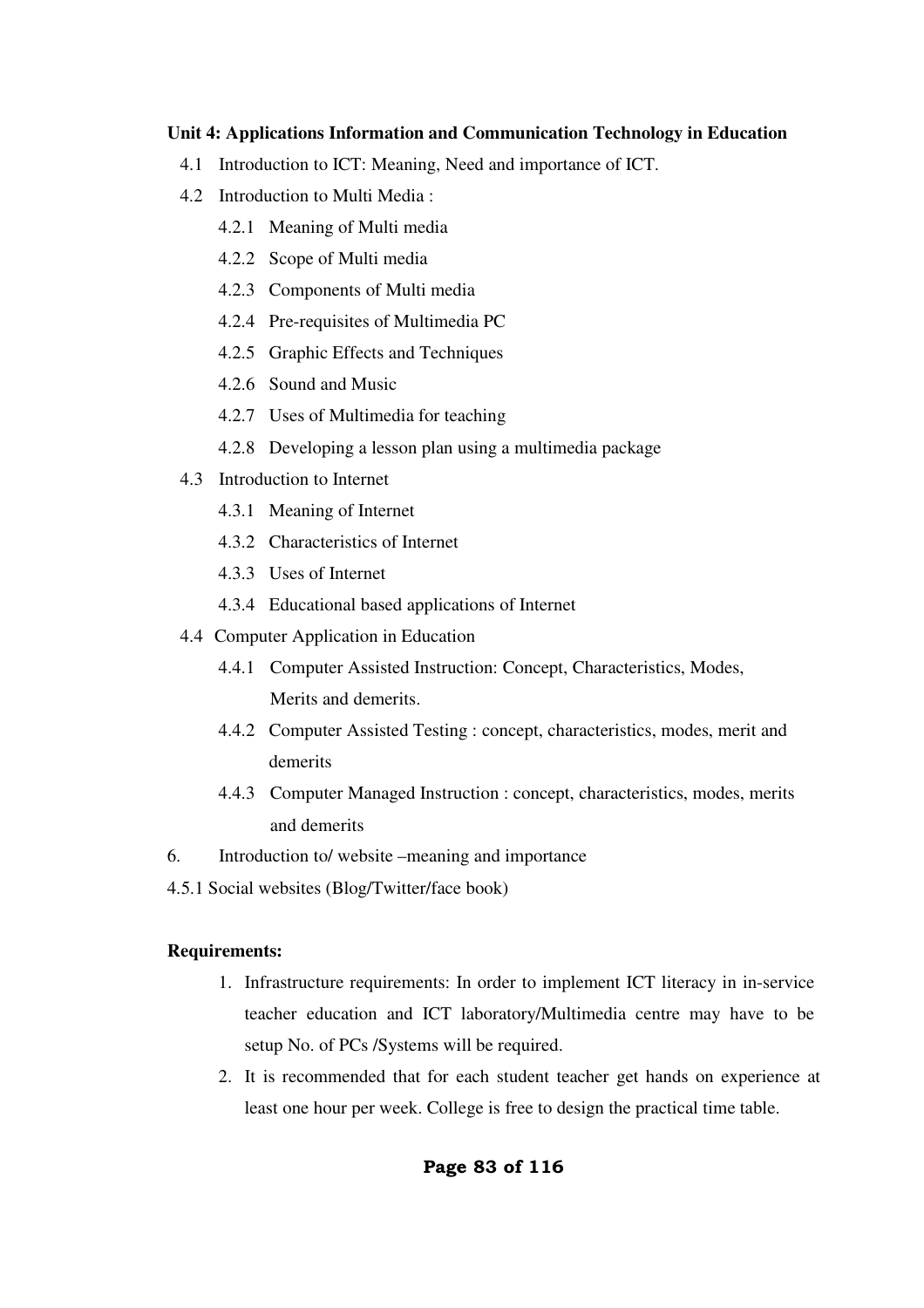- 3. It is recommended that out of 4 Hours a week. ( 2 Hours theory and 2 hour practical's.)
- 4. Institution should have to appoint ICT Teacher with minimum qualification of PGDCA/BCA/MCA

## **Assignments**: (Any One Uniform pattern)

- 1. Write the History and Generations of Computer.
- 2. Write the Input, Output and Storage devices of Computer system.
- 3. Preparation of a Lesson Plan, Student List, Letters, Invitations Hard copy and Soft copy.
- 4. MS Excel: Preparation of a School Time table, Marks List Analysis of Data and Graphical representation - Hard copy and Soft copy.
- 5. MS PowerPoint: Preparation of Animated slides (Insert Pictures, Cliparts, Word art, sound, effects, animation, etc…)for teaching any concept on your subjects.
- 6. Internet: Surfing Educative websites, downloading, taking a printout, creating Email Id.

## **Reference**

- $\omega$  Balaguruswamy E. (2001), *Programming in Basic*, New Delhi: Tata McGraw Hill Publishing Company Limited.
- Casanova and Molina (1996), *Multi media : Production, Planning and Delivery*, New Delhi : Prentice-Hall of India Private Limited.
- Gupta, Vikas (1997) , *Micro soft Windows*, New Delhi : Pustak Mahal.
- Gupta, Vikas (1997), *Rapidex Computer Course*, New Delhi : Pustak Mahal.
- Harley, Hahn (1996), *The Complete Internet Reference*, New Delhi: Tata McGraw Hill Publishing Company Limited.
- Hayes, J.P. (1998), *Computer Architecture and Organisation*, New Delhi: Tata McGraw Hill Publishing Company Limited.
- Jain, V.K. (1997), *Computer for Beginners*, New Delhi : Pustak Mahal.
- $\Box$  Leon, Alexis and Mathews (1998), *E mail in a Nutshell*, Chennai : Leon Tech World.
- Leon, Alexis and Mathews (1999), *Fundamentals of Information Technology, Chennai* : Leon Tech World.

## **Page 84 of 116**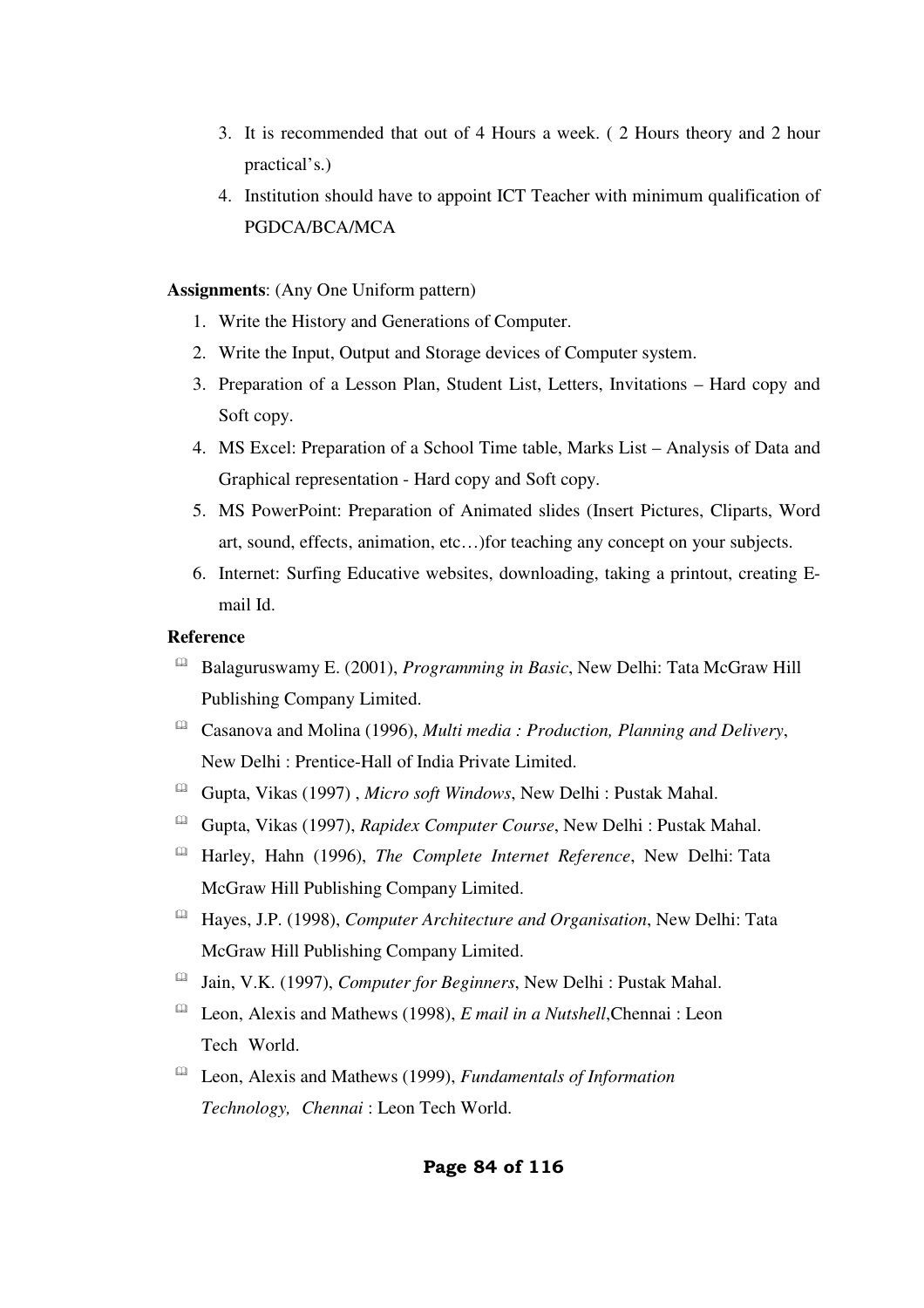- Milan, Milenkovic (*1987), Operating System Concept and Design*, New Delhi : Tata McGraw Hill Publishing Company Limited.
- Rajaraman V. (1992) , *Fundamentals of Computer*, New Delhi : Prentice-Hall of India Private Limited.
- Ron, Mansfield (1994), *The Compact Guide to Microsoft Office*, New Delhi: B.P.B Publication.
- Singh, Vishnu Priya and Singh, Meenakshi (1998), *Multimedia Illustrate*, New Delhi : Prentice-Hall of India Private Limited.
- Subramanian N. (1986), *Introduction to Computer Fundamentals*, New Delhi: Tata McGraw Hill Publishing Company Limited.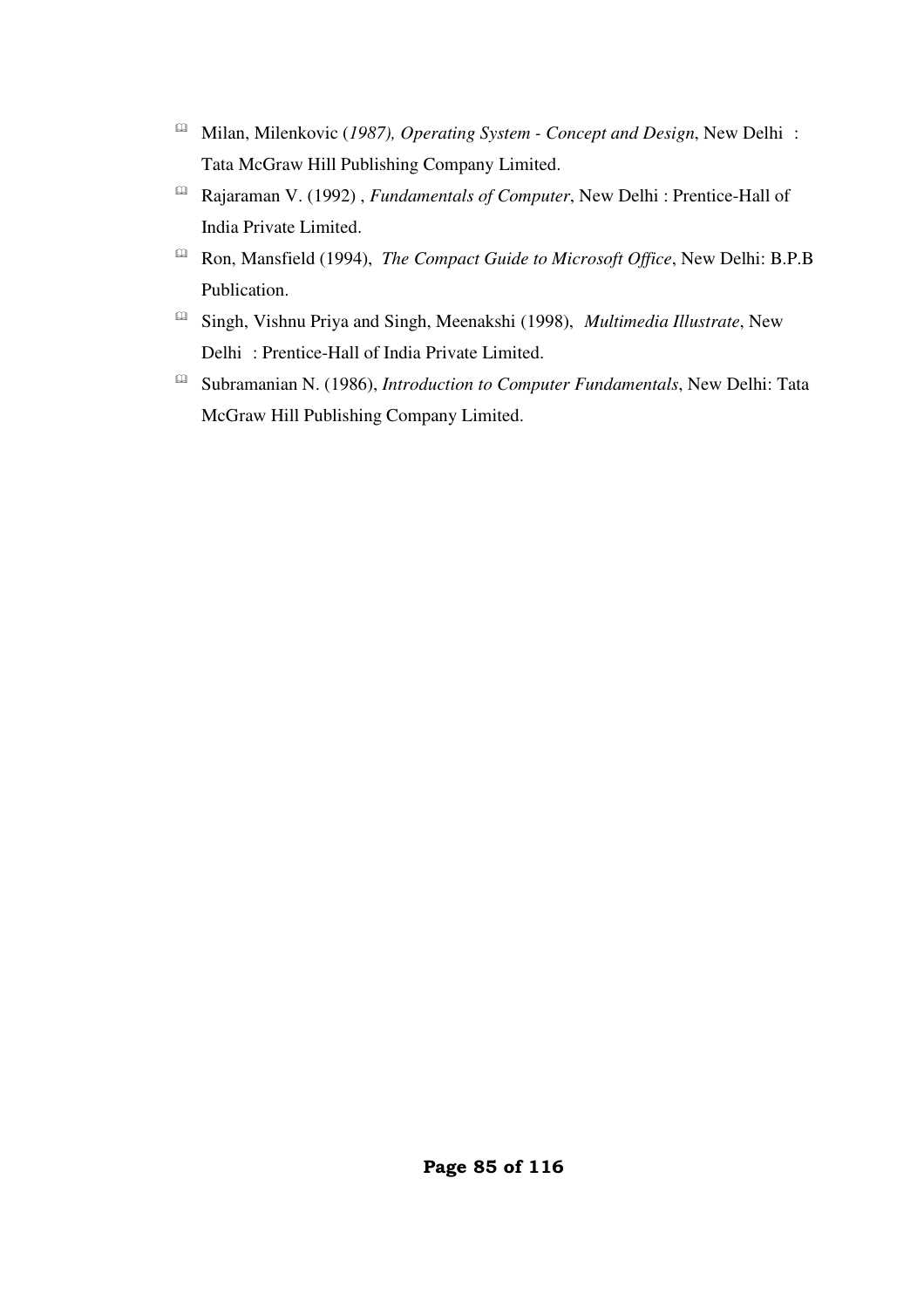# **BARKATULLAH UNIVERSITY BHOPAL CC3: CREATING AND INCULSIVE SCHOOL**

**Max. Marks : 75 Min. Marks : 27** 

## **Objectives:**

On completion of the Course the Student Teacher will be able to :

- 1. Identify the children of special needs.
- 2. Understand the nature of special needs their psycho educational characteristics and functional limitation.
- 3. Familiarize with assessment and placement procedure for children with special needs.
- 4. Development understanding about accommodating special needs in regular classroom.
- 5. Appreciate the education of children with special needs.

## **COURSE CONTENT**

## **Unit 1- Special needs and education**

- Concept and types of special needs.
- education of children with special needs and its implecation for universilisation of elementary education.
- understanding and respecting diversity.
- trends of education for children with special need in India.
- policies schemes and legislations about the education of children with special educational needs.

## **Unit 2- nature ,types and characteristics of children with special needs**

• psycho-social and educational characteristics functional limitations with reference to-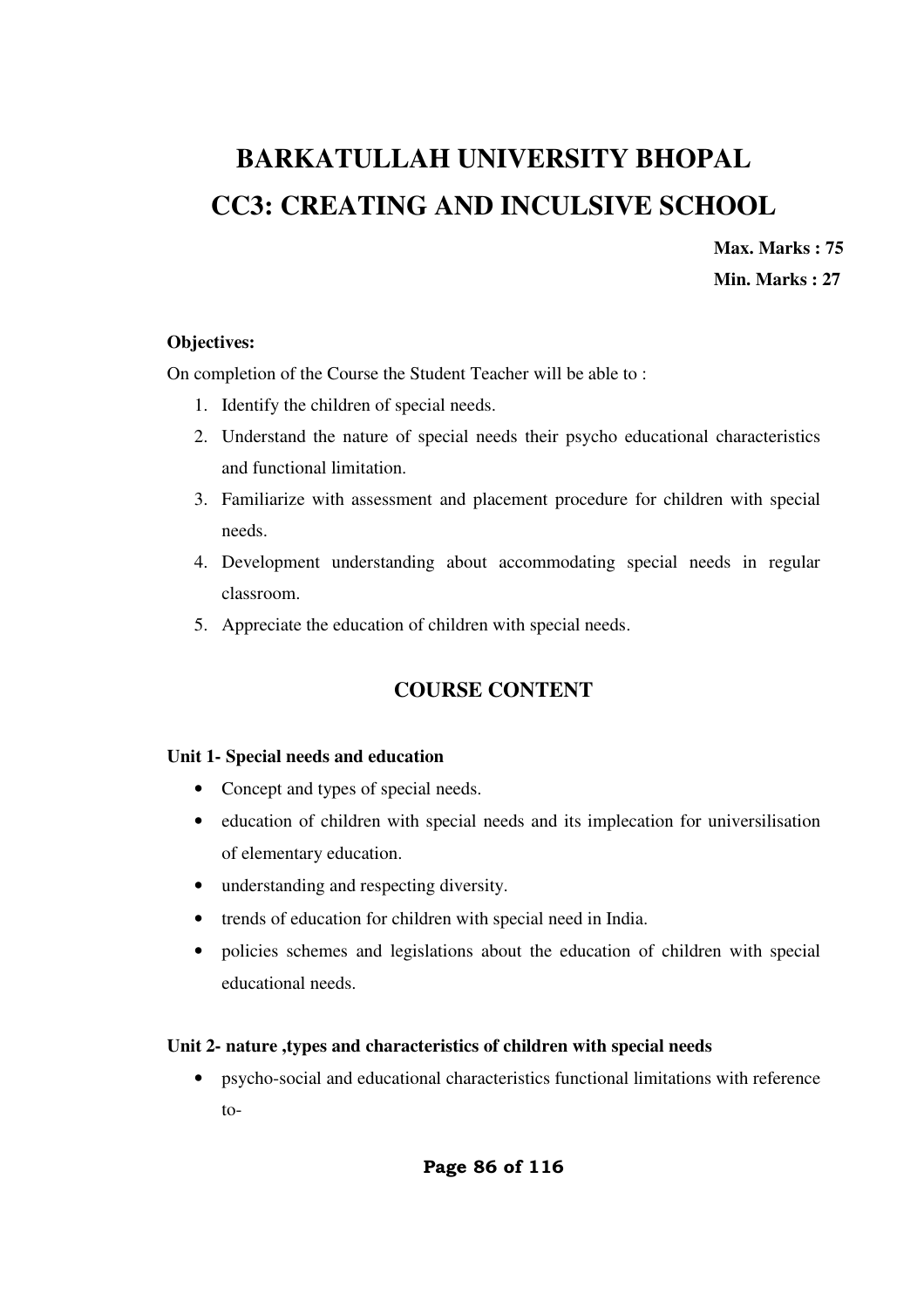- locomoter impairment
- hearing impairment
- visual impairment
- learning disability
- gifted and disadvantaged children
- mental retardation and slow learners.

## **Unit III Inclusive Education**

- concept and philosophy of inclusive education
- teaching competencies required for inclusive education
- Roll of class teachers and Resource teachers in inclusive education.
- School and classroom managmant for implementing inclusive education.
- guidance and councelling in inclusive education.
- Specific roll of family and community participation.
- Support services needed for inclusive schools

## **UNIT IV- identification and assessment of children with special educatioanl needs**

- Concept and techniques of assessment
- -identification and functional assessment of children with special needs
- -implecatin of assessment for instructional planning and curriculum.
- curriculum ,adaptation, teaching strategies and evaluation in inclusive school.
- -Principles and methods of curriculum adapatation and adjustment to address diversity.
- teaching learning strategies for children with special educational needs:
- comparative learning , peer tutoring , behavior modification, multisensory approach, perceptual strategy and system approach.
- individual educational program (IEP) and use of emerging technology
- adaptation in evaluation procedures.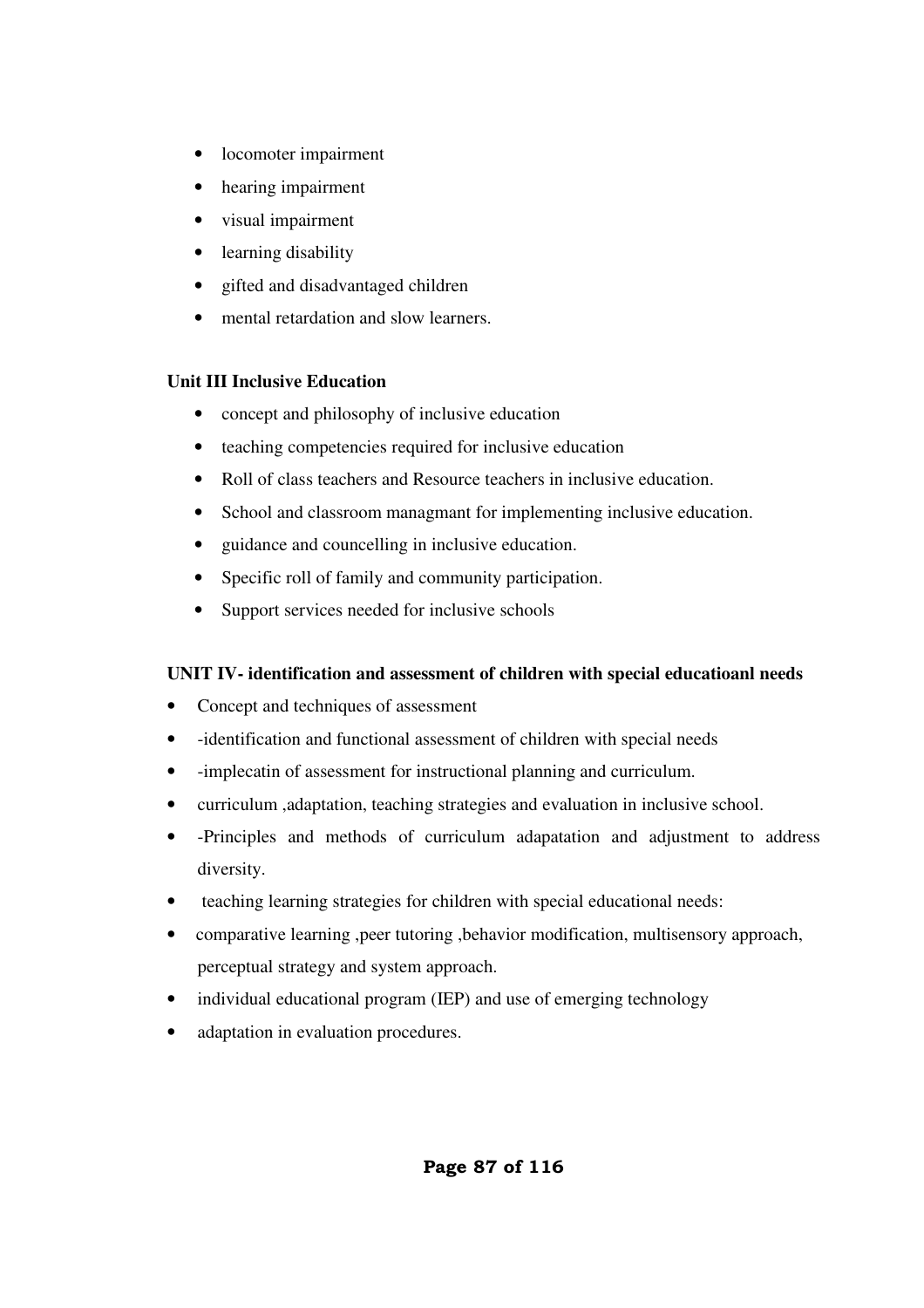## **Practicum: Any one of the following:**

(suggested practicum but more activities can be taken up by the teacher based on any topic from above unit)

- 1. Preparation of a report on importance of education for children with special needs
- 2. Case study of children with special needs school in school situation.
- 3. Observation of class room situation and identification of special needs.
- 4. Identification of gifted /creative /slow learner/children with learning disability using standardized test.
- 5. Preparation of teaching plan for accommodation special need(Any one type) in regular classroom.
- 6. List out the resources for effective implementation of integration programme with reference to any one category of special needs. Apart from the above similar activities from the five units will be identified and given.

## **References:**

- 1. Montgomary,D. (1990),special need in ordinary schools: children with learning difficulties, Cassel Educational limited ,londan
- 2. 2.Ainscow,M.(1990)special needs in the classroom: A Teacher education resource pack UNESCO
- 3. Hallahan and Kuffiman J.M.(1984) excetional children ,Prentice hall
- 4. 4.Haring N.G.(1986)Exceptional Children and youth Ohio:Columbus Charles E Meml Publishing Co. A Bell and Howell Co.
- 5. Hegarty S. and Mithu Alur(2002)Education and children with Special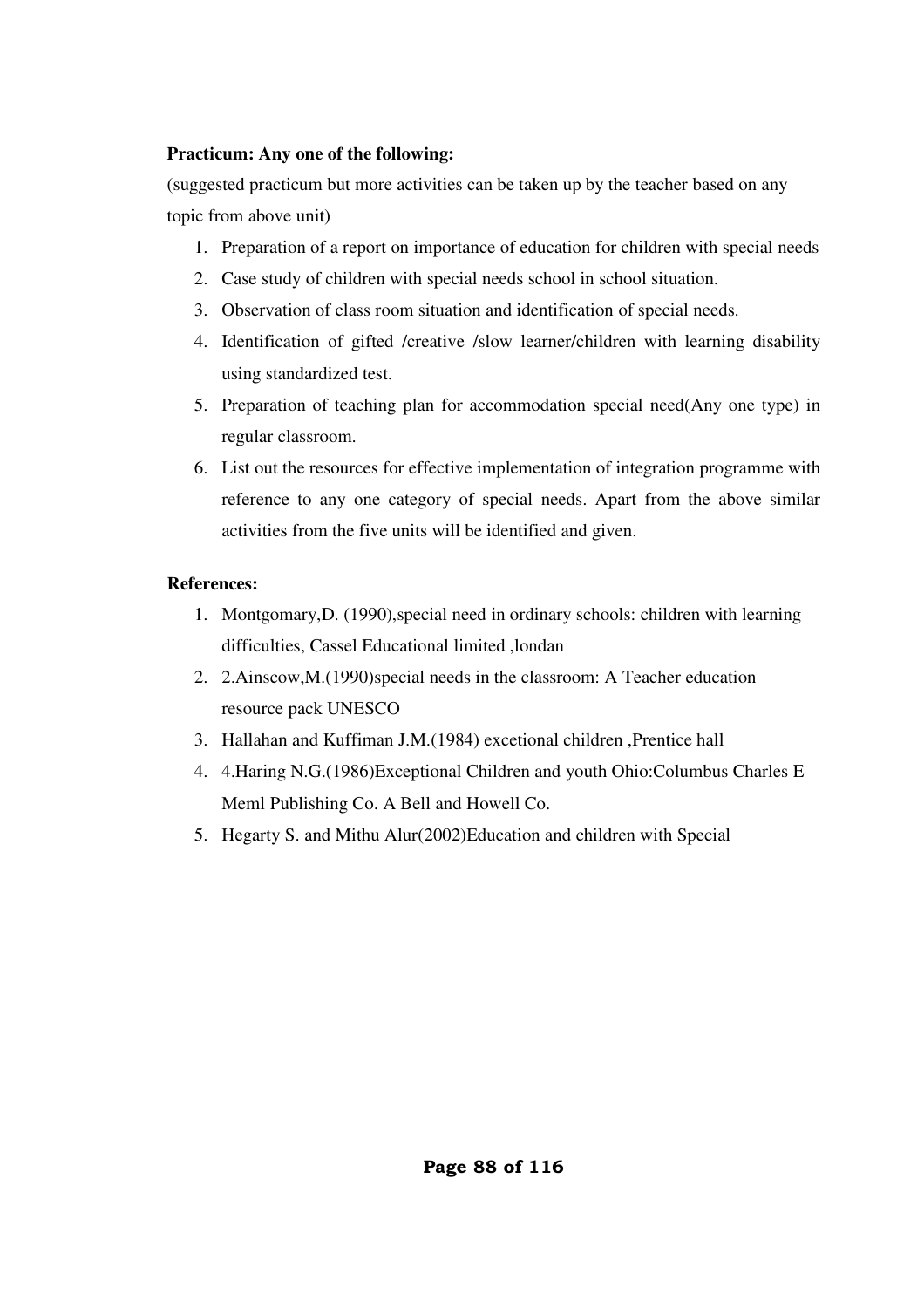## **BARKATULLAH UNIVERSITY BHOPAL CC 4. Optional Course: (Any One of the Subject mentioned below)**

## **(a) Value Education**

## **Max. Marks : 75 Min Marks :27**

**Objectives**: Upon completion of the course the student-teachers will be able to:

- 1. Understand the concept and types of values.
- 2. Understand the meaning and basic-theories of axiology.
- 3. Get an insight into the strategies of inculcation of values among children.
- 4. Develop awareness about the different agencies working in the sphere of value education.
- 5. Develop skills and techniques needed to teach value education.
- 6. Understand the role of the teacher in value education.

## **CONTENT**

## **Unit 1: Introduction to Values**

- 1.1 Values: Concept, Nature, Types and Significance
- 1.2Classification of Values Intrinsic Values, Instrumental Values, Moral Values, Aesthetic Values, Economic Values, Social Values
- 1.3Contemporary Values in Indian Context
	- 1.3.1 Panchakosha Theory of Values
	- 1.3.2 Basic Human Values Truth, Beauty, Goodness, Love, Peace, Non-Violence
	- 1.3.3 Contemporary Values Scientific Temper, Intellectual Honesty, Social Service and Protection of Environment.

## **Unit 2: Strategies of Inculcation of Values**

2.1 Sources of Value Education – Autobiography and Biography of Great People, Parables, Vedas, Bhagavadgita, Shlokas, Poems, Newspaper Clippings, Episodes from Real Life, Documents etc.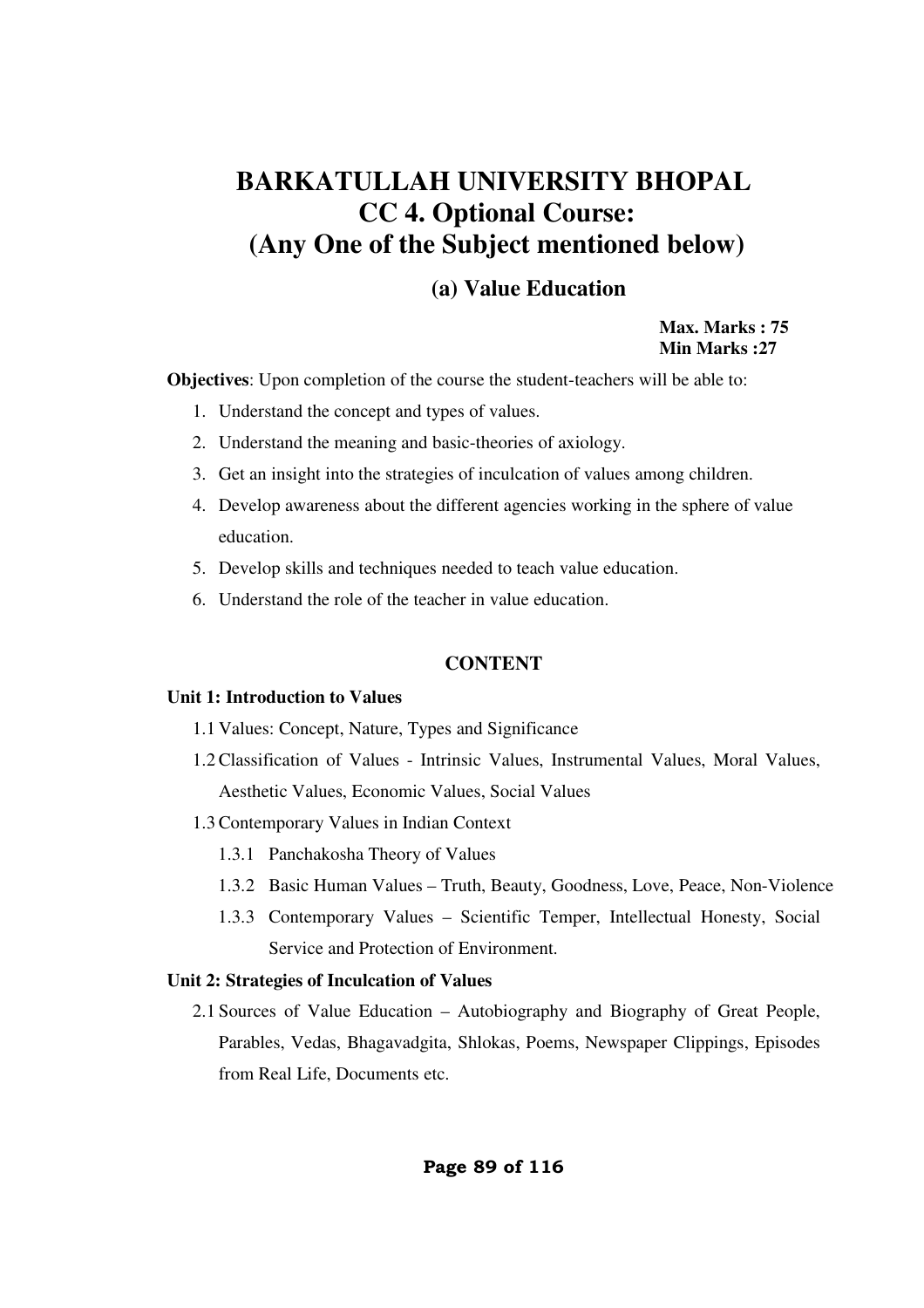2.2 Techniques of Inculcating Values in Life

2.2.1 Ashtangayoga (Yama, Niyama, Asana, Pranayama, Prathyahara, Dhyana, Dharana, and Samadhi)

2.3 Role of Teachers in Value Education.

## **Unit 3: Role of Social Agencies in Value Education**

- 3.1 Family
- 3.2Religion
- 3.3 Educational Institutions
- 3.4Community
- 3.5 Mass Media (Print and Electronic)
- 3.6 Information and Communication Technology (Computer and Internet)

## **Unit 4: Value Education in Secondary Schools**

- 4.1Integrated approach
- 4.2Direct Approach
- 4.3Incidental approach
- 4.4Co-curricular and Extra-Curricular Activities
	- 4.1.1 Resolving Value Conflicts (value crisis)
	- 4.1.2 Discussion of Burning Social and Moral Problems
	- 4.1.3 Project Work and Community Centered Activities

## **Assignments (any one)**

- 1. Visit to religious institutions which are involved in Educational endeavor
- 2. Documentation of the contributions of the great personalities and institutions for the promotion and protection of values
- 3. Selection of incidences/ episodes from the biographies depicting particular/ selected value
- 4. Preparation of Value Judgment Scale

## **Reference:**

- Broudy S. Harry (1961) Building a Philosophy of Education, USA, Prentice-hall Inc.
- Dewey, J. (1916) Democracy and Education. New York: Macmillan.

## **Page 90 of 116**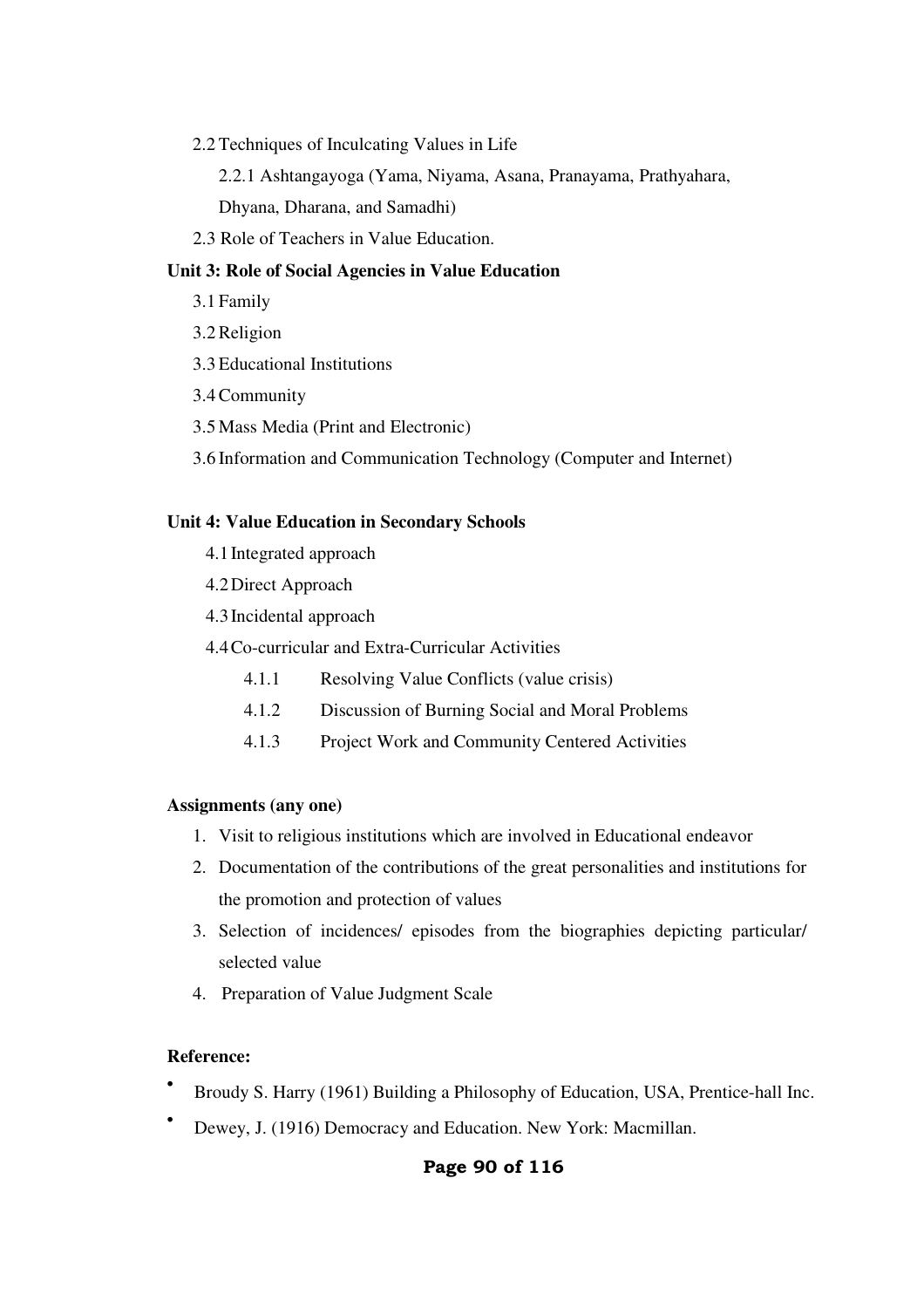- Doyle, T.F. (1973) Educational Judgments. London: Roufledge and Kegam Paul.
- Feather T., Norman (1975) Values in Education and Society, New York: A Division of Macmillan Publishing Co.
- Gupta, N.L. (1986) Value-education: Theory and Practice, Amjeer, Krishna brothers.
- Kneller, G.F., (1971) Introduction to the Philosophy of Education. New York: Johnwilly and Sons.
- Lowenthal, F. and Vandamme F. Eds. (1986) Pragmatics and Education. New York. Planeum.
- Marlow A.H., Ed. (1959) New Knowledge in Human Values. London: Harper and Row
- Peters, R.S. (1963) Authority, Responsibility and Education. London: George Allen and Unwin.
- Rogers, C.R. (1980) A Way of Being. Houghton Mifflin, Boston.
- Russell, B. (1972) Education and the Good Life. New York: Leveright.
- Venkataiah N. (Ed), (1998) Value Education. New Delhi: APH Publishing Corporat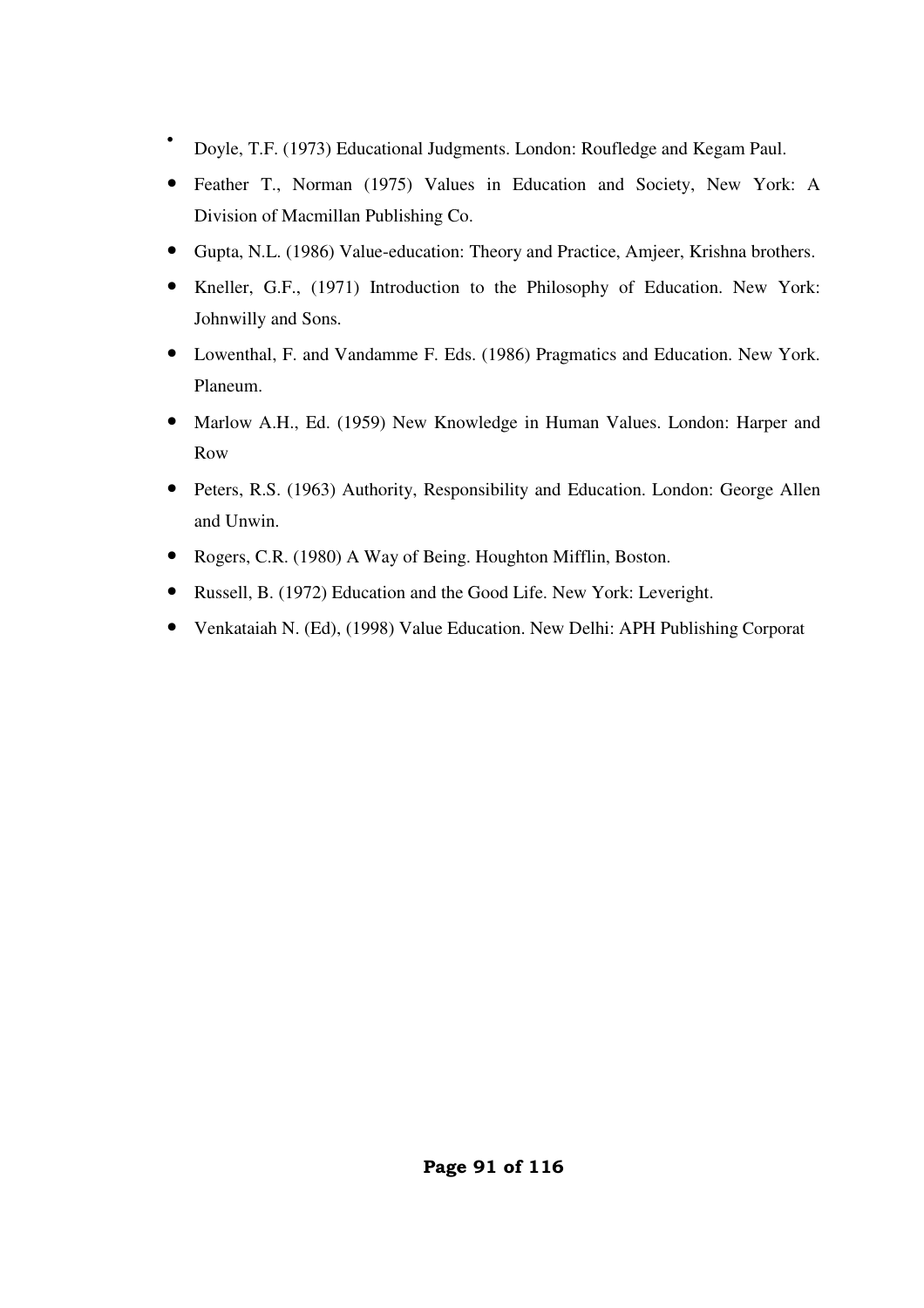## **BARKATULLAH UNIVERSITY BHOPAL OPTIONAL SUBJECT (B) FUTUROLOGY IN EDUCATION**

**Max. Marks : 75** 

**Min. Marks : 27** 

## **OBJECTIVES:**

To acquaint students with the significance of the study of Futures in general and Futurology in particular.

To develop the knowledge and skills of students for Forecasting Futures of Education through methods and techniques.

To develop critical thinking of students about the problem and prospects of school education in future.

## **CONTENT:**

## **UNIT I: Concept of Future and Future studies:**

Needs, Scope and Significance of Futures Studies in General

- **UNIT II: Concepts of Futurology in Education and Futuristic Education:** Needs and relevance of study of Futurology in Education at Teacher Education stage and School stage
- **UNIT III: Parameters of Forecasting Educational Futures.** Different methods of Futures Studies: simple Trend Extrapolation, Brain Storming, Delphi, Future Wheel, Role Playing, and Scenario Writing.

## **UNIT- IV: Futures of Educational System:**

Library, Classroom, Methods, Media and Teaching Aids, Textbooks, Examination System, Futures School Teachers and Students. Futures of Primary and Secondary Education in the Context of Social and Technological Change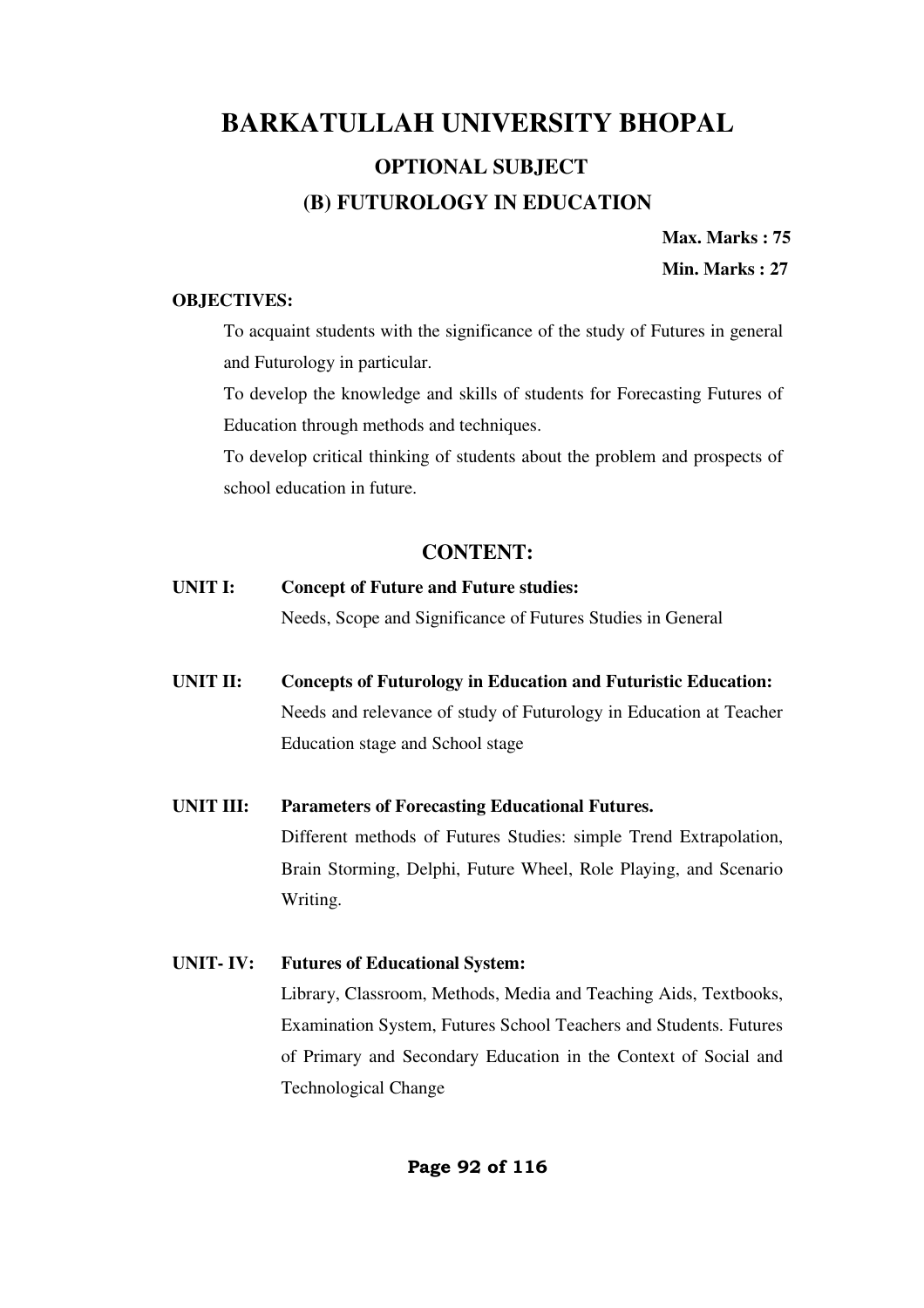## **ACTIVITY:**

## **Group Activity (ONE)**

Development of Scenario on any one area of Education as specified in Units 4 and 5 using the activities specified in unit 3.

## **Individual Activity (ONE)**

- a. Designing futuristic course content of own subject at school level on the basis of study of Literature.
- b. Writing Scenario of Future of Students/ Teachers/School/ Environment/ Library/ Teaching Aids/ Textbooks; etc. using Future Wheel Exercise.
- c. Using Future Wheel Exercise.

## **References:**

- Ekisirh Sade ke Liya Shiksha. Palash, Madhya Pradesh Shishak Prashikshan Mandal, Bhopal, Jan., 1990.
- NIEPA Report: Education in the 2001, New Delhi, 1986.
- Passi, B.K. and Sahoo, P.K.: Future Studies National Psychological Corporation, Agra, 1991.
- Reddy, N.: Problems of Futurology. Sterling Publishing Co., New Delhi, 1985.
- Sapra, C.L., and Dadauz, S.S.: Education of the Future Management Challenges. National Book, New Delhi, 1986.
- Seth, S.C.: India- The Next 7000 days. Wiley Eastern Ltd., New Delhi, 1986.
- Seth, S.C.: Future Scan and anticipatory Management. Centre for Anticipatory Management, New Delhi.
- Sharma, P.L.: India the Fourth World. Pankaj, New Delhi, 1985.
- Srivastava, A.P.: Teaching and Learning in XII Century. The Learning Laboratory, New Delhi, 1987.
- Toffler, A.: The Third Wave. Pan book, London, 1980.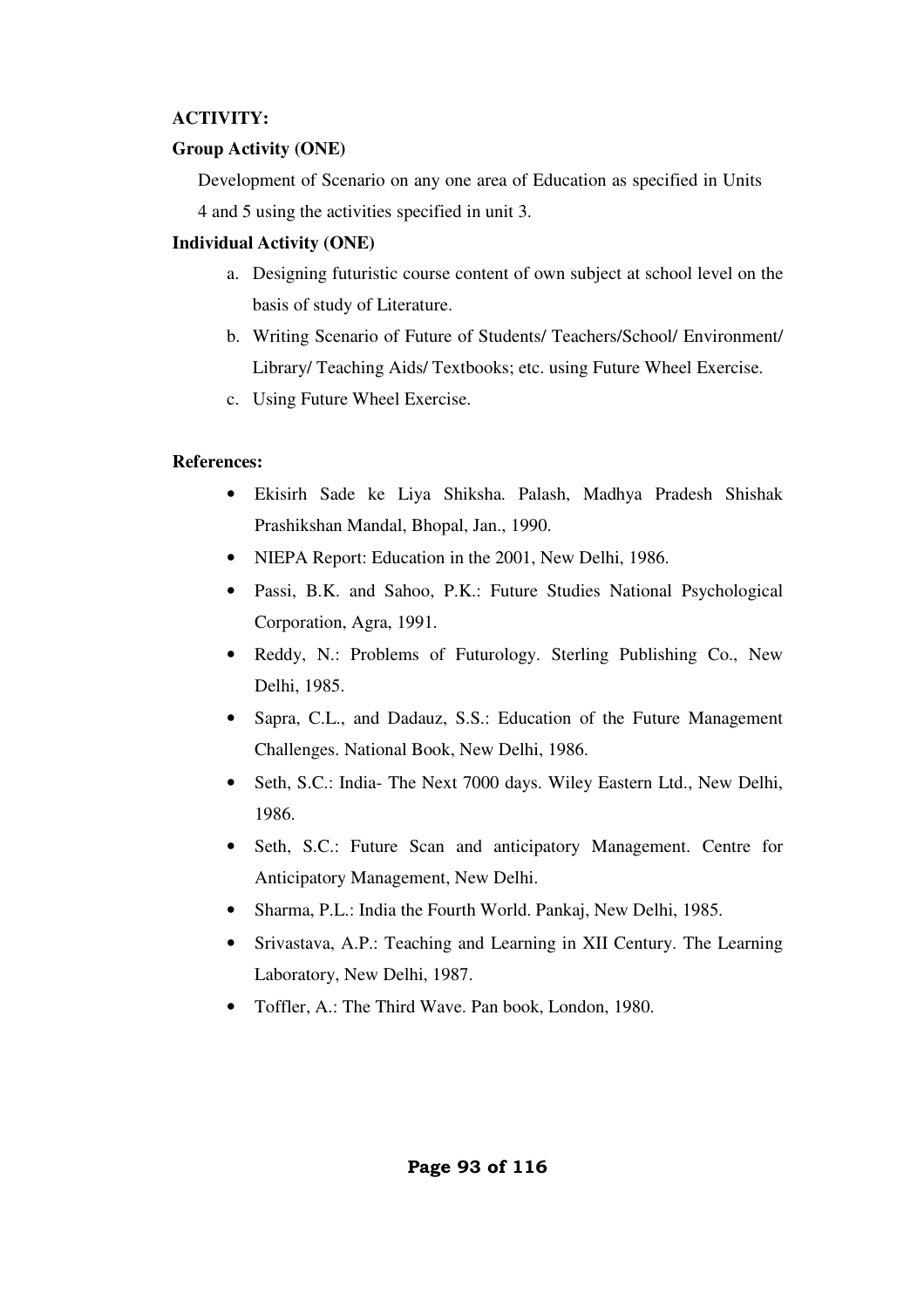## **BARKATULLAH UNIVERSITY BHOPAL**

## **OPTIONAL PAPER**

## **(C) Health and Physical Education**

**Max. Marks : 75 Min. Marks : 27** 

**Objectives :** Upon completion of the course the student–teacher will be able to :

- 1. Understand the significance of Health Education for the all-round development.
- 2. Maintain and promote good health
- 3. Develop the understanding of physical education and its related fields.
- 4. Acquire the knowledge about the teaching methods of physical education and its activities.
- 5. Know about the effective organization of physical education activities.

## **CONTENT**

#### **Unit 1 : Health and Physical Education**

- 1.1 Health : Meaning, Aims and Objectives, Importance and Scope
- 1.2 Physical Education : Meaning, Aims and Objectives, Importance and Scope
- 1.3 Related fields Recreation, Health Education and Education
- 1.4 National and Emotional Integration through Sports and Physical Education
- 1.5 Yoga Meaning Astanga Yoga Significance in Modern Society.

## **Unit 2 : Health Service and Supervision**

- 2.1 Medical Inspection Meaning, Procedure and Importance
- 2.2 Personal Care Skin, Eyes, Ears and Teeth
- 2.3 Safety Education Meaning and Significance, Safety in Classrooms, Play field, Gymnasium, Roads and Homes.
- 2.4 First Aid Meaning, Significance, principles of giving first aid
- 2.5 Fatigue Meaning, Causes and Remedies.
- 2.6 Balanced DIET Meaning and Benefits.

#### **Page 94 of 116**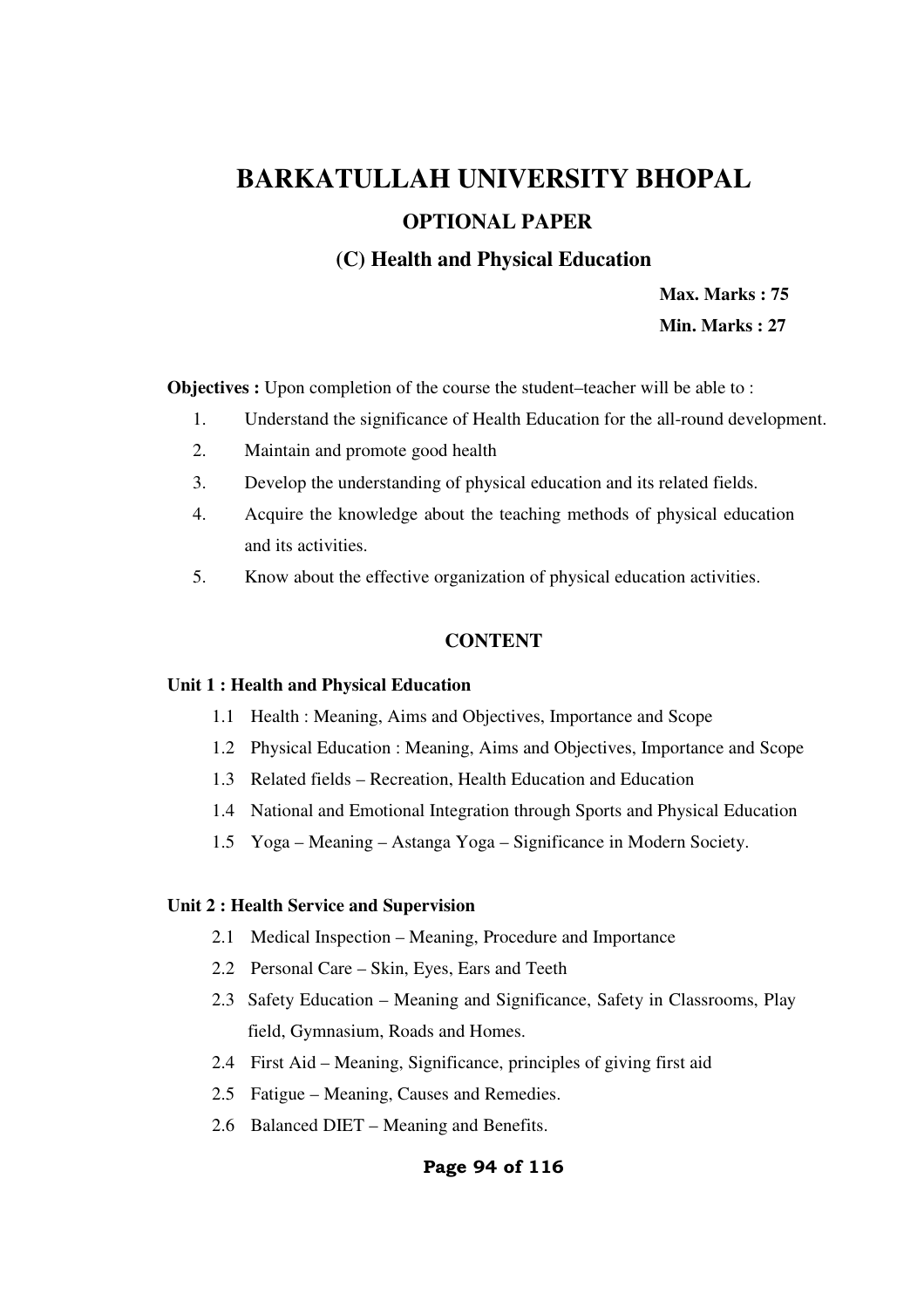## **Unit 3 : Leadership, Discipline, Incentives and Awards**

## 3.1 Leadership

- 3.1.1 Qualities of good leader in physical education
- 3.1.2 Teacher leadership
- 3.1.3 Student leadership

## 3.2Discipline

- 3.2.1 Meaning
- 3.2.2 Common forms of indiscipline in schools
- 3.2.3 Causes for indiscipline
- 3.2.4 Steps to check indiscipline
- 3.2.5 Rewards and discipline
- 3.2.6 Punishment and discipline

## 3.3 Incentives and Awards

- 3.3.1 Letter Crest
- 3.3.2 Cup
- 3.3.3 Trophy
- 3.3.4 Medal
- 3.3.5 Honour Board
- 3.3.6 Scholarship
- 3.3.7 Certificate
- 3.3.8 Cash prize based on the Player's Performance

## **Unit 4 : Organization of Physical Education Activities**

## 4.1 Intramural and Extramural Competitions: Meaning, Organization, Benefits

- 4.2 Tournaments : Meaning, Types Knock-out and league, Benefits.
- 4.3 Sports meet : Meaning, Organization, Benefits.
- 4.4 Camps and Hikes : Meaning, Organization, Benefits.

## **Page 95 of 116**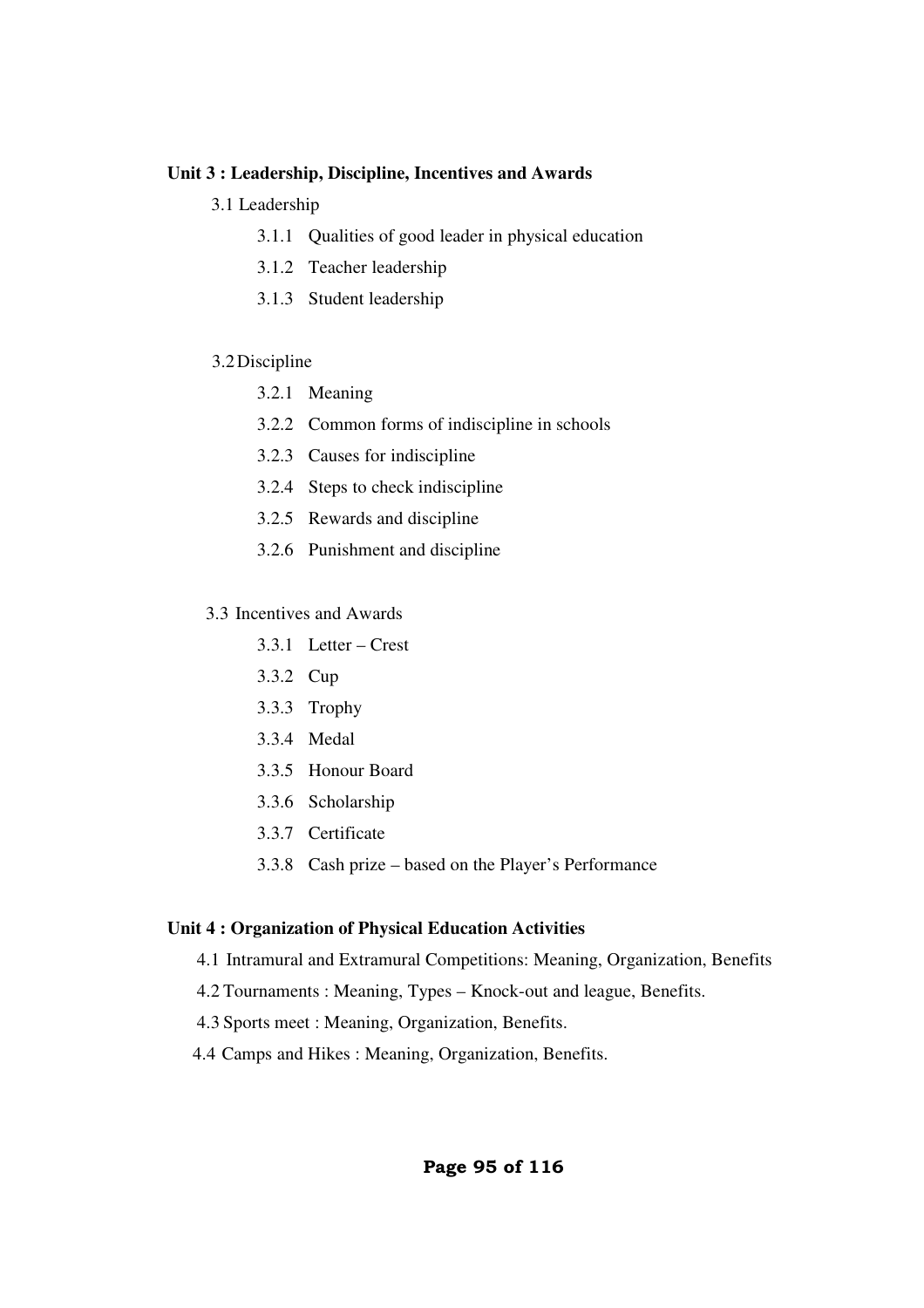## **Practicum**

- 1. Participation in any one major game and one sports item
- 2. Ground marking for selected games and sports
- 3. Commands, line formation and marching, ceremonial parade
- 4. Participation in two National festival programmes for flag hoisting

## **References**

- Kamalesh and Sangral, (2000), *Principles and History of Physical Education*, Ludhiana : Tandon Publication,.
- Nadgir, K.G. (1998) , *Sharir Shikshanad Vidhanagalu*, Dharwad : Mallesajjan Vyayama Shale.
- Nadgir, K.G.(1997) , *Arogya Muttu Aragya Shikshana*, Dharwad : Mallasajjana Vyama Shale.
- Prakash Brothers (2000) *Organization, Administration and Recreation in Physical Education*, Ludhiana : Prakash Brother Publication.
- Rao, V. K. (2003), *Physical Education*, New Delhi : A.P.H. Publishing Corporation.
- Sarojkant Bihari and Prasanna Kumar Chowdhary (2003*), Health and Physical Education*. Ludhiana : Kalyeni Publishers.
- Vijendra Kumar (2000), *Modern Methods of Teaching Physical Education*, New Delhi : Sarup & Sons.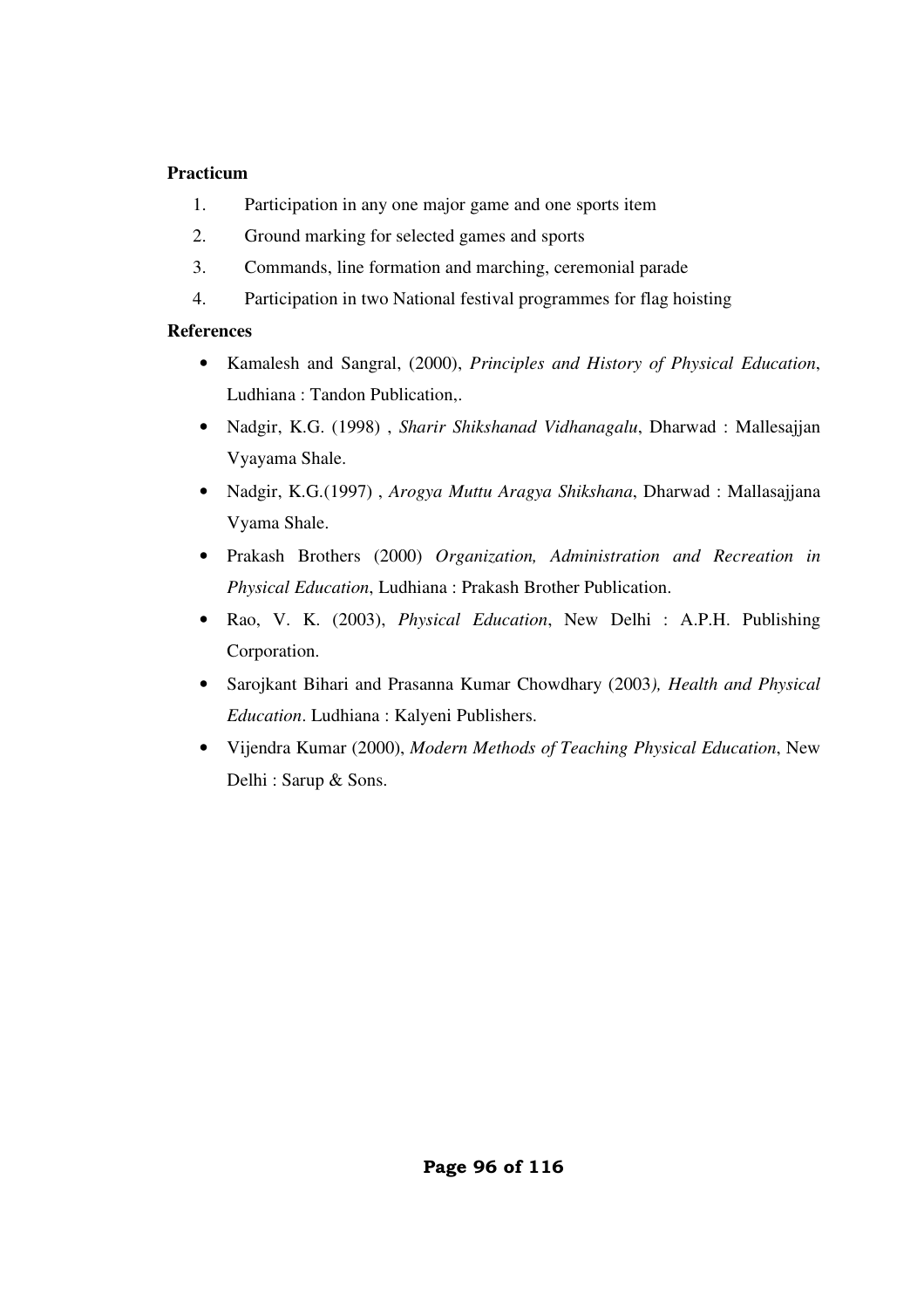## **BARKATULLAH UNIVERSITY BHOPAL OPTIONAL PAPER**

## **(D) GUIDANCE AND COUNSELING IN SCHOOLS**

 **Max. Marks : 75** 

**Min. Marks : 27** 

**Objectives:** Upon completion of this course the student-teacher will be able to :

- 1. Understand the principles, scope and need of guidance and counselling in schools
- 2. Acquaint himself with nature of different problems faced by children in context of learning and development.
- 3. Understand the acquisition and process of learning in children with special needs.
- 4. Acquaint himself with learning disabilities of children and its remedies
- 5. Take up minimum guidance programme at school level.

## **CONTENT**

## **Unit 1: Guidance and Counselling**

- 1.1 Introduction to Guidance and Counselling
- 1.2 Nature, Purpose and Scope of Guidance and Counselling
- 1.3 Difference between Guidance and Counselling
- 1.4 Counselling
	- 1.4.1Principles
	- 1.4.2Approaches
- 1.5 Areas of Guidance
	- 1.5.1 Educational Guidance
	- 1.5.2 Vocational Guidance
	- 1.5.3 Personal Guidance \*

## **Unit-2: Problems of Developments in Children**

2.1 Problems related to physical development

## **Page 97 of 116**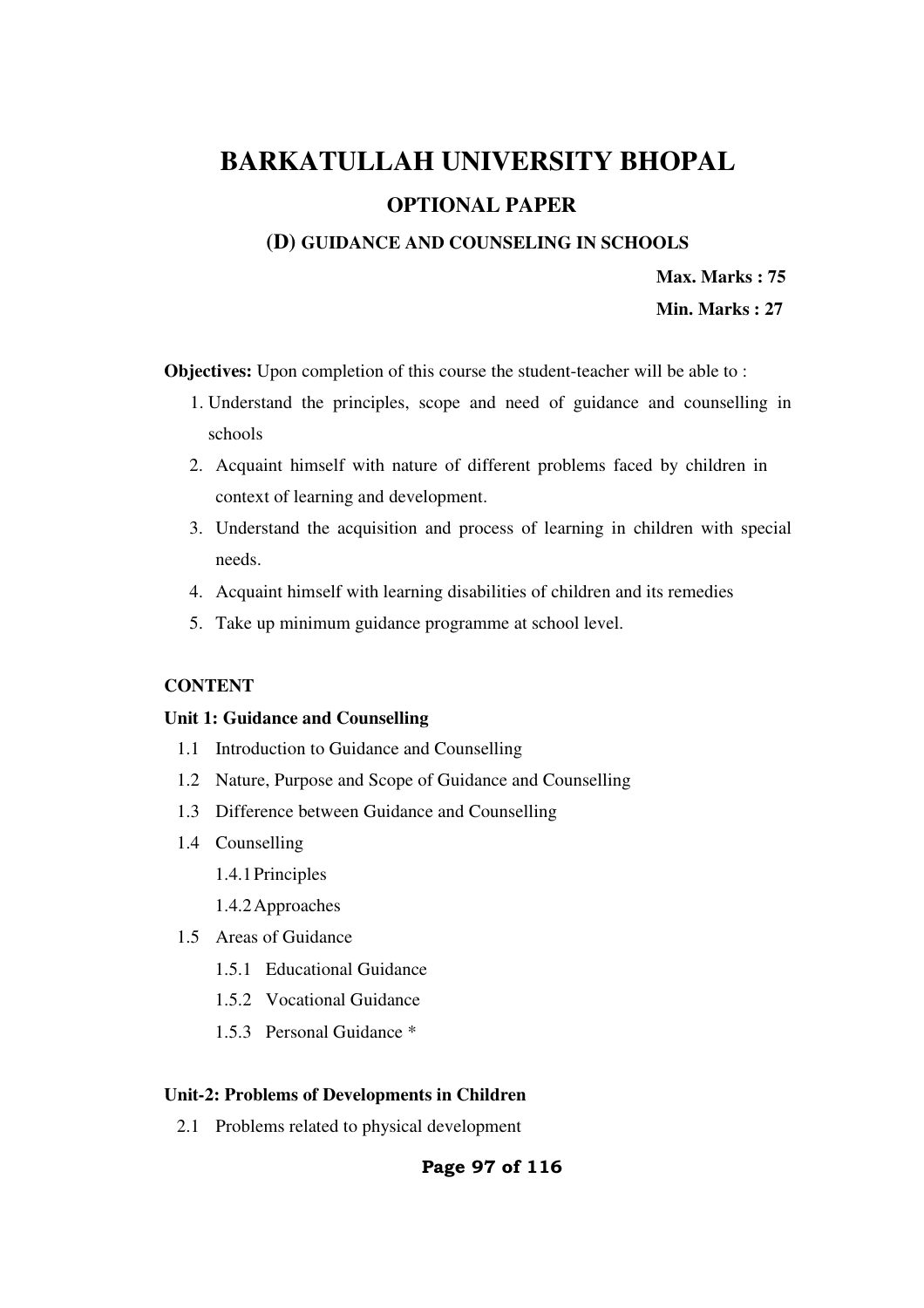- 2.1.1 Common problems faced by children
- 2.1.2 Nutrition
- 2.2 Problems related with Emotional Development
	- 2.2.1 Adjustment to Home
	- 2.2.2 Adjustment to School
- 2.2.3 Adjustment to Peer Group
- 2.2.4 Problems related to academic achievement
- 2.2.5. Problems related to Gender bias and Gender related issues
- 2.5 Applications of the whole child concept for parents, teachers and counselors
- 2.6 Acquisition and Process of Learning
	- 2.6.1 Concept of learning
	- 2.6.2 Factors affecting learning
	- 2.6.3 Physiological factors
	- 2.6.4 Psychological factors
	- 2.6.5 Socio-emotional factors
	- 2.6.6 Educational factors

## **Unit 3: Learning Disabilities of Children**

- 3.1 Factors Contributing to Learning Problems
	- 3.4.1 External factors Psychological and Educational
	- 3.4.2 Internal factors Low general ability, Attention, Specific reading, writing etc.
- 3.2 Assessment of the child
	- 3.2.1 Case history
	- 3.2.2 Assessment of general abilities
- 3.3 Remediation
	- 3.3.1 Principles of Guidance Services
	- 3.3.2 Designing remedial strategies.

#### **Unit 4: Guidance for Children with Special Needs**

- 4.1 Meaning, definitions and types of exceptional children
- 4.2 Gifted and Creative children

## **Page 98 of 116**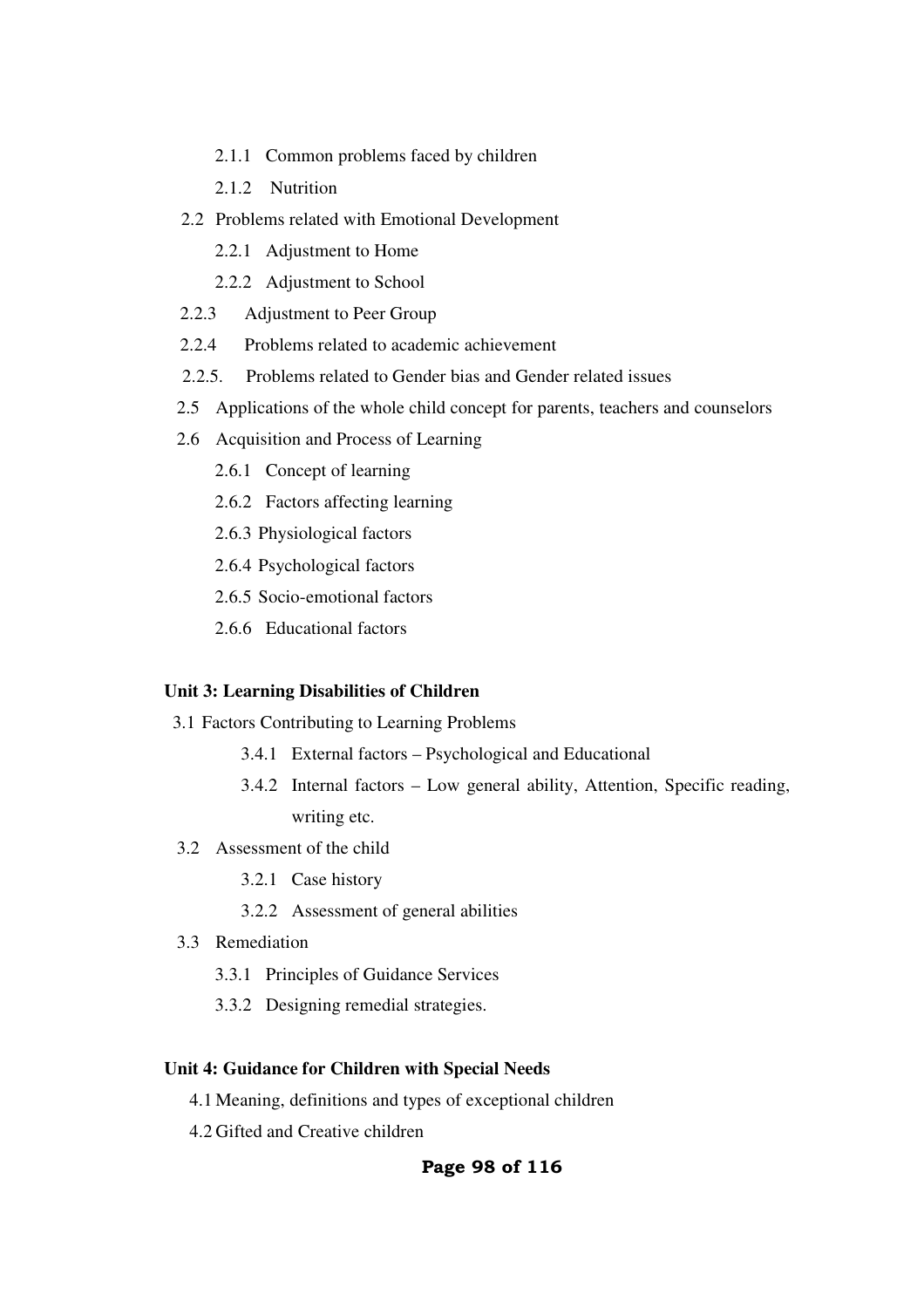- 4.3 Slow learners and backward children
- 4.4 Strategies for helping exceptional children to overcome their problems.

## **Assignments** (any one)

- 1. Case study of a child with special problem.
- 2. Publication of a career bulletin based on authentic sources of Jobs. Employment
- 3. Organization of career conference, Campus Interviews, etc.
- 4. Organization of Counseling session for (Individual / Groups) students who are genuinely in need of Counseling.
- 5. Organization of Guidance sessions about services and facilities available in a school or college.

## **References**

- Adams, J.F.(1965) *Counselling and Guidance : A Summary*, New York : The Mc Millan company Ltd.
- Aggarwal. J. C. *Educational & Vocational Guidance & Counselling*. Delhi : Doaba House.
- Asha Bhatnagar (1999) *Guidance and Counselling : Theoretical Perceptive*. Vol-1. New Delhi : Vikas Publishing House.
- Berki B. G. & Mukhopadhya. B. *Guidance & Counselling : A Manual* New Delhi: Sterling Publishers.
- Byrne, M. and Sheranian. C (1977), *Introduction to Communicative Deriders*, New York: Harper and Row.
- Cattle, W.C. and Downnie N M (1970) *Preparation for Counselling*, Eaglewood Cliffs. N J : Prentice Hall.
- Hammil, D D and Bartel N R (Eds) (1975) *Teaching Children with Learning and Behavioural Disorder*. Boston : Allyn and Bacon.
- Harr, E L and Cramer, S H (1972) *Vocational Guidance and Career Developments in the Schools: Towards a Systems Approach*. Boston : Houghton Mifflin.
- Jones, A J. (1963) *Principles of Guidance*. New York: McGraw Hill.

## **Page 99 of 116**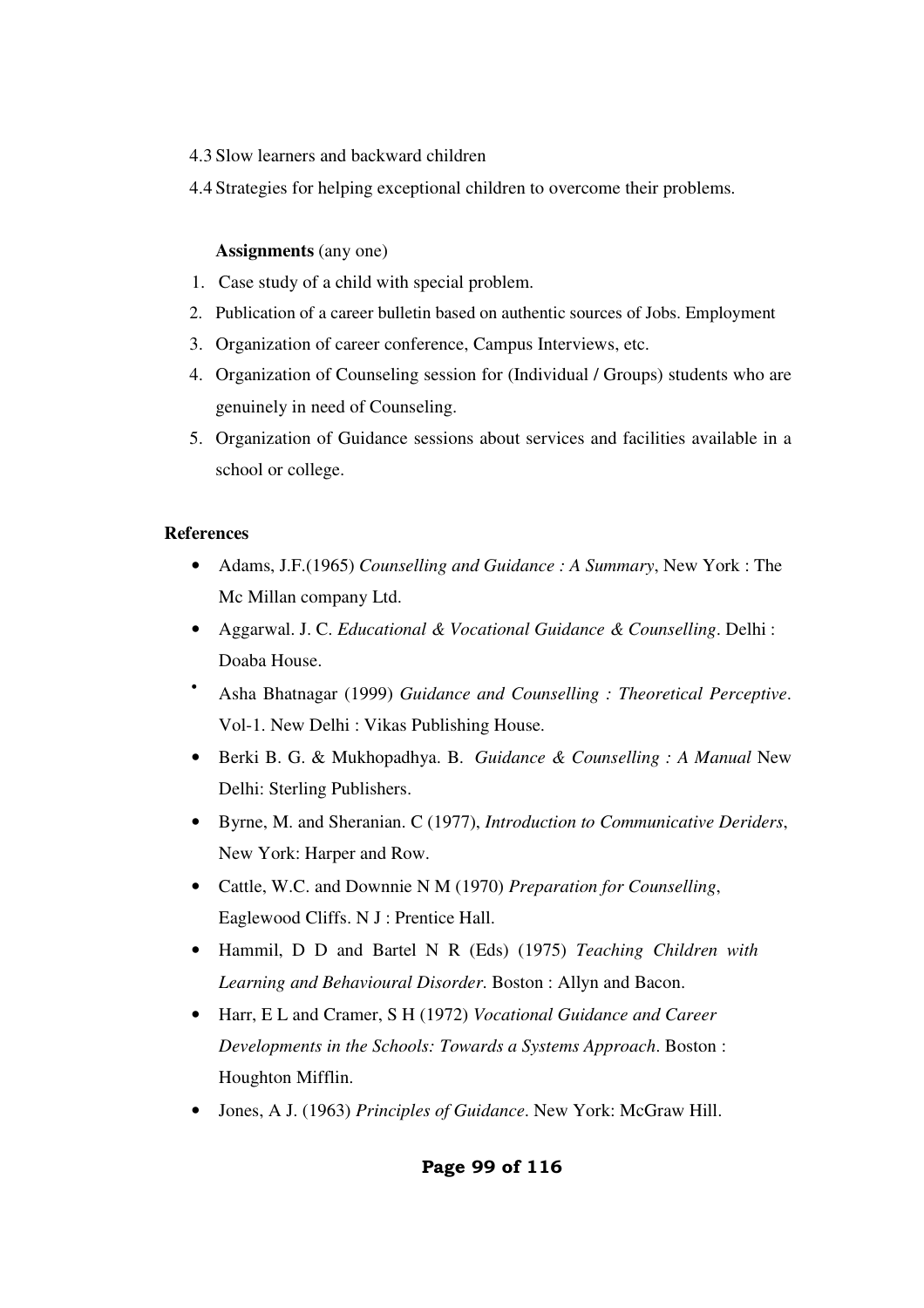- Kochhar. S. K *Educational & Vocational Guidance in Secondary Schools*. Sterling Publishers : New Delhi.
- Learner, J.C (1985) *Learning Disabilities,* Boston, Houghton Miffilin.
- Lowning, L. N. (1968) *Guidance and Counselling Services: Introduction*, Mc. Grow Hill Book Company.
- Myers, G. *Principles and Techniques of Vocational Guidance*. New York : McGraw Hill.
- Rao. S. N *Counselling & Guidance*. New Delhi : Tata McGraw Hill.
- Sharma. S. R. *Research in Educational & Vocational Guidance*. New Delhi : Anmol Publications.
- Shertzer, B E and Peter H J (1965) *Guidance: Techniques of Individual Appraisal and Development*. New York : McGraw Hill.
- Traxler, A C and Narh, R D. (1966) *Techniques of Guidance*. New York : McGraw Hill.
- Vashita. S. R *Vocational Guidance in Elementary Schools*, New Delhi : Anmol Publications.
- Warters, J (1960) *Group Guidance: Principles and Practices*. New York : McGraw Hill.
- Weomberg, C (1966) *Social Foundations of Guidance*. New York : Free Press.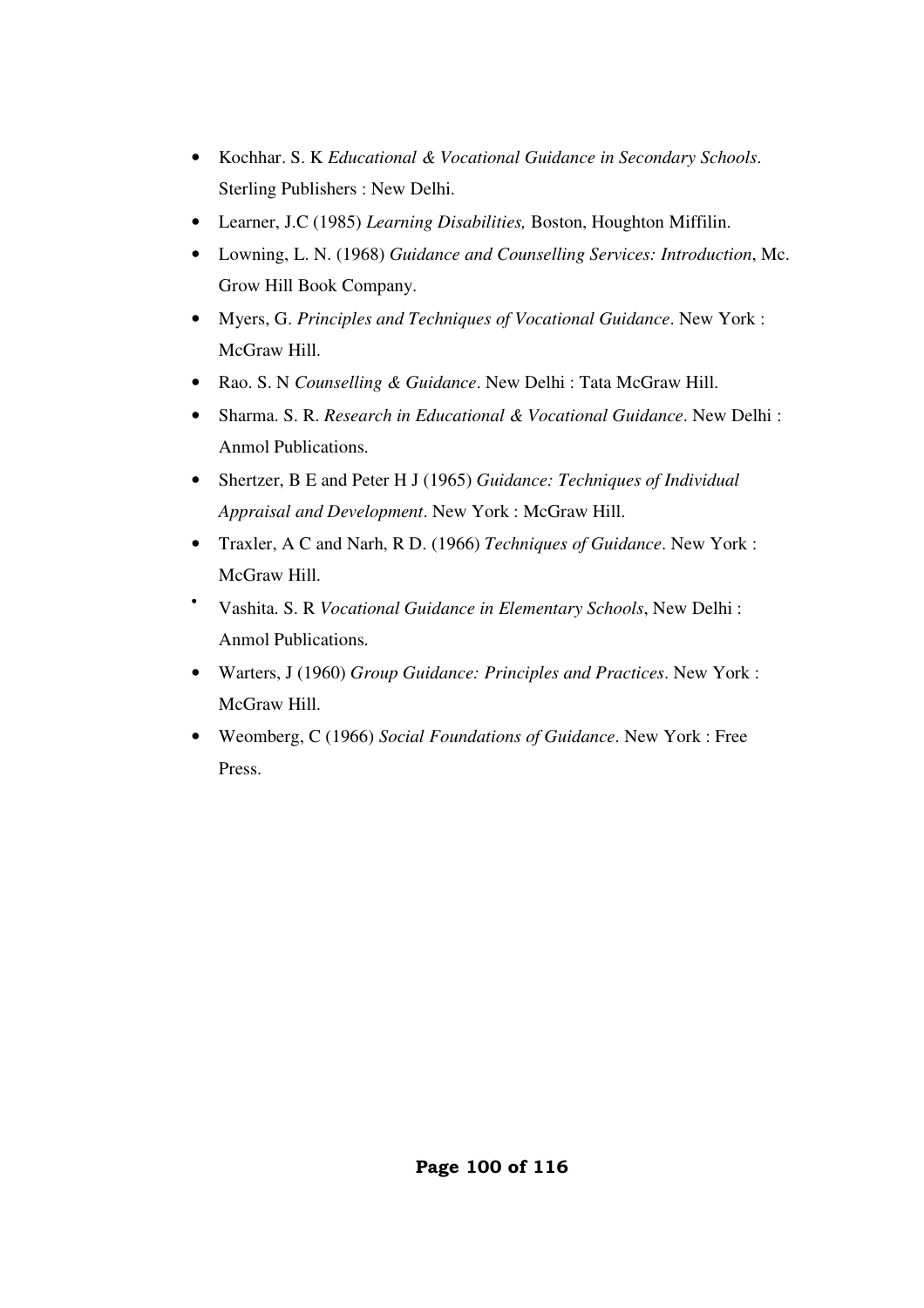# **BARKATULLAH UNIVERSITY BHOPAL OPTIONAL PAPER**

## **(E) Environmental Education**

## **Max. Marks : 75**

## **Min. Marks : 27**

**Objectives :** Upon completion of the course, the student-teacher will be able to :

- 1. Understand the concept, significance, scope and terminologies, objectives and programmes of environmental education.
- 2. Develop awareness about the various types of pollution, ecological imbalances and life and contributions of environmental activities.
- 3. Interpret the environmental legislations in conservation and protection of the environment.
- 4. Understand the role of governmental and non-governmental agencies in environmental education.
- 5. Apply the methods of teaching and evaluation in environmental education.

## **CONTENT**

#### **Unit 1 : Introduction to Environmental Education**

- 1.1 Environmental Education Concept , Importance and Scope
- 1.2 Objectives and Principles of Environmental Education.
- 1.3 Basic Concepts in Environmental Education
	- 1.3.1 Ecology
	- 1.3.2 Eco-System
	- 1.3.3 Ecological Balance
	- 1.3.4 Food Chain
	- 1.3.5 Pollution and Pollutants
	- 1.3.6 Natural Resources
	- 1.3.7 Green House Effect
	- 1.3.8 Bio-degradable and Non-degradable Materials.
	- 3.3.9 Bio-sphere Bio-Diversity

## **Page 101 of 116**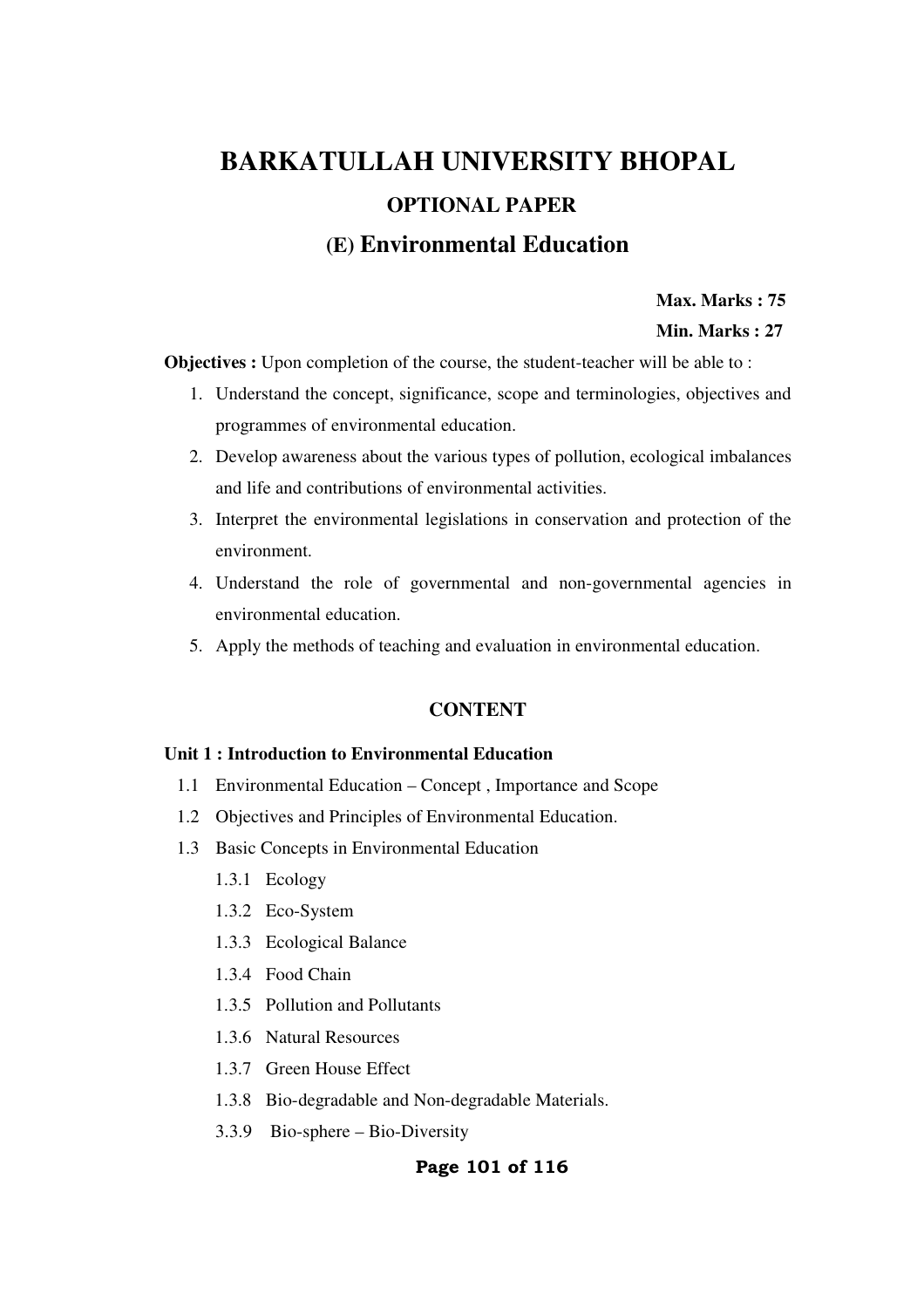- 1.4 National Environment Awareness Campaign ( NEAC)
- 1.5 Environmental Orientation for School Education ( EOSE)
- 1.6 Environmental Information System (ENVIS).

#### **Unit 2 : Environment and Pollution**

- 2.1Meaning of Environment.
- 2.2Types of Environment
- 2.3Types of Environmental Pollution
	- 2.3.1 Air Pollution : Meaning, causes The Air (Prevention and Control of Pollution) Act – 1981.
	- 2.3.2 Water Pollution: Meaning, causes, The Water ( Prevention and Control of Pollution) Act – 1977
	- 2.3.3 Soil Pollution : Meaning, causes, Remedies
	- 2.3.4 Sound Pollution : Meaning, causes , Remedies
- 2.4 Ecological Imbalances
	- 2.4.1 Deforestation
	- 2.4.2 Soil Erosion
	- 2.4.3 Extinction of Wild life
	- 2.4.4 Depletion of Ozone layer
- 2.5 Life and Contributions of Environmental Activists.
	- 2.5.1 Mahesh Chandra Mehta
	- 2.5.2 Sunderlal Bahuguna
	- 2.5.3 Vandana Shiva
	- 2.5.4 Maneka Gandhi
	- 2.5.5 Shivaram Karanth

## **Unit 3 : Agencies in Environmental Education**

- 3.1 United Nations Environment Programme (UNEP)
- 3.2 International Union for Conservation of Nature and Natural Resources (IUCN).
- 3.3 Union Ministry of Environment and Forests.
- 3.4Central Pollution Control Board ( CPCB).

## **Page 102 of 116**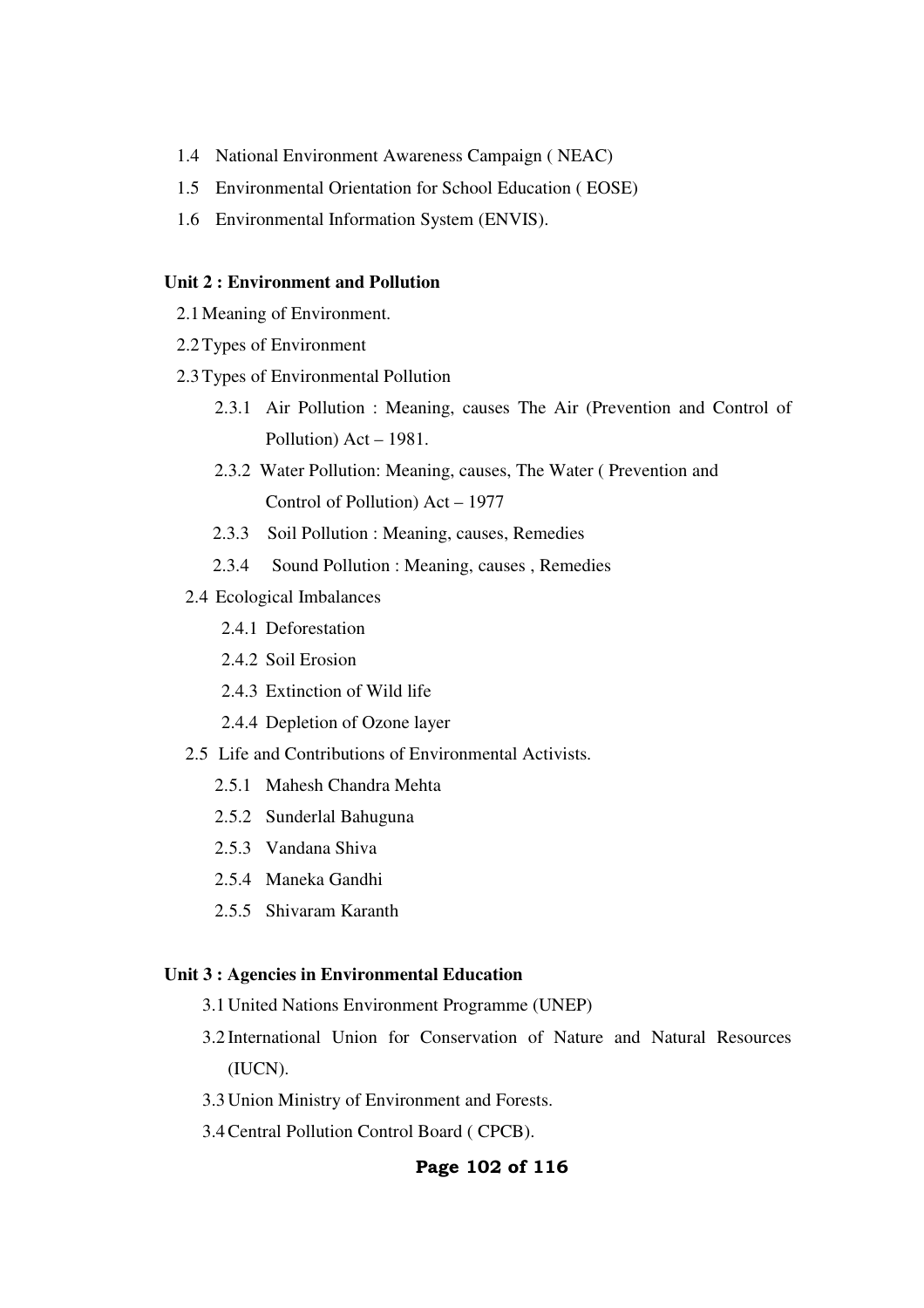- 3.5Centre for Environment Education (CEE).
- 3.6 National Afforestation and Eco-Development Board (NAEB)
- 3.7Environment Protection Movements in India.
	- 3.7.1 Chipko Movement
	- 3.7.2 Appiko Movement
	- 3.7.3 Narmada Bachao Andolan (NBA).
	- 3.7.4 Western Ghats Protection Movement

## **Unit 4: Methods of Teaching Environmental Education**

- 4.1 Direct (Specialized) Approach
- 4.2 Integrated (Multi-Disciplinary) Approach Incidental Approach
- 4.3Co-curricular and Extra-Curricular activities.
	- 4.4.1 Project Work.
	- 4.4.2 Intellectual Meets–Seminars, Symposia, Workshops, Conferences, Group Discussion, Debates, Special Lectures, Brain Storming.
	- 4.4.3 Field Outreach and Extension Activities.
	- 4.4.4 Eco-Clubs / Nature Clubs.
	- 4.4.5 Problem Solving Activities related to Burning Ecological Problems.
	- 4.4.6 Quiz, Poster Making, Models Making and Exhibitions.
	- 4.5 Evaluation in Environmental Education
		- 4.5.1 Formative Evaluation
		- 4.5.2 Summative Evaluation.

## **Practicum / Assignments** (any one)

- 1. Visit any one of the following organization and prepare a report on the history, structure, functions and activities
	- 1. District Environment office
	- 2. Paryavaran Vahini
	- 3. Eco-clubs /Nature clubs
- 2. Collect articles published in News Papers / Periodicals concerning environment and write a critical comment on them.
- 3. Prepare a Directory of individuals and institutions working for protection of the purity of the environment in your district / state and document the

#### **Page 103 of 116**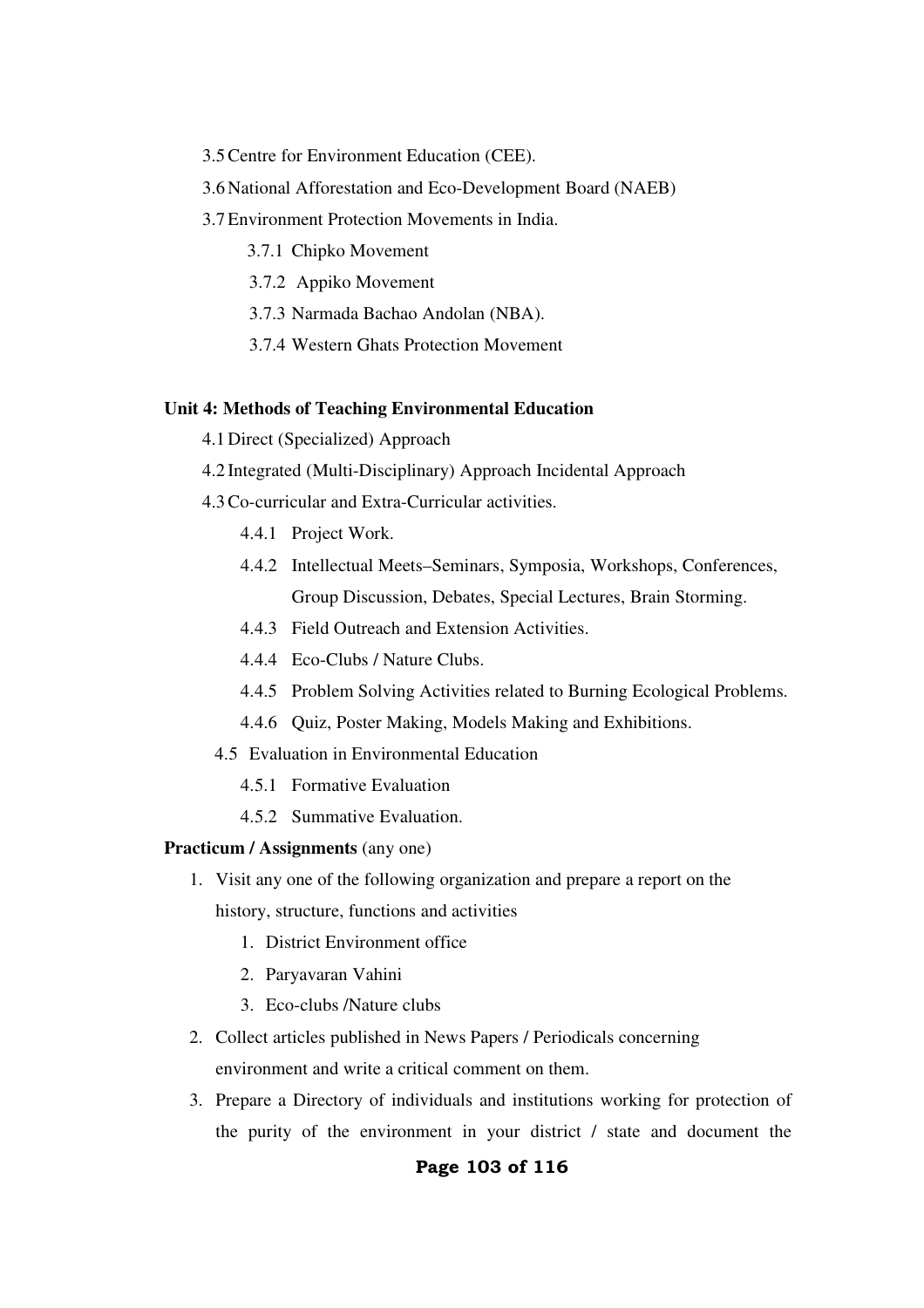activities of any three individuals and three institutions.

- 4. Collect Twenty Five complaints published in Newspapers/Periodicals concerning pollution of the environment and suggest plan of action for solution of the complaints.
- 5. Prepare an Annotated Bibliography of 50 Websites concerning Environment, Ecology, Forests, Nature, Environmental Education.
- 6. Prepare a list of academic courses/programmes run by 50 universities/ educational institutions about Environmental Science, Environment Education and Ecology, Environment Engineering etc.
- 7. Create a Garden in your college and document your experiences.
- 8. Organizing environment education activities for school students (any two) Exhibitions, quiz competitions, plays, slogan development, environment skits, Dramas, Essay and Drawing competitions.
- 9. Interviewing Ten Environmental Activists championing a genuine environmental movement and use the recorded interview for creating awareness among 20 families.

#### **References**

- Government of India (2001) *India – 2001 – A Reference Annual*, New Delhi : Ministry of Information and Broadcasting.
- Carson, Sean Mc. B. (1978) *Environmental Education – Principles and Practices*, London : Edward, Arnold Publishers.
- Dash, M. C. (1993) *Fundamentals of Ecology*, Tata McGraw Hill.
- Khopkar, S. M. (1995) *Environmental Pollution Analysis*, New Delhi : New Age International Pvt. Ltd.
- Krishamacharyelu, V. and Reddy, G. S. (2000) *Environmental Education*, Hyderabad: Neelkamal Publications Pvt. Ltd.
- Mallik, S. C. and Bhattacharya, D. K. (1986) *Aspects of Human Ecology*, New Delhi : Northern Book House.
- <sup>11</sup> National Council of Educational Research and Training (1981) *Environmental Education at the School Level*, New Delhi.
- Patro, S. N. and Panda, G. K. (1994) *Eastern Ghats in Orissa : Environment,*

#### **Page 104 of 116**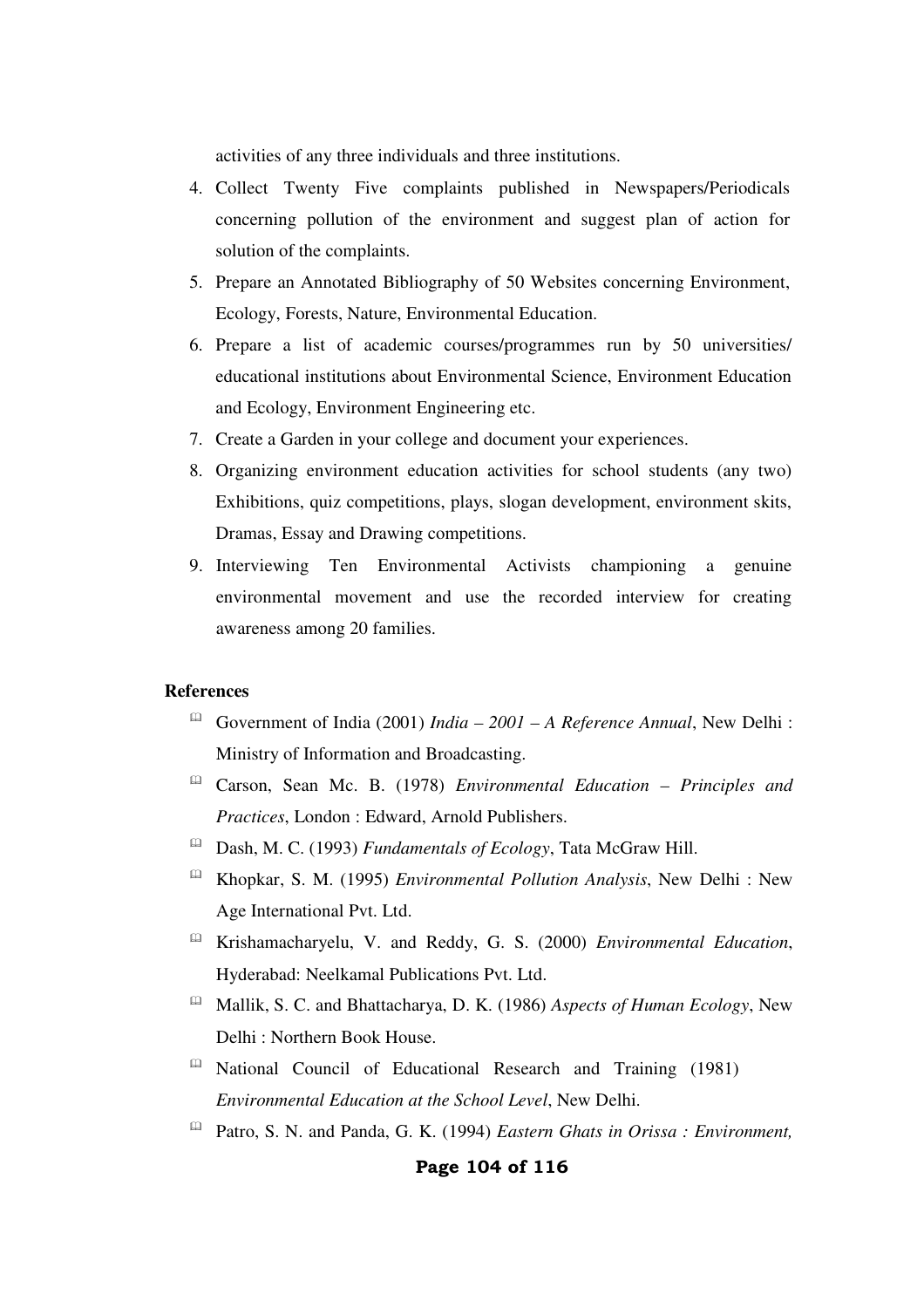*Resources and Development*, Bhubaneswar : Orissa Environmental Society.

- Purushotham Reddy and Narasimha Reddy, D. (2002) *Environmental Education*, Hyderabad : Neelkamal Publications Pvt. Ltd.
- Saxena, A. B. (1986) *Environmental Education*, Agra : National Psychological Corporation.
- Sharma, R. C. (1981) *Environmental Education*, New Delhi.
- Sharma, R.C. (1985) *Inter Disciplinary Approaches in Environmental Education*, Paris.
- Sharma R. K. and. Kaur, H (2000) *Air Pollution*, Meerat : Goel Publishing House.
- Sharma, B. K. and Kaur, H. ( 2000 ) *An Introduction to Environmental Pollution*, Meerat : Goel Publishing House.
- Sharma, B. K. and Kaur, H. (1994) *Soil and Noise Pollution*, Meerat: Goel Publishing House.
- Sharma, J. N. (1991) *An Introduction to Water Pollution*, Meerat : Krishna Prakash Mandir.
- UNESCO, *Environmental Education – Principles of Teaching and Learning*, Paris.
- ------ (1985) *Evaluation of Environmental Education in Schools – A Practical Guide for Teachers*, Paris.
- ------ (1985) *Interdisciplinary Approaches in Environmental Education*, Paris.
- ------ (1985) *Living the Environment*, A Source Book in Environmental Education.
- ------ (1987) *Trends in Environmental Education*, Paris.
- ------ (1985) *Guide on Environmental Value Education*, Paris.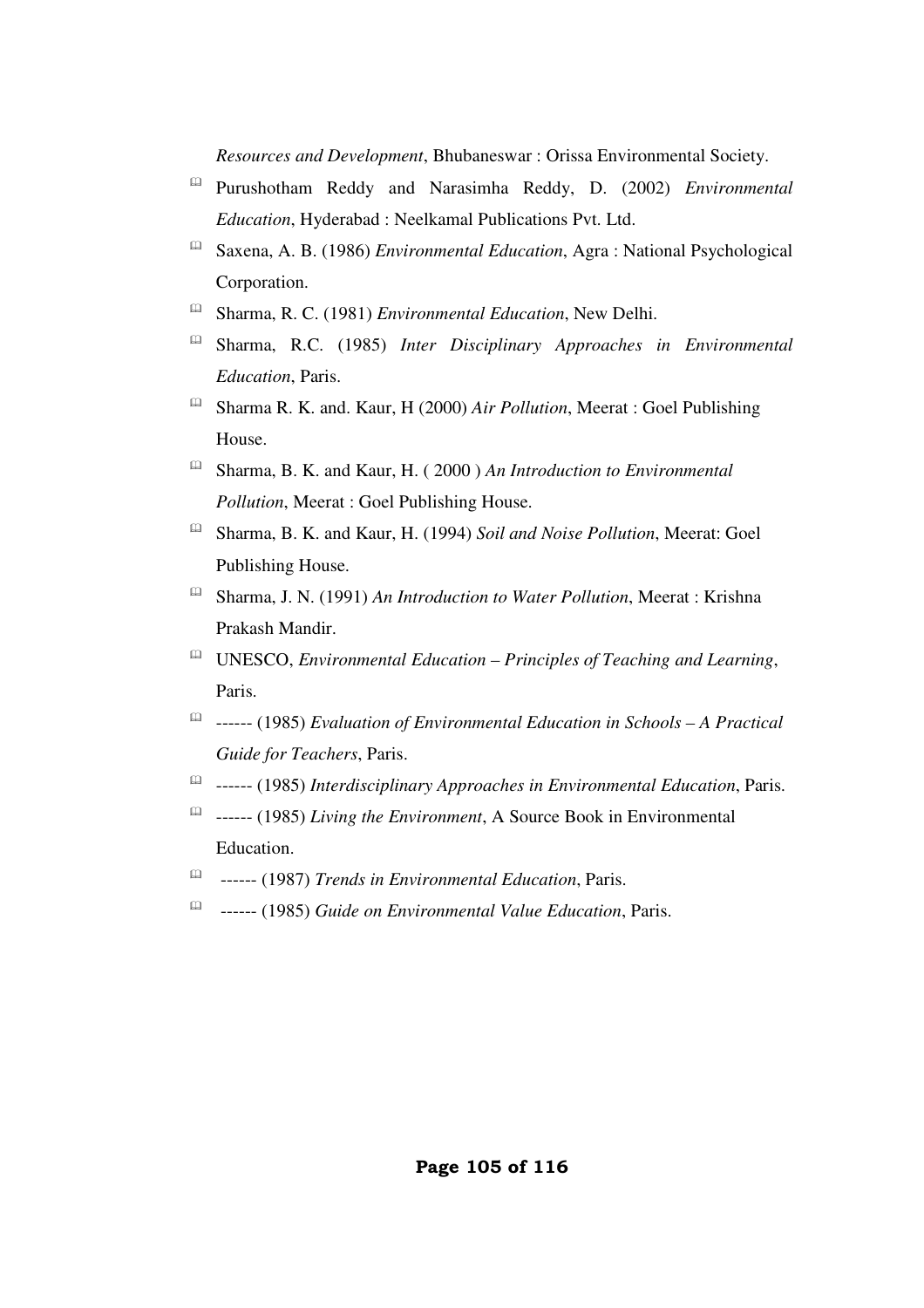## **BARKATULLAH UNIVERSITY BHOPAL OPTIONAL PAPER (F) Action Research**

 **Max. Marks : 75 Min. Marks : 27** 

**Objectives :** Upon completion of this course the student-teacher will be able to:

- 1. Acquire the knowledge of concept of research and educational research.
- 2. Understand the concept of basic, applied and action research and their differences.
- 3. Understand the meaning, significance and scope of action research
- 4. Become aware of action research problems in different areas in schools.
- 5. Acquire the knowledge of steps involved and tools used in action research.
- 6. Acquire the skills of conducting action research and to develop the skills of interpreting and reporting the findings of action research.

## **CONTENT**

#### **Unit 1 : Research and Educational Research**

- 1.1 Research meaning, definition and importance.
- 1.2 Educational Research meaning, definition and importance.
- 1.3 Steps in Educational Research.
- 1.4 Types of Research : Fundamental/Basic, Applied and Action Research–meaning definition and importance.
- 1.5 Methods of research : Historical, Experimental and Survey
- 1.6 Differences between applied and action research with reference to
	- i) purpose, ii) definition, iii) hypotheses, iv) sample, v) data collection instruments, vi) data analyses, vii) generalization, viii) limitations

## **Page 106 of 116**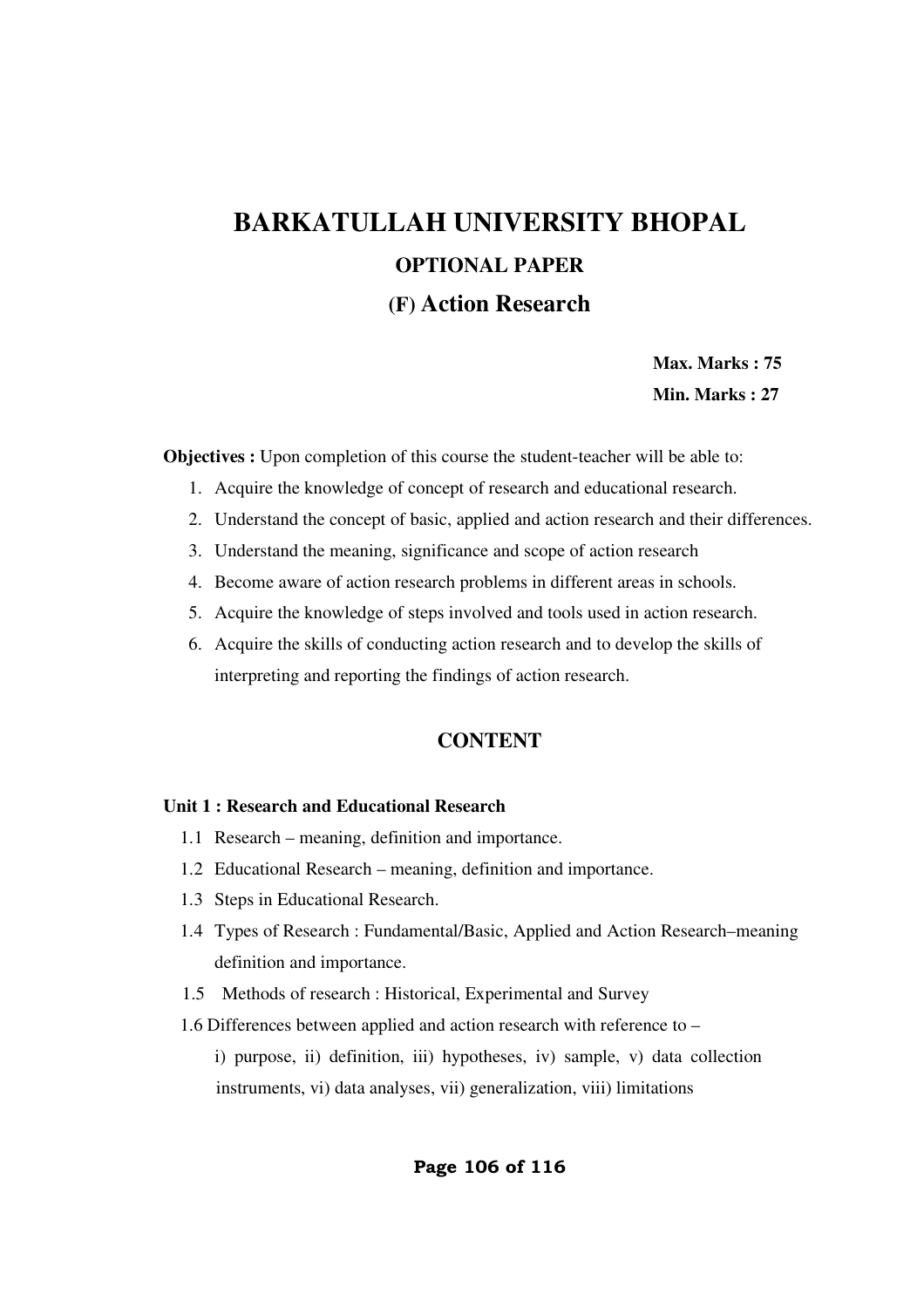## **Unit 2 : Action Research**

- 2.1Meaning, definition and scope of action research.
- 2.2 Importance of action research to classroom teachers, administrators and guidance personnel.
- 2.3Limitations of action research
- 2.4Action problems in different areas in schools examples.

## **Unit 3 : Research Steps and Tools**

- 3.1 Steps in Action Research
	- 3.1.1 Identifying the problem area (examples– experimental design and qualitative design).
	- 3.1.2 Pinpointing the problem.
	- 3.1.3 Problem analysis in terms of causes.
	- 3.1.4 Identifying the objectives.
	- 3.1.5 Formulating action hypotheses.
	- 3.1.6 Designing action plan.
	- 3.1.7 Execution of the plan.
	- 3.1.8 Analysing the data.
	- 3.1.9 Findings
	- 3.1.10 Reporting.
- 3.2 Tools of Data Collection.
	- 3.2.1 Achievement Test, Questionnaire, Interview Schedule, Checklist, Rating Scale – meaning, need, advantages and limitations.
	- 3.2.2 Tests/Inventories of Aptitude, Attitude, Interest, Personality, Values, Intelligence and Creativity (Knowledge of at least 2 tests in each category).
	- 3.2.3 Measures in classroom Sociometric technique and Classroom Social Distance Scale (uses of these tools in action research)
- 3.3 Quantitative and Qualitative data : meaning and examples.
	- 3.3.1 Analysis of the Data–frequency distribution, measures of central tendency, variability,

## **Page 107 of 116**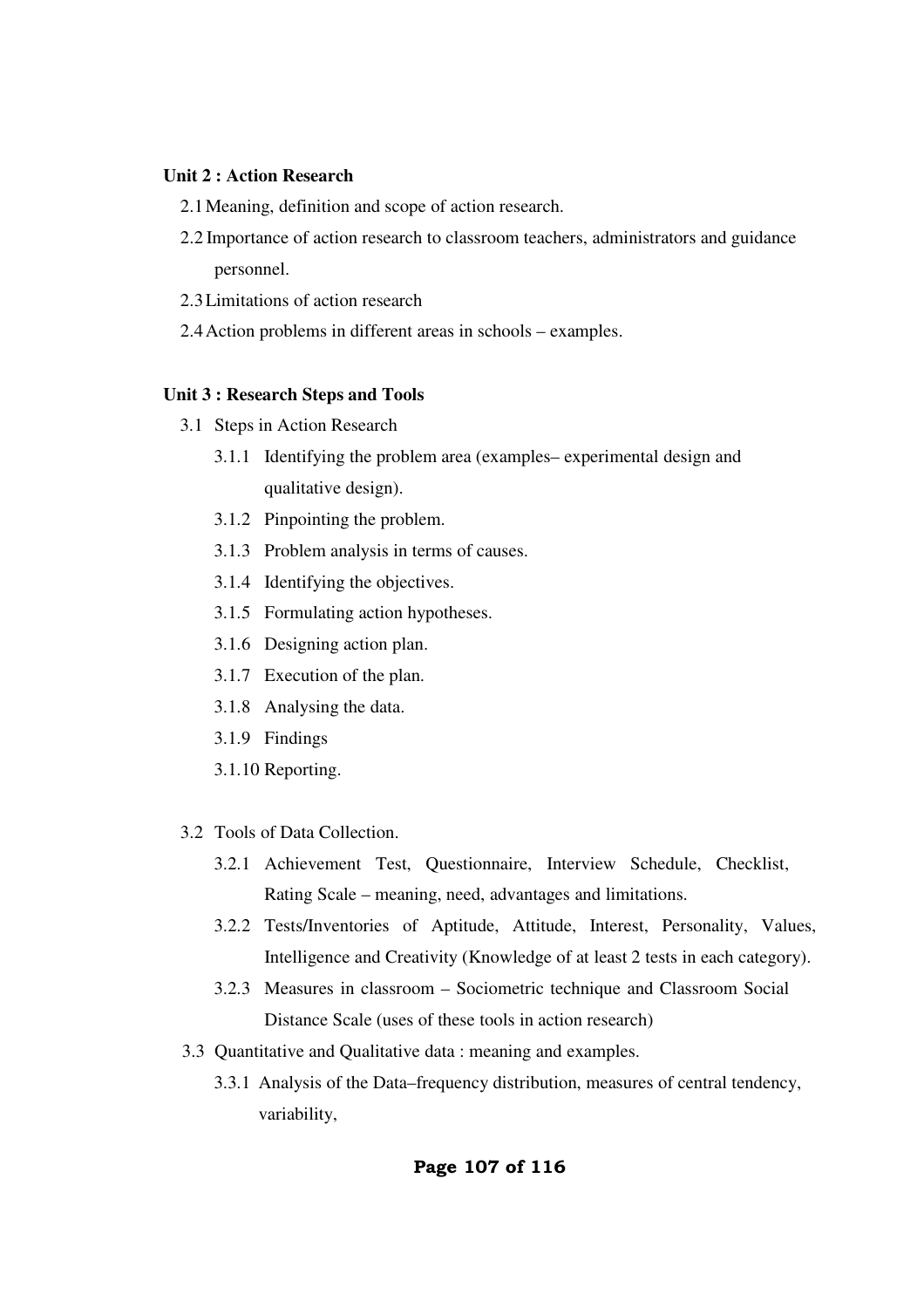- 3.3.2 Co-efficient of correlation (Pearson's rank difference method).
- 3.3.3 Interpretation of data with an example descriptive and graphical. (Note : to be discussed without computation)

#### **Unit 4 : Action Research Report**

- 4.1 Format of report in terms of steps of action research (as in 3.1 above).
- 4.2 Summary, bibliography and appendix.

#### **Assignments** (any one)

Preparation of an action plan on a classroom problem such as :

- a. identifying causes of poor reading ability and suggesting remedial measures.
- b. identifying the causes and types of spelling errors and suggesting remedial measures.
- c. identifying the causes of poor map-reading skills and suggesting remedial measures.
- d. identifying the causes for poor drawing of diagrams and suggesting remedial measures.
- e. identifying the causes of truancy and suggesting remedial measures.
- f. identifying the causes of problem behaviour of students in the classroom and suggesting remedial measures.

(any other problems similar to above mentioned)

## **Reference**

- Aggarwal, J.C. (1975), *Educational Research : An Introduction*. New Delhi : Arya Book Depot.
- Best, J. W. and Kahn, J. V. (2002), *Research in Education*, (7<sup>th</sup> Ed.) New Delhi : Prentice Hall Pvt. Ltd.
- Corey, S.M. (1953), *Action Research to Improve School Practices*, New York: Bureau of Publications, Columbia University
- Fox, D. J. (1969), *The Research Process in Education*. New York : Holt, Rinehart and Winston, Inc.
- Garrett, H.E. (1969), *Statistics in Psychology and Education*. Bombay : Vakils, Feffer and Simons, Ltd.

## **Page 108 of 116**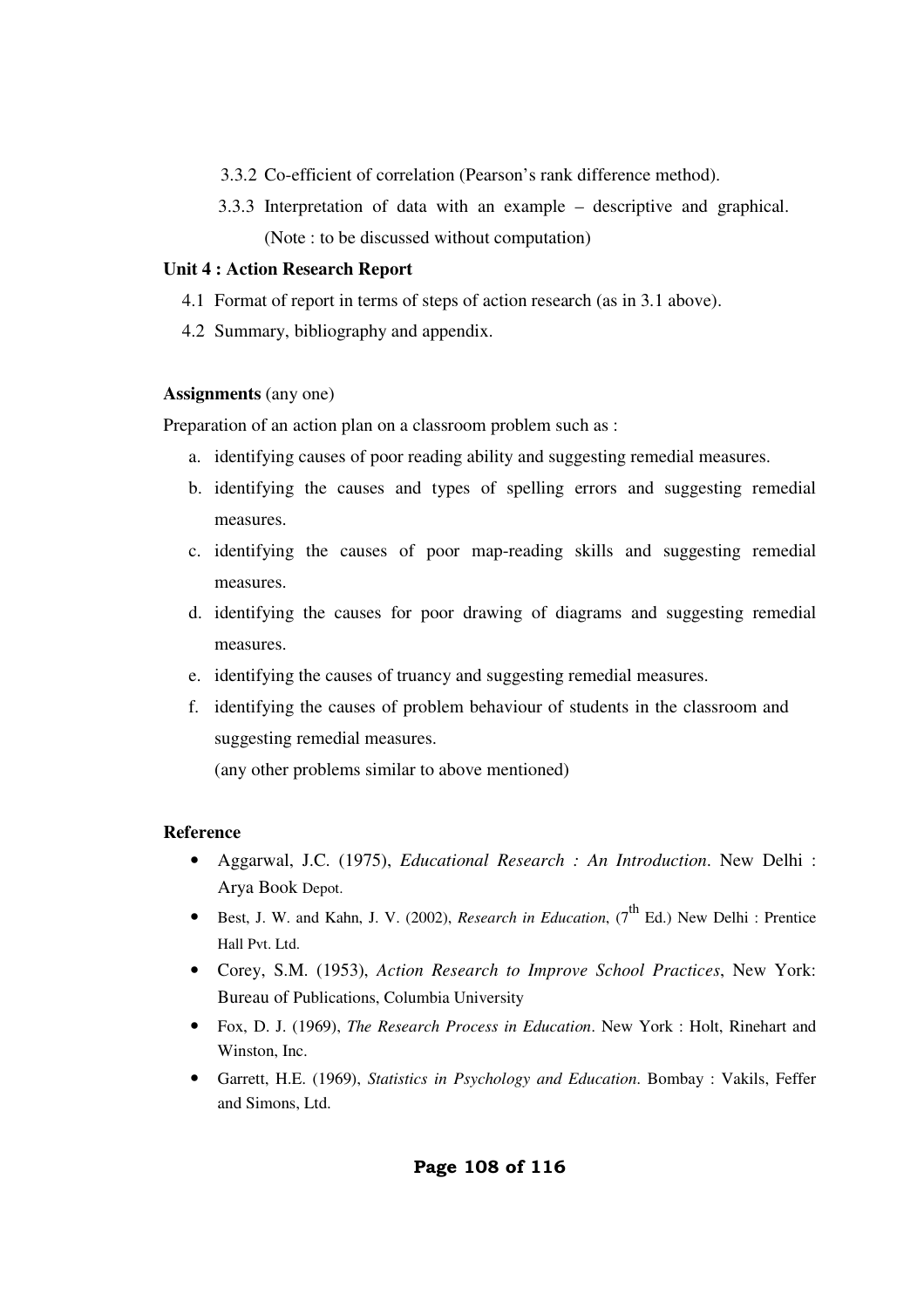- Koul, L. (1984), *Methodology of Educational Research*, New Delhi : Vikas Publishing House Pvt. Ltd.
- McLean J.E. (1995), *Improving Education through Action Research*, California : Corwin Press, INC.
- NCERT (1979), *Research in Classroom*, New Delhi : Volume I to IV.
- Sharma, R.N. (1993), *Methodology of Research in Education*, New Delhi : Surjeet Publications.
- Sidhu, K. S. (1984), *Methodology of Research in Education*, New Delhi : Sterling Publishers Pvt. Ltd.
- Van Dalen, D. (1973) *Understanding Educational Research : An Introduction*. New Delhi : McGraw Hill Book Co.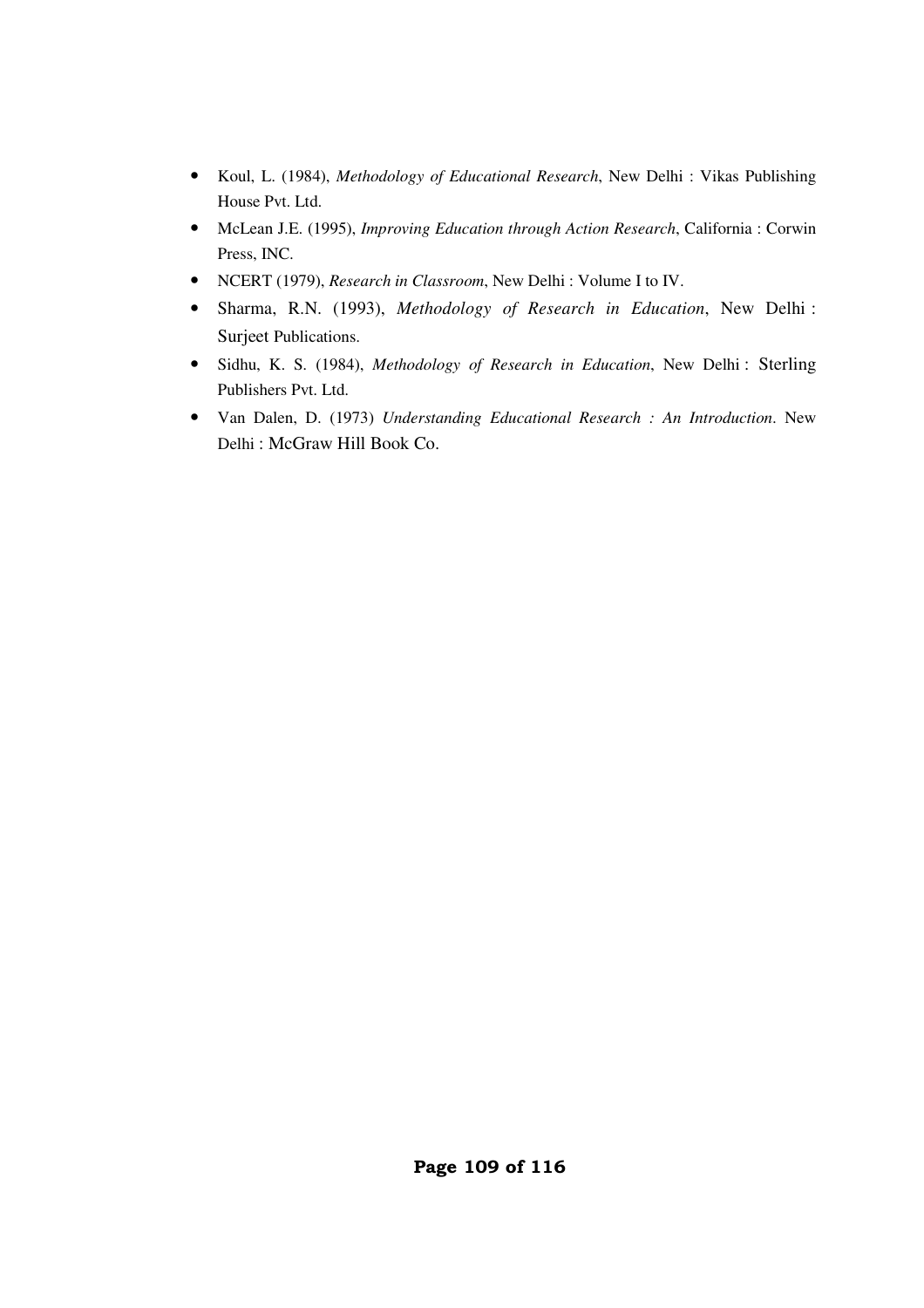# **BARKATULLAH UNIVERSITY BHOPAL EPC 3 : Understanding the Self**

**Max. Marks : 30 Min. Marks : 11** 

## **Objectives:**

- The main aim of this course is to facilitate the development of individuals who can take responsibility for their own learning and give a conscious direction to their lives. Students are encouraged to explore and develop through self-reflection a greater insight into their aims of life, strengths and weaknesses and dynamics of formation of identity and a true individuality.
- Students also develop a capacity for social-relational sensitivity, effective communication skills and ways to create harmony within one's own self and society. The workshops are also aimed at equipping the students with positive attitudes, attributes and skills that help in facilitating the personal growth of their own students while teaching.
- To help student teachers discover and develop open-mindeness, the attitude of a self-motivated learner, having self-knowledge and self-restraint.
- To help student teachers develop the capacity for sensitivity, sound communication skills and ways to establish peace and harmony.
- To develop the capacity to facilitate personal growth and social skills in their own students

## **Unit 1: Exploring the Aim of Life Objectives**

- To enable students to develop a vision of life for themselves.
- To encourage students to give conscious direction to their lives to take responsibility for their actions.
- To develop a holistic and integrated understanding of the human self and personality**.**

#### **Workshop Themes**

- Vision as a person: Aspiration and purpose of life.
- Giving a conscious direction to life.
- Understanding different dimensions of self and personality and way in which they influence the dynamics of identity formation, values and direction of life.

## **Page 110 of 116**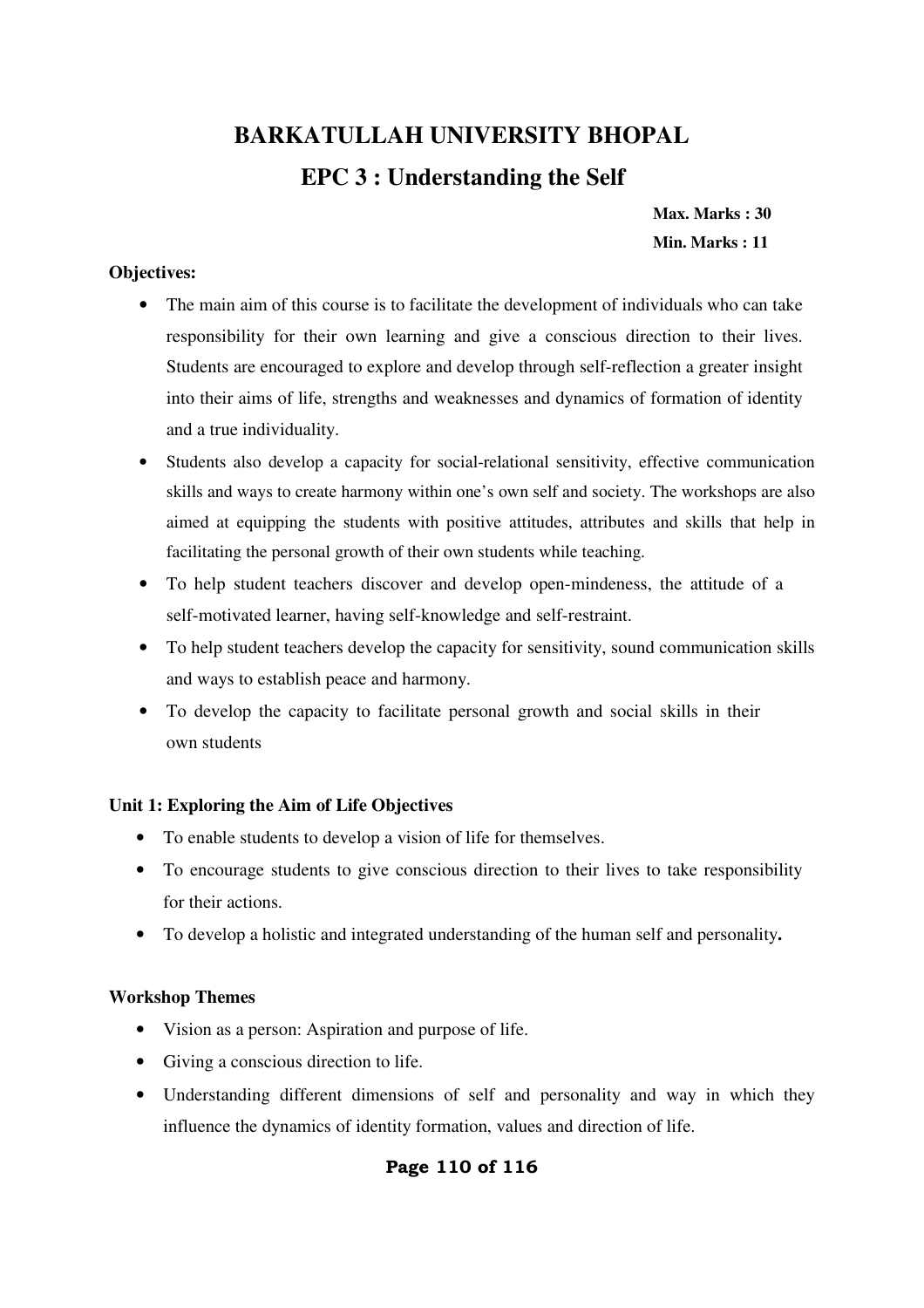## **Unit 2: Discovering one's True Potential**

- To facilitate the personal growth of the students by helping them to identify their own potential
- To develop the power of positive attitude.
- To encourage students to develop the capacity for self-reflection and personal integration.

## **Workshop Themes**

- Understanding one's strengths and weaknesses through self observation exercises.
- Taking responsibility for one's own actions.
- Developing positivity, self esteem and emotional integration.
- Exploring fear and trust; competition and cooperation
- Developing skills of inner self organization and self reflection
- Writing a self-reflective journal

## **Unit 3: Developing Sensitivity**

- To enable students to examine and challenge the stereotypical attitudes and prejudices that influence identity formation and the process of individuation.
- To encourage students to develop the capacity for perspective taking and appreciating different points of view.
- To develop sensitivity towards needs of children by connecting with one " s own childhood experiences Workshop Themes • Understand and challenge the unconscious, conditioned attitudes that are stereotyped and prejudiced (gender, caste, class, race, region, disability etc.) and critically examine the sources of stereotyped messages (e.g., media).
- Defining consciously one" s own values towards self and society and develop a capacity to understand and appreciate divergent points of view. Widening their realm of consciousness.
- Developing the capacity for empathic listening and communication skills.
- Understanding one" s own childhood and adult-child gaps in society.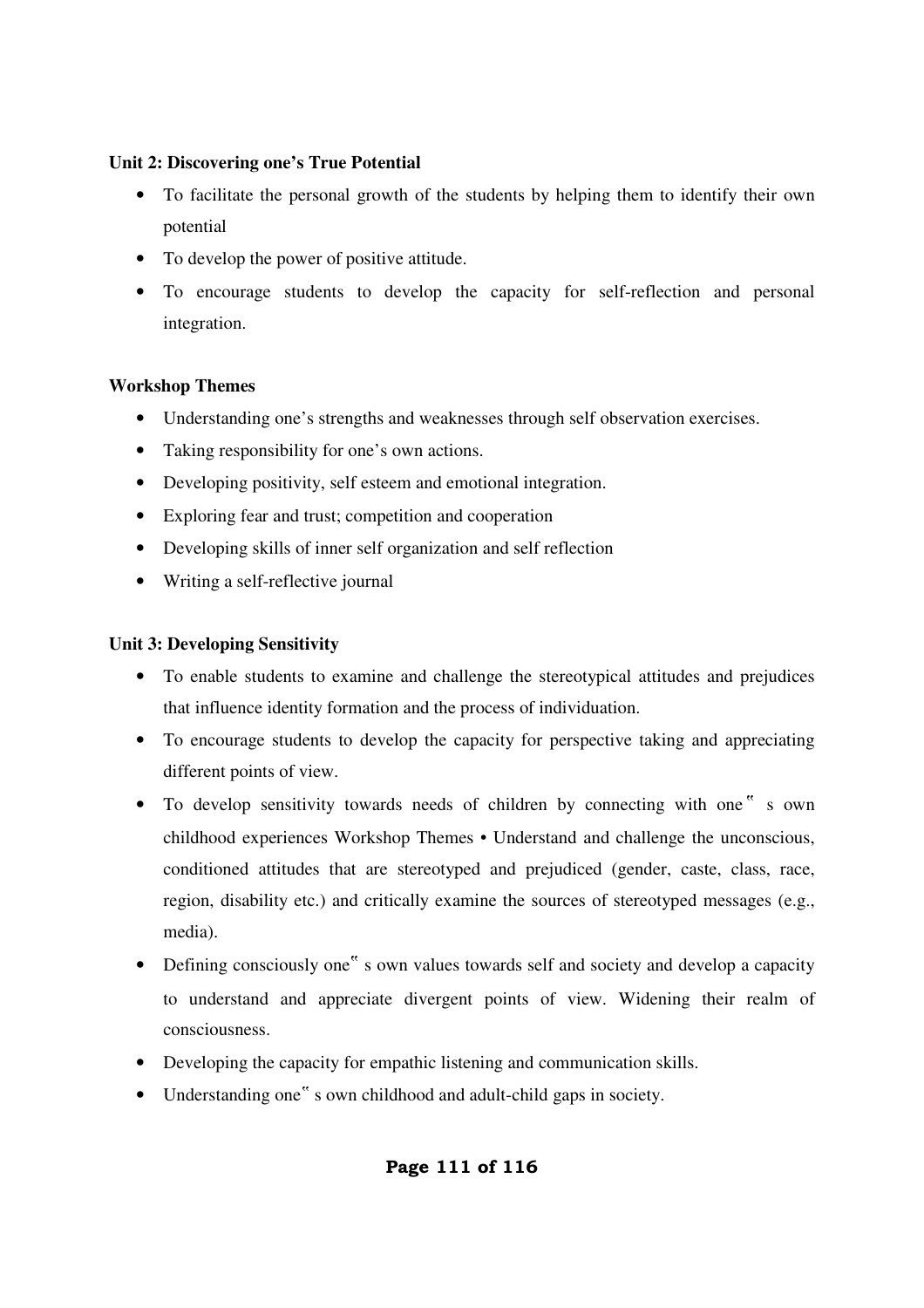## **Unit 4: Peace, Progress and Harmony**

- To develop the capacity to establish peace within oneself
- To develop the capacity to establish harmony within a group and methods of conflict resolution
- To understand the meaning of leadership and develop attitudes and skills of a catalyst
- To understand the basis of social disharmony, the factors those contribute to it and ways to facilitate change

# **Workshop Themes**

- Establishing peace within oneself: exercises of concentration and meditation
- Understanding group dynamics and communication
- Creating group harmony: exploring methods of creating a collective aspiration for progress and conflict resolution
- Exploring the bases of social disharmony: becoming the agents and catalysts of change and exploring methods of facilitating change

# **Unit 5: Facilitating Personal Growth: Applications in Teaching**

- To explore attitudes and methods needed for facilitating personal growth in students
- To explore ways of integrating the facilitation of personal growth and social skills within the formal curriculum

# **Workshop Themes**

- Becoming a self-reflective practitioner: becoming conscious of one" s own attitudes and communication pattern while teaching.
- Observing children: appreciating social, economic, cultural and individual differences in children and relating with them
- Exploring and practicing ways to facilitate personal growth and develop social skills in students while teaching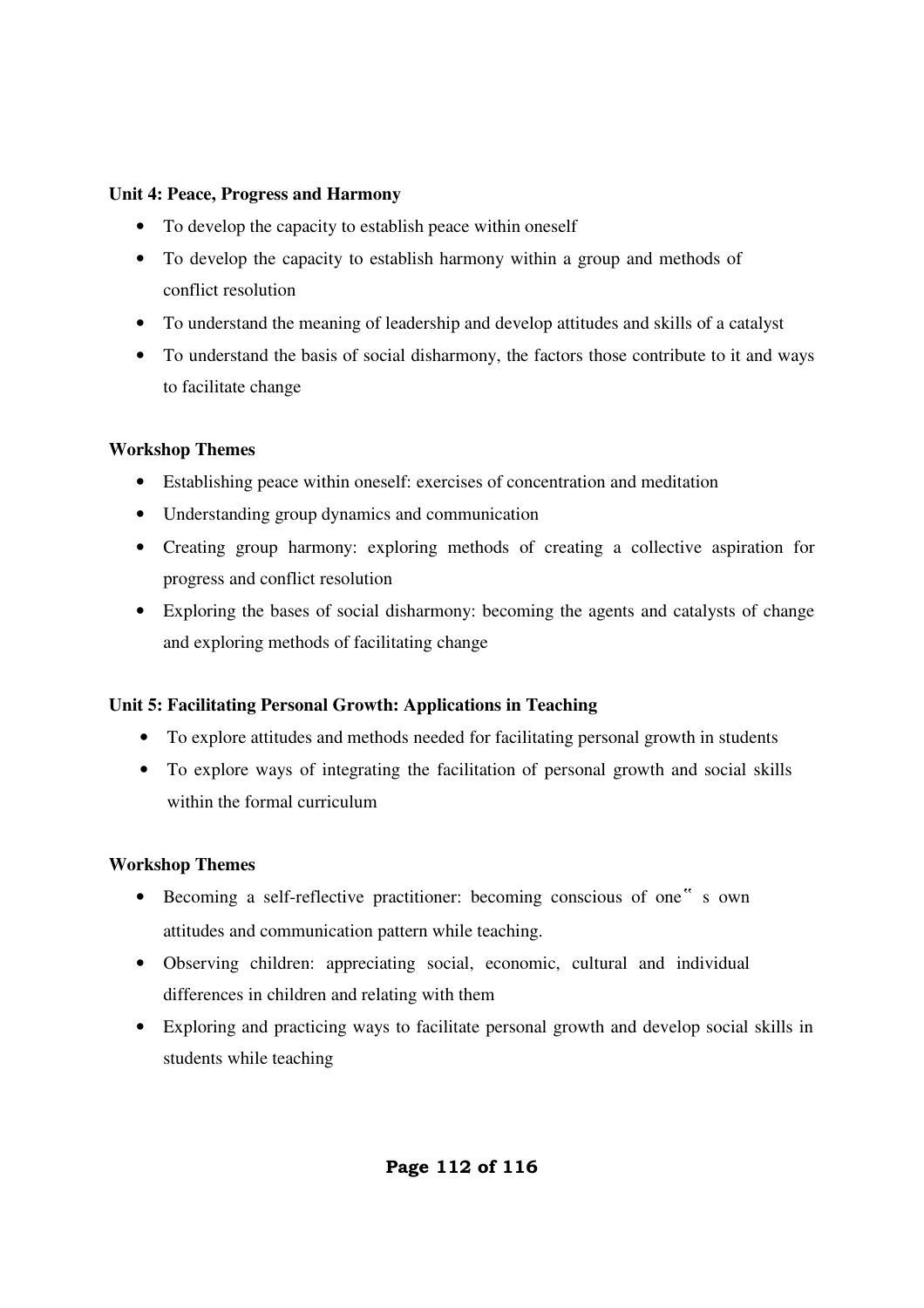#### **Mode of Transaction**

There is no standard prescribed material for these workshops. The professional experts are expected to engage with the students with specially designed activities. These could be based on the facilitator" s personal integration and unique individual and group characteristics and are rooted within the context of student's lives and contemporary realities. It is suggested that the students be given space to explore and articulate their own sense of life and its issues. They can be encouraged to think a fresh on issues that most closely concern them and use creativity and imagination to develop a perspective on them. The resource materials are an aid in this process. The resource materials can also include newspaper/web articles on contemporary concerns and movies/documentaries and other audio-visual materials. There is a suggested list of resource materials which should be contextualised and updated periodically. Expertise/ Specialization required to teach this course Specialists who have conducted personal development workshops and who have a qualification in clinical and counseling Psychology

#### **Essential Readings**

- 1. Antoine de Saint-Exupery. (1977). The Little Prince. London, UK: Wordsworth Edition Translated by Irene Testot-ferry (available in Hindi).
- 2. Dalal, A.S. (2001). Our Many Selves. Pondicherry, India: Sri Aurobindo Ashram.
- 3. Frankl, V. (1946). Man's Search for Meaning. New York: Pocket Books.
- 4. Joshi, K. (ed) (2005). The Aim of Life. Auroville, India: Saiier.
- 5. Krishnamurti, J. (1953). Education and the Significance of Life, Ojai, California, USA: Krishnamurti Foundation Trust.
- 6. NCERT, (2006). Education for Peace, Position Paper. New Delhi: NCERT. 7. Walk with Me: A Guide for Inspiring Citizenship Action. (2006). New Delhi: Pravah Pub.
- 7. Readings for Discussion 1. Bach, R. (1994). Jonathan Livingston Seagull, London, UK: Harper Collins Publications.
- 8. Chatterjee, D. (1998). Leading Consciously, MA, USA: Butterworth-Heinemann.
- 9. Gibran, K. (1996). The Prophet, Calcutta, India: Rupa & Co.
- 10. Gupta, L. (2008). Growing up Hindu or Muslim: How Early does it Happen. Economic and Political Weekly, 63(6), 35-41.
- 11. Haldar, B. (2006). A Life Less Ordinary. New Delhi: Penguin Books. Translated by

## **Page 113 of 116**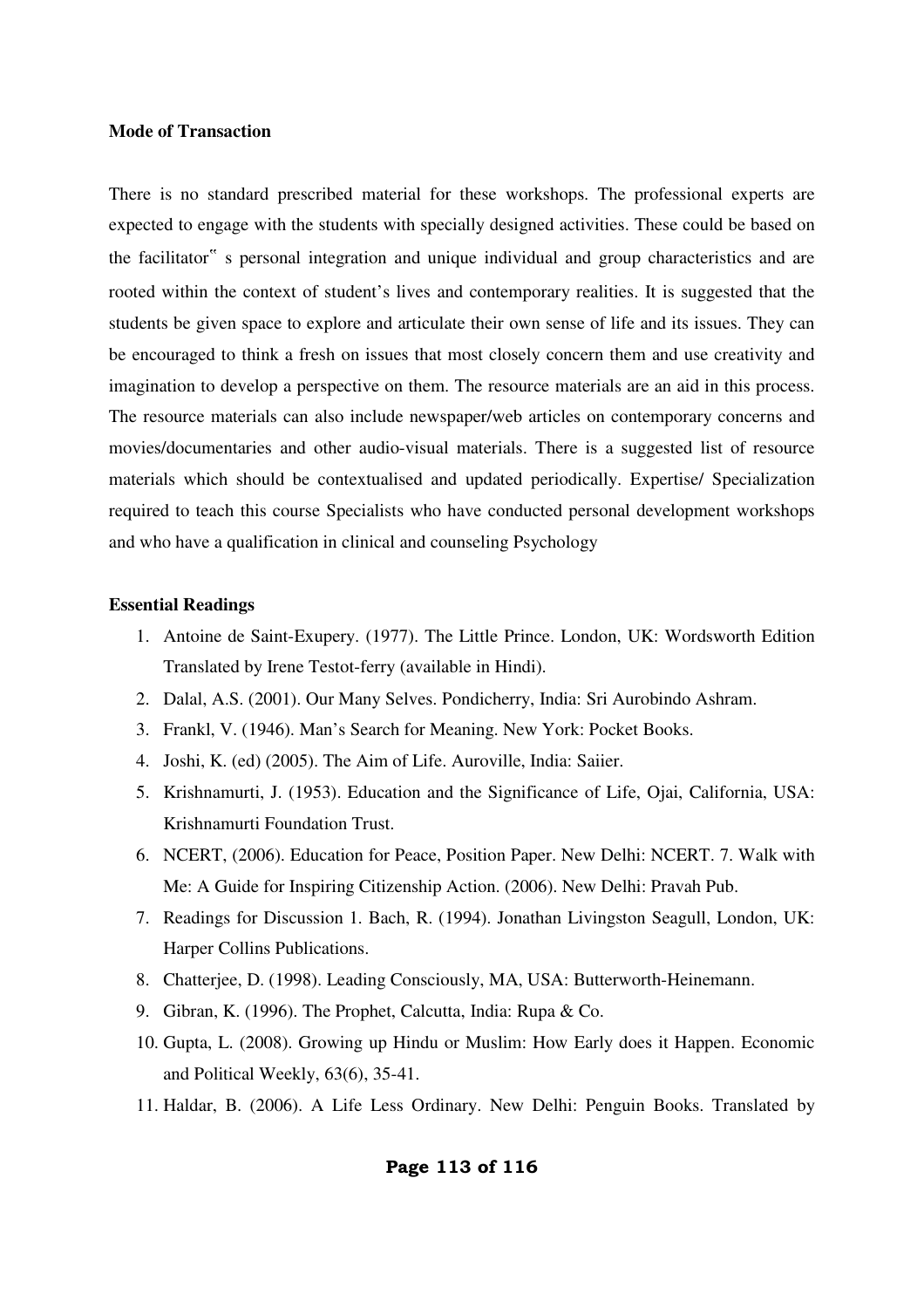Urvashi Butalia.

- 12. Hall, E. and Hall, C. (1988). Human Relations in Education. London, UK: Routledge.
- 13. Joshi, K. (1996). Education for Character Development. Dharam Hinduja International Centre for Indic Research.
- 14. Joshi, P. (2006). Negotiating Identity: Voices of Children with Disabilities in Regular Schools. Contemporary Education Dialogue. 3(2), 1175-195.
- 15. Kumar, K. (1986). Growing Up Male, Seminar, No. 318.
- 16. Seminar, Identity. No. 387, November 1991. New Delhi. 11. UNESCO, (2001). Learning the Way of Peace: A Teachers' Guide to Peace Education. New Delhi: United Nations Educational, Scientific and Cultural Organization.

## **Suggested Audio-Visual Resources**

- 1. Aim of Life by Kireet Joshi (DVD) for DVD/facilitation contact mothersinstitute@hotmail.com
- 2. Full of Life: A sensitive Japanese Teachers explores feelings, death with 10 year olds. ( http://www.arvindguptatoys.com/films.html)
- 3. Personality Development (Interactive CD, Computer Only) With Yoga and Guided Meditation Modules, Indus Quality Foundation
- 4. The House on Gulmohar Avenue by Samina Mishra (www.cultureunplugged.com)
- 5. **Advanced Readings** 
	- 1. Csikzentmihalyi, M. (1993). The Evolving Self: A Psychology for the Third Millennium. New York: Harper Collins.
	- 2. Dalal, A.S. (1987). Living Within, ondicherry, India: Sri Aurobindo Ashram Trust.
	- 3. Dalal, A.S. (2001). A Greater Psychology. Pondicherry, India: Sri Aurobindo Ashram Trust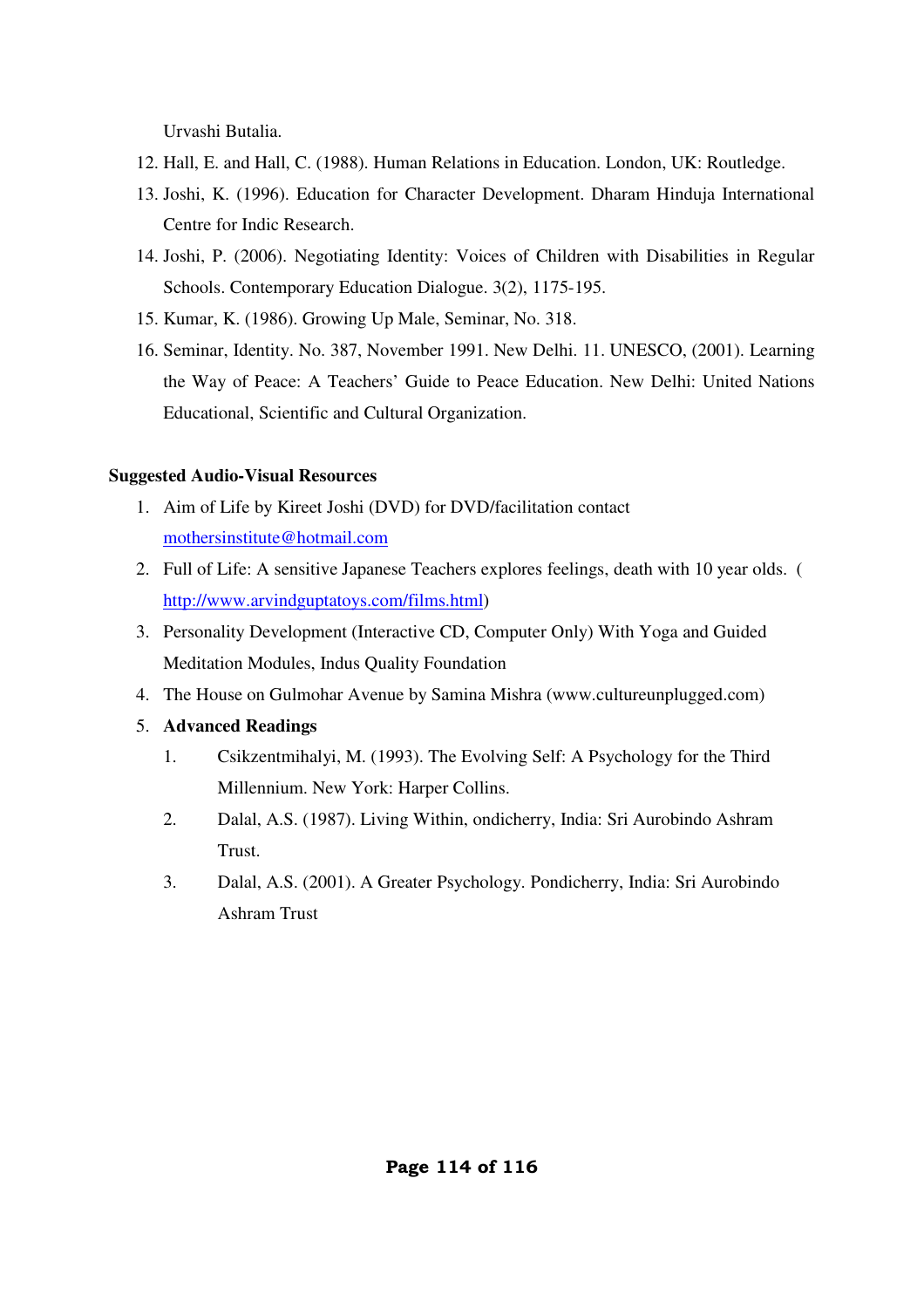# **BARKATULLAH UNIVERISTY BHOPAL EPC 4: Understanding of ICT**

**Max. Marks : 30 Min. Marks : 11** 

**Objectives**: Upon the completion of the course the student-teachers will able to:

- Develop skill in handling computer and using word documents.
- Develop skill in computation, analysis and interpretation of data by using Excel Spread sheets.
- Understand the Educational implications of Power Point Presentation and its use in classroom context.
- Understand the applications of Information Technology in the field of teacher education programme and training.

## **Practicum** :

## 1. **Computer Fundamental**

- Instructions on operating the Computer
- Connecting of all peripherals to CPU for a system
- Switching on/off/restart
- Inserting/removing a floppy from the floppy drive
- Running a file from a floppy using floppy drive
- Copying a file from hard disk to floppy disk
- Inserting/removing a CD from the CD-ROM drive
- Running a file from a CD-ROM using CD-ROM drive
- Copying files from one drive to another
- Creating a new folder
- Running a file from hard disk
- Connecting the printer and print out hard copies